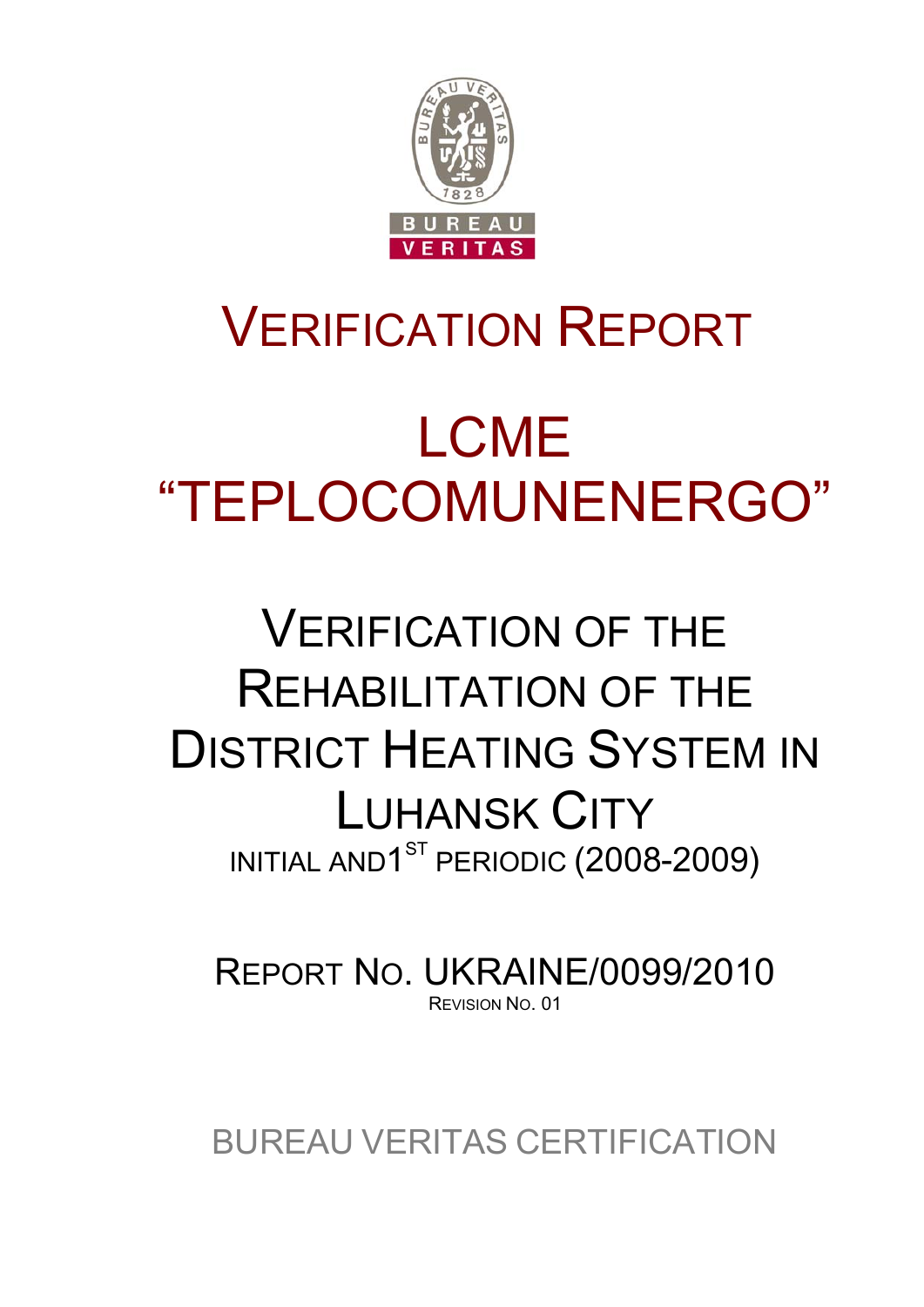

## Verification Report on JI project "Rehabilitation of the District Heating

| Date of first issue:                                                                                                                                                                                                                                                                                                                                                                                                                                                                                                                                                                                                                                                                                                                                                                                                                                                                                                                                                                                                                                               |                                                                                                                                                                                                                                                                                                                                                                                                                                                                                                                                                                    | Organizational unit:            |             |                                                                                                                          |                                                                                                                                                                                                                                                          |
|--------------------------------------------------------------------------------------------------------------------------------------------------------------------------------------------------------------------------------------------------------------------------------------------------------------------------------------------------------------------------------------------------------------------------------------------------------------------------------------------------------------------------------------------------------------------------------------------------------------------------------------------------------------------------------------------------------------------------------------------------------------------------------------------------------------------------------------------------------------------------------------------------------------------------------------------------------------------------------------------------------------------------------------------------------------------|--------------------------------------------------------------------------------------------------------------------------------------------------------------------------------------------------------------------------------------------------------------------------------------------------------------------------------------------------------------------------------------------------------------------------------------------------------------------------------------------------------------------------------------------------------------------|---------------------------------|-------------|--------------------------------------------------------------------------------------------------------------------------|----------------------------------------------------------------------------------------------------------------------------------------------------------------------------------------------------------------------------------------------------------|
| 09/06/2010                                                                                                                                                                                                                                                                                                                                                                                                                                                                                                                                                                                                                                                                                                                                                                                                                                                                                                                                                                                                                                                         |                                                                                                                                                                                                                                                                                                                                                                                                                                                                                                                                                                    |                                 |             | <b>Bureau Veritas Certification Holding SAS</b>                                                                          |                                                                                                                                                                                                                                                          |
| Client:<br>LCME "Teplocomunenergo"                                                                                                                                                                                                                                                                                                                                                                                                                                                                                                                                                                                                                                                                                                                                                                                                                                                                                                                                                                                                                                 |                                                                                                                                                                                                                                                                                                                                                                                                                                                                                                                                                                    | Client ref.:<br>Oleksiy Rusakov |             |                                                                                                                          |                                                                                                                                                                                                                                                          |
| Summary:<br>operations, monitoring and reporting, as well as the host country criteria.                                                                                                                                                                                                                                                                                                                                                                                                                                                                                                                                                                                                                                                                                                                                                                                                                                                                                                                                                                            |                                                                                                                                                                                                                                                                                                                                                                                                                                                                                                                                                                    |                                 |             | verification of GHG emission reduction by the JI project "Rehabilitation of the District Heating System in Luhansk City" | Bureau Veritas Certification has been commissioned by LCME "Teplocomunenergo" to carry out the initial and 1st periodic<br>located in Luhansk, Ukraine, based on UNFCCC criteria for the JI, as well as criteria given to provide for consistent project |
|                                                                                                                                                                                                                                                                                                                                                                                                                                                                                                                                                                                                                                                                                                                                                                                                                                                                                                                                                                                                                                                                    | The objective of the project is sustainable development of the region through implementation of energy saving<br>technologies. The project main goal is reduction of natural gas and coal consumption, by means of district heating system<br>rehabilitation in Luhansk City, including boiler and distribution network equipment replacement and rehabilitation,<br>installation of combined heat and power production plants and frequency controllers. Such reduction of fuel consumption<br>will result in decrease of greenhouse gas emissions (CO2 and N2O). |                                 |             |                                                                                                                          |                                                                                                                                                                                                                                                          |
| The verification covers the period from January 1, 2008 to December 31, 2009.                                                                                                                                                                                                                                                                                                                                                                                                                                                                                                                                                                                                                                                                                                                                                                                                                                                                                                                                                                                      |                                                                                                                                                                                                                                                                                                                                                                                                                                                                                                                                                                    |                                 |             |                                                                                                                          |                                                                                                                                                                                                                                                          |
| monitoring.                                                                                                                                                                                                                                                                                                                                                                                                                                                                                                                                                                                                                                                                                                                                                                                                                                                                                                                                                                                                                                                        | The verification is carried out as combined Initial and 1 <sup>st</sup> Periodic Verification. A risk-based approach has been followed to<br>perform the verification. In the course of verification 13 Corrective Action Requests (CAR) and 9 Clarification Requests<br>(CL) were raised and successfully closed. 1 raised Forward Action Request (FAR) is left pending until the next periodic                                                                                                                                                                   |                                 |             |                                                                                                                          |                                                                                                                                                                                                                                                          |
| The verification is based on the Monitoring Report #1, versions 01 and 02 (covers January 1 <sup>st</sup> 2008 – December 31 <sup>st</sup><br>2008), the Monitoring Report #2, versions 01 and 02 (covers January 1 <sup>st</sup> 2009 – December 31 <sup>st</sup> 2009),the Monitoring Plan,<br>the determined PDD, version 6.0 of 11/12/2009, and supporting documents made available to Bureau Veritas Certification<br>by the project participant.<br>As a result of the Initial Verification, Bureau Veritas Certification confirms that the project is implemented as planned and<br>described in the PDD. Installed equipment being essential for generating emission reduction runs reliably and is calibrated<br>appropriately. The monitoring system is in place and the project is generating GHG emission reductions.<br>As a result of the 1 <sup>st</sup> Periodic Verification, the Bureau Veritas Certification confirms that the GHG emission reductions are<br>calculated without material misstatements in conservative and appropriate manner. |                                                                                                                                                                                                                                                                                                                                                                                                                                                                                                                                                                    |                                 |             |                                                                                                                          |                                                                                                                                                                                                                                                          |
| Based on information seen and evaluated we confirm that the implementation of the project has resulted in total 79311<br>tCO2e reductions during the following reporting periods: 38681 tCO2e - for the reporting period 01/01/2008 - 31/12/2008;<br>40630 tCO2e - for the reporting period 01/01/2009 - 31/12/2009.                                                                                                                                                                                                                                                                                                                                                                                                                                                                                                                                                                                                                                                                                                                                               |                                                                                                                                                                                                                                                                                                                                                                                                                                                                                                                                                                    |                                 |             |                                                                                                                          |                                                                                                                                                                                                                                                          |
| On behalf of verification team, Flavio Gomes, the Bureau Veritas Certification Holding SAS Global Product Manager for<br>Climate Change, approved final version of the Verification Report and it is signed by Ivan Sokolov authorized Bureau<br>Veritas Certification Holding SAS Local product manager for Climate Change in Ukraine.                                                                                                                                                                                                                                                                                                                                                                                                                                                                                                                                                                                                                                                                                                                            |                                                                                                                                                                                                                                                                                                                                                                                                                                                                                                                                                                    |                                 |             |                                                                                                                          |                                                                                                                                                                                                                                                          |
| Report No.:<br>Subject Group:<br>UKRAINE/099/2010<br>JI<br><b>Indexing terms</b>                                                                                                                                                                                                                                                                                                                                                                                                                                                                                                                                                                                                                                                                                                                                                                                                                                                                                                                                                                                   |                                                                                                                                                                                                                                                                                                                                                                                                                                                                                                                                                                    |                                 |             |                                                                                                                          |                                                                                                                                                                                                                                                          |
| Project title:<br>"Rehabilitation of the District Heating System in Luhansk<br>City"                                                                                                                                                                                                                                                                                                                                                                                                                                                                                                                                                                                                                                                                                                                                                                                                                                                                                                                                                                               |                                                                                                                                                                                                                                                                                                                                                                                                                                                                                                                                                                    |                                 |             | Reductions, Verification                                                                                                 | Climate Change, Kyoto Protocol, JI, Emission                                                                                                                                                                                                             |
| Work carried out by:<br>Ivan Sokolov - Team Leader, Lead verifier<br>Oleg Skoblyk - Team Member, Verifier<br>Svitlana Gariyenchyk - Team Member, Verifier                                                                                                                                                                                                                                                                                                                                                                                                                                                                                                                                                                                                                                                                                                                                                                                                                                                                                                          |                                                                                                                                                                                                                                                                                                                                                                                                                                                                                                                                                                    |                                 | $\boxtimes$ | No distribution without permission from the<br>Client or responsible organizational unit                                 |                                                                                                                                                                                                                                                          |
| Work verified by:<br>Ivan Sokolov - Internal Technical Reviewer                                                                                                                                                                                                                                                                                                                                                                                                                                                                                                                                                                                                                                                                                                                                                                                                                                                                                                                                                                                                    |                                                                                                                                                                                                                                                                                                                                                                                                                                                                                                                                                                    |                                 |             | Limited distribution                                                                                                     |                                                                                                                                                                                                                                                          |
| Date of this revision:                                                                                                                                                                                                                                                                                                                                                                                                                                                                                                                                                                                                                                                                                                                                                                                                                                                                                                                                                                                                                                             | Rev. No.:                                                                                                                                                                                                                                                                                                                                                                                                                                                                                                                                                          | Number of pages:                |             | Unrestricted distribution                                                                                                |                                                                                                                                                                                                                                                          |
| 15/06/2010                                                                                                                                                                                                                                                                                                                                                                                                                                                                                                                                                                                                                                                                                                                                                                                                                                                                                                                                                                                                                                                         | 01                                                                                                                                                                                                                                                                                                                                                                                                                                                                                                                                                                 | 77                              |             |                                                                                                                          |                                                                                                                                                                                                                                                          |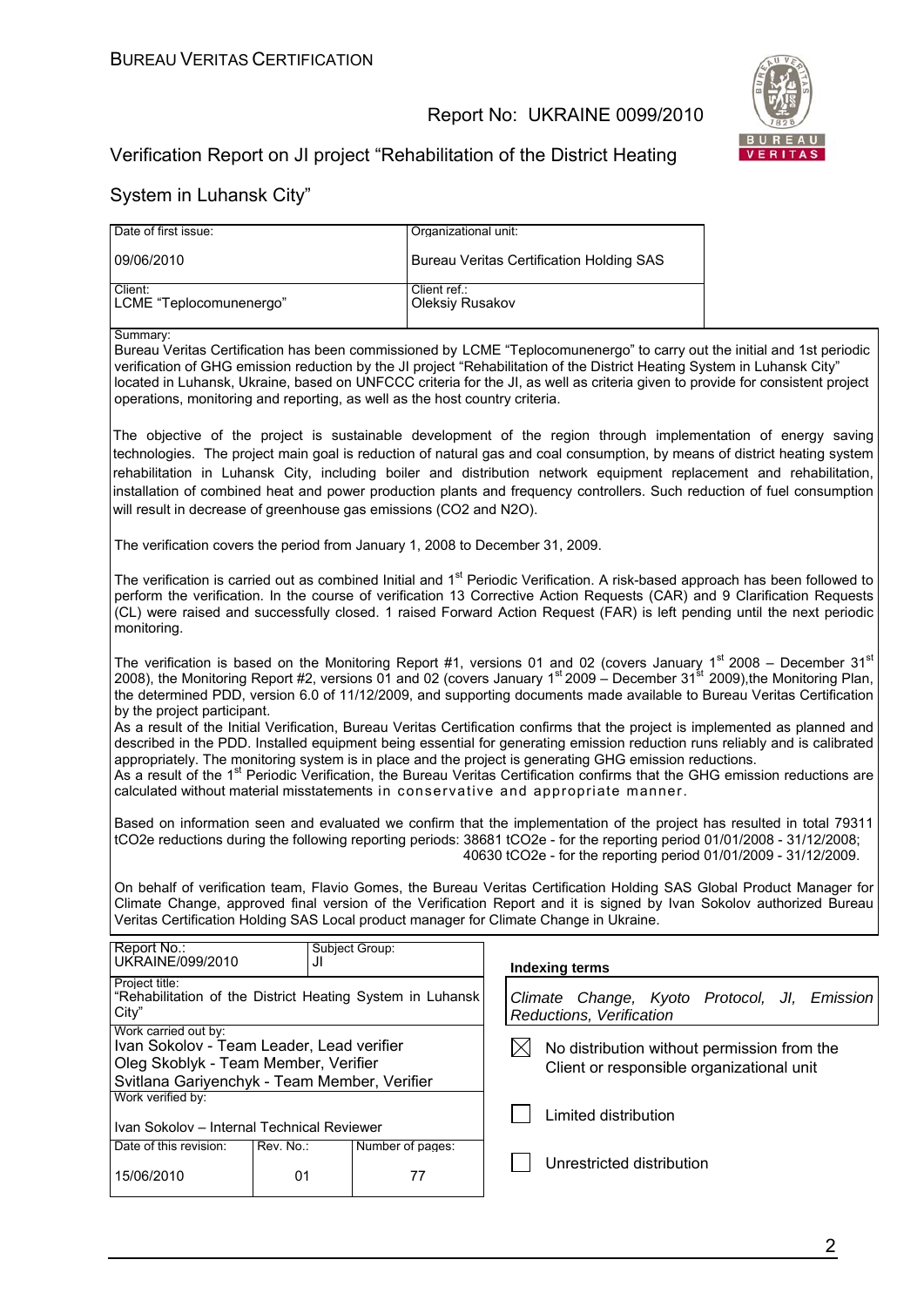

Verification Report on JI project "Rehabilitation of the District Heating

System in Luhansk City"

## **Abbreviations**

| <b>AIE</b><br><b>BVCH</b><br><b>CAR</b><br>CL<br>CO <sub>2</sub><br><b>CHP</b> | <b>Accrediting Independent Entity</b><br><b>Bureau Veritas Certification Holding SAS</b><br><b>Corrective Action Request</b><br><b>Clarification Request</b><br><b>Carbon Dioxide</b><br><b>Combined Heat and Power</b> |
|--------------------------------------------------------------------------------|-------------------------------------------------------------------------------------------------------------------------------------------------------------------------------------------------------------------------|
| EIA                                                                            | Environmental Impact Assessment                                                                                                                                                                                         |
| ERU                                                                            | <b>Emission Reduction Unit</b>                                                                                                                                                                                          |
| <b>FAR</b>                                                                     | <b>Forward Action Request</b>                                                                                                                                                                                           |
| <b>GHG</b>                                                                     | Green House Gas(es)                                                                                                                                                                                                     |
| <b>IETA</b>                                                                    | <b>International Emissions Trading Association</b>                                                                                                                                                                      |
| JI                                                                             | Joint Implementation                                                                                                                                                                                                    |
| <b>JISC</b>                                                                    | <b>JI Supervisory Committee</b>                                                                                                                                                                                         |
| <b>LCME</b>                                                                    | <b>Luhansk City Municipal Enterprise</b>                                                                                                                                                                                |
| <b>LHV</b>                                                                     | <b>Lower Heating Value</b>                                                                                                                                                                                              |
| MoV                                                                            | <b>Means of Verification</b>                                                                                                                                                                                            |
| MP                                                                             | Monitoring Plan                                                                                                                                                                                                         |
| MR.                                                                            | <b>Monitoring Report</b>                                                                                                                                                                                                |
| <b>PCF</b>                                                                     | Prototype Carbon Fund                                                                                                                                                                                                   |
| <b>PDD</b>                                                                     | <b>Project Design Document</b>                                                                                                                                                                                          |
| <b>UNFCCC</b>                                                                  | United Nations Framework Convention on Climate Change                                                                                                                                                                   |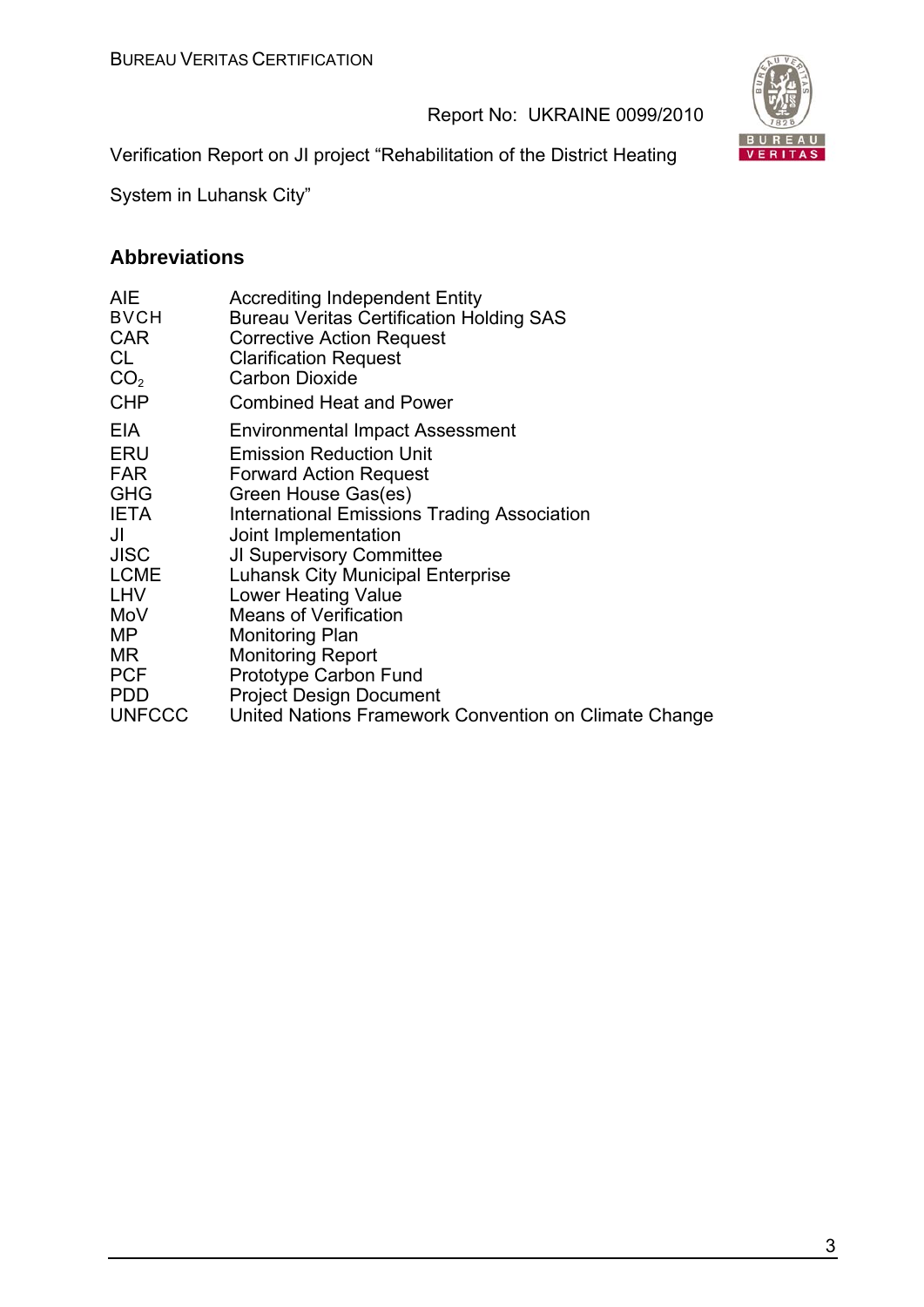

Verification Report on JI project "Rehabilitation of the District Heating

System in Luhansk City"

## **Table of Contents** *Page Page Page Page Page Page*

| 1<br>1.1<br>1.2<br>1.3 | Objective<br>Scope<br><b>GHG Project Description</b>                                           | 5<br>6<br>6 |  |
|------------------------|------------------------------------------------------------------------------------------------|-------------|--|
| $\overline{2}$<br>2.1  | <b>Verification Protocol</b>                                                                   |             |  |
| 2.2                    | <b>Review of Documents</b>                                                                     | 11          |  |
| 2.3<br>2.4             | Follow-up Interviews<br>Resolution of Clarification, Corrective and Forward Action<br>Requests | 12<br>12    |  |
| 3                      |                                                                                                | 13          |  |
| 3.1                    | Remaining issues CAR's, FAR's from<br>previous<br>determination/verification                   | 13          |  |
| 3.2                    | <b>Project Implementation</b>                                                                  | 14          |  |
| 3.3                    | Internal and External Data                                                                     | 16          |  |
| 3.5                    | <b>Management and Operational System</b>                                                       | 17          |  |
| 4                      |                                                                                                |             |  |
| 4.1                    | <b>Completeness of Monitoring</b>                                                              | 19          |  |
| 4.2                    | <b>Accuracy of Emission Reduction Calculations</b>                                             | 19          |  |
| 4.3                    | <b>Quality Evidence to Determine Emissions Reductions</b>                                      | 20          |  |
| 4.4                    | Management System and Quality Assurance                                                        | 20          |  |
| 5                      |                                                                                                |             |  |
| 6                      | INITIAL AND FIRST PERIODIC VERIFICATION STATEMENT 21                                           |             |  |
|                        |                                                                                                |             |  |
|                        | APPENDIX A: COMPANY JI PROJECT VERIFICATION PROTOCOL 25                                        |             |  |
|                        |                                                                                                |             |  |
|                        | APPENDIX C: DOCUMENTS CHECKED DURING VERIFICATION 69                                           |             |  |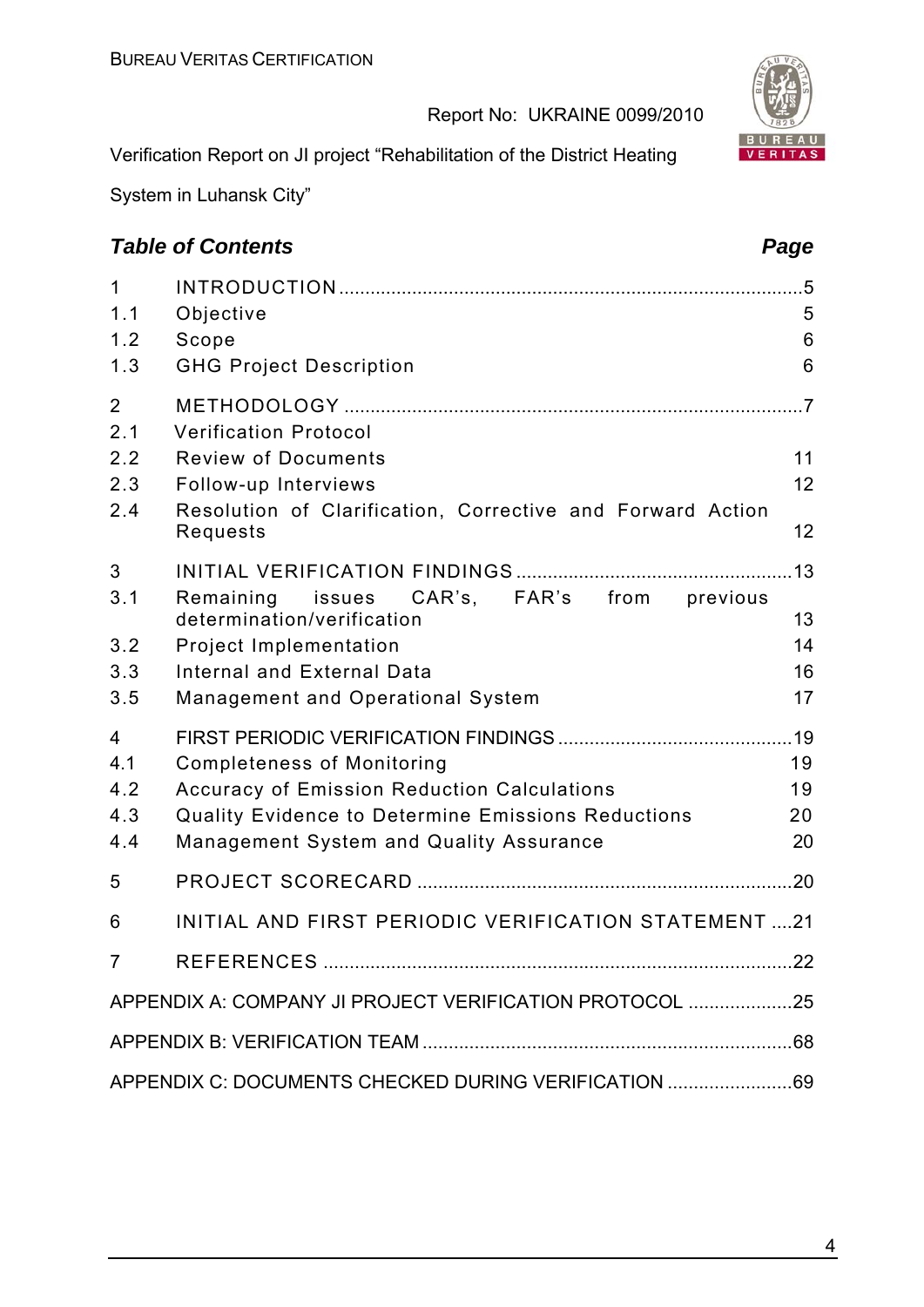

Verification Report on JI project "Rehabilitation of the District Heating

System in Luhansk City"

## **1 INTRODUCTION**

LCME "Teplocomunenergo" has commissioned Bureau Veritas Certification to verify the emissions reductions of its JI project, to carry out the initial and 1st periodic verification of GHG emission reduction by the JI project "Rehabilitation of the District Heating System in Luhansk City" (hereafter called "the Project"), Ukraine.

This report summarizes the findings of the verification of the project, performed on the basis of criteria given to provide for consistent project operations, monitoring and reporting, and contains a statement for the verified emission reductions.

Initial and first periodic verification has been performed as one integrated activity.

The verifiers have reviewed the GHG data collected for the period from January 01, 2008 to December 31, 2009.

The National Environmental Investment Agency of Ukraine has confirmed this JI project under Track 1 procedure by the Order No. 72 dated June 02, 2010. The project has approvals of the National Environmental Investment Agency of Ukraine and Ministry of Economic Affaires of the Netherlands (Letters of approval are presented, refer to Section 7).

#### **1.1 Objective**

The Purpose of this verification is a combined initial and 1st periodic verification.

The objective of the initial verification is to verify that the project is implemented as planned, to confirm that the monitoring system is in place and fully functional, and to assure that the project will generate verifiable emission reductions.

The objective of the periodic verification is to verify that actual monitoring systems and procedures are in compliance with the monitoring systems and procedures described in the monitoring plan; furthermore the periodic verification evaluates the GHG emission reduction data and express a conclusion with a high, but not absolute, level of assurance about whether the reported GHG emission reduction data is free of material misstatements; and verifies that the reported GHG emission data is sufficiently supported by evidence, i.e. monitoring records.

The verification follows UNFCCC criteria referring to the Kyoto Protocol criteria, the JI/CDM rules and modalities, and the subsequent decisions by the JISC, as well as the host country criteria.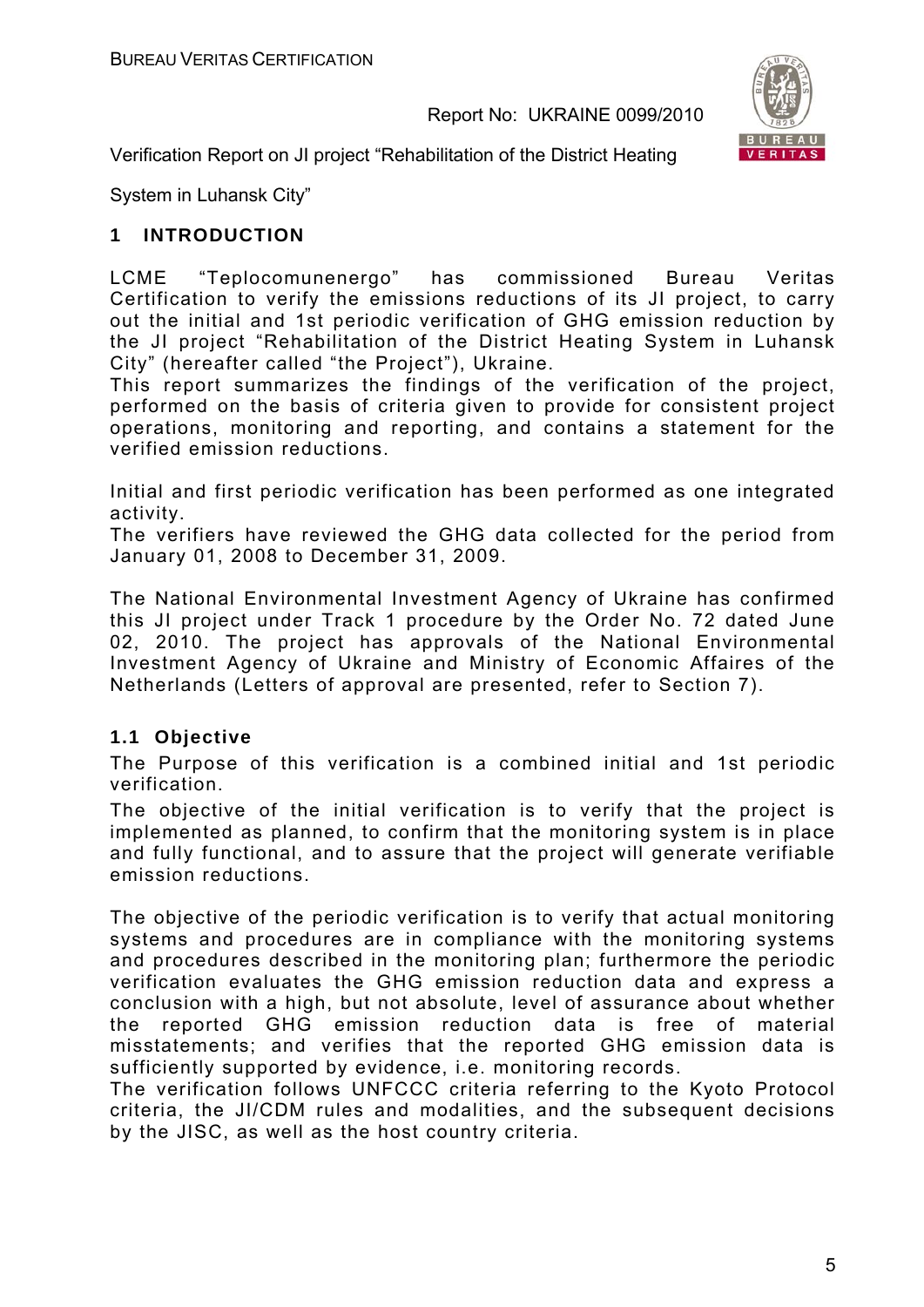

Verification Report on JI project "Rehabilitation of the District Heating

System in Luhansk City"

#### **1.2 Scope**

The verification of this project is based on the Project Design Document version 6.0 dated 11/12/2009, the Monitoring Report #1, versions 01and 02 (covers January  $1^{st}$  2008 – December 31 $^{st}$  2008), the Monitoring Report #2, versions 01 and 02 (covers January 1<sup>st</sup> 2009 – December 31<sup>st</sup> 2009), the monitoring plan as set out in the PDD, supporting documents made available to Bureau Veritas Certification, and information obtained through the on-site interviews and on-site assessment. The documents and information are reviewed against Kyoto Protocol requirements, UNFCCC rules and associated interpretations. Bureau Veritas Certification, based on the recommendations in the Validation and Verification Manual (IETA/PCF), has employed a risk-based approach in the verification, focusing on the identification and reporting of significant risks and on reliability of project monitoring and generation of Emission Reductions Units (ERU).

The verification is not meant to provide any consulting towards the Client. However, stated requests for forward actions and corrective actions may provide input for improvement of the project monitoring towards reductions in the GHG emissions.

#### **1.3 GHG Project Description (quoted from the PDD)**

The project main goal is fuel consumption reduction, in particular reduction of natural gas (which is imported to Ukraine) and coal consumption, by means of district heating system rehabilitation in Luhansk City, including boiler and distribution network equipment replacement and rehabilitation, installation of combined heat and power production plants and frequency controllers. Such reduction of fuel consumption will result in decrease of greenhouse gas emissions (CO2 and N2O). The purpose of the project is sustainable development of the region through implementation of energy saving technologies.

Luhansk City Municipal Enterprise (LCME) "Teplocomunenergo"is one of the main enterprises in field of production and distribution of the heat energy in Luhansk City. Its share in district heating system of the city is approximately 92%. It sells heat energy in forms of heat, hot water and steam, to local consumers, namely households, municipal consumers and state-owned organizations. Heat supply market in the region is stable for years.

The project was initiated in 2006 to rehabilitate Luhansk City's district heating system, including boiler and distribution network equipment replacement and rehabilitation, and installation of combined heat and power production plants (CHP) as well as frequency controllers. Project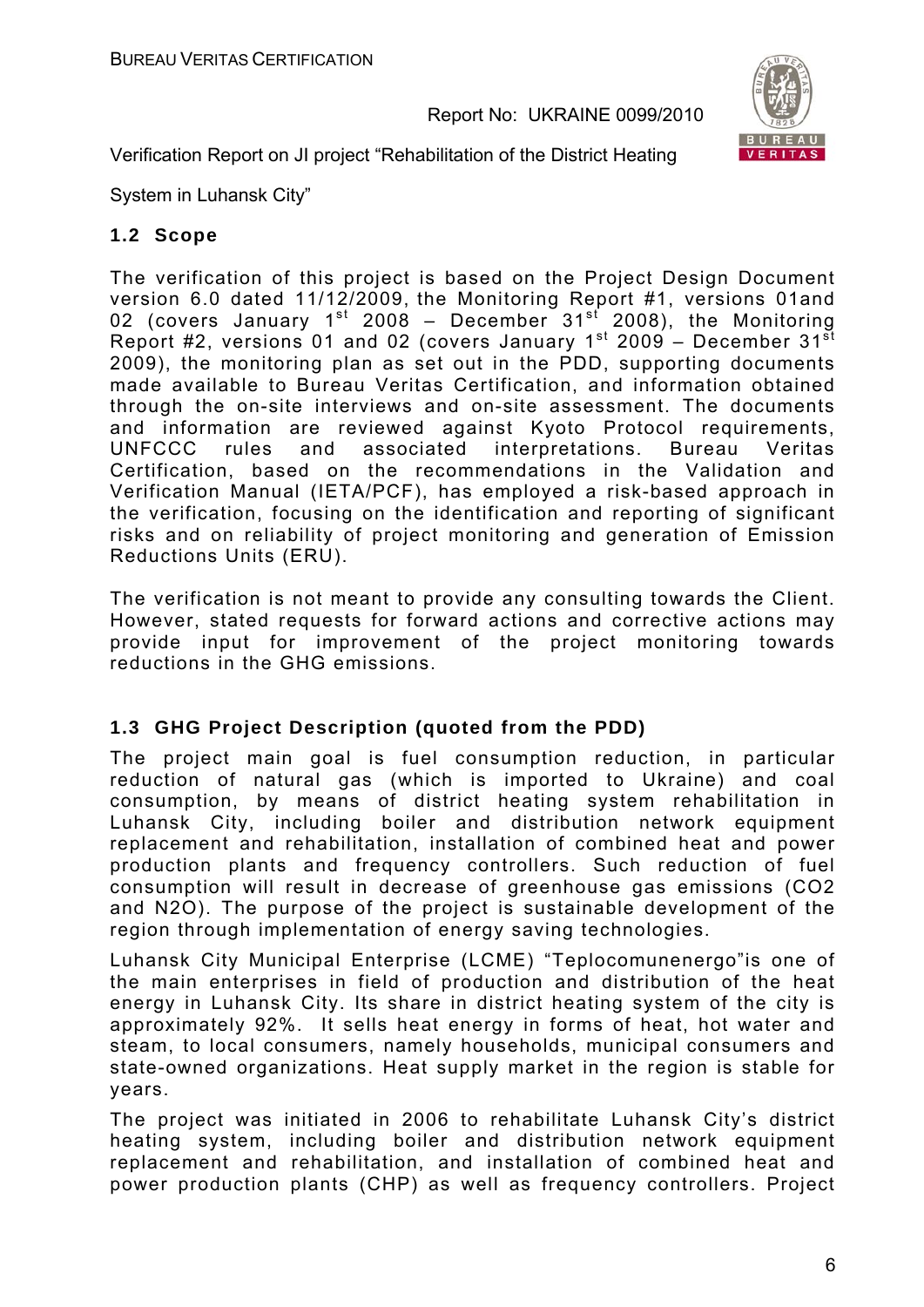

Verification Report on JI project "Rehabilitation of the District Heating

System in Luhansk City"

includes 135 boiler-houses with 344 boilers (total connected load 550 Gkal/hour, 2006) and 269 km of heat distributing networks, that are managed by LCME "Teplocomunenergo".

Project provides installation of cogeneration units at the three boiler houses - 11 gas engines, 1064 kW. Gas engines-generators machines "Jenbacher" JGS 320 GS (Austria) are considered as potential candidates for installation.

The project employs the increase in fuel consumption efficiency to reduce greenhouse gas emissions relative to current practice. Over 35.8 million Nm3 of natural gas and 710 ton of coal will be saved annually starting from 2011. Such reduction of fuel consumption is based on increase of the boiler efficiencies, reduction of heat losses in networks and CHP and frequency controllers installation. The following activities will ensure fuel saving:

- Replacement of old boilers by the new highly efficient boilers;
- Switching of load from boiler-houses with obsolete equipment to modern equipped boiler houses;
- Switching of boiler-houses from coal to natural gas;
- Improving of the network organization;
- Application of the pre-insulated pipes;
- Installation of combined heat and power production units;
- Replacement of heat exchangers;
- Installation of heat pump station;
- Installation of frequency controllers at electric drives of draughtblowing equipment and hot water pumps motors.

Implementation of the project will provide substantial economic, environmental, and social benefits to the Luhansk city. Social impact of the project is positive since after project implementation the heat supply service will be improved.

Environmental impact of the project is expected to be positive as the emission of the exhaust gases such as CO2, NOx, and CO will be reduced. Also, due to better after-implementation service, some part of population will cease to use electric heaters, thus, reducing electricity consumption which is related to power plants emissions of CO2, SOx, NOx, CO and particulate matter.

## **2 METHODOLOGY**

The verification of the project consisted of the following activities:

- On-site assessment and interviews held on 29/04/2010;
- Publication of the Monitoring Report on the BV site;
- Desk review of the Monitoring Report and supporting documents;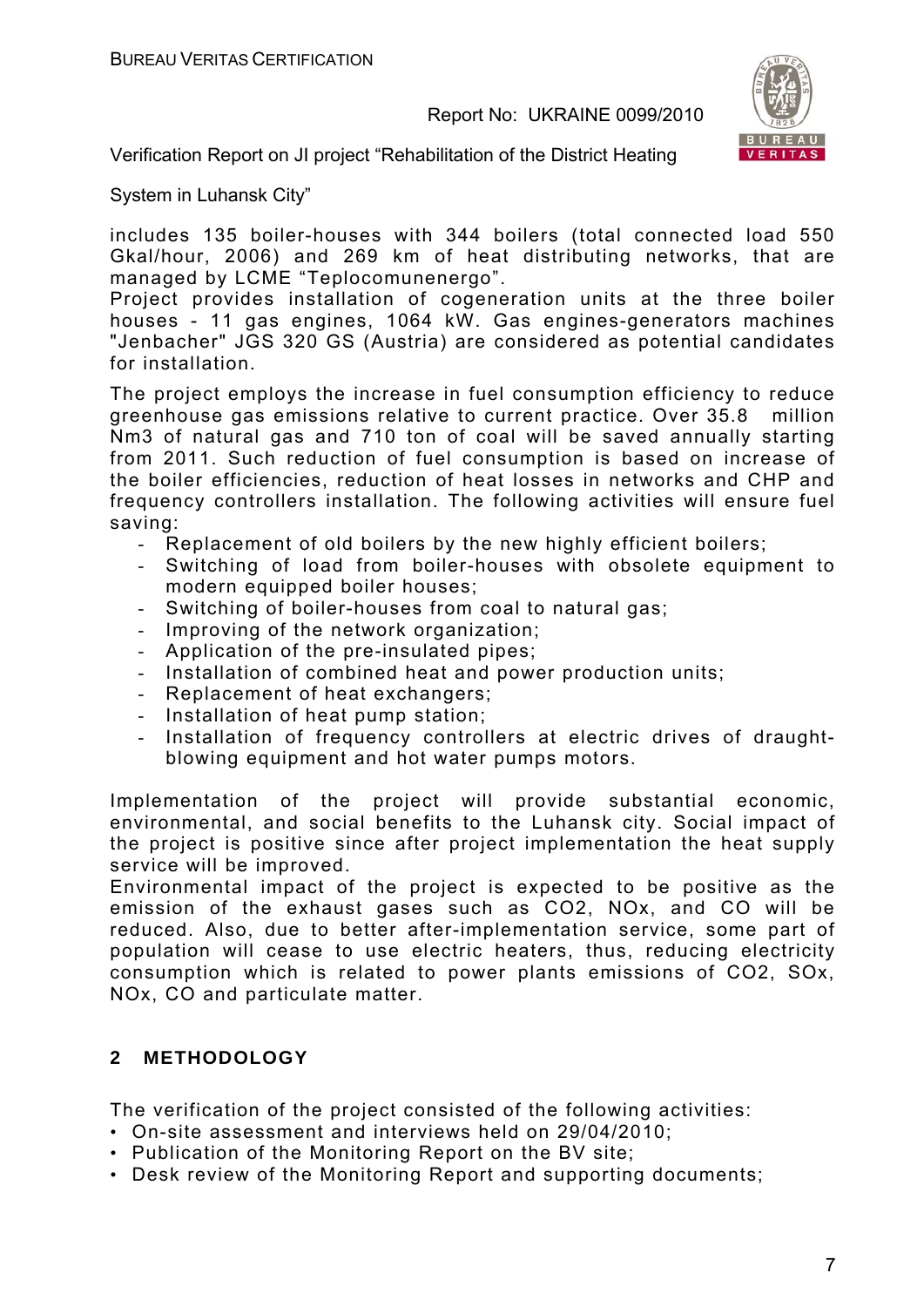

Verification Report on JI project "Rehabilitation of the District Heating

System in Luhansk City"

- Preparation of the Draft Verification Protocol (Appendix A) one and mails;
- Following communications with the project participant by phone and mails;
- Resolution of requests for corrective and forward actions and clarification;
- Preparation of the final Verification Report;
- Internal Technical Review of the Verification Report.

#### **2.1 Verification protocol**

According to the Validation and Verification Manual (IETA/PCF) a verification protocol is used as part of the verification. The protocol shows, in a transparent manner, criteria (requirements), means of verification and the results from verifying the identified criteria. The verification protocol serves the following purposes:

- It organizes, details and clarifies the requirements the project is expected to meet; and
- It ensures a transparent verification process where the verifier will document how a particular requirement has been verified and the result of the verification.

The verification protocol consists of one table under Initial Verification checklist and four tables under Periodic verification checklist. The different columns in these tables are described in Figure 1.

The overall verification, from Contract Review to Verification Report & Opinion, was conducted using Bureau Veritas Certification procedures.

The completed verification protocol is enclosed in Appendix A to this report.

| <b>Initial Verification Protocol Table 1</b> |                                                                   |                                                                                      |                                                                                                                                                                                                                                                                          |
|----------------------------------------------|-------------------------------------------------------------------|--------------------------------------------------------------------------------------|--------------------------------------------------------------------------------------------------------------------------------------------------------------------------------------------------------------------------------------------------------------------------|
| <b>Objective</b>                             | <b>Reference</b>                                                  | <b>Comments</b>                                                                      | <b>Conclusion (CARs/FARs)</b>                                                                                                                                                                                                                                            |
| The requirements the<br>project must meet    | Gives reference to<br>where<br>the<br>requirement<br>is<br>found. | Description<br>of I<br>circumstances and<br>further<br>comments<br>on the conclusion | This is either acceptable based on<br>evidence provided (OK), or a<br>Corrective Action Request (CAR)<br>of risk or non-compliance of the<br>requirements. Forward<br>stated<br>Action Request (FAR) indicates<br>essential risks for further periodic<br>verifications. |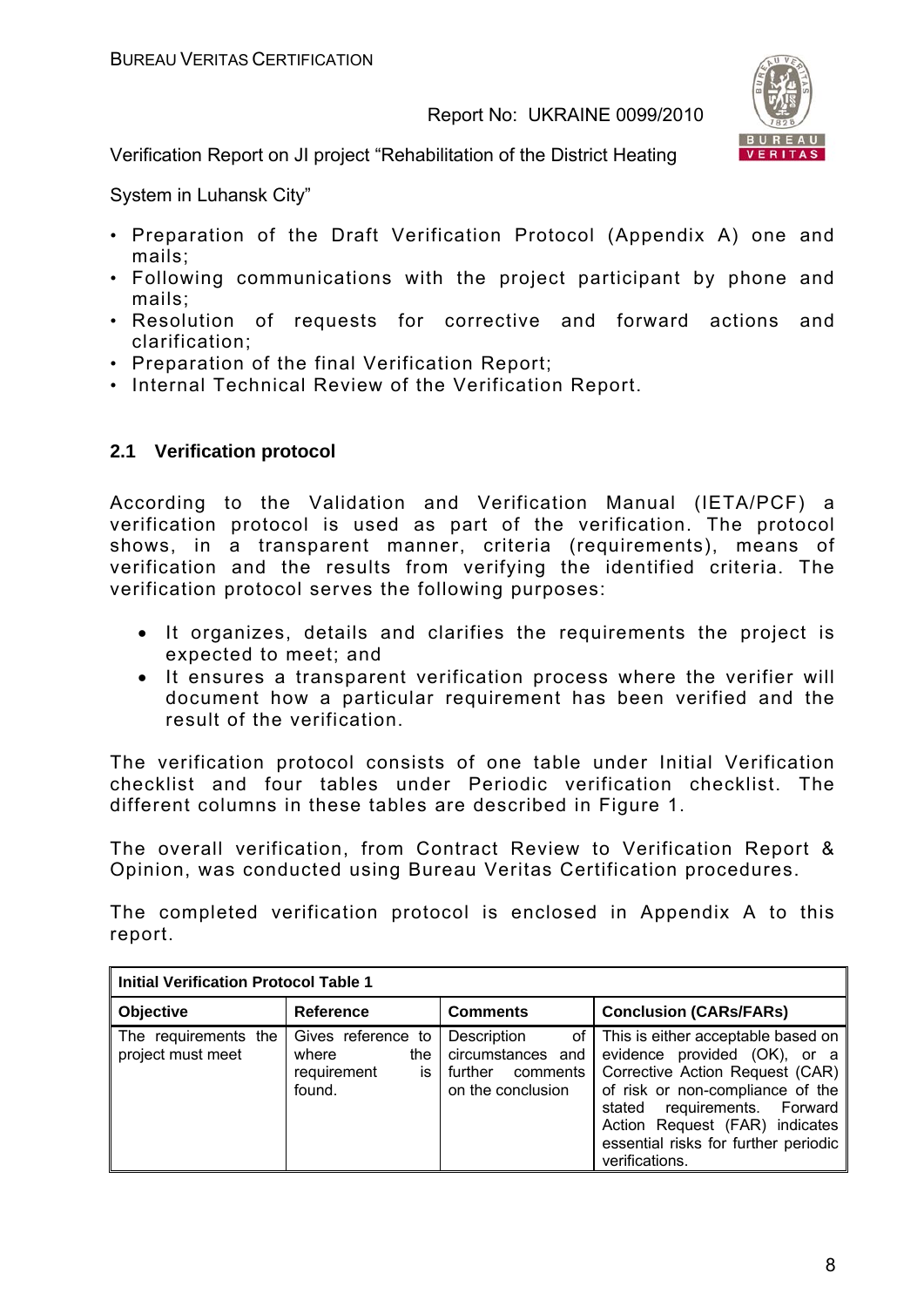

Verification Report on JI project "Rehabilitation of the District Heating

System in Luhansk City"

ń

| Periodic Verification Checklist Protocol Table 2: Data Management System/Controls                                                                                                                                                                                                                                                                           |                                                                                                                                                                                                                                                                                                                                                                         |                                                                                                                                                                                                                                                                                                                                                                                                                                                                                                                           |  |
|-------------------------------------------------------------------------------------------------------------------------------------------------------------------------------------------------------------------------------------------------------------------------------------------------------------------------------------------------------------|-------------------------------------------------------------------------------------------------------------------------------------------------------------------------------------------------------------------------------------------------------------------------------------------------------------------------------------------------------------------------|---------------------------------------------------------------------------------------------------------------------------------------------------------------------------------------------------------------------------------------------------------------------------------------------------------------------------------------------------------------------------------------------------------------------------------------------------------------------------------------------------------------------------|--|
| <b>Identification of potential</b><br>reporting risk                                                                                                                                                                                                                                                                                                        | Identification,<br>assessment and testing<br>of management controls                                                                                                                                                                                                                                                                                                     | Areas of residual risks                                                                                                                                                                                                                                                                                                                                                                                                                                                                                                   |  |
| The project operator's data<br>management system/controls<br>assessed to<br>identify<br>are<br>reporting risks and to assess<br>data<br>the<br>management<br>system's/control's ability to<br>mitigate reporting risks. The<br><b>GHG</b><br>data<br>management<br>system/controls are assessed<br>the<br>against<br>expectations<br>detailed in the table. | A score is assigned as<br>follows:<br>Full - all best-<br>$\bullet$<br>practice<br>expectations are<br>implemented.<br>Partial<br>$\bullet$<br>a<br>proportion of the<br>best<br>practice<br>expectations<br>is<br>implemented<br>Limited<br>this<br>$\mathbf{r}$<br>$\bullet$<br>should be given if<br>little or none of<br>the<br>system<br>component is in<br>place. | Description of circumstances and further<br>commendation to the conclusion. This is<br>either acceptable based on evidence<br>provided (OK), or a Corrective Action<br>Request (CAR) of risk or non compliance<br>with stated requirements. The corrective<br>action requests are numbered<br>and<br>presented to the client in the verification<br>report. The<br>Initial<br>Verification<br>has<br>additional Forward Action<br>Reguests<br>(FAR). FAR indicates essential risks for<br>further periodic verifications. |  |

| Periodic Verification Protocol Table 3: GHG calculation procedures and management control<br>testing                                                                                                                                                                                                                                                                                                                                                                                                                                                                                                                                                                                                                                                                |                                                                                                                                                                                                                                                                                                                                                                                                                                                                                                                                                                                                                                                                                                                                               |                                                                                                                                                                                                                                                                                                                        |  |
|---------------------------------------------------------------------------------------------------------------------------------------------------------------------------------------------------------------------------------------------------------------------------------------------------------------------------------------------------------------------------------------------------------------------------------------------------------------------------------------------------------------------------------------------------------------------------------------------------------------------------------------------------------------------------------------------------------------------------------------------------------------------|-----------------------------------------------------------------------------------------------------------------------------------------------------------------------------------------------------------------------------------------------------------------------------------------------------------------------------------------------------------------------------------------------------------------------------------------------------------------------------------------------------------------------------------------------------------------------------------------------------------------------------------------------------------------------------------------------------------------------------------------------|------------------------------------------------------------------------------------------------------------------------------------------------------------------------------------------------------------------------------------------------------------------------------------------------------------------------|--|
| <b>Identification</b><br><b>of</b><br>potential<br>reporting risk                                                                                                                                                                                                                                                                                                                                                                                                                                                                                                                                                                                                                                                                                                   | Identification,<br>assessment<br>and<br>testing of management controls                                                                                                                                                                                                                                                                                                                                                                                                                                                                                                                                                                                                                                                                        | Areas of residual risks                                                                                                                                                                                                                                                                                                |  |
| Identify and list potential reporting<br>risks based on an assessment of<br>estimation<br>emission<br>the<br>procedures, <i>i.e.</i><br>the calculation methods,<br>≻<br>raw data collection and<br>↘<br>of<br>supporting<br>sources<br>documentation.<br>reports/databases/informat<br>↘<br>ion systems from which<br>data is obtained.<br>Identify key source data. Examples<br>of source data include metering<br>monitors.<br>records.<br>process<br>operational<br>logs,<br>laboratory/analytical<br>data,<br>accounting records, utility data and<br>vendor data. Check appropriate<br>calibration and maintenance of<br>equipment, and assess the likely<br>accuracy of data supplied.<br>Focus on those risks that impact<br>the accuracy, completeness and | Identify the key controls for each area<br>with potential reporting risks. Assess<br>the adequacy of the key controls and<br>eventually test that the key controls are<br>actually in operation.<br>Internal<br>controls<br>include<br>(not<br>exhaustive):<br>Understanding<br>Ωf<br>➤<br>responsibilities and roles<br>Reporting, reviewing<br>➤<br>and<br>formal<br>management<br>approval of data;<br>Procedures<br>⋗<br>for<br>ensuring<br>completeness,<br>data<br>conformance with reporting<br>guidelines, maintenance of<br>data trails etc.<br>↘<br>Controls<br>to<br>the<br>ensure<br>arithmetical accuracy of the<br>GHG data generated and<br>records<br>accounting<br>e.g.<br>audits,<br>internal<br>and<br>checking/<br>review | Identify areas of residual<br>risks, i.e.<br>areas<br>οf<br>potential reporting risks<br>where<br>there<br>are<br>no<br>adequate<br>management<br>controls<br>mitigate<br>to<br>potential reporting risks<br>data<br>Areas<br>where<br>accuracy, completeness<br>and consistency could be<br>improved are highlighted. |  |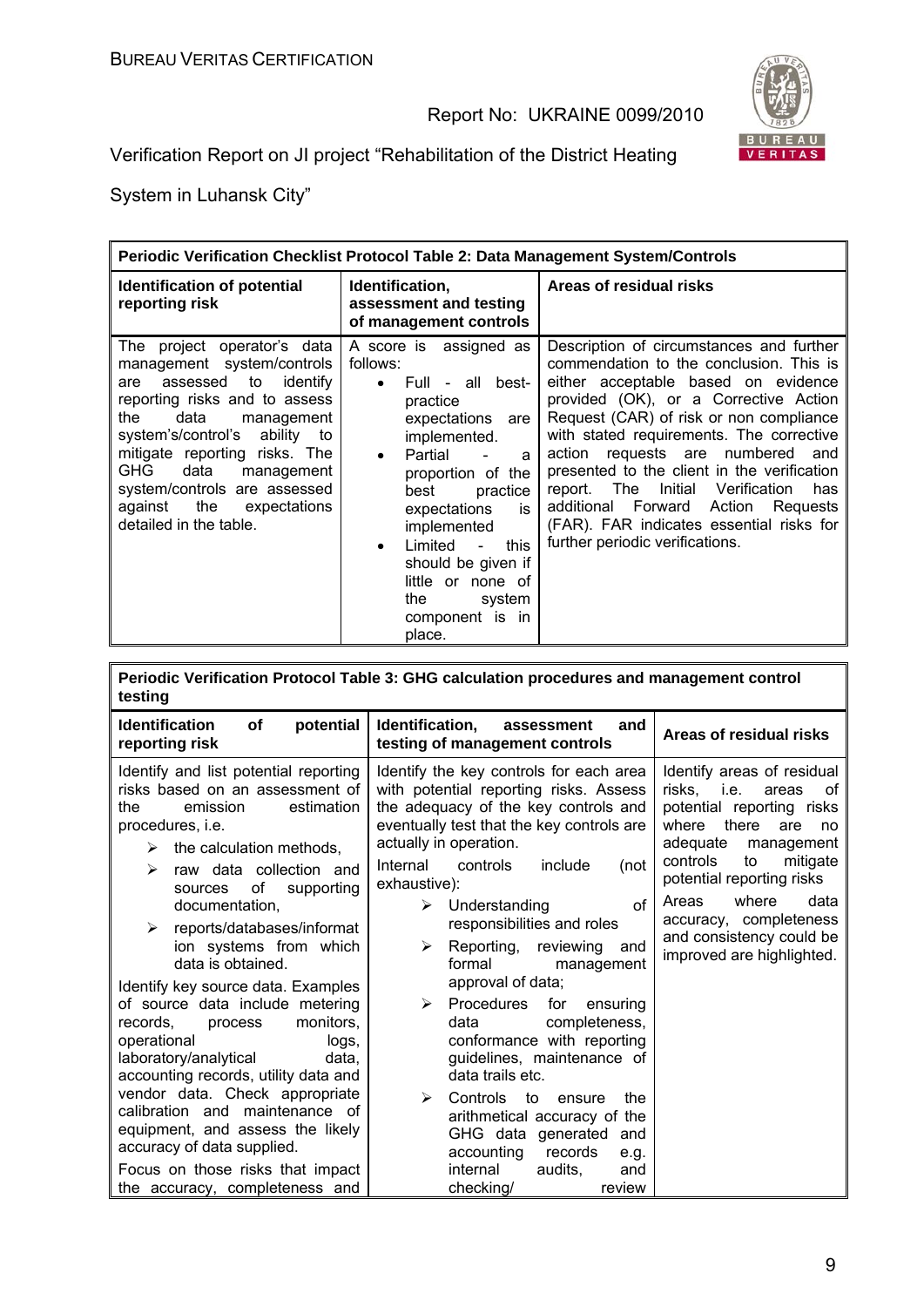

Verification Report on JI project "Rehabilitation of the District Heating

| consistency of the reported data.<br>Risks are weakness in the GHG<br>calculation systems and<br>may                                                                     | procedures;<br>Controls over the computer<br>➤<br>information systems;                                                                                                 |  |
|--------------------------------------------------------------------------------------------------------------------------------------------------------------------------|------------------------------------------------------------------------------------------------------------------------------------------------------------------------|--|
| include:<br>$\blacktriangleright$<br>transfer<br>manual<br>Ωf<br>data/manual calculations,<br>unclear origins of data,<br>➤<br>due<br>⋗<br>to<br>accuracy                | Review<br>⋗<br>processes<br>for<br>identification<br>and<br>understanding<br>of<br>key<br>process parameters<br>and<br>implementation of calibration                   |  |
| technological limitations,<br>lack of appropriate data<br>➤<br>protection measures? For<br>example,<br>protected<br>calculation<br>cells<br>in<br>and/or<br>spreadsheets | maintenance regimes<br>Comparing and analyzing<br>➤<br>the GHG data with previous<br>periods,<br>targets<br>and<br>benchmarks.                                         |  |
| password restrictions.                                                                                                                                                   | When testing the specific internal<br>controls, the following questions are<br>considered:                                                                             |  |
|                                                                                                                                                                          | 1. Is the control designed properly to<br>ensure that it would either prevent<br>detect<br>and<br>correct<br><sub>or</sub><br>any<br>significant misstatements?        |  |
|                                                                                                                                                                          | To what extent have the internal<br>$2_{-}$<br>controls<br>been<br>implemented<br>according to their design;                                                           |  |
|                                                                                                                                                                          | To what extent have the internal<br>$3_{-}$<br>controls (if existing) functioned<br>properly (policies and procedures<br>have been followed) throughout<br>the period? |  |
|                                                                                                                                                                          | How does management assess<br>4.<br>the internal control as reliable?                                                                                                  |  |

| Periodic Verification Protocol Table 4: Detailed audit testing of residual risk areas and random<br>testing    |                                                                                              |                                                                                                                                                                  |  |
|----------------------------------------------------------------------------------------------------------------|----------------------------------------------------------------------------------------------|------------------------------------------------------------------------------------------------------------------------------------------------------------------|--|
| residual<br><b>Areas</b><br>οf<br>risks                                                                        | verification<br>Additional<br>testing performed                                              | Conclusions<br>and<br><b>Requiring</b><br><b>Areas</b><br>Improvement<br>(including Forward Action Requests)                                                     |  |
| List the residual areas<br>of risks (Table 2 where<br>detailed audit testing                                   | The<br>additional<br>verification<br>testing performed is described.<br>Testing may include: | Having investigated the residual risks, the<br>conclusions should be noted here. Errors and<br>uncertainties should be highlighted.                              |  |
| is necessary.<br>addition.<br>other<br>In.<br>material areas may be<br>selected for detailed<br>audit testing. | 1. Sample cross checking of<br>manual transfers of data                                      | Errors and uncertainty can be due to a<br>number of reasons:                                                                                                     |  |
|                                                                                                                | 2. Recalculation<br>3.<br>Spreadsheet<br>ʻwalk<br>throughs' to check links<br>and equations  | Calculation errors. These may be due<br>➤<br>to inaccurate manual transposition,<br>use of inappropriate emission factors<br>or assumptions etc.                 |  |
|                                                                                                                | Inspection of calibration<br>4.<br>and maintenance records<br>for key equipment              | $\triangleright$ Lack of clarity in the monitoring plan.<br>could<br>lead to<br>inconsistent<br>This<br>approaches to calculations or scope<br>of reported data. |  |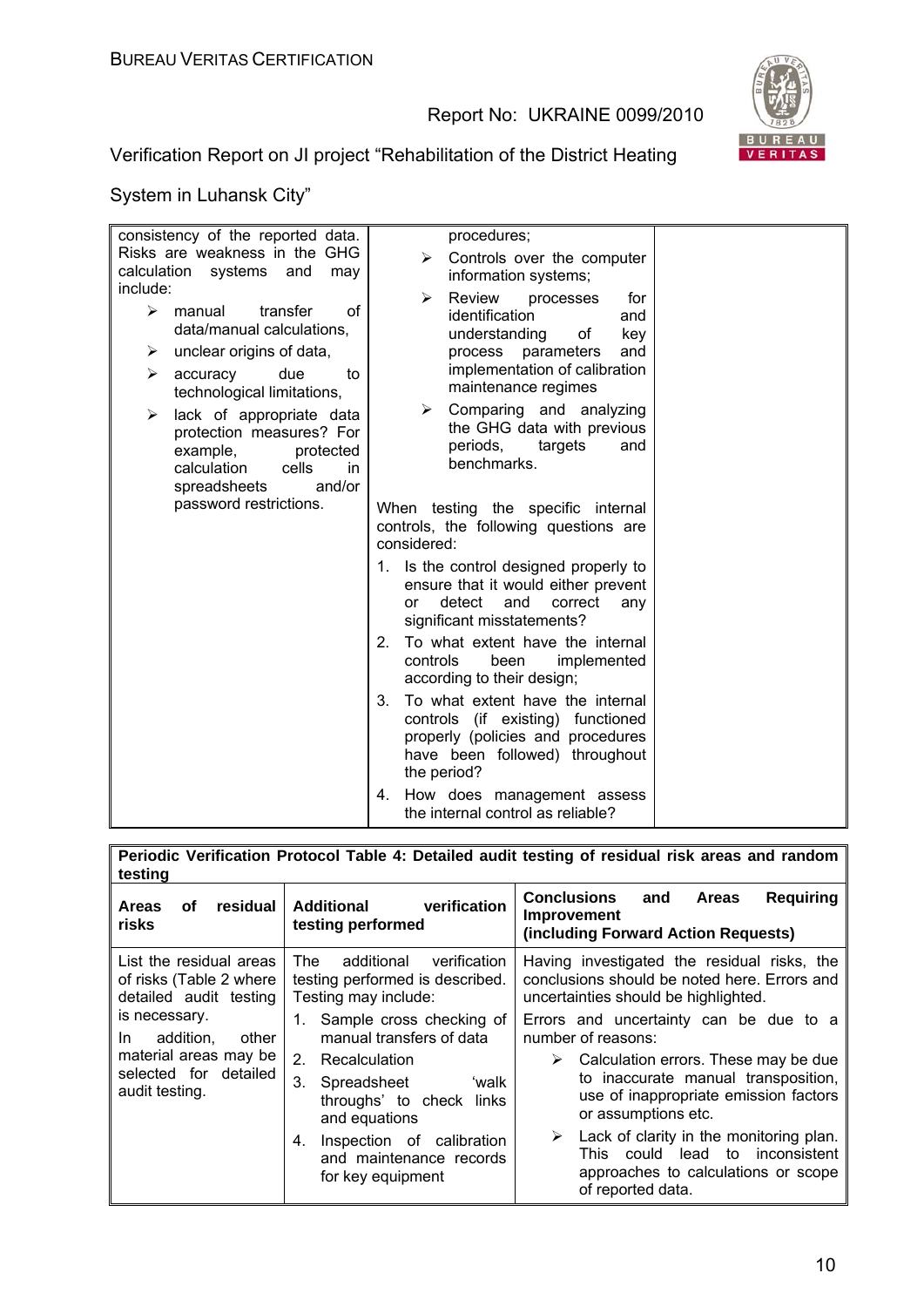

Verification Report on JI project "Rehabilitation of the District Heating

#### System in Luhansk City"

| sampling<br>≻<br>Check<br>analysis results<br><b>Discussions</b><br>with<br>⋗<br>engineers<br>process<br>who have<br>detailed<br>knowledge of process<br>uncertainty/error<br>bands. | Technological limitations. There may<br>inherent uncertainties (error<br>be<br>bands) associated with the methods<br>used to measure emissions e.g. use<br>of particular equipment such as<br>meters.<br>Lack of source data. Data for some<br>sources may not be cost effective or<br>practical to collect. This may result in<br>the use of default data which has<br>based<br>been derived<br>on certain<br>assumptions/conditions and<br>which<br>therefore<br>will<br>have<br>varying<br>applicability in different situations.<br>The second two categories are explored with<br>the site personnel, based on their knowledge<br>and experience of the processes. High risk<br>process parameters or source data (i.e. those<br>with a significant influence on the reported<br>data, such as meters) are reviewed for these |
|--------------------------------------------------------------------------------------------------------------------------------------------------------------------------------------|------------------------------------------------------------------------------------------------------------------------------------------------------------------------------------------------------------------------------------------------------------------------------------------------------------------------------------------------------------------------------------------------------------------------------------------------------------------------------------------------------------------------------------------------------------------------------------------------------------------------------------------------------------------------------------------------------------------------------------------------------------------------------------------------------------------------------------|
|                                                                                                                                                                                      | uncertainties.                                                                                                                                                                                                                                                                                                                                                                                                                                                                                                                                                                                                                                                                                                                                                                                                                     |

| Verification Protocol Table 5: Resolution of Corrective Action and Clarification Requests                                                                                            |                                                                                                                                                                                           |                                                                                                                                                                                          |                                                                                                                                                                                                                  |
|--------------------------------------------------------------------------------------------------------------------------------------------------------------------------------------|-------------------------------------------------------------------------------------------------------------------------------------------------------------------------------------------|------------------------------------------------------------------------------------------------------------------------------------------------------------------------------------------|------------------------------------------------------------------------------------------------------------------------------------------------------------------------------------------------------------------|
| clarifications<br>Report<br>and corrective action<br>requests                                                                                                                        | Ref. to checklist<br>question in tables<br>2/3                                                                                                                                            | owner response                                                                                                                                                                           | Summary of project   Verification conclusion                                                                                                                                                                     |
| If the conclusions from<br>Verification<br>the<br>are<br>either a<br>Corrective<br>Action<br>Request or a<br>Clarification<br>Request,<br>these should be listed in<br>this section. | Reference<br>the<br>to<br>checklist<br>question<br>number in Tables 2, 3<br>where<br>and $4$<br>the<br>Corrective<br>Action<br>Request<br>or<br>Clarification<br>Request<br>is explained. | The responses given<br>by the Client or other<br>project participants<br>during<br>the<br>communications<br>with<br>the verification<br>team<br>should be summarized<br>in this section. | This<br>should<br>section<br>summarize the verification<br>team's responses and final<br>conclusions.<br><b>The</b><br>conclusions should also be<br>included in Tables 2, 3 and<br>4, under "Final Conclusion". |

#### **2.2 Review of Documents**

The preliminary and final Monitoring Reports (MRs) for the two monitoring periods submitted by the project participants and additional background documents related to the project design and baseline, i.e. country Law, Project Design Document (PDD), applied methodology, Kyoto Protocol, Clarifications on Verification Requirements to be checked were reviewed. To address Bureau Veritas Certification corrective action and clarification requests, prior to and following the site-visit PPs revised the MRs and

resubmitted them as version 02. The verification findings presented in this report relate to the project as described in the PDD version 6.0 of 11/12/2009, Monitoring Report #1, versions 01and 02 and Monitoring Report #2, versions 01and 02.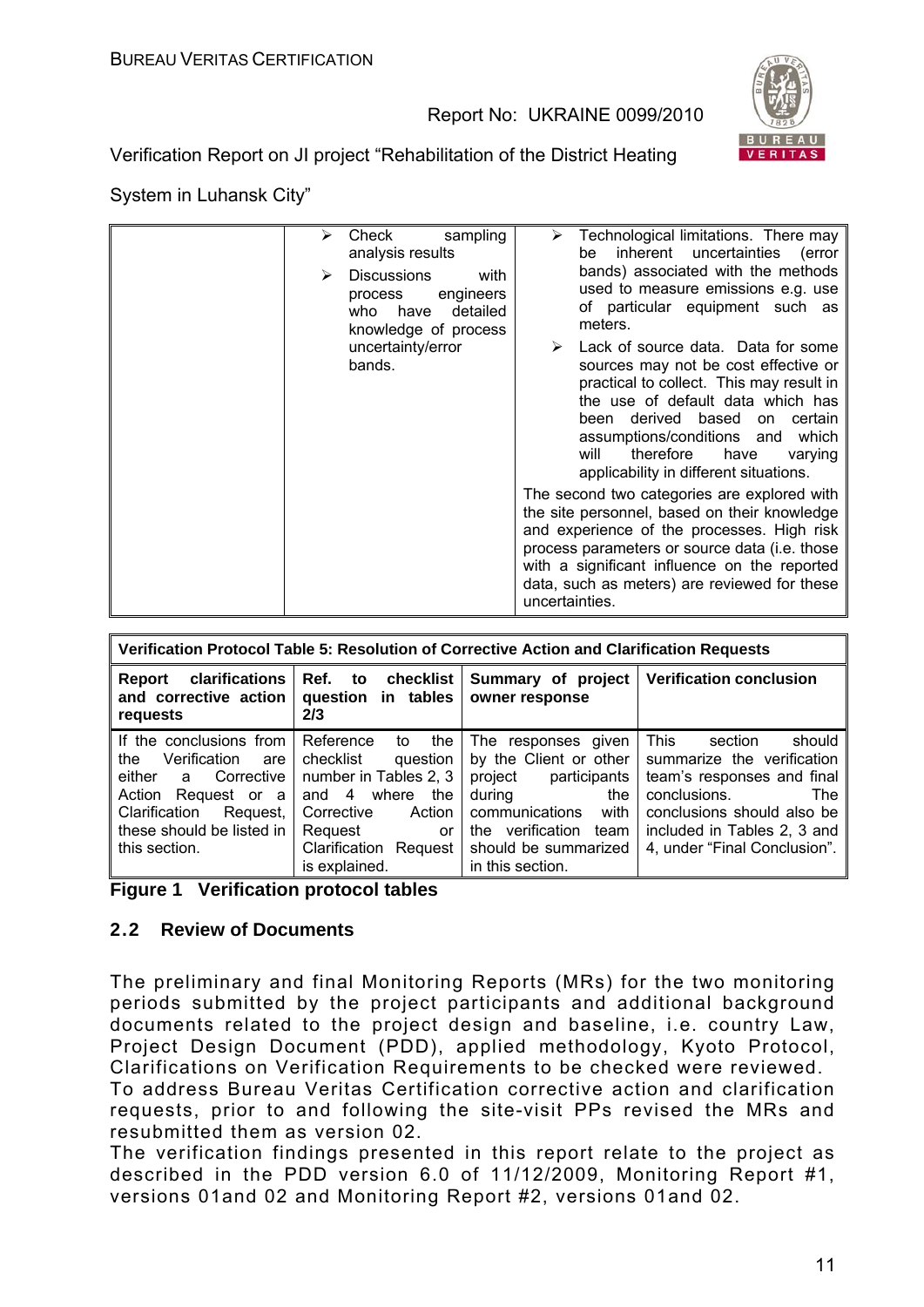

Verification Report on JI project "Rehabilitation of the District Heating

System in Luhansk City"

#### **2.3 Follow-up Interviews**

Within the frameworks of the Initial and 1st Periodic Verification, Bureau Veritas Certification verifiers conducted a visit to the project site on 29/04/2010. On-site interviews with the project participants and inspection of the project and monitoring equipment were conducted to collect information needed for the verification of emission reduction. Representatives of Institute of Engineering Ecology and LCME "Teplokomunenergo" were interviewed (see the list of interviewees in Section 6). The main topics of the interviews are summarized in Table 1.

| Interviewed organization         | <b>Interview topics</b>                        |
|----------------------------------|------------------------------------------------|
| LCME "Teplokomunenergo"          | Organizational structure.                      |
|                                  | Responsibilities and authorities.              |
|                                  | Roles and responsibilities for data collection |
|                                  | Training of personnel.                         |
|                                  | Quality management procedures and technology.  |
|                                  | Implementation of equipment (records).         |
|                                  | Data logging                                   |
|                                  | Data archiving                                 |
|                                  | Data reporting                                 |
|                                  | Metering equipment control.                    |
|                                  | IT management                                  |
| Consultant:                      | Baseline methodology.                          |
| Institute of Engineering Ecology | Monitoring plan.                               |
|                                  | Monitoring report.                             |
|                                  | Deviations from PDD.                           |

**Table 1 Interview topics** 

#### **2.4 Resolution of Clarification, Corrective and Forward Action Requests**

The objective of this phase of the verification is to raise the requests for corrective actions and clarification and any other outstanding issues that needed to be clarified for Bureau Veritas Certification positive conclusion on the GHG emission reduction calculation.

Findings established during the initial verification can either be seen as a non-fulfillment of criteria ensuring the proper implementation of a project or where a risk to deliver high quality emission reductions is identified.

Corrective Action Requests (CAR) are issued, where: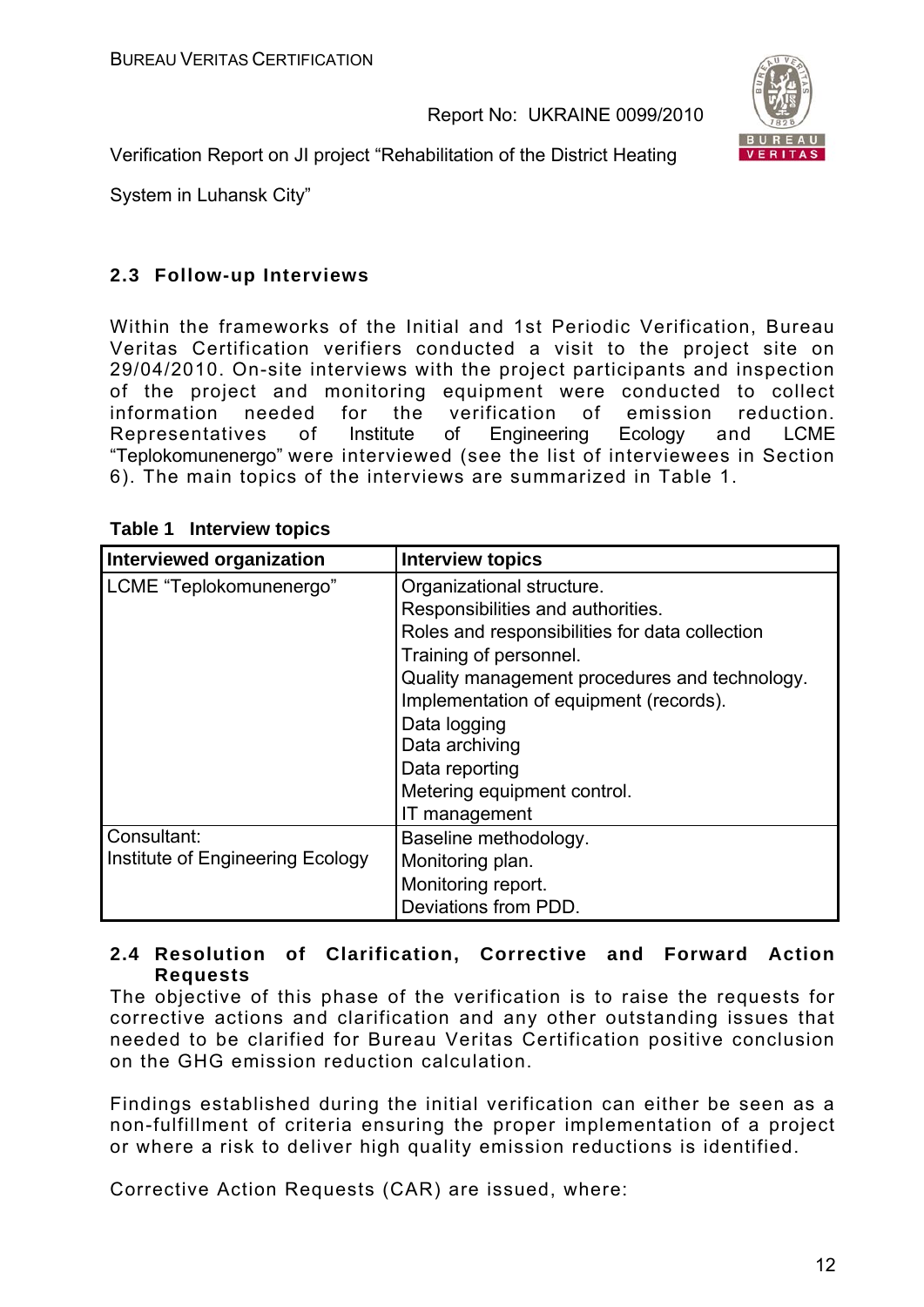

Verification Report on JI project "Rehabilitation of the District Heating

System in Luhansk City"

i) there is a clear deviation concerning the implementation of the project as defined by the PDD;

ii) requirements set by the MP or qualifications in a verification opinion have not been met; or

iii) there is a risk that the project would not be able to deliver (high quality) ERUs.

Forward Action Requests (FAR) are issued, where:

iv) the actual status requires a special focus on this item for the next consecutive verification, or

.v) an adjustment of the MP is recommended.

The verification team may also use the term Clarification Request (CL), which would be where:

vi) additional information is needed to fully clarify an issue.

To guarantee the transparency of the verification process, the concerns raised are documented in more detail in the verification protocol in Appendix A.

#### **3 INITIAL VERIFICATION FINDINGS**

In the following sections, the findings of the verification are stated. The verification findings for each verification subject are presented as follows:

1) The findings from the desk review of the original project activity documents and the findings from interviews during the follow up visit are summarized. A more detailed record of these findings can be found in the Verification Protocol in Appendix A.

2) The conclusions for verification subject are presented.

In the final verification report, the discussions and the conclusions that followed the preliminary verification report and possible corrective action requests are encapsulated in this section.

#### **3.1 Remaining issues CAR's, FAR's from previous determination/verification**

One task of the verification is to check the remaining issues from the previous determination and verification or issues which are clearly defined for assessment in the PDD.

There are no open issues remaining from the previous determination/ verification.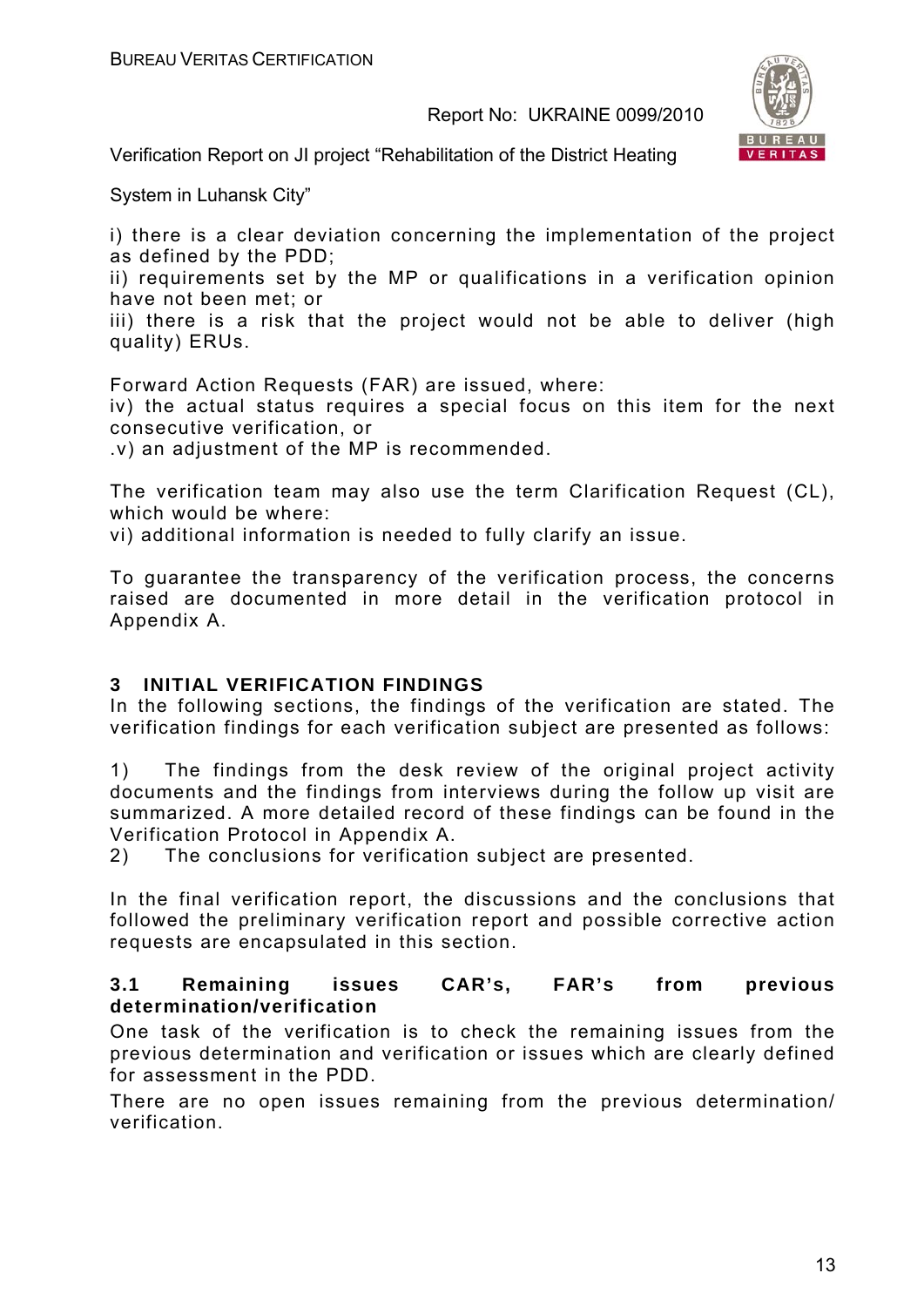

Verification Report on JI project "Rehabilitation of the District Heating

System in Luhansk City"

## **3.2 Project Implementation**

The project employs the increase in fuel consumption efficiency to reduce greenhouse gas emissions relative to current practice. Such reduction of fuel consumption is based on increase of the boiler efficiencies, reduction of heat losses in networks and CHP and frequency controllers installation. The starting date of the project according to PDD is: 07/02/2006.

The starting date of the crediting period is set to the date where the first emission reduction units are expected to be generated from the project that is January 1, 2007. The end of the crediting period is the end of the lifetime of the main equipment that is minimal 20 years, and correspondingly December 31, 2026.

According to the Project Design Document (PDD) version 6.0 of 11/12/2009, the following basic stages of project implementation are envisaged by the project:

- boiler houses rehabilitation 2006 2011;
- network rehabilitation 2006 2011;
- installation of CHP units 2010 2011:
- installation of frequency controllers since 2010.
- installation of HPS 2010:
- installation of heat exchangers 2006-2010.

Implementation of boiler houses rehabilitation and network rehabilitation are realized according to project plan. In several cases replacement of different (from planed before) diameters of network pipes takes place.

Implemented energy saving measures for the reporting period are presented in Table bellow.

| Implemented energy saving measures                         | Volume of<br>performed<br>works<br>(number of<br>boilers,<br>$etc.$ )<br>2008 | Volume of<br>performed<br>works<br>(number of<br>boilers,<br>$etc.$ )<br>2009 |
|------------------------------------------------------------|-------------------------------------------------------------------------------|-------------------------------------------------------------------------------|
| Complete overhaul                                          | 35                                                                            | 26                                                                            |
| Replacement of convection part                             | 0                                                                             |                                                                               |
| Replacement of ceiling screens                             |                                                                               |                                                                               |
| pipe part                                                  | 0                                                                             |                                                                               |
| Complete overhaul, switch boiler to water-<br>heating mode | 0                                                                             |                                                                               |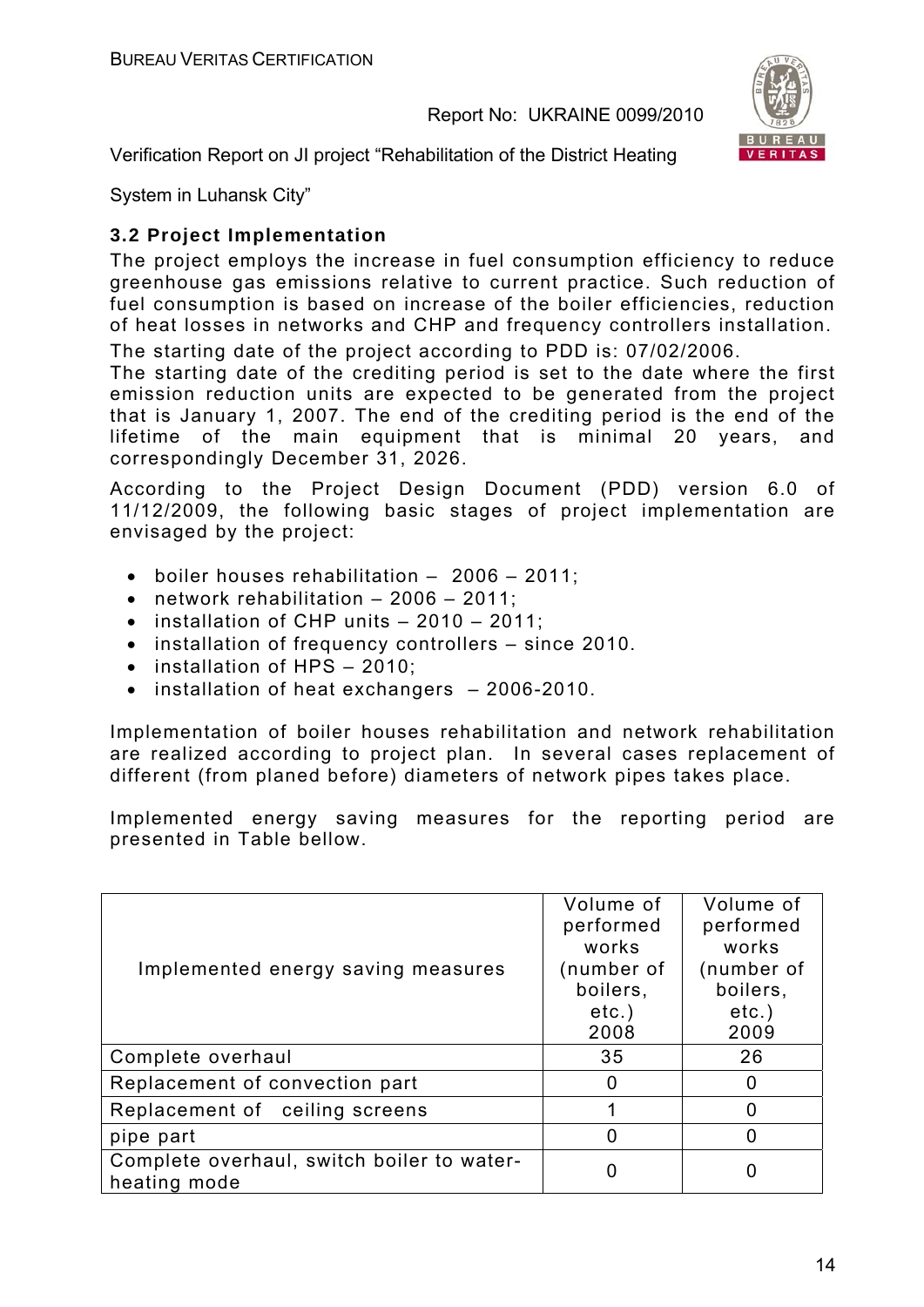

Verification Report on JI project "Rehabilitation of the District Heating

System in Luhansk City"

| replacement of the burners                                   | 16             | 20             |
|--------------------------------------------------------------|----------------|----------------|
| Installation of automatic system of<br>regulation on boilers | 6              | 11             |
| Switch to boiler-house                                       | 1              | 3              |
| Replacement of boilers                                       |                |                |
| KSVa-3G                                                      | 1              | $\overline{0}$ |
| AOGV-100                                                     | 1              | 0              |
| KOLVI - 1000 - 2,6 MW                                        | $\overline{2}$ | 0              |
| Vitomax 200 LW- 40 MW                                        | 4              | $\overline{0}$ |
| МН120 ЕКО "Бернард" - 360 kW                                 | 0              | $\overline{2}$ |
| IVAR Superac 290 2F - 600 KW                                 | $\overline{0}$ | $\overline{2}$ |
| MH120 ЕКО "Бернард" - 420 kW                                 | 0              | 4              |
| «Super Rac-2F-345», pumps with FC,<br>Grundfos & Wilo        | 0              | 6              |
| <b>Building of boiler-house</b>                              | 0              | $\mathbf{0}$   |
| Replacement of tank-accumulators                             | 0              | $\overline{0}$ |
| Heat exchangers replacement                                  | 0              | 4              |
| Frequency controllers installation                           | $\overline{0}$ | 10             |
| Replacement of heating surface                               | $\overline{0}$ | 0              |
| Pre-insulated network replacement, m                         | 24609          | 16823          |
| Usual pipe network replacement, m                            | 23930          | 16747          |

During the site-visit conducted on 29/04/2010 Bureau Veritas verifiers observed that the frequency controllers that were planned to be installed starting from 2010 according to the implementation schedule, have been already installed in the boiler houses. This deviation has been appropriately justified by the Project Participants. (For further details, please, refer to CL 08 of the Verification Protocol).

The Monitoring System is in place and operational. Monitoring of GHG emission reductions is being carried out as per the Monitoring Plan.

The monitoring equipment such as electricity and gas meters, correctors are in place and comply with the industrial standards of Ukraine. All monitoring equipment is covered by the detailed verification (calibration) plan and is verified with established periodicity, established by its manufacturer.

Outstanding issues related to the Project Implementation, PP's response and BV Certification's conclusion are described in Appendix A Table 1 (refer to CAR 01, CL 08).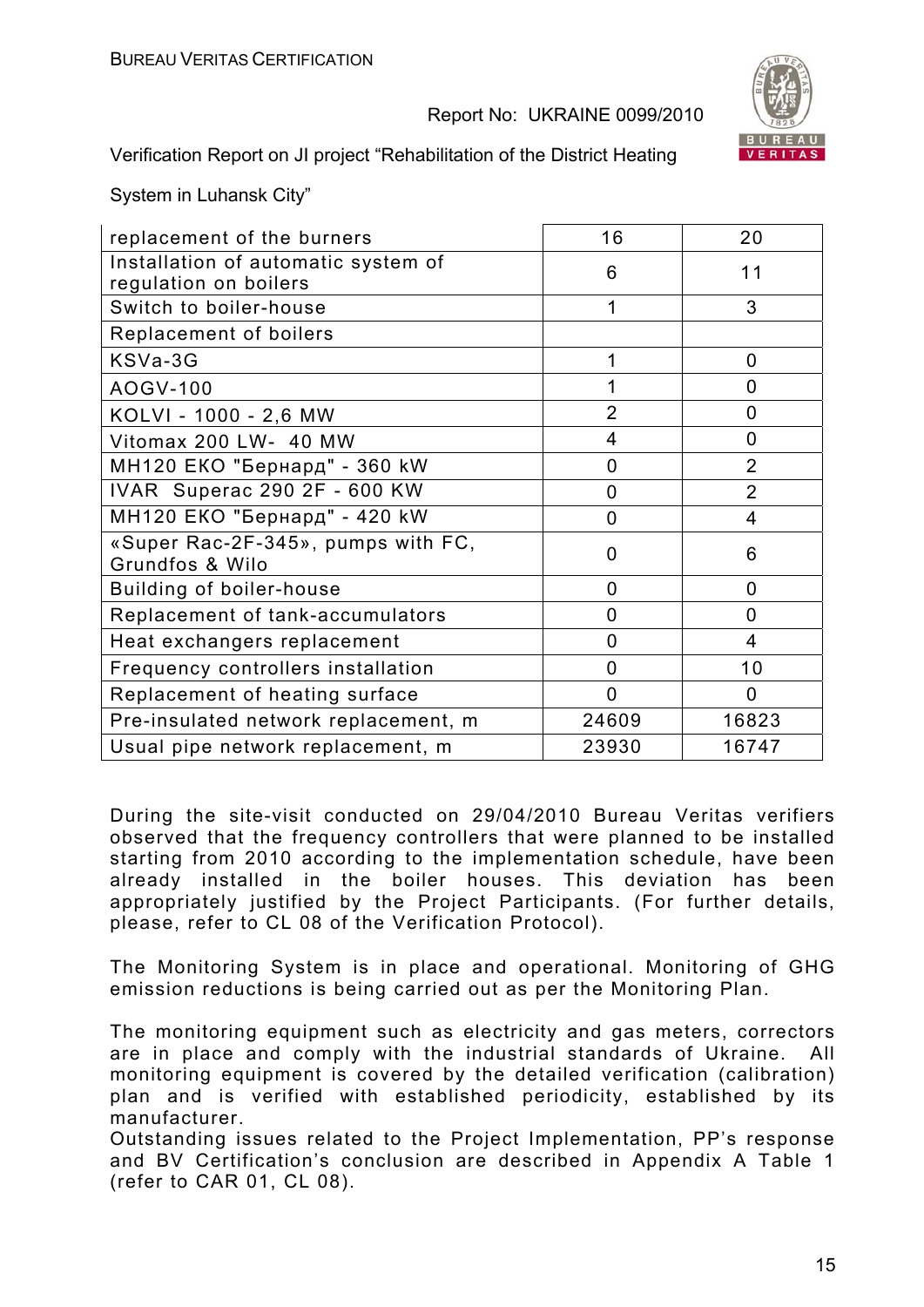

Verification Report on JI project "Rehabilitation of the District Heating

System in Luhansk City"

#### **3.3 Internal and External Data**

Internal and external data required for calculation of emission reductions are presented in MRs, Section B.2.1 which contain all default values, variables and attached values, as well as in Annex 1, comprising full description of all 18 parameters that have been monitored during the reported period.

Adequacy of those data and their correct application were assessed based on the spot checks conducted during the site-visit and documents provided by the responsible persons of the enterprise. They include the log-books from the boiler-houses, invoices from natural gas and coal suppliers, independent chemical laboratories reports, meteorological center's daily reports, etc. For more detailed information, please, refer to Annex 1 of the MRs and the list of documents analyzed.

No areas of concern as to Internal and External Data were identified.

#### **3.4 Environmental and Social Indicators**

The analysis of documents on environmental impacts of the project obtained from the LCME "Teplokomunenergo"demonstrated that all documentation (including licenses, permits, reports on inventories conducted) required in accordance with Ukrainian environmental legislation is in place. This has been also stated in the Statement on compliance with environmental legislation requirements which has been issued by the State Inspectorate in Luhansk Region as a result of the scheduled inspection of LCME "Teplokomunenergo" carried out from 3-23 November to 11December 2010.For the list of environmental documents, please, refer to the Reference Section of the present report.

As far as social indicators are concerned, the positive social effect from the measures implemented and planned to be implemented within the project are widely highlighted in the local media. Thus, for instance, the local newspaper "Zhizn' Luhanska" ("Life in Luhansk") dated 04/10/2009 describes the commencement meeting held in Moskovskaya street where the second boiler house planned to be implemented under the project, was being opened. It had been built to supply heat and hot water to 8 blocks of flats, social infrastructure buildings and other consumers. Installed equipment will insure 93% boiler house efficiency, which in its turn will definitely result in constant heat and hot water supply to the local dwellers.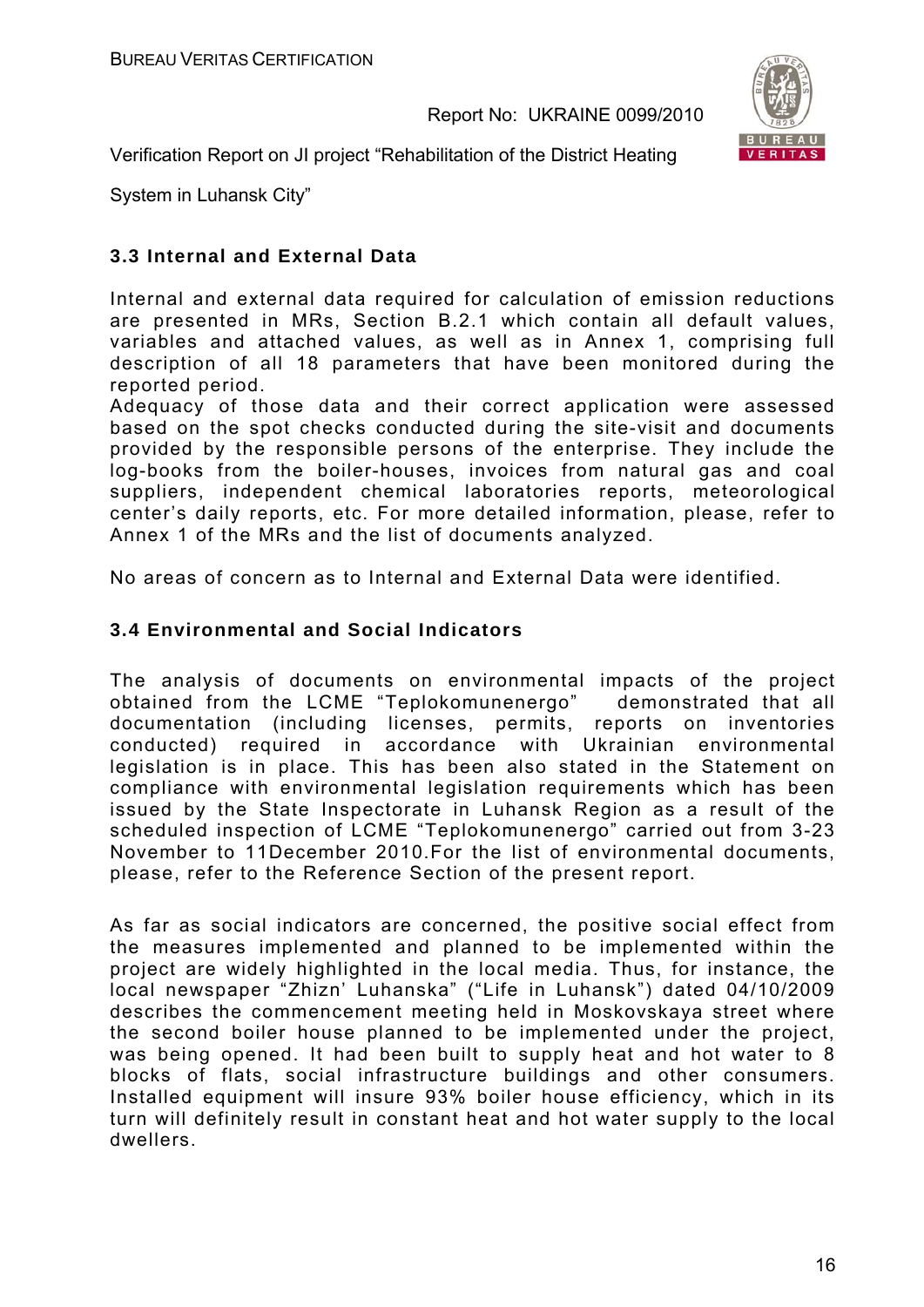

Verification Report on JI project "Rehabilitation of the District Heating

System in Luhansk City"

Outstanding issues related to the Environmental and Social Indicators, PP's response and BV Certification's conclusion is described in Appendix A Table 1 (refer to CAR 05, CAR 08, CAR 10).

#### **3.5 Management and Operational System**

Key elements of LCME "Teplokomunenergo" management and operational system for emission monitoring and reporting are set out in specially issued documents:

- Order # 271 of 30/09/2009 on allocation of responsibilities for collecting and archiving the project data; and
- Minute of the LCME "Teplokomunenergo" Technical Council Meeting # 1 of 18/01/2010.

These documents provide the scope of application, definition of primary data, requirements on and responsibilities for data collection, recording, storage, protection, transfer, consolidation, processing, reporting. The Responsibility Structure was prepared by the managers involved who are well informed and qualified to perform the monitoring and reporting tasks. Registration of natural gas consumption at boiler houses of LCME "Teplocomunenergo" is carried out by the following scheme:

1. All boiler-houses are equipped with gas flow meters, installed at gas distributing units of the boiler-houses.

2. Most of boiler-houses equipped with automatic corrector for temperature and pressure. Gas consumption registered automatically. Beside this operators of all boiler-houses register the instrument readings in the paper journals "Journal of registration of boiler-house's operation parameters" every day, see Fig.5.

3. At the boiler-houses that are not equipped with gas volume correctors (at present about 2% of the total number of boiler-houses), operators register parameters of gas: temperature and pressure in these journals every 2 hours. These parameters are used to bring gas consumption to normal conditions.

4. Every day operators transfer values of gas consumption to dispatcher of the regional branch of LCME "Teplocomunenergo" by phone. Monthly they transfer the paper report.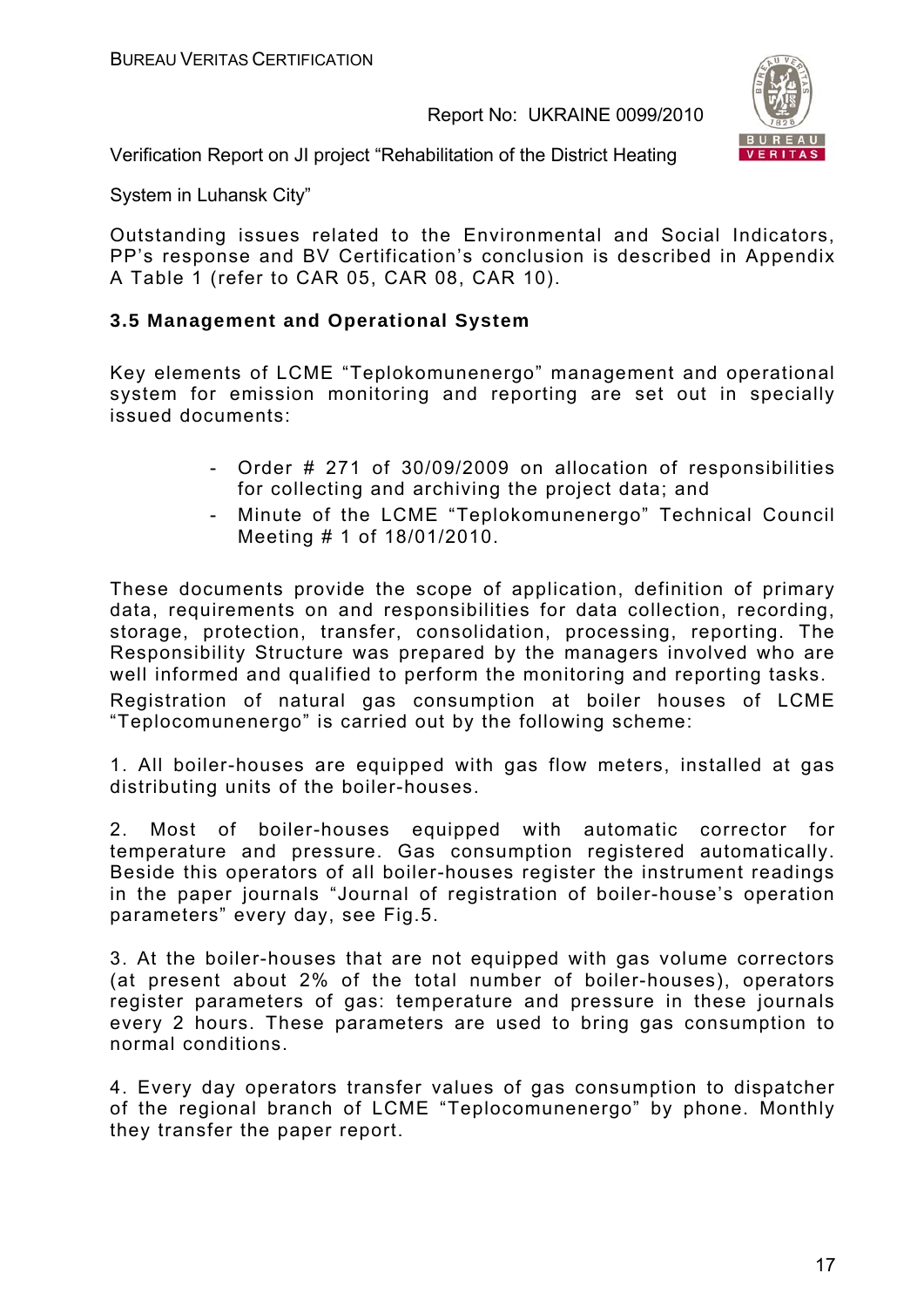

Verification Report on JI project "Rehabilitation of the District Heating

System in Luhansk City"

5. Regional branches transfer data to Production-Technical Department (PTD) of LCME "Teplocomunenergo" where they are storing and used for payments with gas suppliers.

Data collection scheme is presented at the Fig. 6. of the Monitoring Reports.

Personnel engaged in the JI project, including engineers and technical workers, possesses necessary knowledge and competence. Trainings to the boiler-house operators, equipment setup men, service-and-supply personnel are provided by the Luhansk City Training Center. The appropriate training to the personnel responsible for the equipment operation and monitoring is also provided by equipment producers.

Among the third parties providing external services for the project there are the following companies:

- JSC "Luhanskgas" (providing physicochemical parameters of natural gas consumed in boiler-houses);
- External laboratories providing analyses for the quality of coal supplied);
- State Enterprise "Luhanskstandartmetrologiya", "Arsenal" Plant providing verification and calibration of the equipment":
- Luhansk Hydrometeorology Center providing information on daily external temperature of the air;
- Outside companies carrying out disassembling works, waste disposal and burial, and
- Other outside companies which provide the project-specific services. (for further details, please, refer to Appendix C of the present Report.

As far as the established troubleshooting procedure is concerned, there are emergency services within LCME "Teplocomunenergo" operating on the 24-hour basis and having at their disposal machinery destined for equipment repairs, emergency material and equipment reserve, technical personnel guided by the specially developed action plan to be followed in emergency situations. The person in charge of emergencies is a Chief engineer of LCME "Teplocomunenergo".

Monitoring Report provides sufficient information on the elements of the system related to assigning roles, responsibilities and authorities for implementation and maintenance of monitoring procedures including control of data. The verification team confirms effectiveness of this management system.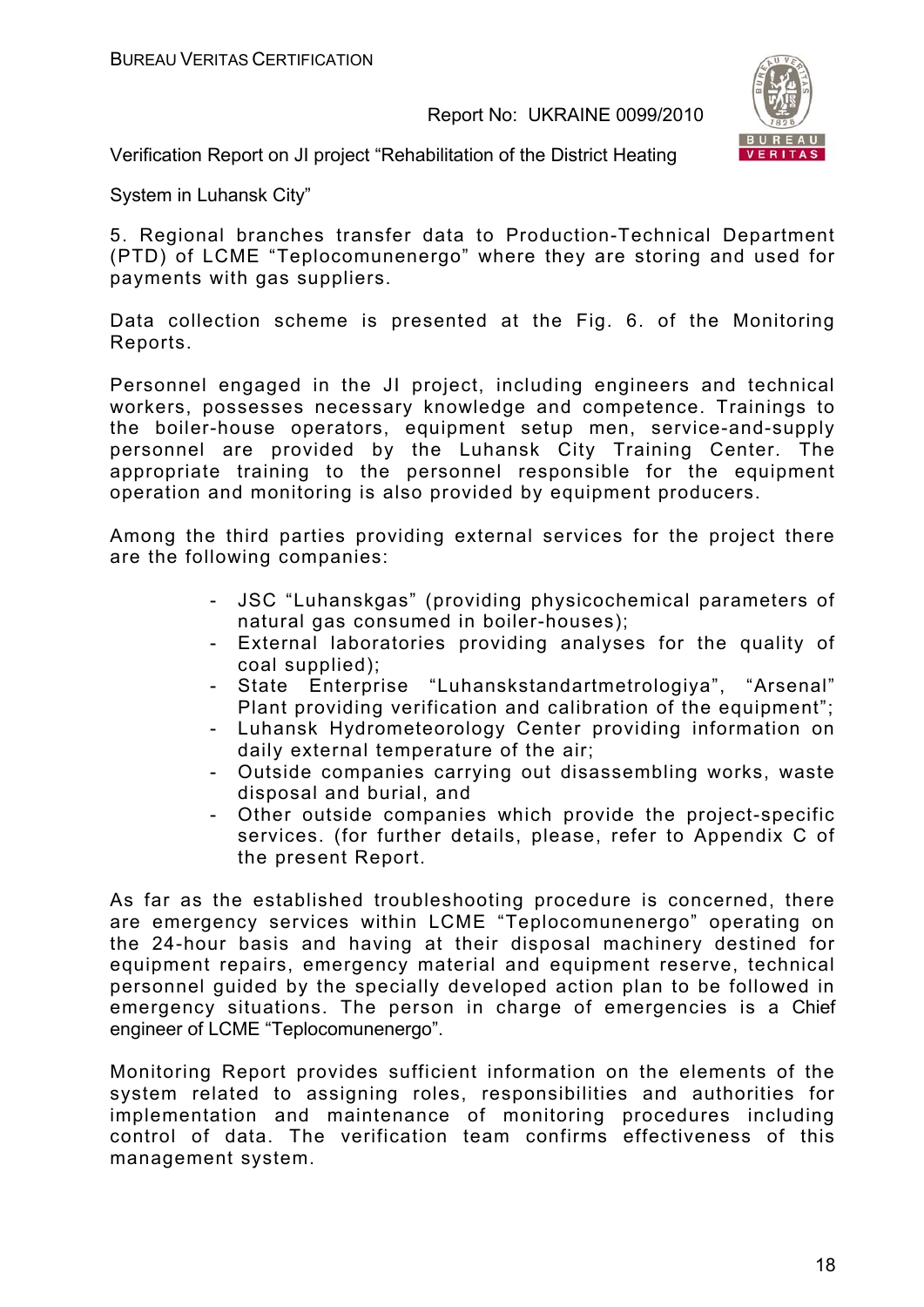

Verification Report on JI project "Rehabilitation of the District Heating

System in Luhansk City"

Outstanding issues related to Management and Operational System, PP's responses and BV Certification's conclusions are described in Appendix A Table 1 (refer to CAR 02, CAR 03, CAR 04, CAR 06, CAR 09,CAR 11, CAR 12, CAR 13, CL 01, CL 02, CL 03, CL 04, CL 05, CL 06, CL 07, FAR 01).

## **4 FIRST PERIODIC VERIFICATION FINDINGS**

## **4.1 Completeness of Monitoring**

The monitoring of the project is complete and in accordance with the monitoring plan contained in the determined PDD.

The relevant emission sources are duly covered by the monitoring. All pertinent parameters are determined and monitored. The collected data is appropriately stored. The monitoring methodology and sustaining records were sufficient to enable verification of emission reductions.

During the verification process, no lacks of evidence were detected. The data gathering and reporting procedures, which were described in the MRs and examined during the on-site visit, were found to reflect the ones defined by the original monitoring plan.

There are no outstanding issues related to Completeness of Monitoring.

#### **4.2 Accuracy of Emission Reduction Calculations**

The verification team received access to all relevant documentation needed to verify the emission reduction calculation. All used information was traceable and appropriately archived.

The verification team confirms that emission reduction calculations have been performed according to the monitoring plan and to the calculation methodology reported in the final MRs in accordance with the PDD. The verifiers checked the transfer of monitored data to spreadsheets, correctness of the formulas versus the PDD, as well as calculations of emission reductions.

No inaccuracies in calculations were detected by the verifiers.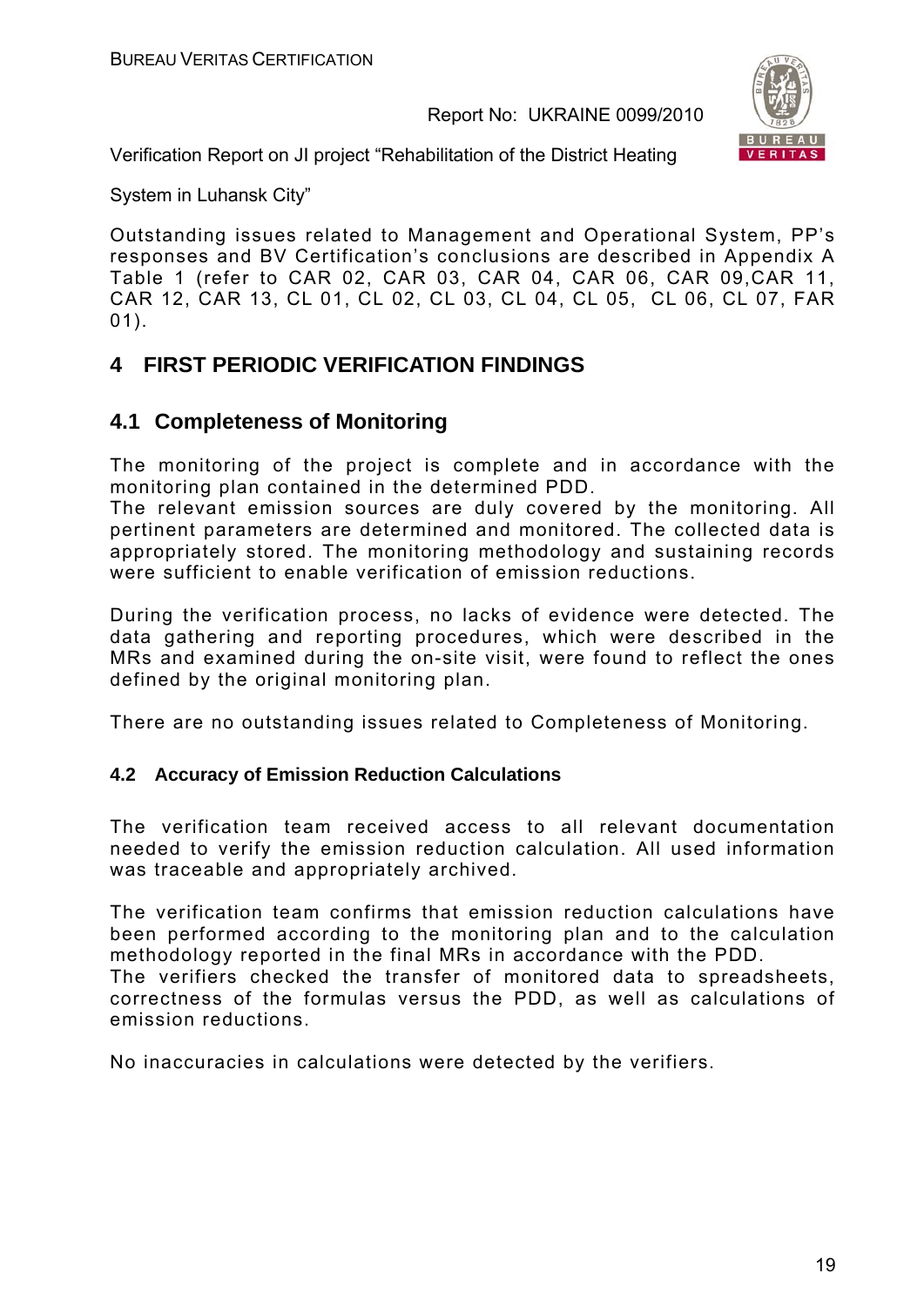

Verification Report on JI project "Rehabilitation of the District Heating

System in Luhansk City"

#### **4.3 Quality Evidence to Determine Emissions Reductions**

The evidences that were obtained by the verifier in order to provide confidence in the provided emission reduction calculation, such as

•LCME "Teplocomunenergo" Directors's Order # 271 of 30/09/2009 on allocation of responsibilities for collecting and archiving the project data; and Minute of the LCME "Teplocomunenergo" Technical Council Meeting # 1 of 18/01/2010.

- Responsibility Structure for GHG emission monitoring
- Clear allocation of roles, responsibilities and authorities
- Competence and commitments of personnel
- QC and QA procedures
- Maintained and calibrated measuring equipment
- Appropriate archiving system
- System of Personnel Training
- Implementation of data traceability
- Checks for consistency and adequacy of data and calculations

are observed as consistent and to high quality. All used parameters were of sufficient and appropriate quality to assure the accurate monitoring.

There are no issues related to Quality Determination of Emission Reductions.

#### **4.4 Management System and Quality Assurance**

To ensure quality of project operation and monitoring an efficient Management and Operation System is developed and maintained as discussed as a part of the Initial Verification in Section 3.5 above.

## **5 PROJECT SCORECARD**

| <b>Risk Areas</b>   |                                               | <b>Conclusions</b>                  |                                    |                                                           | <b>Summary of findings and</b><br>comments                                                                                                              |
|---------------------|-----------------------------------------------|-------------------------------------|------------------------------------|-----------------------------------------------------------|---------------------------------------------------------------------------------------------------------------------------------------------------------|
|                     |                                               | <b>Baseline</b><br><b>Emissions</b> | <b>Project</b><br><b>Emissions</b> | <b>Calculated</b><br><b>Emission</b><br><b>Reductions</b> |                                                                                                                                                         |
| <b>Completeness</b> | Source<br>coverage/<br>boundary<br>definition |                                     |                                    | ✓                                                         | All relevant sources are covered<br>by the monitoring plan and the<br>boundaries of the project<br>are<br>defined<br>correctly<br>and<br>transparently. |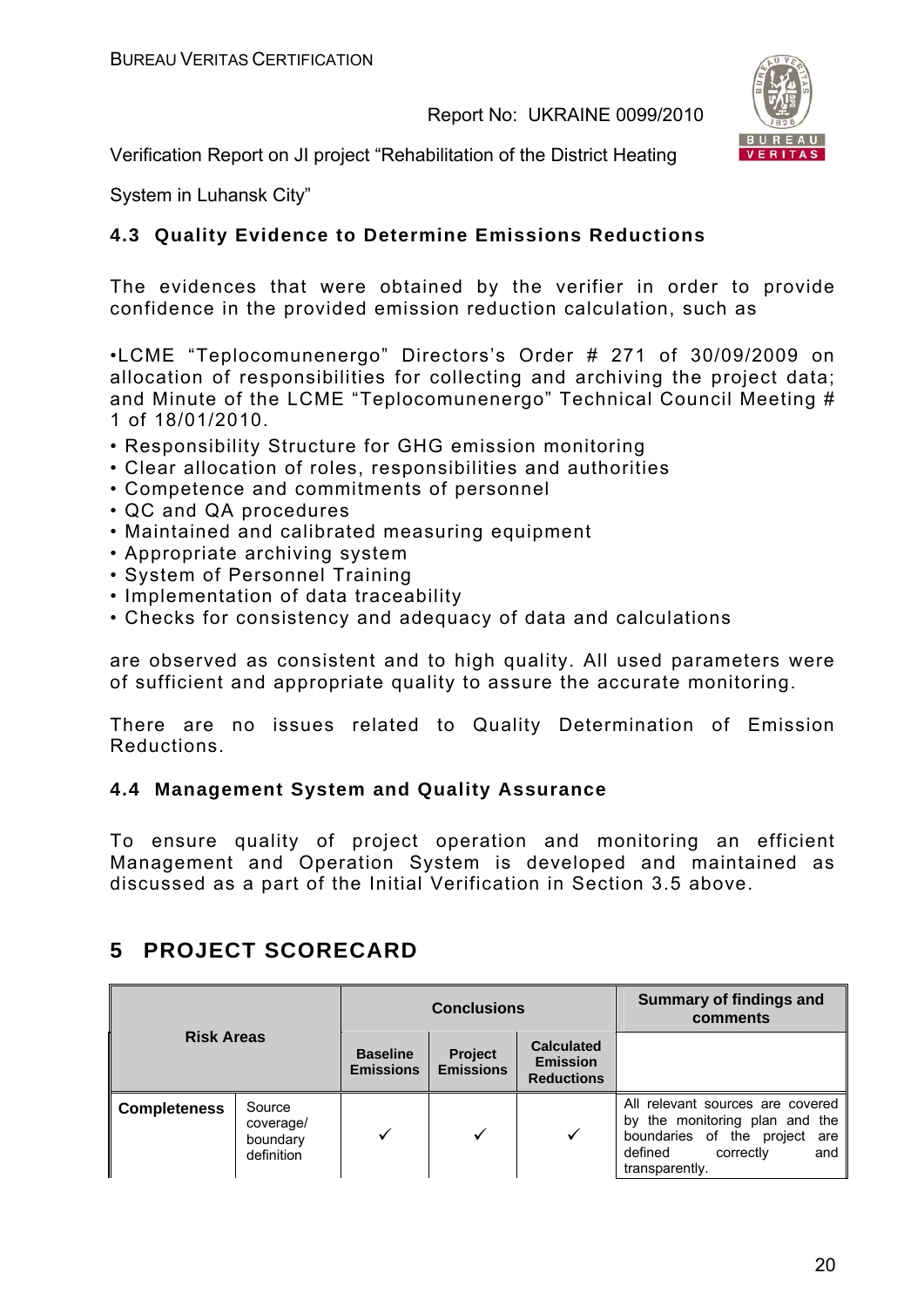

Verification Report on JI project "Rehabilitation of the District Heating

System in Luhansk City"

| <b>Risk Areas</b>  |                                         | <b>Conclusions</b>                  |                             |                                                           | Summary of findings and<br>comments                                                                                        |
|--------------------|-----------------------------------------|-------------------------------------|-----------------------------|-----------------------------------------------------------|----------------------------------------------------------------------------------------------------------------------------|
|                    |                                         | <b>Baseline</b><br><b>Emissions</b> | Project<br><b>Emissions</b> | <b>Calculated</b><br><b>Emission</b><br><b>Reductions</b> |                                                                                                                            |
| <b>Accuracy</b>    | Physical<br>Measurement<br>and Analysis |                                     |                             |                                                           | State-of-the-art<br>technology<br>is<br>applied in an appropriate manner.<br>Appropriate backup solutions are<br>provided. |
|                    | Data<br>calculations                    |                                     |                             |                                                           | Emission<br>reductions<br>are<br>calculated correctly                                                                      |
|                    | Data<br>management<br>& reporting       | ✓                                   |                             |                                                           | Data management and reporting<br>were found to be satisfying.                                                              |
| <b>Consistency</b> | Changes in<br>the project               |                                     |                             |                                                           | <b>Results</b><br>consistent<br>to<br>are<br>underlying raw data.                                                          |

#### **6 INITIAL AND FIRST PERIODIC VERIFICATION STATEMENT**

Bureau Veritas Certification was commissioned by LCME "Teplocomunenergo" to carry out, under JI track 1 procedure, the initial and 1st periodic verification of the JI project "Rehabilitation of the District Heating System in Luhansk City", based on UNFCCC criteria for the JI, as well as criteria given to ensue consistent project operations, monitoring and reporting. UNFCCC criteria refer to Article 6 of the Kyoto Protocol, the JI rules and modalities and the subsequent decisions by the JI Supervisory Committee, as well as the host country criteria.

The verification covers the period from January 1, 2008 to December 31, 2009.

The verification was carried out as a combined initial and 1st periodic verification. A risk-based approach has been followed to perform the verification. The verification is based on the Monitoring Report #1, versions 01 and 02 (covers January 1st 2008 - December 31st 2008), the Monitoring Report #2, versions 01 and 02 (covers January 1st 2009 - December 31st 2009) the Monitoring Plan as set out in the determined PDD version 6.0 of 11/12/2009 and supporting documents which were made available to Bureau Veritas Certification by the project participant.

In the course of verification, 13 Corrective Action Requests (CAR), 9 Clarification Requests (CL) and 1 Forward Action Request (FAR) were raised. The CAR's and CL's were successfully closed. 1 raised Forward Action Request (FAR) is left pending until the next periodic monitoring.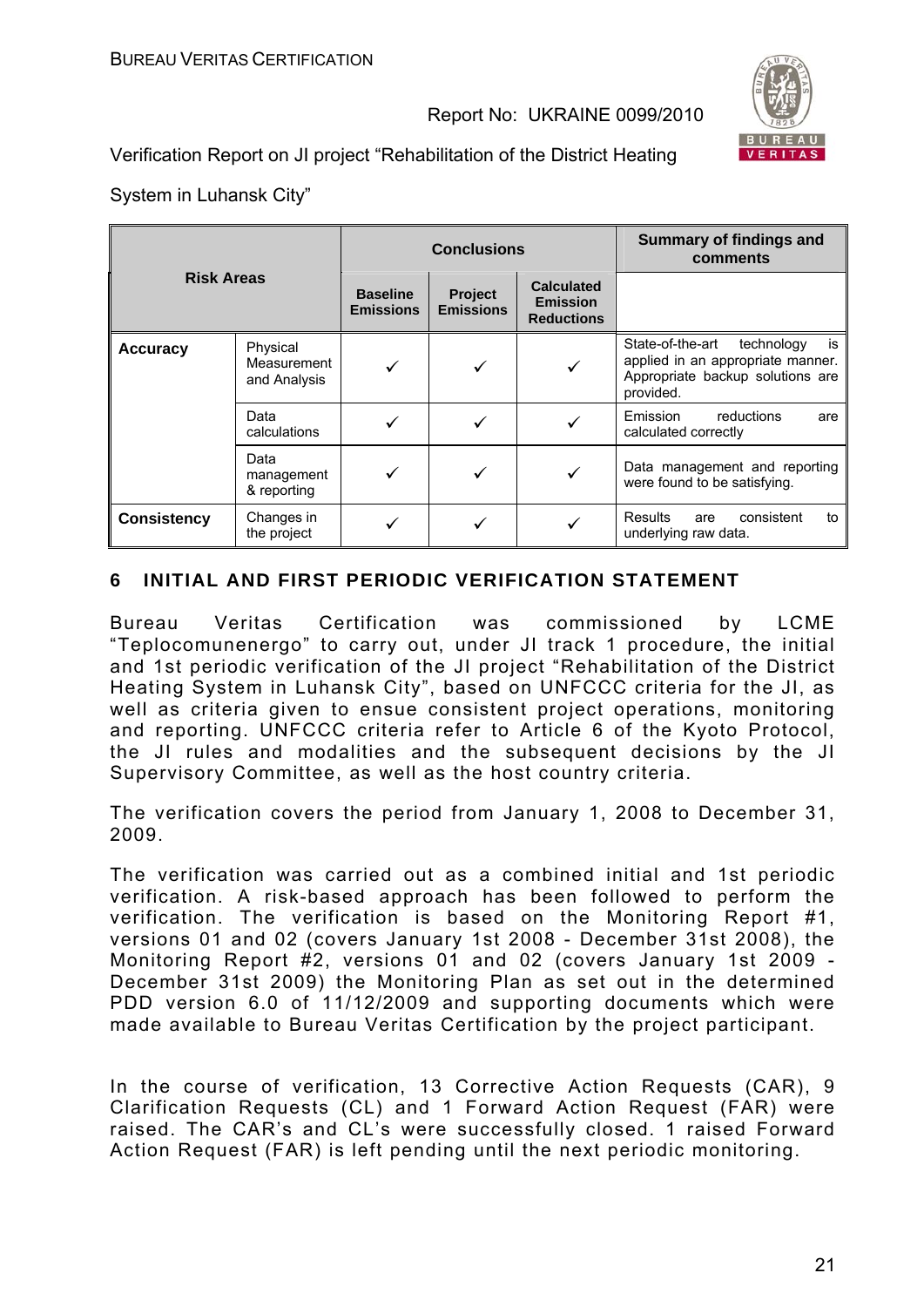

Verification Report on JI project "Rehabilitation of the District Heating

System in Luhansk City"

As a result of the Initial Verification, the Bureau Veritas Certification confirms that the project activities are carried out as planned and described in the PDD with minor deviation in the implementation schedule, which has been reasonably justified, the installed equipment run reliably, measuring equipment is calibrated appropriately, the monitoring system is in place and functional. The project is continuously generating emission reductions.

As a result of the 1st Periodic Verification, the Bureau Veritas Certification confirms that the GHG emission reductions are calculated without material misstatement in conservative and appropriate manner.

Bureau Veritas Certification herewith confirms that the project has achieved total emission reductions in the above mentioned reporting period as of 79311 tCO2e.

Based on the information we have seen and evaluated, we confirm the following statement:

Reporting periods: for the year 2008 (from 01/01/2008 to 31/12/2008) for the year 2009 (from 01/01/2009 to 31/12/2009)

|                                                  | 2008   | 2009   |
|--------------------------------------------------|--------|--------|
| Baseline emissions, t CO2                        | 316734 | 309354 |
| Project emissions, t CO2                         | 278053 | 268724 |
| Emission reductions, t CO2                       | 38681  | 40630  |
| Total during current monitoring<br>period, t CO2 | 79311  |        |

## **7 REFERENCES**

#### **Category 1 Documents:**

Documents provided by Institute for Environment and Energy Conservation that relates directly to the GHG components of the project.

- /1/ Project Design Document, version 6.0 dated 11/12/2009
- /2/ Monitoring Report #1 version 01 dated 23/02/2010
- /3/ Monitoring Report #2 version 01 dated 09/03/2010
- /4/ Monitoring Report #1 version 02 dated 02/06/2010
- /5/ Monitoring Report #2 version 02 dated 03/06/2010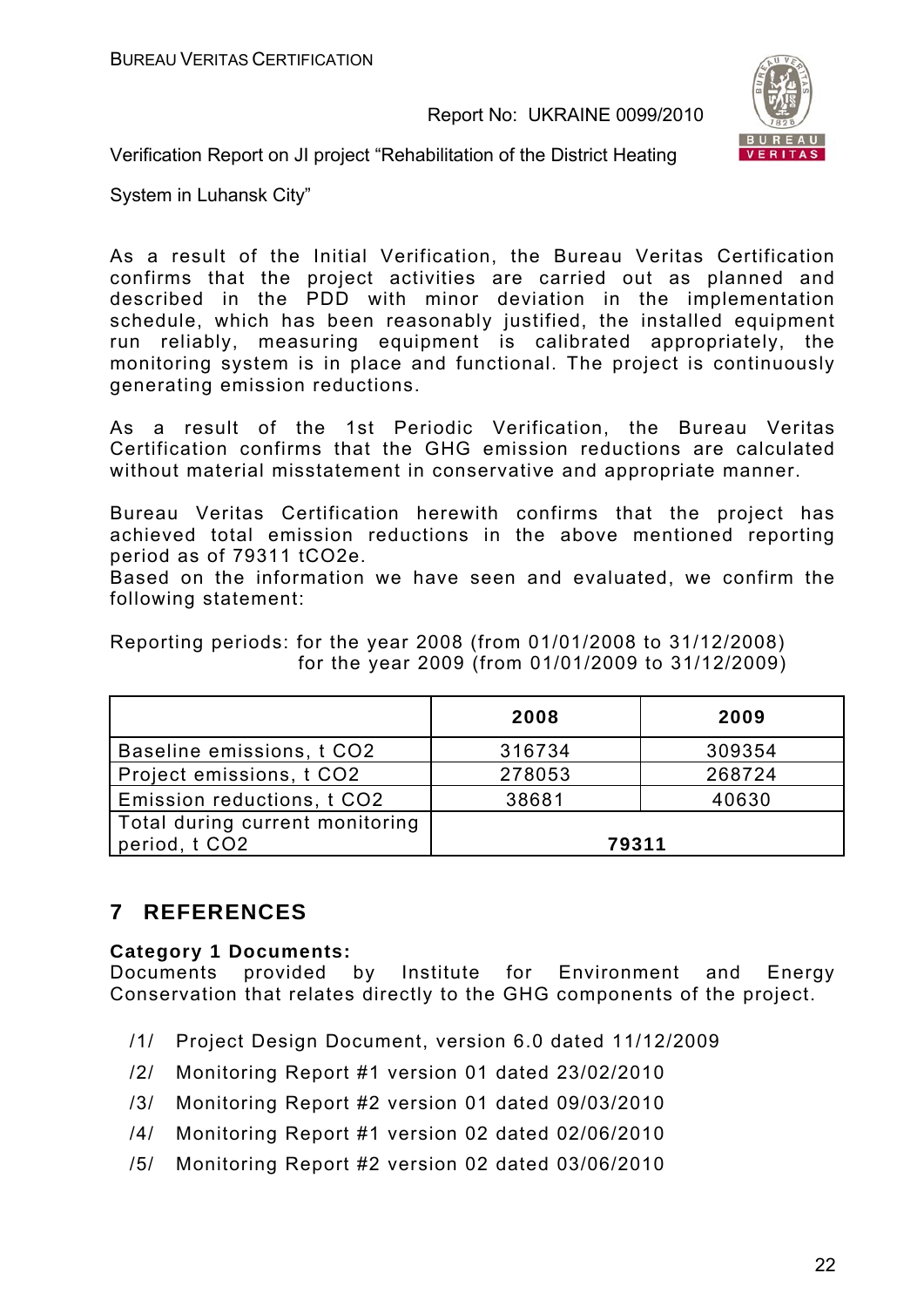

Verification Report on JI project "Rehabilitation of the District Heating

System in Luhansk City"

- /6/ Determination Report by Bureau Veritas Certification Holding SAS No UKRAINE/0048/2009 of 18/12/2009
- /7/ Letter of Approval of the National Environmental Investment Agency of Ukraine No 365/23/7 of 16/04/2010
- 18/ Letter of Approval of the Ministry of Economic Affaires of the Netherlands No 2010JI02 of 03/03/2010
- 19/ Order of the National Environmental Investment Agency of Ukraine No 72 of 02/06/2010

Order #271 on appointing responsible persons for collecting and

- /10/ storing data for the project "Rehabilitation of the District Heating System in Luhansk City" dated 30.09.2009.
- /11/ Minutes of the LCME "Teplocomunenergo" Technical Council Meeting # 1 dated 18/01/2010.

#### **Category 2 Documents:**

Background documents related to the design and/or methodologies employed in the design or other reference documents.

/12/ Documents checked during the verification onsite are presented in Annex C

#### **Persons interviewed:**

List of persons interviewed during the verification or persons that contributed with other information that are not included in the documents listed above.

- /1/ Yuriy Negriy, Chief engineer, LCME "Teplocomunenergo"
- /2/ Eleonora Schigoleva, Engineer of Technical Development Group of Industrial Safety Department, LCME "Teplocomunenergo"
- $/3/$  Andriy Melnyk, Chief of Leninsky district operational facilities, LCME "Teplocomunenergo"
- /4/ Victor Badin, Chief of Kamennobrodsky district operational facilities, LCME "Teplocomunenergo"
- /5/ Dmitriy Kaluzhniy, Chief engineer of Kamennobrodsky district operational facilities, LCME "Teplocomunenergo"
- /6/ Grigory Soldatko, Chief of Artemovskiy district operational facilities, LCME "Teplocomunenergo"
- /7/ Konstantin Besplokhotniy, Chief engineer of Zhovtneviy district operational facilities, LCME "Teplocomunenergo"
- /8/ Olga Tishakova, Chief of Personnel Department, LCME "Teplocomunenergo"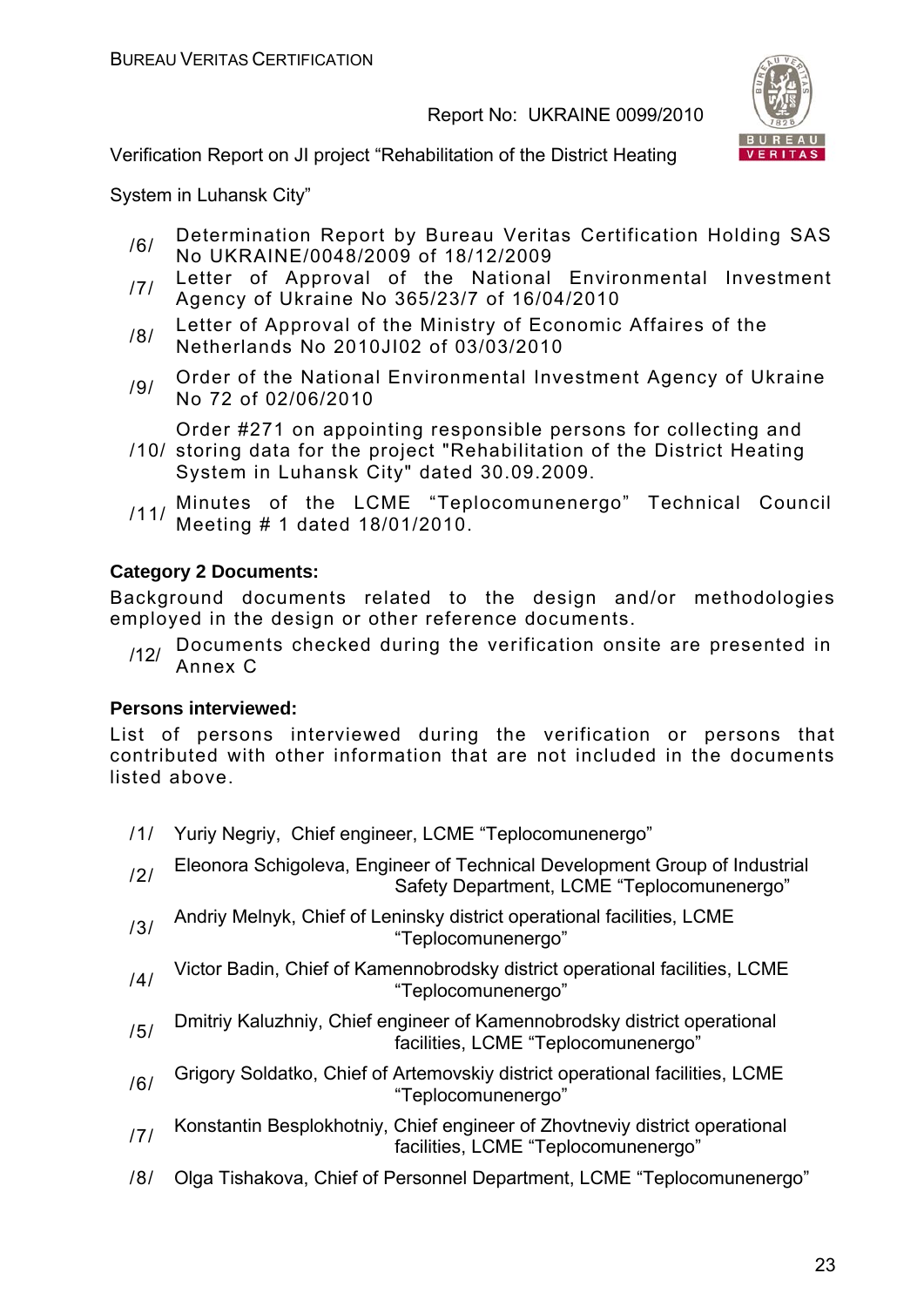

Verification Report on JI project "Rehabilitation of the District Heating

System in Luhansk City"

/9/ Ludmila Mikhailyuk, Chief of Boiler Equipment and Heating System Maintenance Department, LCME "Teplocomunenergo"

/10/ Natalia Balalaeva, Chief of Production and Technical Department, LCME "Teplocomunenergo"

/11/ Tatiana Mozhaeva, Engineer of Environmental Protection Group within Production and Technical Department, LCME "Teplocomunenergo"

/12/ Sergiy Krasyon, Master of Boiler House, 8 Pushkina Str.

/13/ Alexander Chebotnikov, Master of Boiler House, 16 Libkneht Str.

- /14/ Elena Tretyachenko, Master of Boiler House, City Hospital # 2
- /15/ Gennady Natsaev, Master of Boiler House, 116 Internatsionalna Str. and PTU 45
- /16/ Pavel Kolesnikov, Master of Boiler House, 73b Sovetskaya Str.
- /17/ Konstantin Ropaev, Master of Boiler House, 70 Sosura Str.
- /18/ Oleg Kazanchuk, Master of Boiler House, 34 Oboronna Str.
- /19/ Irina Bolotova, Master of Boiler House, 1 Novopromishlenna Str.
- /20/ Tetiana Grechko, Senior engineer, Institute of Engineering Ecology, Kiev
- /21/ Marina Denisyuk, Engineer, Institute of Engineering Ecology, Kiev
- /22/ Inhabitants of the buildings connected to the newly installed boilers

1. o0o -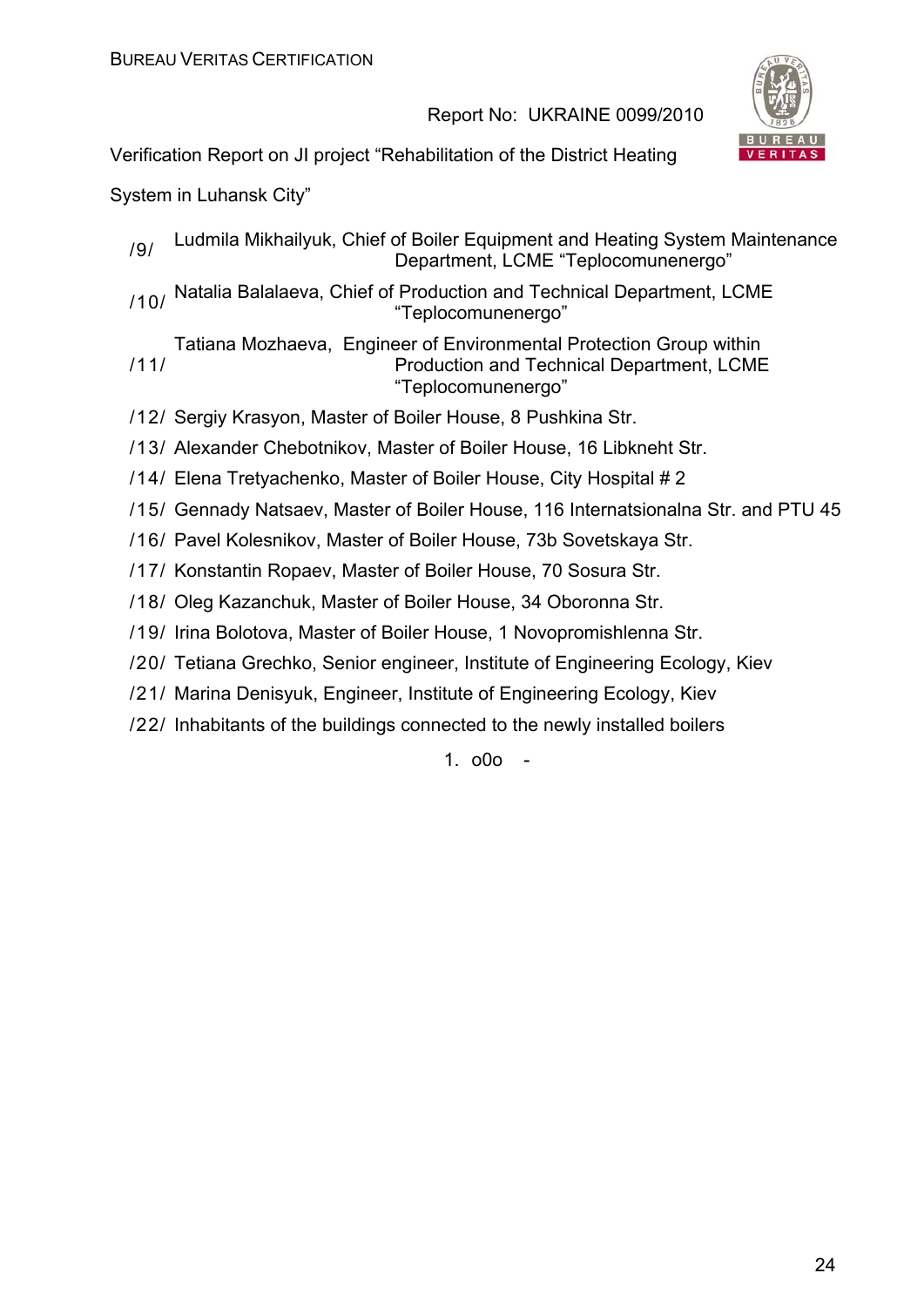

Verification Report on JI project "Rehabilitation of the District Heating

System in Luhansk City"

## APPENDIX A: COMPANY JI PROJECT VERIFICATION PROTOCOL

#### **Initial Verification Protocol Table 1**

| <b>Objective</b>            | <b>Reference</b> | <b>Comments</b>                                                                                                                                                                                                                                                                                                                                                                                                                                                                                                                                                                                                                                                                                                                                                                                                                             | <b>Conclusion</b><br>(CARs/FARs) |
|-----------------------------|------------------|---------------------------------------------------------------------------------------------------------------------------------------------------------------------------------------------------------------------------------------------------------------------------------------------------------------------------------------------------------------------------------------------------------------------------------------------------------------------------------------------------------------------------------------------------------------------------------------------------------------------------------------------------------------------------------------------------------------------------------------------------------------------------------------------------------------------------------------------|----------------------------------|
| <b>1. Opening Session</b>   |                  |                                                                                                                                                                                                                                                                                                                                                                                                                                                                                                                                                                                                                                                                                                                                                                                                                                             |                                  |
| 1.1. Introduction to audits | Annex C          | The Initial Verification and 1st Periodic Verification audit was carried<br>out on the project site on 07/04/2010. Prior to the audit the audit<br>programme and initial questions were provided to the client. The<br>opening meeting and interviews were performed in Head Office of<br>LCME "Teplocomunenergo"by interviews with persons concerned and<br>inspection of project implementation on the sites (9 boiler-houses).nm<br>Participants at the audit were the following persons:<br>Verification team:<br>1. Ivan Sokolov – Team Leader, Lead Verifier, Bureau Veritas<br>Ukraine,<br>2. Oleg Skoblyk – Team Member, Verifier, Bureau Veritas Ukraine,<br>3. Svitlana Gariyenchyk – Team Member, Verifier, Bureau Veritas<br><b>Ukraine</b><br>Interviewed persons:<br>1. Yuriy Negriy, Chief Engineer, LCME "Teplocomunenergo" | <b>OK</b>                        |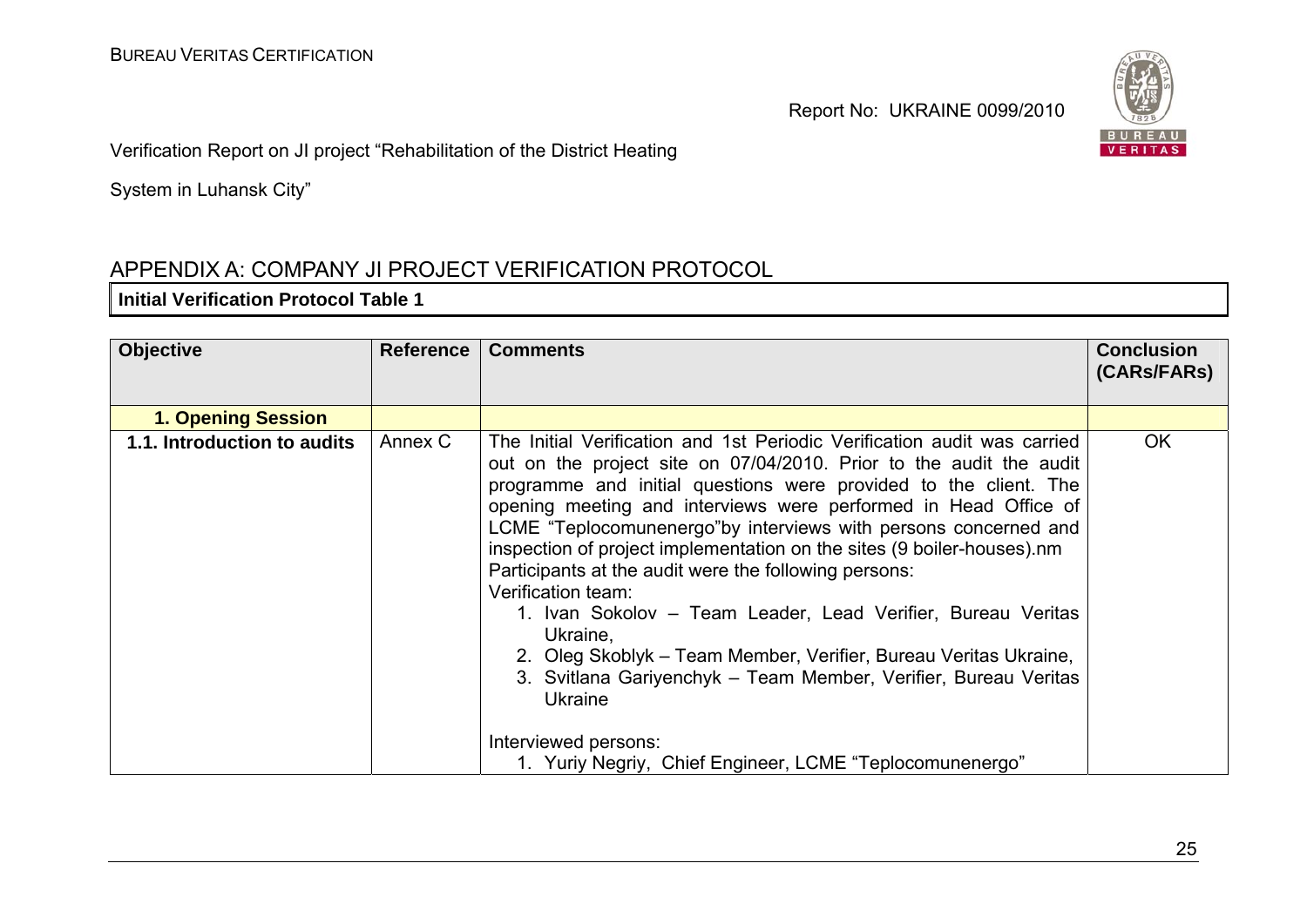

Verification Report on JI project "Rehabilitation of the District Heating

| <b>Objective</b> | <b>Reference</b> | <b>Comments</b>                                                                                                                                                                                                                                                                                                                                                                                                                                                                                                                                                                                                                                                                                                                                                                                                                                                                                                                                                                                                                                                                                                                                                                 | <b>Conclusion</b><br>(CARs/FARs) |
|------------------|------------------|---------------------------------------------------------------------------------------------------------------------------------------------------------------------------------------------------------------------------------------------------------------------------------------------------------------------------------------------------------------------------------------------------------------------------------------------------------------------------------------------------------------------------------------------------------------------------------------------------------------------------------------------------------------------------------------------------------------------------------------------------------------------------------------------------------------------------------------------------------------------------------------------------------------------------------------------------------------------------------------------------------------------------------------------------------------------------------------------------------------------------------------------------------------------------------|----------------------------------|
|                  |                  | 2. Eleonora Schigoleva, Engineer of Technical Development Group<br>of Industrial Safety Department, LCME "Teplocomunenergo"<br>3. Andriy Melnyk, Chief of Leninsky district operational facilities,<br>LCME "Teplocomunenergo"<br>4. Victor Badin, Chief of Kamennobrodsky district operational<br>facilities, LCME "Teplocomunenergo"<br>5. Dmitriy Kaluzhniy, Chief engineer of Kamennobrodsky district<br>operational facilities, LCME "Teplocomunenergo"<br>6. Grigory Soldatko, Chief of Artemovskiy district operational<br>facilities, LCME "Teplocomunenergo"<br>7. Konstantin Besplokhotniy, Chief engineer of Zhovtneviy district<br>operational facilities, LCME "Teplocomunenergo"<br>8. Olga Tishakova, Chief of Personnel Department, LCME<br>"Teplocomunenergo"<br>9. Ludmila Mikhailyuk, Chief of Boiler Equipment and Heating<br>System Maintenance Department, LCME "Teplocomunenergo"<br>10. Natalia Balalaeva, Chief of Production and Technical<br>Department, LCME "Teplocomunenergo"<br>11. Tatiana Mozhaeva, Engineer of Environmental Protection Group<br>Production<br><b>LCME</b><br>within<br>Department,<br>Technical<br>and<br>"Teplocomunenergo" |                                  |
|                  |                  | 12. Sergiy Krasyon, Master of Boiler House, 8 Pushkina Str.<br>13. Alexander Chebotnikov, Master of Boiler House, 16 Libkneht Str.                                                                                                                                                                                                                                                                                                                                                                                                                                                                                                                                                                                                                                                                                                                                                                                                                                                                                                                                                                                                                                              |                                  |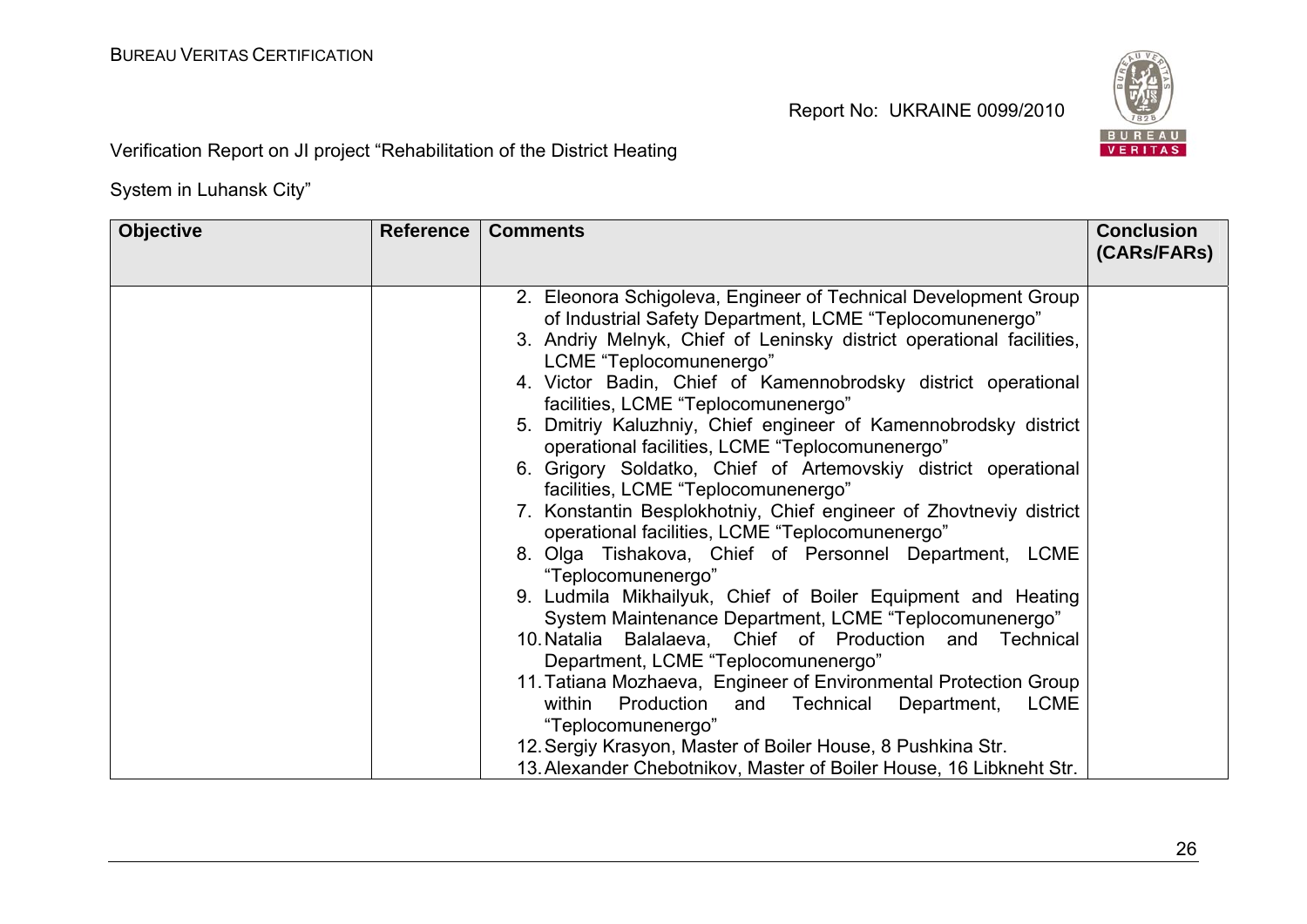

Verification Report on JI project "Rehabilitation of the District Heating

| <b>Objective</b>                                                                   | <b>Reference</b> | <b>Comments</b>                                                                                                                                                                                                                                                                                                                                                                                                                                                                                                                                                                                                                                                                                     | <b>Conclusion</b><br>(CARS/FARS) |
|------------------------------------------------------------------------------------|------------------|-----------------------------------------------------------------------------------------------------------------------------------------------------------------------------------------------------------------------------------------------------------------------------------------------------------------------------------------------------------------------------------------------------------------------------------------------------------------------------------------------------------------------------------------------------------------------------------------------------------------------------------------------------------------------------------------------------|----------------------------------|
|                                                                                    |                  | 14. Elena Tretyachenko, Master of Boiler House, City Hospital # 2<br>15. Gennady Natsaev, Master of Boiler House, 116 Internatsionalna<br>Str. and PTU 45<br>16. Pavel Kolesnikov, Master of Boiler House, 73b Sovetskaya Str.<br>17. Konstantin Ropaev, Master of Boiler House, 70 Sosura Str.<br>18. Oleg Kazanchuk, Master of Boiler House, 34 Oboronna Str.<br>19. Irina Bolotova, Master of Boiler House, 1 Novopromishlenna Str.<br>20. Tetiana Grechko, Senior engineer, Institute of Engineering<br>Ecology, Kiev<br>21. Marina Denisyuk, Engineer, Institute of Engineering Ecology,<br><b>Kiev</b><br>22. Inhabitants of the buildings connected to the newly installed<br><b>boilers</b> |                                  |
| 1.2. Clarification of access<br>to data archives, records,<br>plans, drawings etc. |                  | The verification team got open access to all required plans,<br>data, records, drawings and to all relevant facilities.                                                                                                                                                                                                                                                                                                                                                                                                                                                                                                                                                                             | <b>OK</b>                        |
| 1.3. Contractors for<br>equipment and installation<br>works                        | 1, 12            | Project has been implemented as defined in the Project<br>Design Document, version 6.0 dated 11/12/2009 and the<br>implementation is evidenced by statements of work<br>completion (see list of verified documents).                                                                                                                                                                                                                                                                                                                                                                                                                                                                                | <b>OK</b>                        |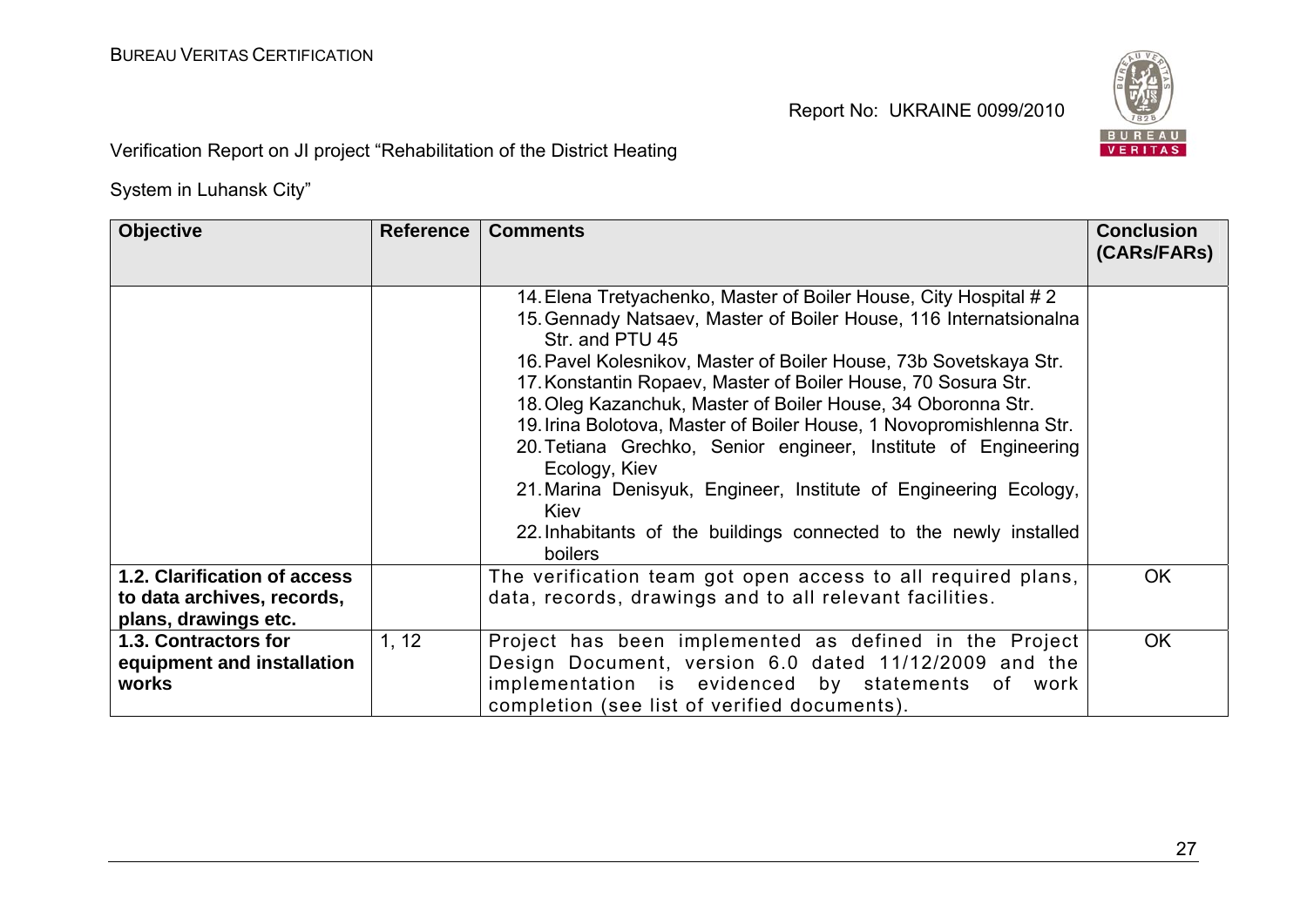

Verification Report on JI project "Rehabilitation of the District Heating

| <b>Objective</b>                                    | <b>Reference</b> | <b>Comments</b>                                                                                                                                                                                                                                                                                                                                                                                                                                                             | <b>Conclusion</b><br>(CARs/FARs) |
|-----------------------------------------------------|------------------|-----------------------------------------------------------------------------------------------------------------------------------------------------------------------------------------------------------------------------------------------------------------------------------------------------------------------------------------------------------------------------------------------------------------------------------------------------------------------------|----------------------------------|
| 1.4. Actual status of<br>installation works         | 1, 2, 4          | The project is implemented as planned with a minor<br>divergence which has been reasonably justified by the PPs.<br><b>CL08.</b> According to the project implementation schedule<br>contained in PDD and MR, installation of the frequency<br>controllers is planned for 2010. Nonetheless, some of them<br>have been already installed. Please demonstrate in what<br>way implementation of this measure was taken into account<br>in GHG emission reduction calculation. | <b>CL 08</b>                     |
| 2. Open issues indicated in<br>determination report |                  |                                                                                                                                                                                                                                                                                                                                                                                                                                                                             |                                  |
| 2.1. Missing steps to final<br>approval             | 7, 9             | <b>CAR 01.</b> There is no indication of the JI registration number<br>in MR for 2009.                                                                                                                                                                                                                                                                                                                                                                                      | <b>CAR 01</b>                    |
| 3. Implementation of the<br>project                 |                  |                                                                                                                                                                                                                                                                                                                                                                                                                                                                             |                                  |
| 3.1. Physical components                            | 1, 2, 3, 4       | The project is implemented within the timeframe stipulated<br>by the project implementation schedule in the PDD.<br>Refer to CL 09.<br>Equipment planned to be installed during the monitoring<br>periods was checked on site.                                                                                                                                                                                                                                              |                                  |
| 3.2. Project boundaries                             | 1                | Project boundaries are in line with those defined in the PDD<br>version 6.0.                                                                                                                                                                                                                                                                                                                                                                                                | OK                               |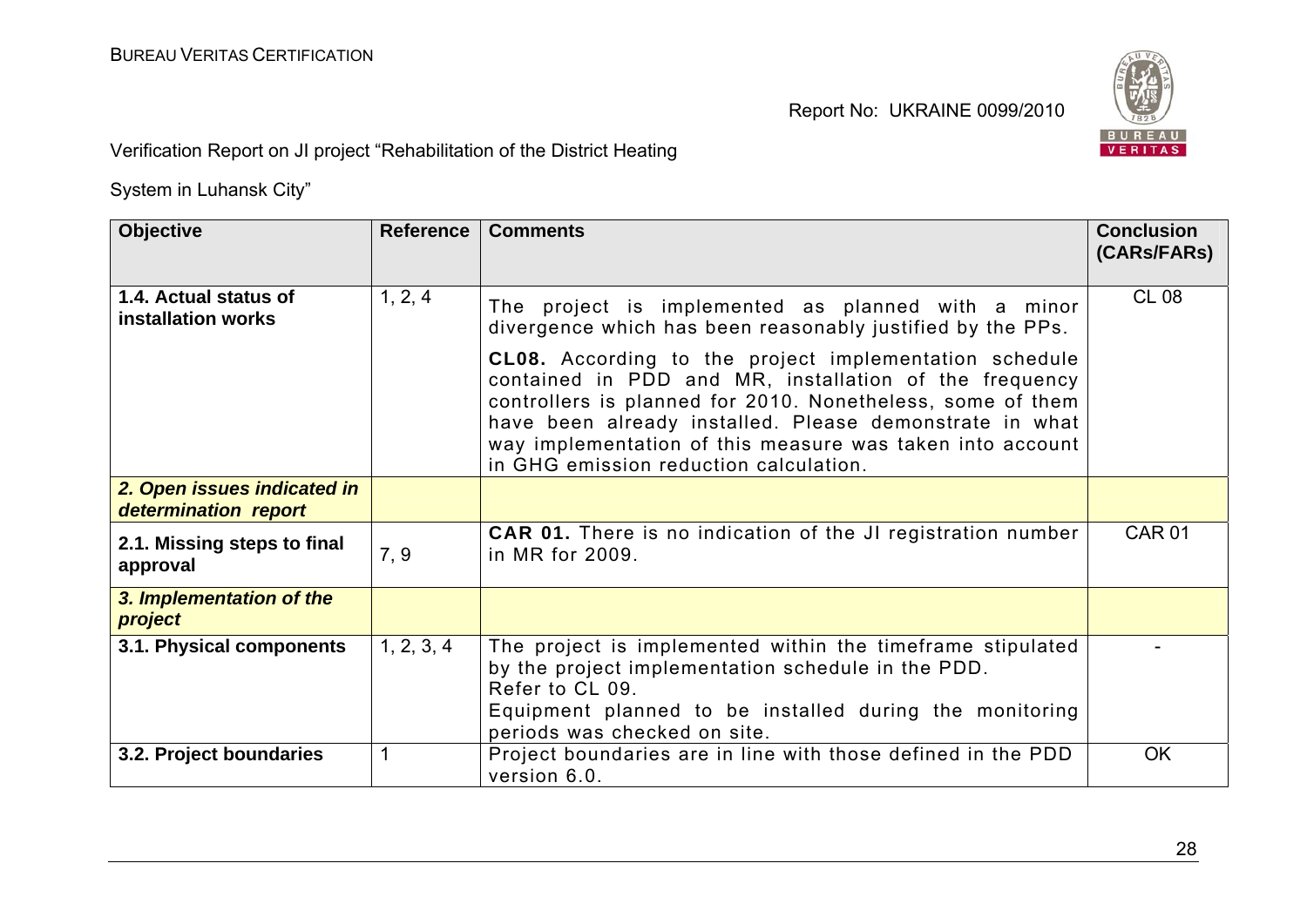

Verification Report on JI project "Rehabilitation of the District Heating

| <b>Objective</b>                        | Reference         | <b>Comments</b>                                                                                                                                                                                                                                                                                                                  | <b>Conclusion</b><br>(CARs/FARs) |
|-----------------------------------------|-------------------|----------------------------------------------------------------------------------------------------------------------------------------------------------------------------------------------------------------------------------------------------------------------------------------------------------------------------------|----------------------------------|
| 3.3. Monitoring and<br>metering systems | 2, 3, 4, 5,<br>12 | Project facilities are equipped with the metering devices in<br>accordance with the defined parameters for monitoring,<br>including controlling and monitoring the fuel consumption<br>measurement:                                                                                                                              | <b>CAR 07</b>                    |
|                                         |                   | - gas flow meters the majority of which are<br>with<br>automatic<br>equipped<br>correctors<br>for<br>temperature and pressure;                                                                                                                                                                                                   |                                  |
|                                         |                   | electricity meters.                                                                                                                                                                                                                                                                                                              |                                  |
|                                         |                   | The complete list of monitoring equipment types, as well as<br>set out calibration procedures are presented in Section B of<br>the MRs.<br>Every hour operator of a boiler house reads the values of<br>outside air temperature, temperature of the natural gas and<br>gas pressure at the entrance to the boiler-house. Natural |                                  |
|                                         |                   | gas consumption is measured by gas flow meters, installed<br>at the every boiler-house. Every day operator of a boiler<br>house makes registration of daily gas consumption in the<br>special paper journal.                                                                                                                     |                                  |
|                                         |                   | CAR 07. The roles and responsibilities for the maintenance of<br>the project facilities and monitoring equipment and IT<br>functions are not provided in Section C.1.1. of the MRs.                                                                                                                                              |                                  |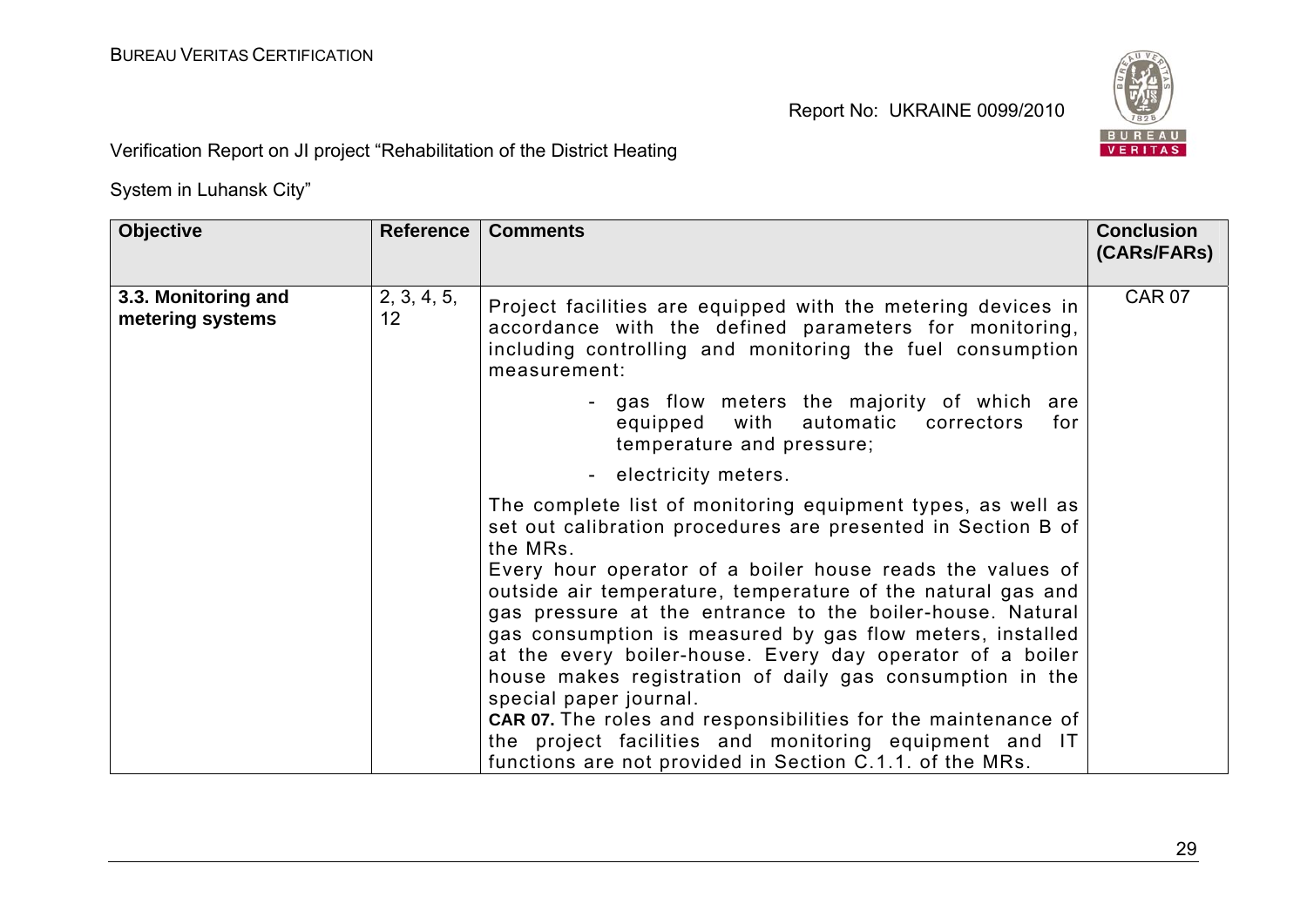

Verification Report on JI project "Rehabilitation of the District Heating

| <b>Objective</b>                          | Reference      | <b>Comments</b>                                                                                                                                                                                                                                                                                                                                                                                                                                                                                                                                                                                                                                                                                                                                                                              | <b>Conclusion</b><br>(CARs/FARs) |
|-------------------------------------------|----------------|----------------------------------------------------------------------------------------------------------------------------------------------------------------------------------------------------------------------------------------------------------------------------------------------------------------------------------------------------------------------------------------------------------------------------------------------------------------------------------------------------------------------------------------------------------------------------------------------------------------------------------------------------------------------------------------------------------------------------------------------------------------------------------------------|----------------------------------|
| 3.4. Data uncertainty                     | 1,2,3,4,5      | According to the Monitoring Plan the volume of consumed<br>natural gas and consumed power was corrected by<br>measurement error using the principle of conservatism.<br>Natural gas consumption and power consumption in the<br>reported years used for Project emissions calculations were<br>increased on the level of accuracy of gas flue meters and<br>electricity meters installed at the every boiler-house.                                                                                                                                                                                                                                                                                                                                                                          | <b>OK</b>                        |
| 3.5. Calibration and quality<br>assurance | 2, 3, 4, 5, 12 | The measurements are carried out by metering equipment<br>calibrated in accordance with the Law of Ukraine "On<br>metrology and metrology activity" N 1765-IV<br>from<br>15.06.2004<br>During the audit, the status of calibration of all used<br>measuring devices was checked and found proper.<br>Responsibility for maintenance of metering equipment is<br>established, documented and communicated.<br><b>CAR 03.</b> Please provide reference for the applicable<br>national legislation for calibration procedures.<br>CAR 04. It is not indicated in corresponding Annex of the<br>MR who is responsible for the calibration of electricity<br>meters.<br><b>CL 03.</b> Please provide passports and the evidence of<br>calibration/maintenance of the installed project equipment. | <b>CAR 03</b><br>CAR 04<br>CL 03 |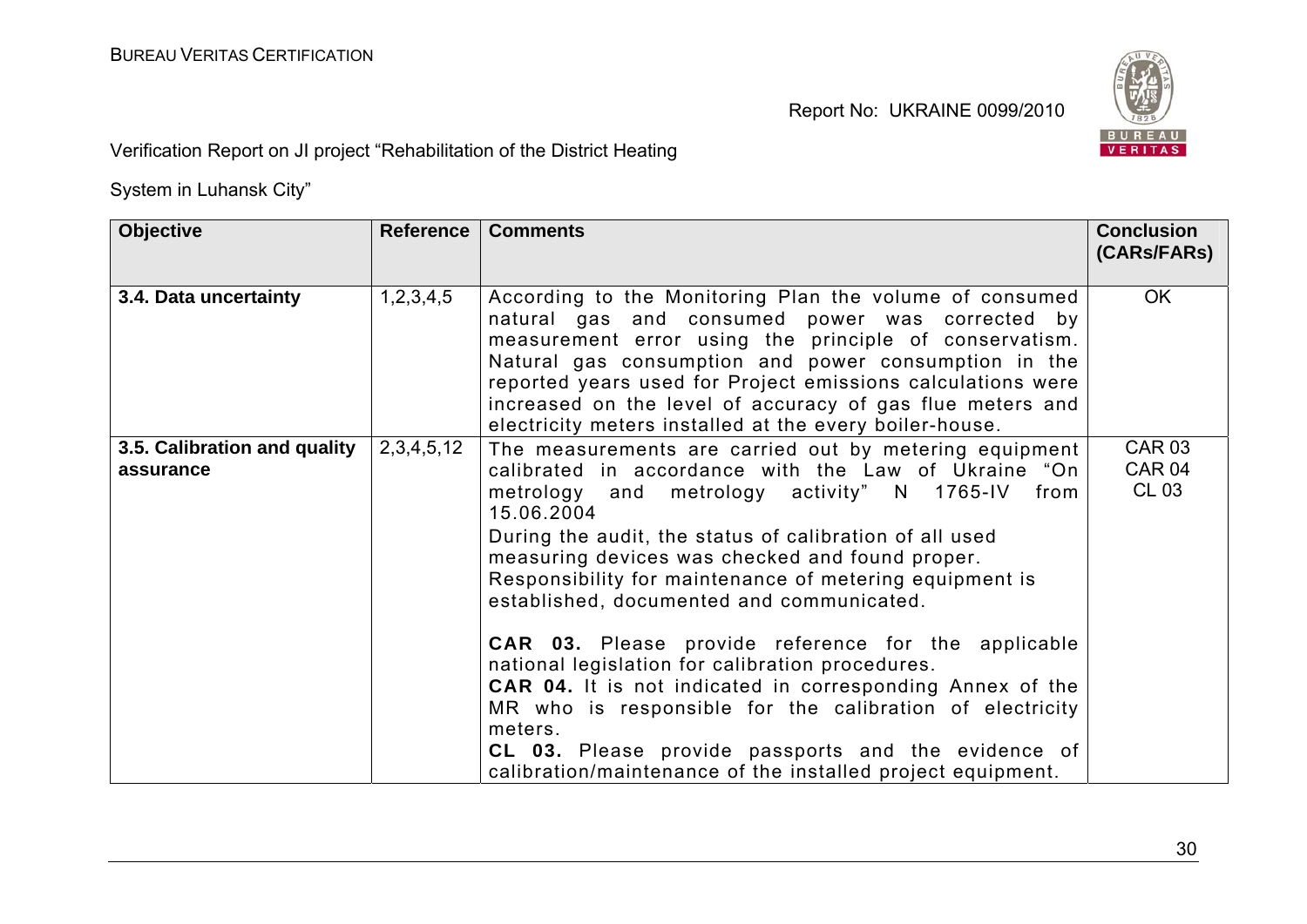

Verification Report on JI project "Rehabilitation of the District Heating

| <b>Objective</b>                                     | <b>Reference</b>     | <b>Comments</b>                                                                                                                                                                                                                                                                                                                                                                                                                                                                                                                                                                                                                                                                                                                                                                                                                                                                                                                                                                                                                                                                                                            | <b>Conclusion</b><br>(CARs/FARs) |
|------------------------------------------------------|----------------------|----------------------------------------------------------------------------------------------------------------------------------------------------------------------------------------------------------------------------------------------------------------------------------------------------------------------------------------------------------------------------------------------------------------------------------------------------------------------------------------------------------------------------------------------------------------------------------------------------------------------------------------------------------------------------------------------------------------------------------------------------------------------------------------------------------------------------------------------------------------------------------------------------------------------------------------------------------------------------------------------------------------------------------------------------------------------------------------------------------------------------|----------------------------------|
| 3.6. Data acquisition and<br>data processing systems | 2,3,4,5,10,<br>11,12 | Registration of Natural gas consumption at boiler houses of<br>LCME "Teplocomunenergo" is carried out by the following<br>scheme:<br>1. All boiler-houses are equipped with gas flow meters,<br>installed at gas distributing units of the boiler-houses.<br>2. Most of boiler-houses equipped with automatic corrector<br>for temperature and pressure. Gas consumption registered<br>automatically. Beside this operators of all boiler-houses<br>register the instrument readings in the paper journals<br>"Journal of registration of boiler-house's operation<br>parameters" every day.<br>3. At the boiler-houses that are not equipped with gas<br>volume correctors (at present about 2% of the total number<br>of boiler-houses), operators register parameters of gas:<br>temperature and pressure in these journals every 2 hours.<br>These parameters are used to bring gas consumption to<br>normal conditions.<br>4. Every day operators transfer values of gas consumption<br>dispatcher of the regional branch<br>of LCME<br>to<br>"Teplocomunenergo" by phone. Monthly they transfer the<br>paper report. | <b>CL 04</b><br><b>CL 05</b>     |
|                                                      |                      | 5. Regional branches transfer data to Production-Technical<br>Department (PTD) of LCME "Teplocomunenergo" where they                                                                                                                                                                                                                                                                                                                                                                                                                                                                                                                                                                                                                                                                                                                                                                                                                                                                                                                                                                                                       |                                  |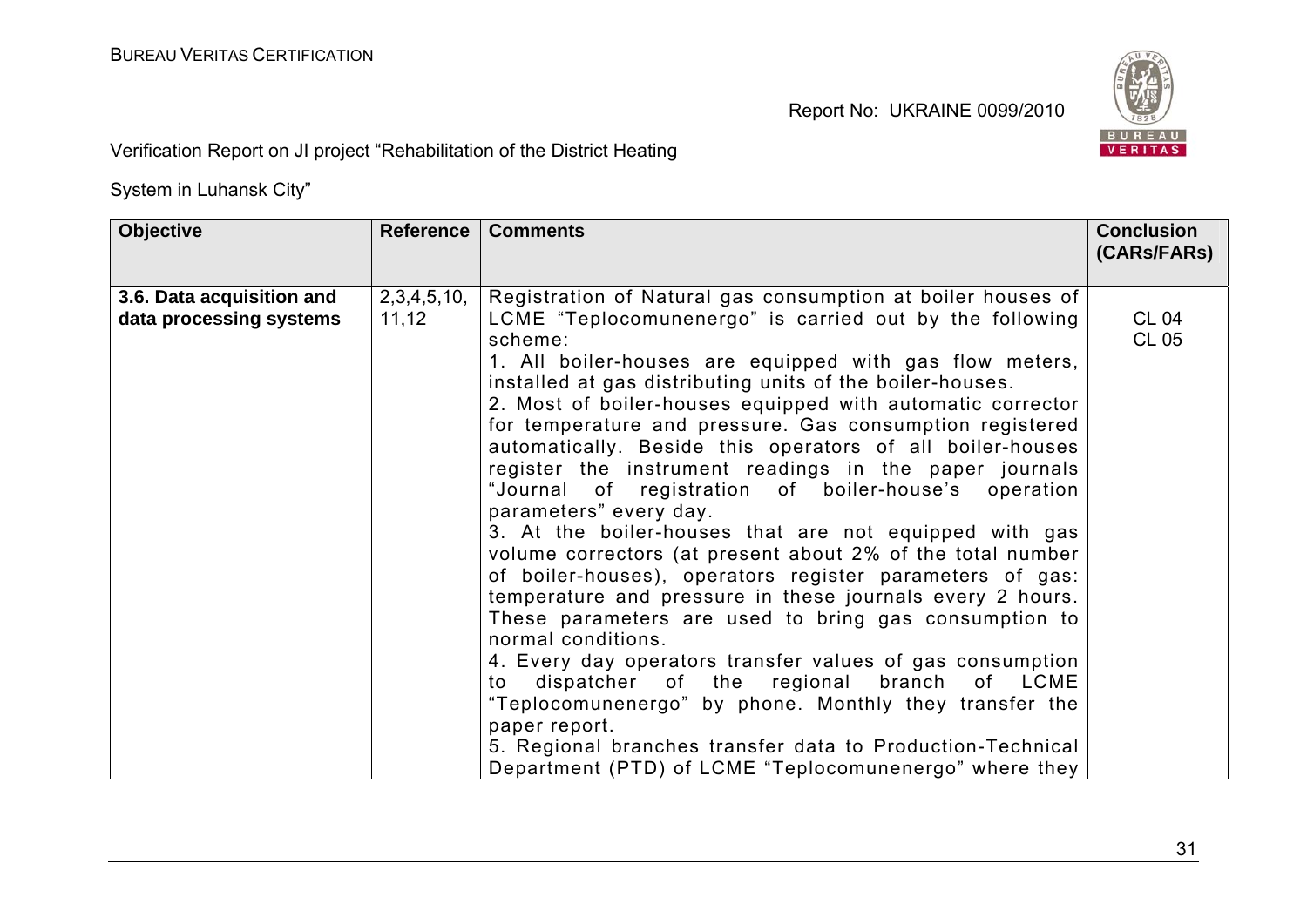

Verification Report on JI project "Rehabilitation of the District Heating

| <b>Objective</b> | Reference | <b>Comments</b>                                                                                                                                                                                                                                                                                                                                                                                                                                                                                                                                                                                                                                                                                                                                                                                                                                                                                                                                                                                                                                                                                                                                                                                                           | <b>Conclusion</b><br>(CARs/FARs) |
|------------------|-----------|---------------------------------------------------------------------------------------------------------------------------------------------------------------------------------------------------------------------------------------------------------------------------------------------------------------------------------------------------------------------------------------------------------------------------------------------------------------------------------------------------------------------------------------------------------------------------------------------------------------------------------------------------------------------------------------------------------------------------------------------------------------------------------------------------------------------------------------------------------------------------------------------------------------------------------------------------------------------------------------------------------------------------------------------------------------------------------------------------------------------------------------------------------------------------------------------------------------------------|----------------------------------|
|                  |           | are storing and used for payments with gas suppliers.<br>There are established procedures for protection of<br>electronic and paper data at the LCME "Teplocomunenergo"<br>according to Decision of Technical Council of LCME<br>"Teplocomunenergo" #1 from 18.01.2010. The department of<br>management systems automatization (responsible person P.<br>Levitan) is ordered to copy at the central server all<br>electronic documents received from structure subdivisions.<br>Considering JI project implementation at the enterprise data<br>are duplicated and will be kept till the end of project lifetime<br>(till 2026 year, but not less then two years after last<br>transferring of units to buyer. See an Order #162 from<br>21.05.2010 "On information archiving for monitoring<br>providing".<br>Parameters that are to be monitored at regular base are<br>input into a project Database in Excel based spreadsheets<br>that is kept by Institute of Engineering Ecology.<br>CL 04. Please provide information on whether there are<br>established procedures for protection and back up of<br>electronic and paper data.<br><b>CL 05.</b> Please clarify if roles and responsibilities of<br>$\mathsf{I}$ |                                  |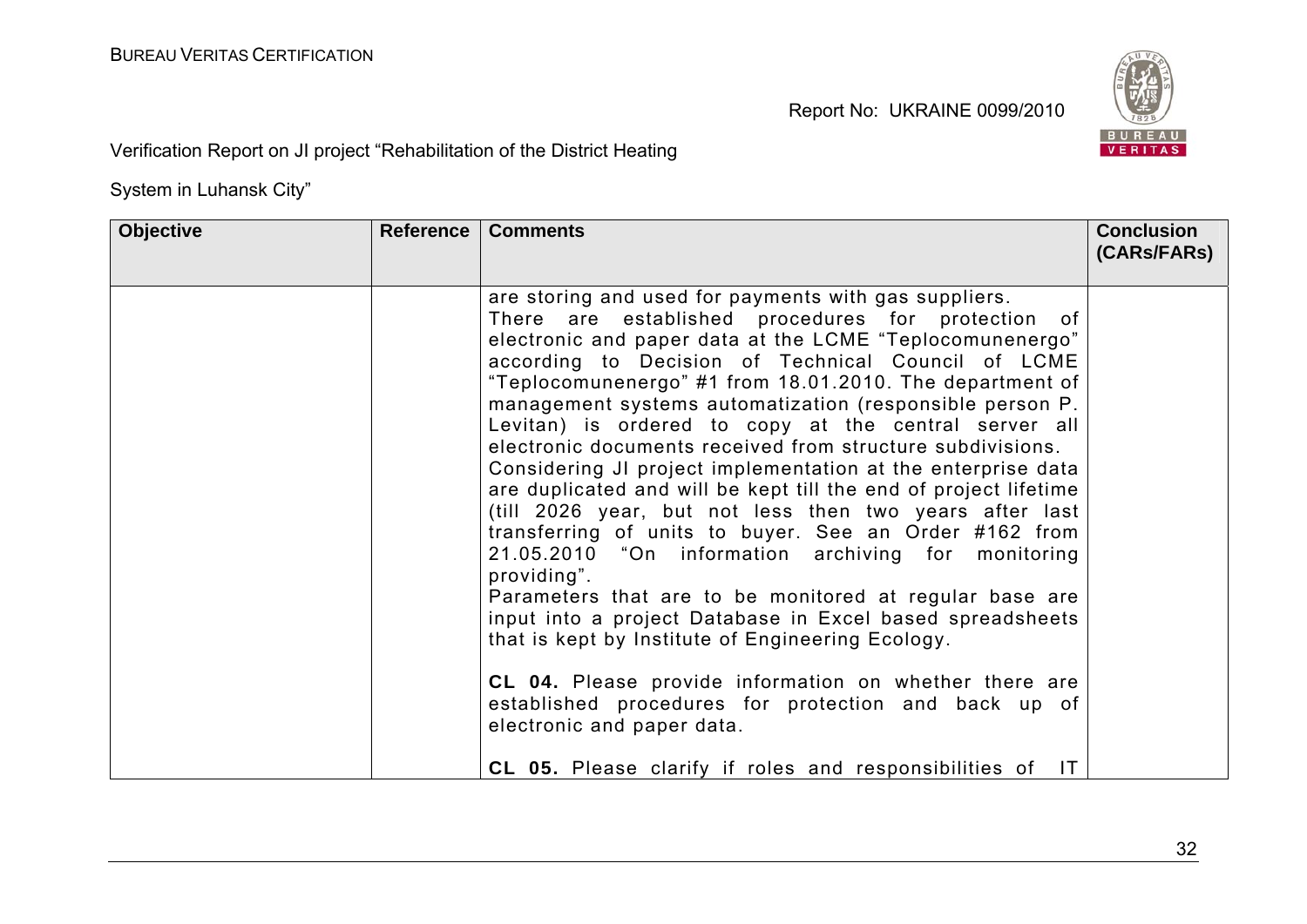

Verification Report on JI project "Rehabilitation of the District Heating

| <b>Objective</b>                       | Reference                | <b>Comments</b>                                                                                                                                                                                                                                                                                                                                                                                                                                                                                                | <b>Conclusion</b><br>(CARs/FARs) |
|----------------------------------------|--------------------------|----------------------------------------------------------------------------------------------------------------------------------------------------------------------------------------------------------------------------------------------------------------------------------------------------------------------------------------------------------------------------------------------------------------------------------------------------------------------------------------------------------------|----------------------------------|
|                                        |                          | Function in GHG data management process including<br>storing, saving, archiving and protecting of the primary,<br>intermediate and final GHG electronic data and submitting<br>them between relevant functions and eventually to the<br>senior management, when necessary, are defined,<br>documented and communicated.                                                                                                                                                                                        |                                  |
| 3.7. Reporting procedures              | 2, 3, 4, 5, 10,<br>11,12 | Please, refer to the above section.                                                                                                                                                                                                                                                                                                                                                                                                                                                                            | <b>OK</b>                        |
| 3.8. Documented<br><b>instructions</b> | 10, 11                   | Data reporting procedures and the responsibilities of the<br>managers concerned are described in the following<br>documents:<br>- Order $\#$ 271 of 30/09/2009 on allocation of<br>responsibilities for collecting and archiving the<br>project data; and<br>Minute of the LCME "Teplocomunenergo"<br>Technical Council Meeting # 1 of 18/01/2010.<br>CL 02. Please explain if there is documented evidence of<br>establishing roles and responsibilities of relevant functions<br>in the GHG data management. | <b>CL 02</b>                     |
| 3.9. Qualification and<br>training     | 2,3,4,5                  | The appropriate staff training to operate the project<br>equipment is organized within the LCME<br>"Teplocomunenergo" and is also provided by the outside                                                                                                                                                                                                                                                                                                                                                      | <b>CL 07</b>                     |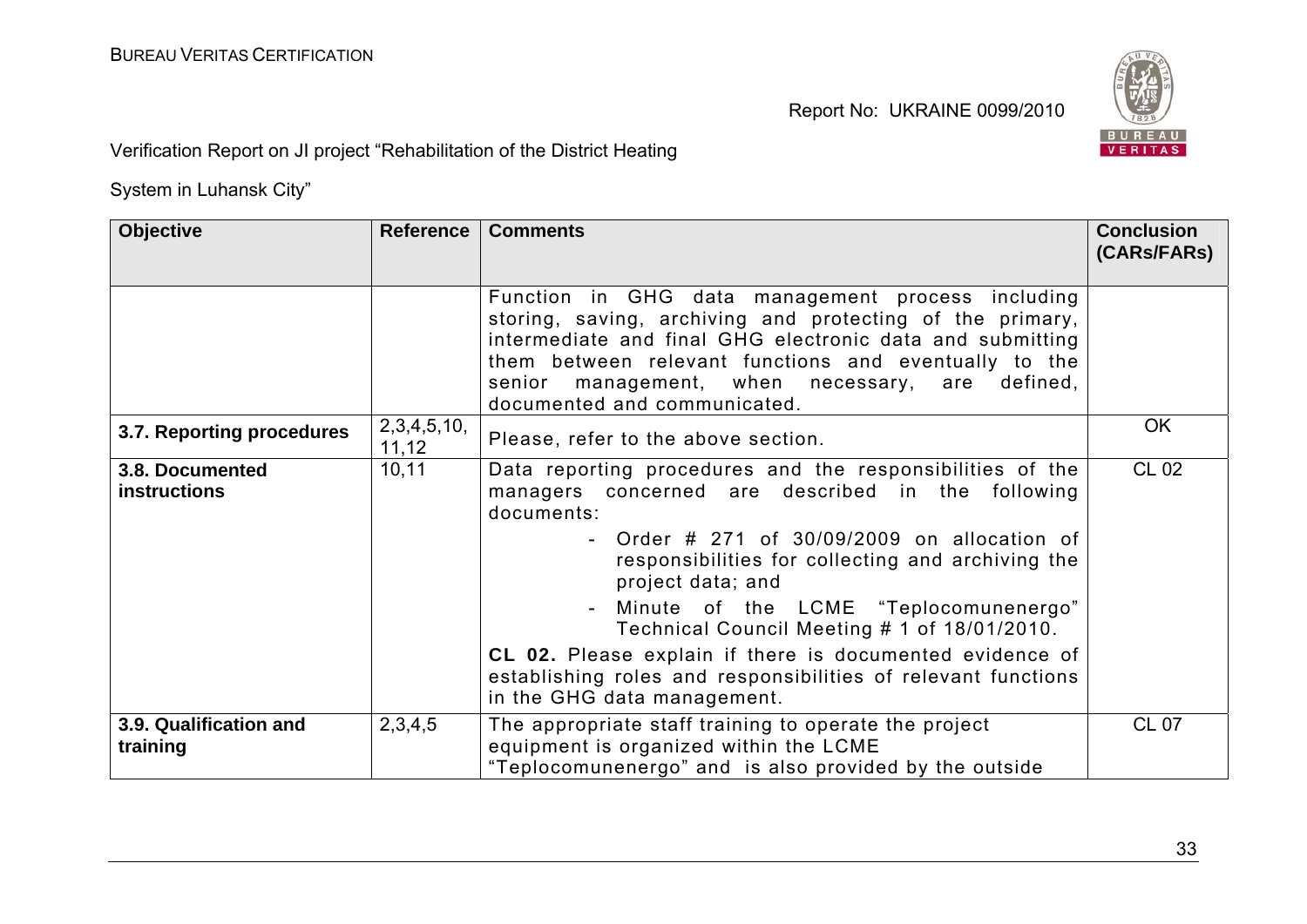

Verification Report on JI project "Rehabilitation of the District Heating

| <b>Objective</b>                    | <b>Reference</b> | <b>Comments</b>                                                                                                                                                                                                                                                                                                                                                                                                                                                | <b>Conclusion</b><br>(CARs/FARs) |
|-------------------------------------|------------------|----------------------------------------------------------------------------------------------------------------------------------------------------------------------------------------------------------------------------------------------------------------------------------------------------------------------------------------------------------------------------------------------------------------------------------------------------------------|----------------------------------|
|                                     |                  | companies and the Project equipment producers.<br>During interviews conducted onsite training procedure was<br>checked and found adequate.                                                                                                                                                                                                                                                                                                                     |                                  |
|                                     |                  | CL 07. Please explain whether the JI specific training is<br>provided to the personnel involved in the project as well as<br>to the staff related to the execution of the JI Monitoring Plan                                                                                                                                                                                                                                                                   |                                  |
| 3.10. Responsibilities              | $2 - 5, 10, 11$  | Responsibilities of the involved personnel are generally well<br>defined and documented in the Director' Order and the<br>Minutes of the Technical Council. Names of persons<br>responsible for monitoring during the current monitoring<br>period are presented in Table 6 of Section C of both MRs.<br>CL 06. Please explain in what way responsibilities of<br>relevant functions in the GHG data management were<br>communicated to the persons in charge? | <b>CL 06</b>                     |
| 3.11. Troubleshooting<br>procedures | 2,3,4,5          | Troubleshooting procedure is sufficiently<br>described<br>.in<br>Section C.1. of MRs.                                                                                                                                                                                                                                                                                                                                                                          | <b>CAR 09</b>                    |
|                                     |                  | <b>CAR 09.</b> The troubleshooting procedure is described<br>insufficiently. Please, provide more detailed description of<br>the existing troubleshooting procedure.                                                                                                                                                                                                                                                                                           |                                  |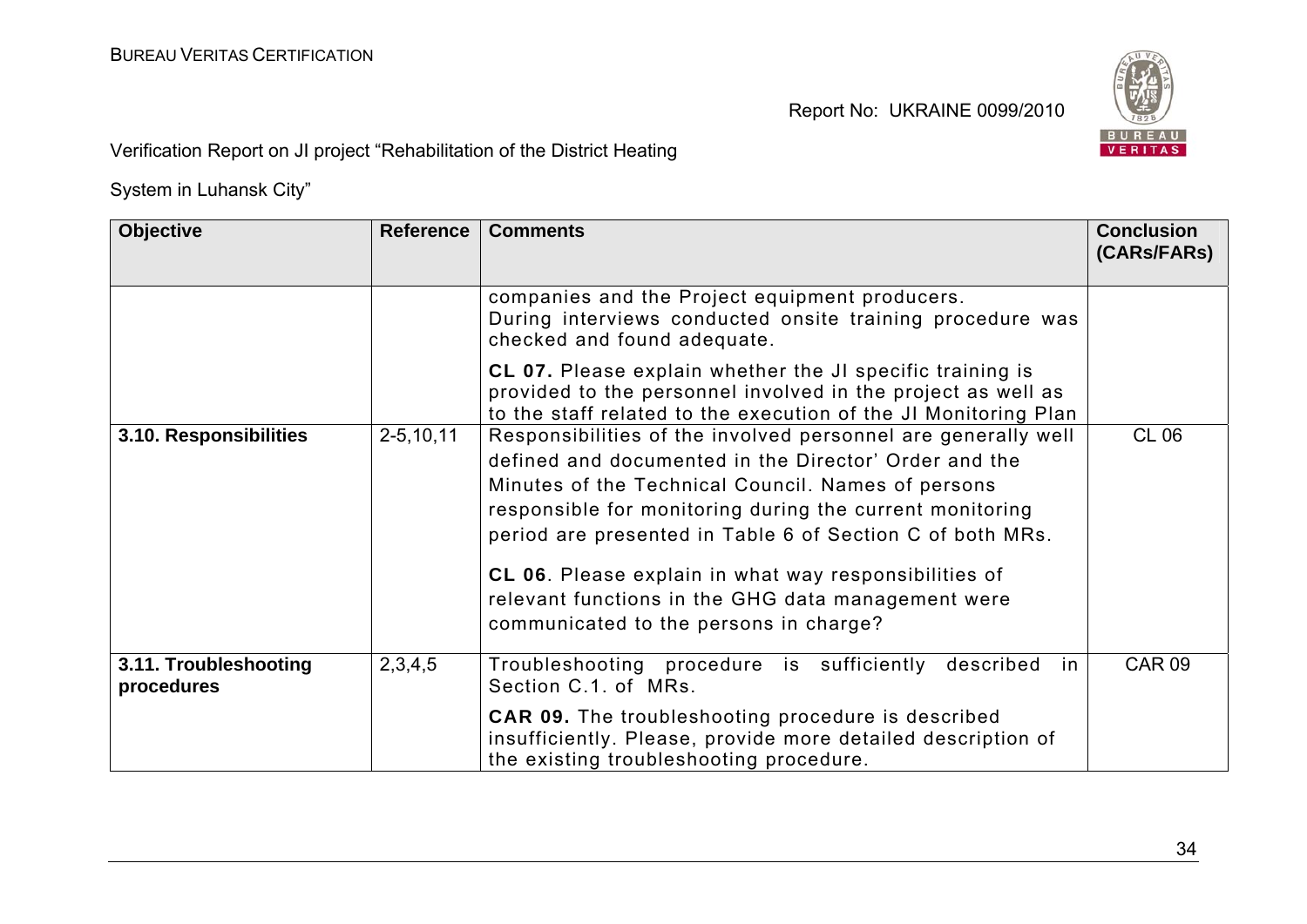

Verification Report on JI project "Rehabilitation of the District Heating

| <b>Objective</b>                          | <b>Reference</b> | <b>Comments</b>                                                                                                                                                                                                                                                                                                                                                                                                                                                                                                                                                                     | <b>Conclusion</b><br>(CARs/FARs) |
|-------------------------------------------|------------------|-------------------------------------------------------------------------------------------------------------------------------------------------------------------------------------------------------------------------------------------------------------------------------------------------------------------------------------------------------------------------------------------------------------------------------------------------------------------------------------------------------------------------------------------------------------------------------------|----------------------------------|
| 4. Internal Data                          |                  |                                                                                                                                                                                                                                                                                                                                                                                                                                                                                                                                                                                     |                                  |
| 4.1. Type and sources of<br>internal data | $1 - 5, 12$      | Internal data collected throughout the reported verification<br>period include monitoring of 13 parameters, among them:<br>- Fuel consumption at boiler houses<br>Number of customers<br>Total heating area<br>Heat transfer value of different types of<br>buildings<br>Duration of heating period<br>Duration of hot water supply period<br>Connected loads to the boiler-houses required<br>for heating<br>Connected loads to the boiler-houses required<br>for hot water supply<br>Recalculating factor for average load during<br>heating period<br>Electric power consumption | OK.                              |
| 4.2. Data collection                      | $1-5$            | Some of the parameters are measured directly, some of<br>them are calculated. There are also parameters which are<br>taken from the LCME "Teplocomunenergo" Statistics.<br>For the detailed description of the calculation methods<br>used, please, refer to Annex 1 of the MRs.                                                                                                                                                                                                                                                                                                    | <b>OK</b>                        |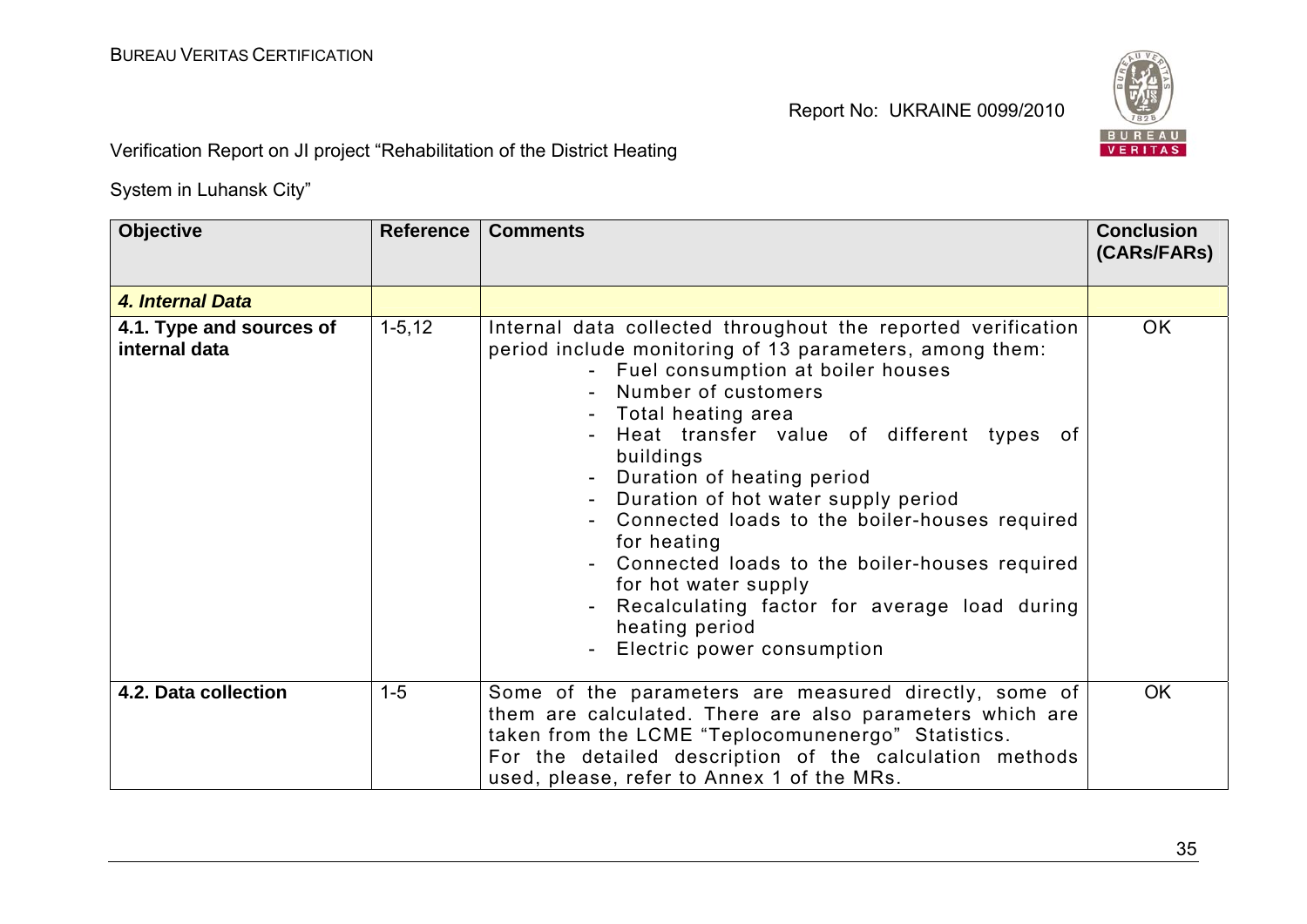

Verification Report on JI project "Rehabilitation of the District Heating

| <b>Objective</b>                          | <b>Reference</b> | <b>Comments</b>                                                                                                                                                                                                                                                                                                                                                                                                                                                                      | <b>Conclusion</b><br>(CARs/FARs) |
|-------------------------------------------|------------------|--------------------------------------------------------------------------------------------------------------------------------------------------------------------------------------------------------------------------------------------------------------------------------------------------------------------------------------------------------------------------------------------------------------------------------------------------------------------------------------|----------------------------------|
| 4.3. Quality assurance                    | 9,10             | According to the management Responsibility Structure of<br>the JI monitoring and reporting the overall responsibility for<br>the control of data quality rests with Yuriy Negriy, LCME<br>"Teplocomunenergo" Chief Engineer.<br>According to the Order/9/ and Minutes/10/ quality of data is<br>insured by the managers responsible for data collection.<br>They provide analysis of data which can be treated as the<br>internal control of data by the second independent persons. | <b>OK</b>                        |
| 4.4. Significance and<br>reporting risks  | 12               | Risks might be caused by human errors made when data for<br>monitoring are manually measured, collected and further<br>transferred and processed.<br>Owing to control of data exercised by independent persons,<br>as described above, the risks are minimized.                                                                                                                                                                                                                      | <b>OK</b>                        |
| <b>5. External Data</b>                   |                  |                                                                                                                                                                                                                                                                                                                                                                                                                                                                                      |                                  |
| 5.1. Type and sources of<br>external data | $1 - 5, 12$      | The external data used to monitor the project parameters<br>are presented in Annex 1 of the MRs and includes the<br>following:<br>- Average annual Heating Value of a fuel<br>- Daily outside temperature during the heating season<br>- Average inside temperature during the heating season                                                                                                                                                                                        | <b>OK</b>                        |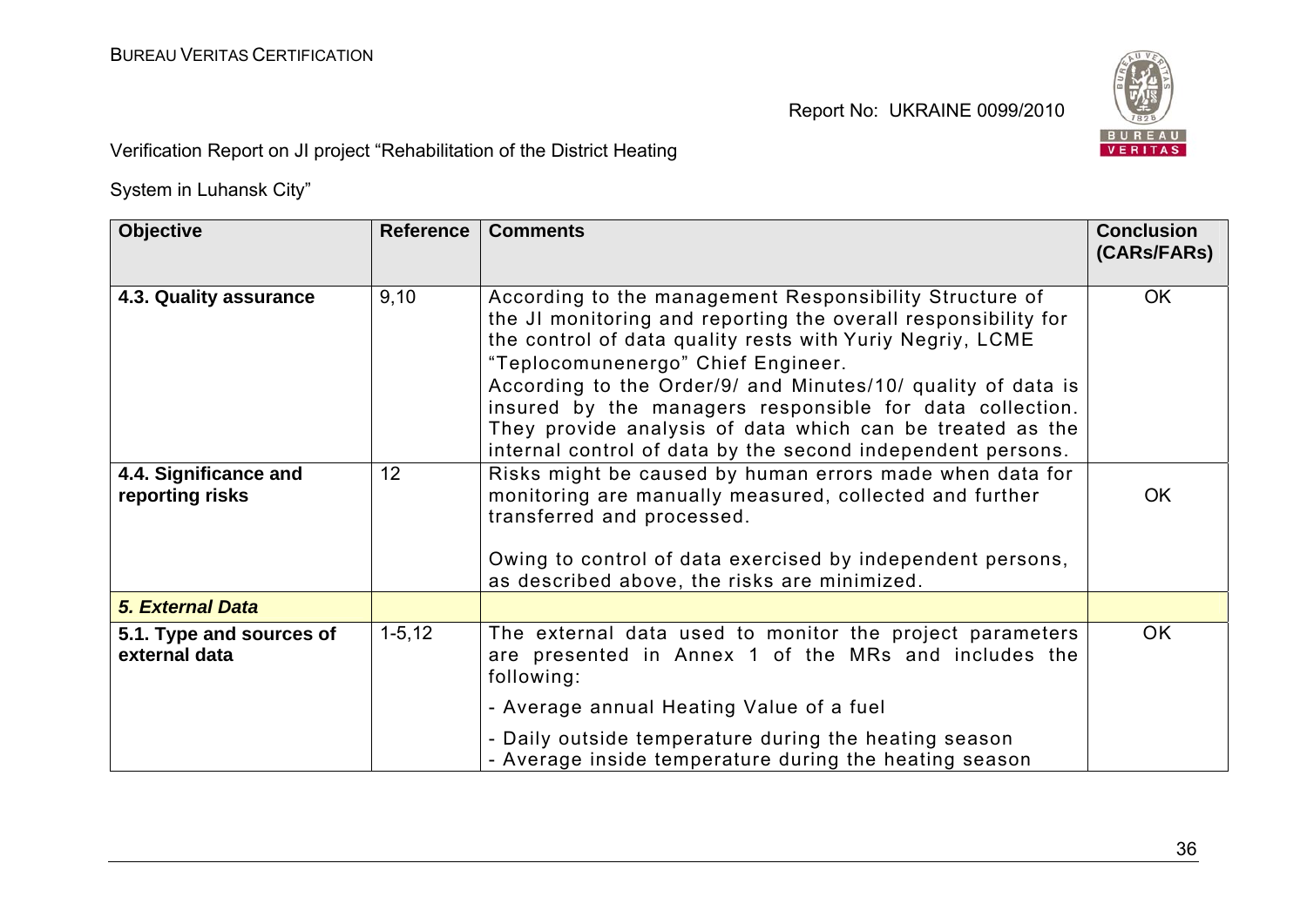

Verification Report on JI project "Rehabilitation of the District Heating

| <b>Objective</b>                                 | <b>Reference</b> | <b>Comments</b>                                                                                                                                                                                                                                                                                                                                      | <b>Conclusion</b><br>(CARs/FARs) |
|--------------------------------------------------|------------------|------------------------------------------------------------------------------------------------------------------------------------------------------------------------------------------------------------------------------------------------------------------------------------------------------------------------------------------------------|----------------------------------|
|                                                  |                  | - Heat transfer factor of new buildings and buildings with<br>new thermal insulation<br>- Standard specific discharge of hot water per personal<br>account<br>- Carbon Emission Factor                                                                                                                                                               |                                  |
| 5.2. Access to external data                     | $1 - 5$          | Some of the external data are provided on the contractual<br>basis by the outside organizations, others are taken from<br>the official documents and state norms.                                                                                                                                                                                    | <b>OK</b>                        |
| 5.3. Quality assurance                           | $1-5$            | No QA routines are explicitly underlined.                                                                                                                                                                                                                                                                                                            | <b>OK</b>                        |
| 5.4. Data uncertainty                            |                  | Not applicable.                                                                                                                                                                                                                                                                                                                                      | <b>OK</b>                        |
| 5.5. Emergency procedures                        | 2,3,4,5          | Troubleshooting procedure is described in full in Section<br>C.4. of the MRs.                                                                                                                                                                                                                                                                        | <b>OK</b>                        |
| 6. Environmental and<br><b>Social Indicators</b> |                  |                                                                                                                                                                                                                                                                                                                                                      |                                  |
| 6.1. Implementation of<br>measures               | 2,3,4,5,12       | provide documented evidences<br><b>CAR</b><br>05. Please<br>or.<br>corresponding references for the statements concerning<br>positive social and environmental impacts contained in<br>Section B.2.5. of MRs.<br><b>CAR 10.</b> MRs lack data on monitoring of environmental<br>impacts of the project. Please provide information on this<br>issue. | <b>CAR 05</b><br><b>CAR 10</b>   |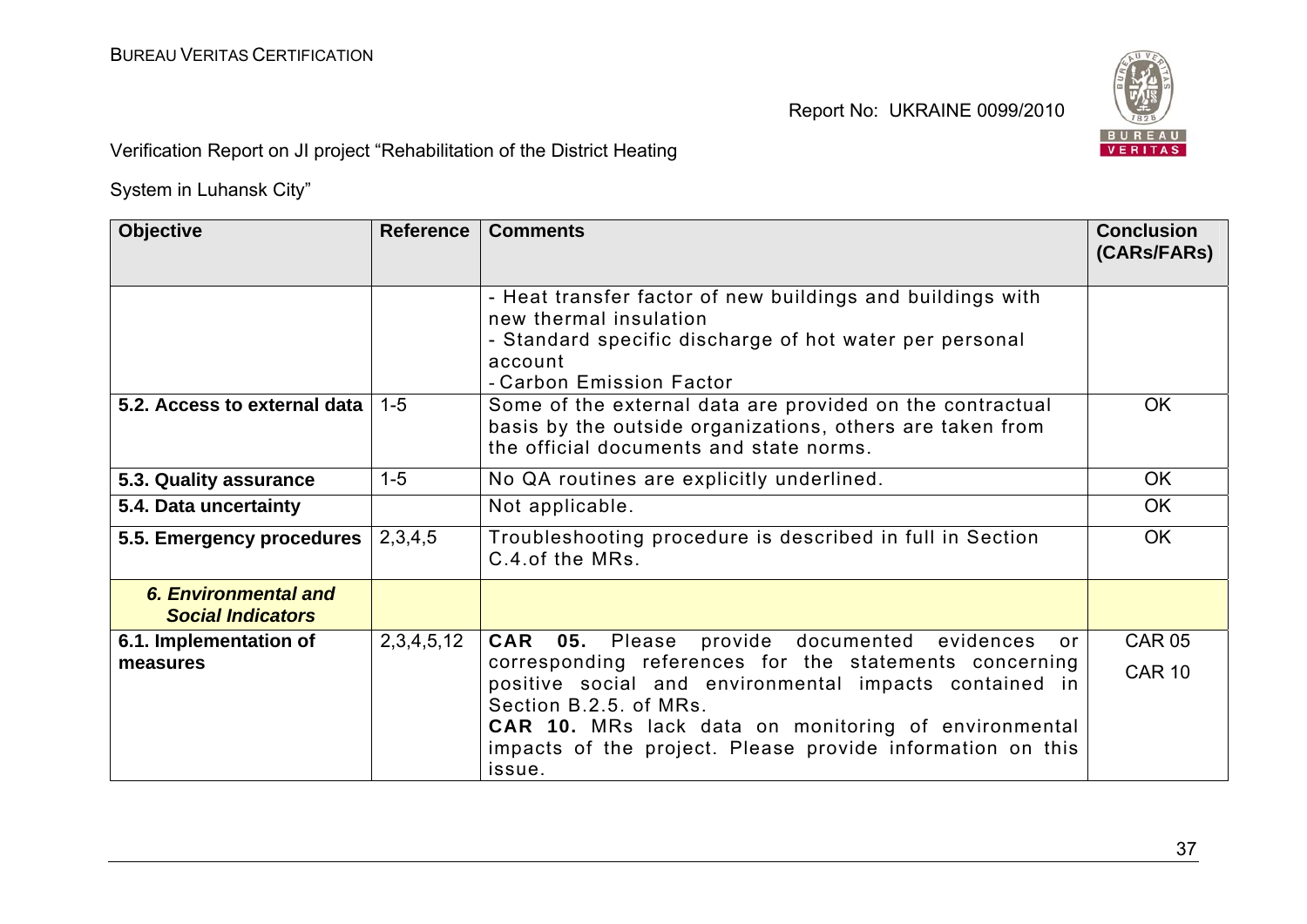

Verification Report on JI project "Rehabilitation of the District Heating

| <b>Objective</b>                               | <b>Reference</b> | <b>Comments</b>                                                                                                                                                                                                                                                                                                                                                                                          | <b>Conclusion</b><br>(CARs/FARs) |
|------------------------------------------------|------------------|----------------------------------------------------------------------------------------------------------------------------------------------------------------------------------------------------------------------------------------------------------------------------------------------------------------------------------------------------------------------------------------------------------|----------------------------------|
| 6.2. Monitoring equipment                      |                  | N/A                                                                                                                                                                                                                                                                                                                                                                                                      | <b>OK</b>                        |
| 6.3. Quality assurance<br>procedures           | 12               | Statements on compliance with environmental legislation<br>requirements issued by the State Inspectorate in Luhansk<br>Region as a result of the scheduled and unscheduled<br>inspections of LCME "Teplocomunenergo" may be regarded<br>as the second party independent control.                                                                                                                         | <b>OK</b>                        |
| 6.4. External data                             | $2-5, 12$        | Contracts with external contractors that provide data for monitoring<br>were checked by the verifiers on site.<br><b>CAR 08.</b> Section C.2. does not comprise information on the contracting<br>organizations which carry out calibration of measurement equipment,<br>energy audit, provide data for monitoring project parameters (e.g., daily<br>outside air temperature, laboratory reports, etc.) | <b>CAR 08</b>                    |
| 7. Management and<br><b>Operational System</b> |                  |                                                                                                                                                                                                                                                                                                                                                                                                          |                                  |
| 7.1. Documentation                             | $1 - 5, 10, 11$  | The Initial and First Periodic Monitoring was conducted based on the<br>specially issued Director's Order and Minutes of the Technical Council<br>as well as the PDD Monitoring Plan.<br>The Issued Monitoring Report can be considered as a comprehensive<br>manual on data monitoring and reporting for the managerial staff of<br>LCME "Teplocomunenergo" engaged in the JI project.                  | <b>OK</b>                        |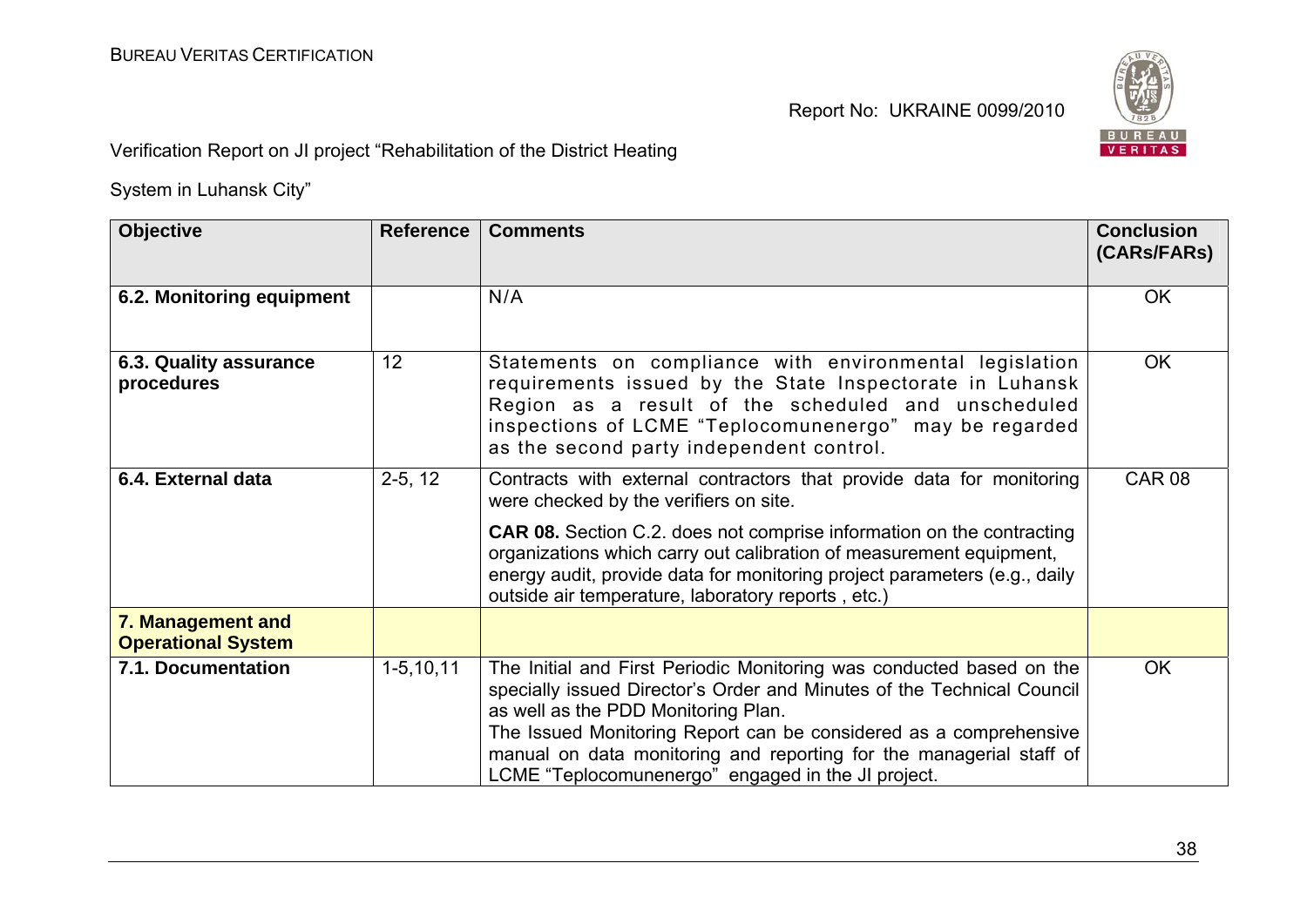

Verification Report on JI project "Rehabilitation of the District Heating

| <b>Objective</b>                       | <b>Reference</b> | <b>Comments</b>                                                                                                                                                                                                                                                                                                                                                                                                                                                                                                                                           | <b>Conclusion</b><br>(CARs/FARs)                                                     |
|----------------------------------------|------------------|-----------------------------------------------------------------------------------------------------------------------------------------------------------------------------------------------------------------------------------------------------------------------------------------------------------------------------------------------------------------------------------------------------------------------------------------------------------------------------------------------------------------------------------------------------------|--------------------------------------------------------------------------------------|
| 7.2. Qualification and<br>training     | $1 - 5$          | Please, refer to Section 3.9 of the present protocol.                                                                                                                                                                                                                                                                                                                                                                                                                                                                                                     | <b>OK</b>                                                                            |
| 7.3. Allocation of<br>responsibilities | $1-5, 10, 11$    | Please, refer to Section 3.10 of the present protocol.                                                                                                                                                                                                                                                                                                                                                                                                                                                                                                    | <b>OK</b>                                                                            |
| 7.4. Emergency procedures              | $1 - 5$          | See Section 3.11 of the present protocol.                                                                                                                                                                                                                                                                                                                                                                                                                                                                                                                 | <b>OK</b>                                                                            |
| 7.5. Data archiving                    | 10, 11           | All data during the crediting period will be stored during two<br>years after the end of the crediting period both in paper and<br>electronic format. Responsible personnel are defined.                                                                                                                                                                                                                                                                                                                                                                  | <b>OK</b>                                                                            |
|                                        |                  | For more detailed information on this issue, please, refer to<br>the PP's comments on CL 04.                                                                                                                                                                                                                                                                                                                                                                                                                                                              |                                                                                      |
| 7.6. Monitoring report                 | 2,3,4,5          | <b>CAR 02.</b> Please, indicate the data source, from which the<br>following quotation is taken: "These requirements are<br>confirmed by tables for monitoring on the pages 13-15" (p.4)<br>of MRs)<br><b>CAR 06.</b> Please provide explanation for the PTD<br>abbreviation contained in data collection scheme (Fig 6 of<br>MRs), as well as indication of the organization/company the<br>mentioned departments belong to.<br><b>CAR 12.</b> Volume of the performed works in 2008 (see Table<br>2 of the MR "Complete overhaul") differs from the one | <b>CAR 02</b><br><b>CAR 06</b><br><b>CAR 12</b><br>CAR <sub>13</sub><br><b>CL 01</b> |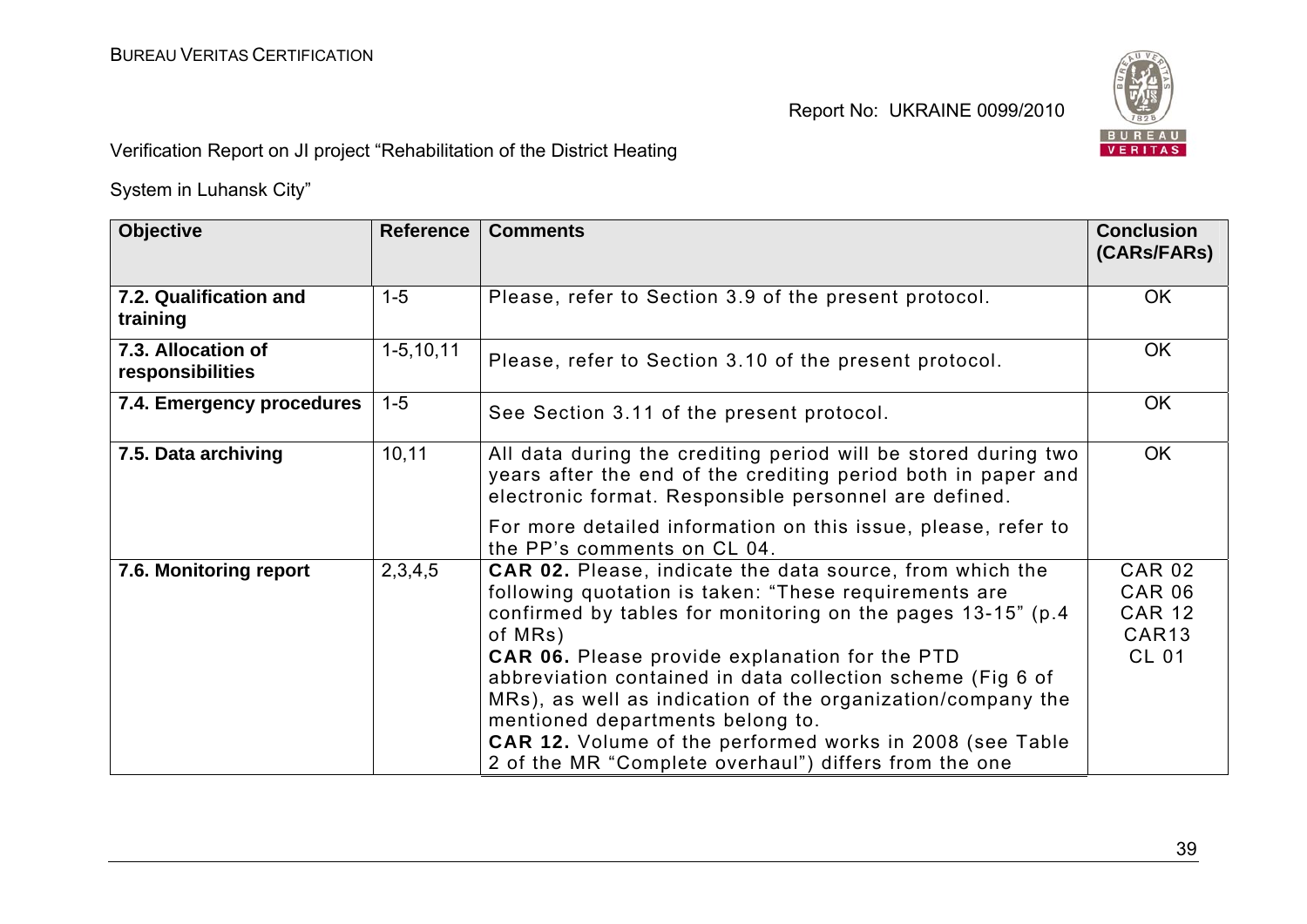

Verification Report on JI project "Rehabilitation of the District Heating

System in Luhansk City"

| <b>Objective</b>         | <b>Reference</b> | <b>Comments</b>                                                                                                                                                                                                                                                                                                                                         | <b>Conclusion</b><br>(CARS/FARS) |
|--------------------------|------------------|---------------------------------------------------------------------------------------------------------------------------------------------------------------------------------------------------------------------------------------------------------------------------------------------------------------------------------------------------------|----------------------------------|
|                          |                  | provided in Annex 2 (Spreadsheets). Bring them into accord<br>or explain the reason for this difference.<br>The same concerns the total length of the replaced pipes.<br><b>CAR 13.</b> Please change Annex 1 for Annex 2 in supporting<br>spreadsheets.<br><b>CL 01.</b> Please, correct in Sections A.5.1. of both monitoring<br>reports IAE for AIE. |                                  |
| 7.7. Internal audits and | 2,3,4,5          | <b>CAR 11.</b> Please provide information on whether the Internal                                                                                                                                                                                                                                                                                       | <b>CAR 11</b>                    |
| management review        |                  | Audits of monitoring activities have been undertaken during<br>the monitoring period in consideration.<br><b>FAR 01.</b> Procedure for conducting the Internal Audits of<br>monitoring activities under JI project should be developed at<br>LCME "Teplocomunenergo" to undertake internal audits<br>during the next reporting period.                  | <b>FAR 01</b>                    |

**Periodic Verification Checklist Protocol Table 2: Data Management System/Controls** 

| Identification of potential<br>reporting risk | Identification,<br>assessment | and testing of $ $ Areas of residual risks |
|-----------------------------------------------|-------------------------------|--------------------------------------------|
|                                               | management                    |                                            |
|                                               | controls                      |                                            |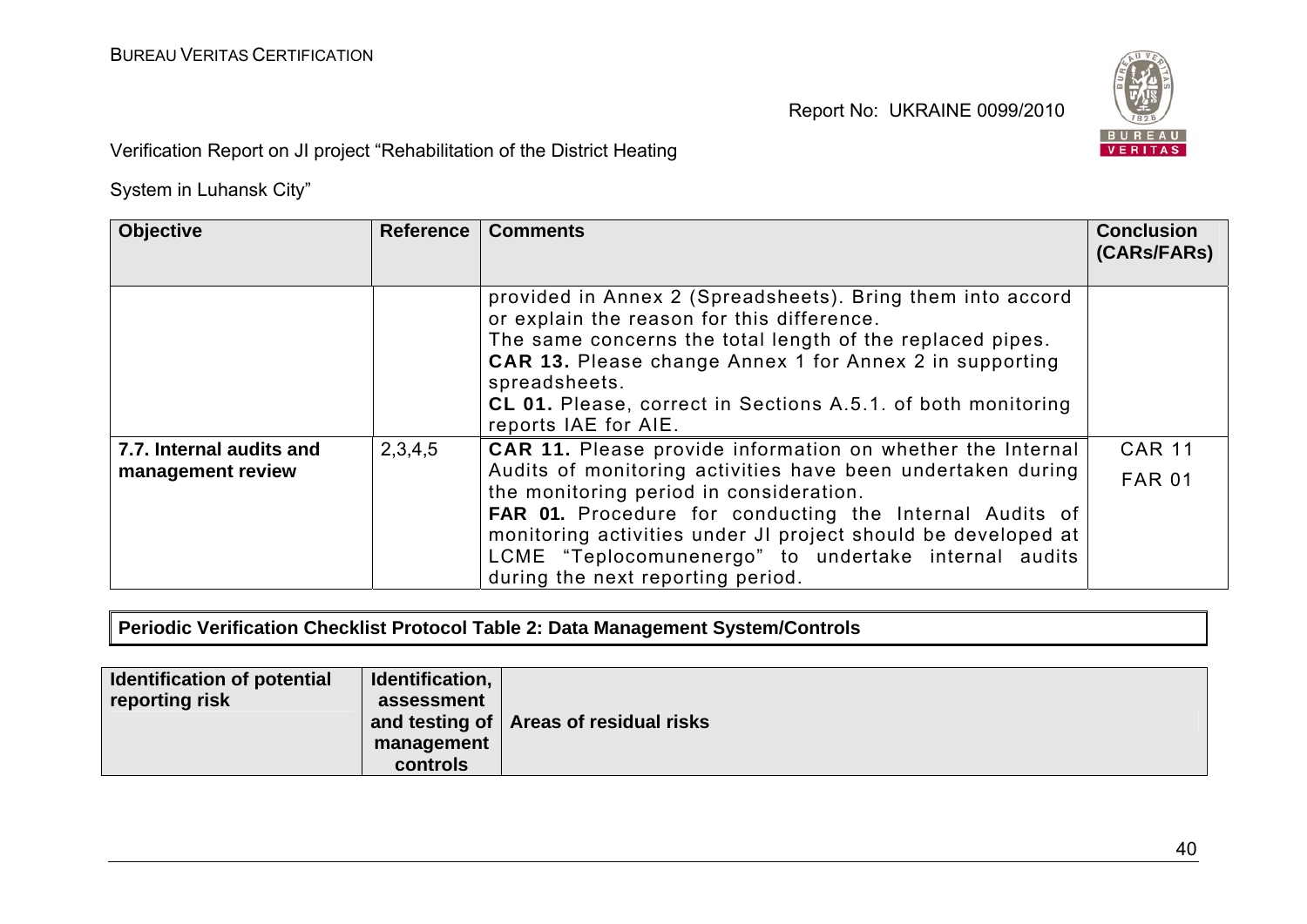

Verification Report on JI project "Rehabilitation of the District Heating

| <b>Identification of potential</b><br>reporting risk<br>1. Defined organizational | Identification,<br>assessment<br>and testing of $\vert$<br>management<br>controls | <b>Areas of residual risks</b>                                                                                                                                                                                                                                                                                                                                                                                                                                                                                                                                                                                                                                                                                                                                                                                                                                                                                                                                                                                                                                                                                                                                                                                                  |
|-----------------------------------------------------------------------------------|-----------------------------------------------------------------------------------|---------------------------------------------------------------------------------------------------------------------------------------------------------------------------------------------------------------------------------------------------------------------------------------------------------------------------------------------------------------------------------------------------------------------------------------------------------------------------------------------------------------------------------------------------------------------------------------------------------------------------------------------------------------------------------------------------------------------------------------------------------------------------------------------------------------------------------------------------------------------------------------------------------------------------------------------------------------------------------------------------------------------------------------------------------------------------------------------------------------------------------------------------------------------------------------------------------------------------------|
| structure, responsibilities                                                       |                                                                                   |                                                                                                                                                                                                                                                                                                                                                                                                                                                                                                                                                                                                                                                                                                                                                                                                                                                                                                                                                                                                                                                                                                                                                                                                                                 |
| and competencies<br>1.1. Position and roles                                       | Full                                                                              | Data reporting procedures and responsibilities of the managers<br>concerned are established by LCME "Teplocomunenergo" Director's<br>Order #271 on appointing responsible persons for collecting and<br>storing data for the project "Rehabilitation of the District Heating<br>System in Luhansk City" dated 30.09.2009 (further the Order) and<br>Minutes of the LCME "Teplokomunenergo" Technical Council Meeting<br># 1 dated 18/01/2010 (further the Minutes).<br>In particular, Chief of Heat Sale Department, Chief of Consumers<br>Department, Engineer of technical development group of industrial<br>safety department, Chief of Material accounts Department, Chief of<br>Metrology Department, Department of management systems<br>automatization, Chief of Production and Technical Department, Senior<br>engineer of Institute of Engineering Ecology, Ltd, Vice Director of<br>Institute of Engineering Ecology, Ltd.<br>Scheme of data collection for Monitoring Report presented in Section<br>B. of MRs clearly defines the scope of application, types of primary<br>data, responsibilities of each person and requirements to data<br>collection, recording, storage, protection, transfer, consolidation, |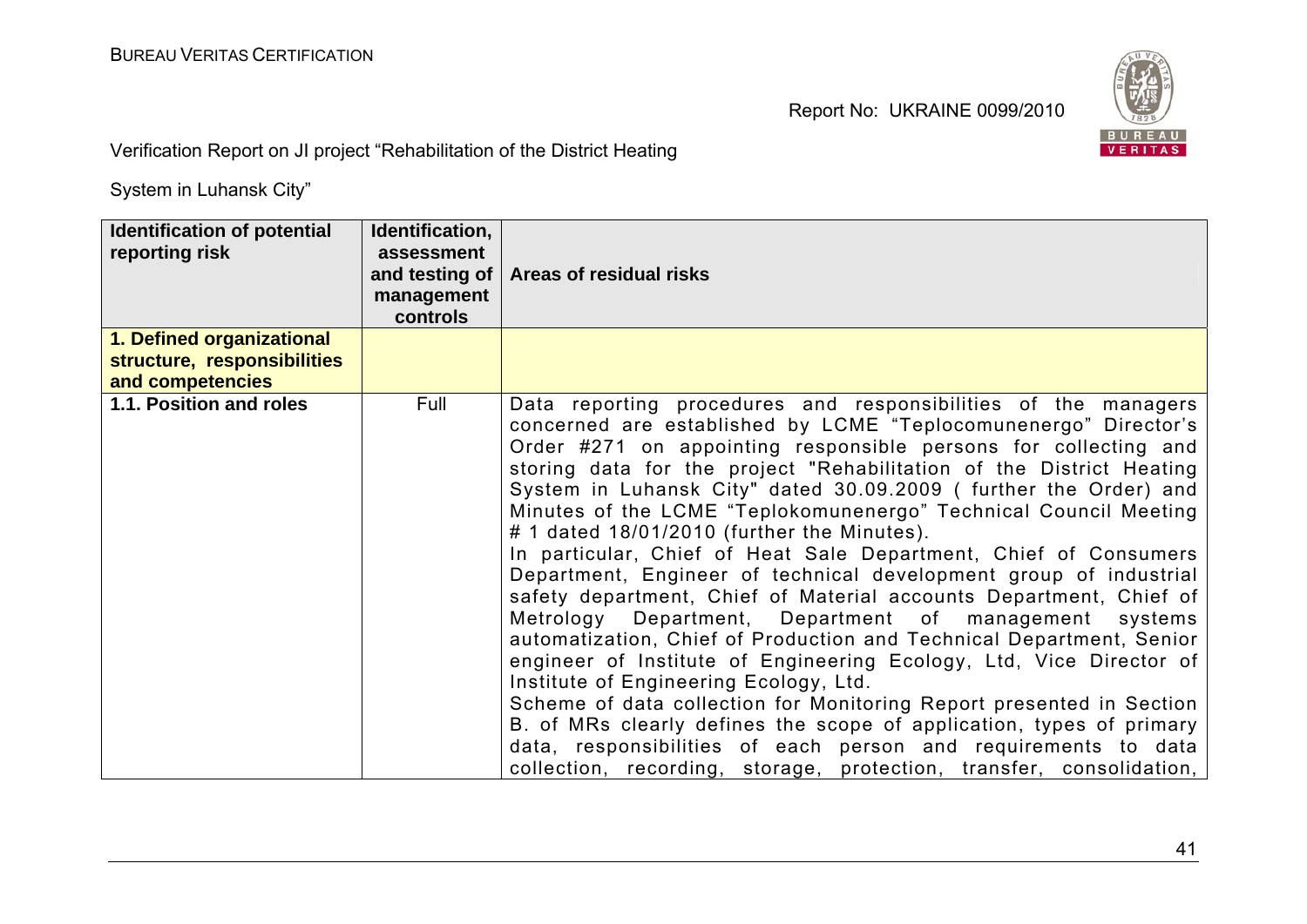

Verification Report on JI project "Rehabilitation of the District Heating

| <b>Identification of potential</b><br>reporting risk | Identification,<br>assessment<br>and testing of<br>management<br>controls | Areas of residual risks                                                                                                                                                                                                                                                                                                                                                                                                                                                                                                              |
|------------------------------------------------------|---------------------------------------------------------------------------|--------------------------------------------------------------------------------------------------------------------------------------------------------------------------------------------------------------------------------------------------------------------------------------------------------------------------------------------------------------------------------------------------------------------------------------------------------------------------------------------------------------------------------------|
|                                                      |                                                                           | processing, and reporting.                                                                                                                                                                                                                                                                                                                                                                                                                                                                                                           |
| 1.2. Responsibilities                                | Full                                                                      | General and specific monitoring and reporting tasks and<br>responsibilities of relevant managers are specified by the Order and<br>the Minutes.                                                                                                                                                                                                                                                                                                                                                                                      |
| 1.3. Competencies needed                             | Full                                                                      | The competencies for each step of the GHG monitoring process have<br>been checked. Knowledge of the GHG operational monitoring process<br>is available. The Order and the Minutes were elaborated with the<br>involvement of the LCME "Teplocomunenergo" managers who<br>themselves are in charge of monitoring and reporting tasks. Hence<br>there was no need of special training.                                                                                                                                                 |
| 2. Conformance with<br>monitoring plan               |                                                                           |                                                                                                                                                                                                                                                                                                                                                                                                                                                                                                                                      |
| 2.1. Reporting procedures                            | Full                                                                      | There were minor deviations of reporting procedures from the<br>monitoring plan set out in the PDD which were appropriately justified<br>by the PPs. The changes are meant to improve the accuracy of<br>information collected and don't lead to the revision of the original<br>monitoring plan. They are as follows:<br>- The Table of responsibilities for data management was added to<br>Monitoring Report Version 02 (see Table 6). It contained responsible<br>person Andriy Ulchenko - Chief of Metrology department of LCME |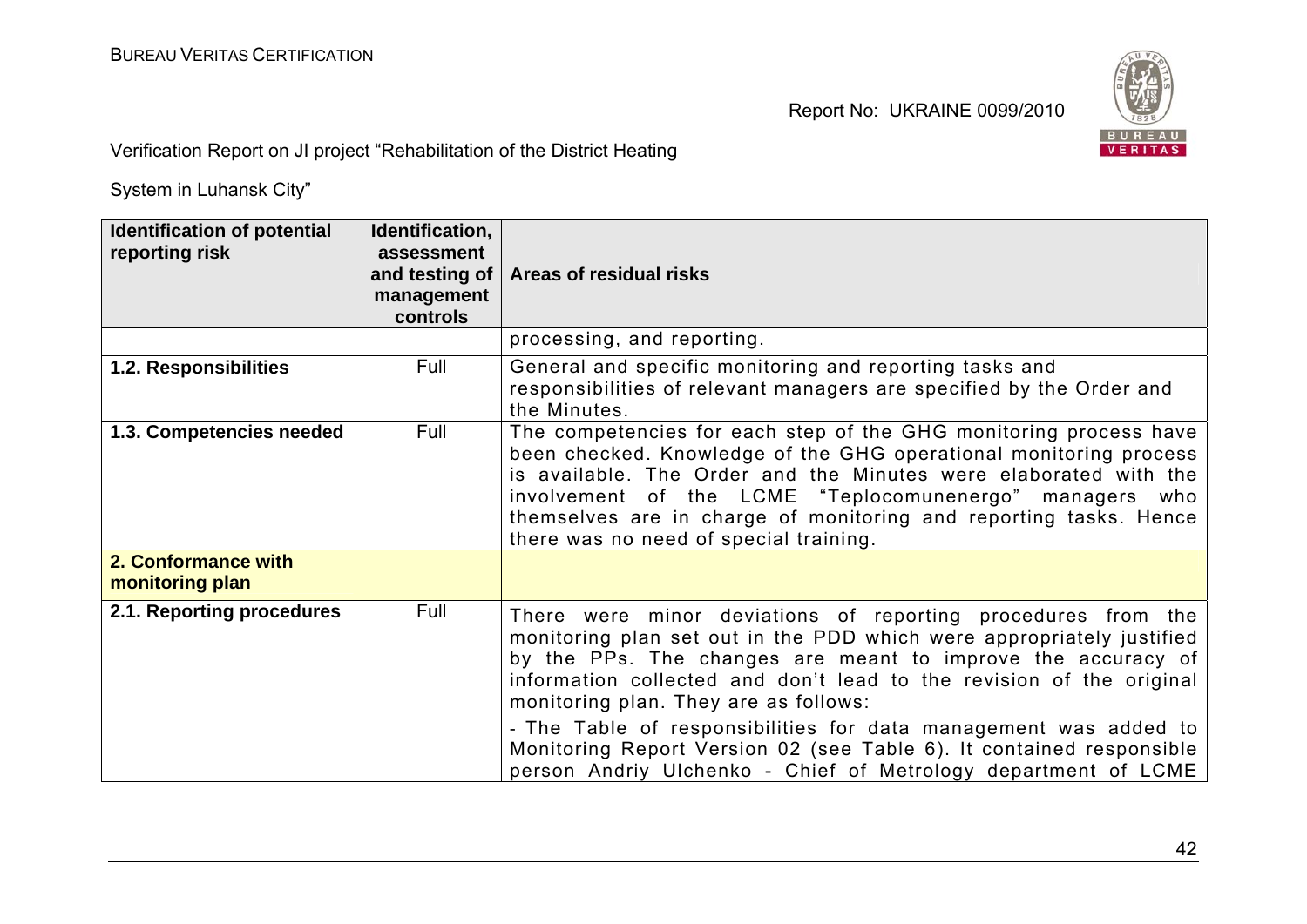

Verification Report on JI project "Rehabilitation of the District Heating

| Identification of potential<br>reporting risk  | Identification,<br>assessment<br>and testing of<br>management<br>controls | Areas of residual risks                                                                                                                                                                                                                                                                                                                                                                                                                                                                                                          |
|------------------------------------------------|---------------------------------------------------------------------------|----------------------------------------------------------------------------------------------------------------------------------------------------------------------------------------------------------------------------------------------------------------------------------------------------------------------------------------------------------------------------------------------------------------------------------------------------------------------------------------------------------------------------------|
|                                                |                                                                           | "Teplocomunenergo"<br>who is responsible for the calibration of<br>electricity meters.                                                                                                                                                                                                                                                                                                                                                                                                                                           |
|                                                |                                                                           | - According to the Order #162 of 21.05.2010 "On information archiving<br>for monitoring providing" a Department of management systems<br>automatization was commissioned with copping and keeping of all<br>electronic information. Mechanism of data storing and saving is taking<br>place by scheme providing at the fig. 6 - Scheme of data collection for<br>Monitoring Report. In the Monitoring report (version 2) this scheme<br>was changed. It was amended with the Department of management<br>systems automatization. |
| 2.2. Necessary Changes                         | Full                                                                      | It is confirmed that the monitoring report complies with PDD with some<br>insignificant deviations which are comprehensively justified in both<br>Monitoring Reports version 02.<br>Please, refer to the above Section.                                                                                                                                                                                                                                                                                                          |
| 3. Application of GHG<br>determination methods |                                                                           |                                                                                                                                                                                                                                                                                                                                                                                                                                                                                                                                  |
| 3.1. Methods used                              | Full                                                                      | The project follows the specific methodology developed by the PPs,<br>that is based on the permanent measuring of the fuel consumption<br>and amendments for possible parameters changes in baseline<br>compared to the reporting year. The variable parameters reflect                                                                                                                                                                                                                                                          |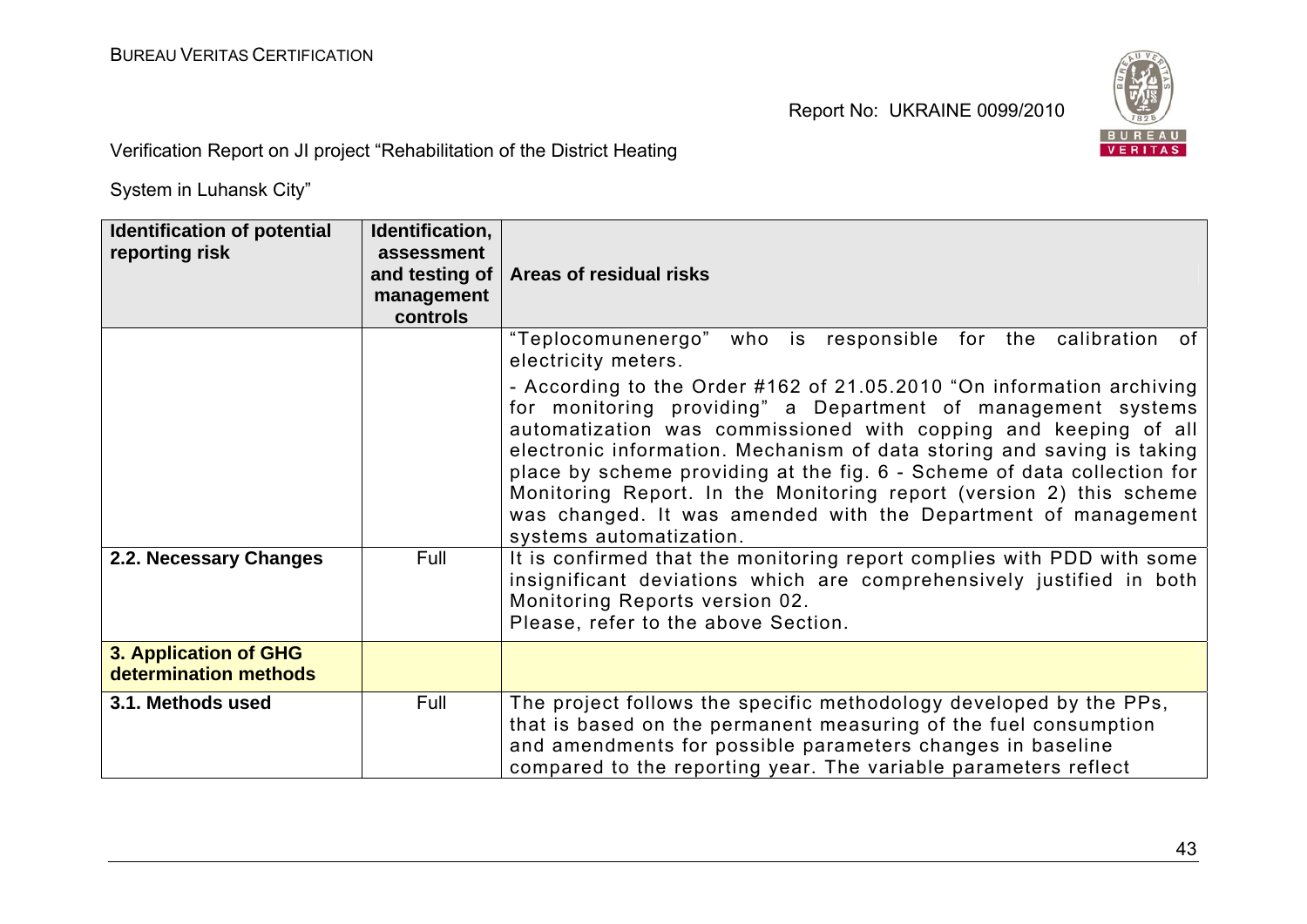

Verification Report on JI project "Rehabilitation of the District Heating

| <b>Identification of potential</b><br>reporting risk              | Identification,<br>assessment<br>and testing of<br>management<br>controls | Areas of residual risks                                                                                                                                                                                                                                                                                                                                                                                                                 |
|-------------------------------------------------------------------|---------------------------------------------------------------------------|-----------------------------------------------------------------------------------------------------------------------------------------------------------------------------------------------------------------------------------------------------------------------------------------------------------------------------------------------------------------------------------------------------------------------------------------|
|                                                                   |                                                                           | changes in lower heating value of fuels, quality of heating service,<br>weather changes, changes in customers' number, etc.<br>A comprehensive description of the methodology used to determine<br>GHG emissions and justification for its application is provided in the<br>PDD and both MRs.<br>The equations used to determine GHG emissions are properly<br>documented in MRs and formalized in terms of the excel<br>spreadsheets. |
| 3.2. Information/process<br>flow                                  | Full                                                                      | Information/process flow diagram, describing the entire process from<br>raw data to reported totals is developed and presented in Section B of<br>the Monitoring report.                                                                                                                                                                                                                                                                |
| 3.3. Data transfer                                                | Full                                                                      | Data transfer between or within different areas of responsibilities is<br>presented in the information/process flow diagram. Alongside with the<br>electronic conveyance of the collected data, manual transfer also<br>occurs.                                                                                                                                                                                                         |
| 3.4. Data trails                                                  | Full                                                                      | The necessary procedures have been defined in internal documents.                                                                                                                                                                                                                                                                                                                                                                       |
| 4. Identification and<br>maintenance of key<br>process parameters |                                                                           |                                                                                                                                                                                                                                                                                                                                                                                                                                         |
| 4.1. Identification of key<br>parameters                          | Full                                                                      | The key physical process parameters are identified in MR in full<br>compliance with PDD Monitoring Plan.                                                                                                                                                                                                                                                                                                                                |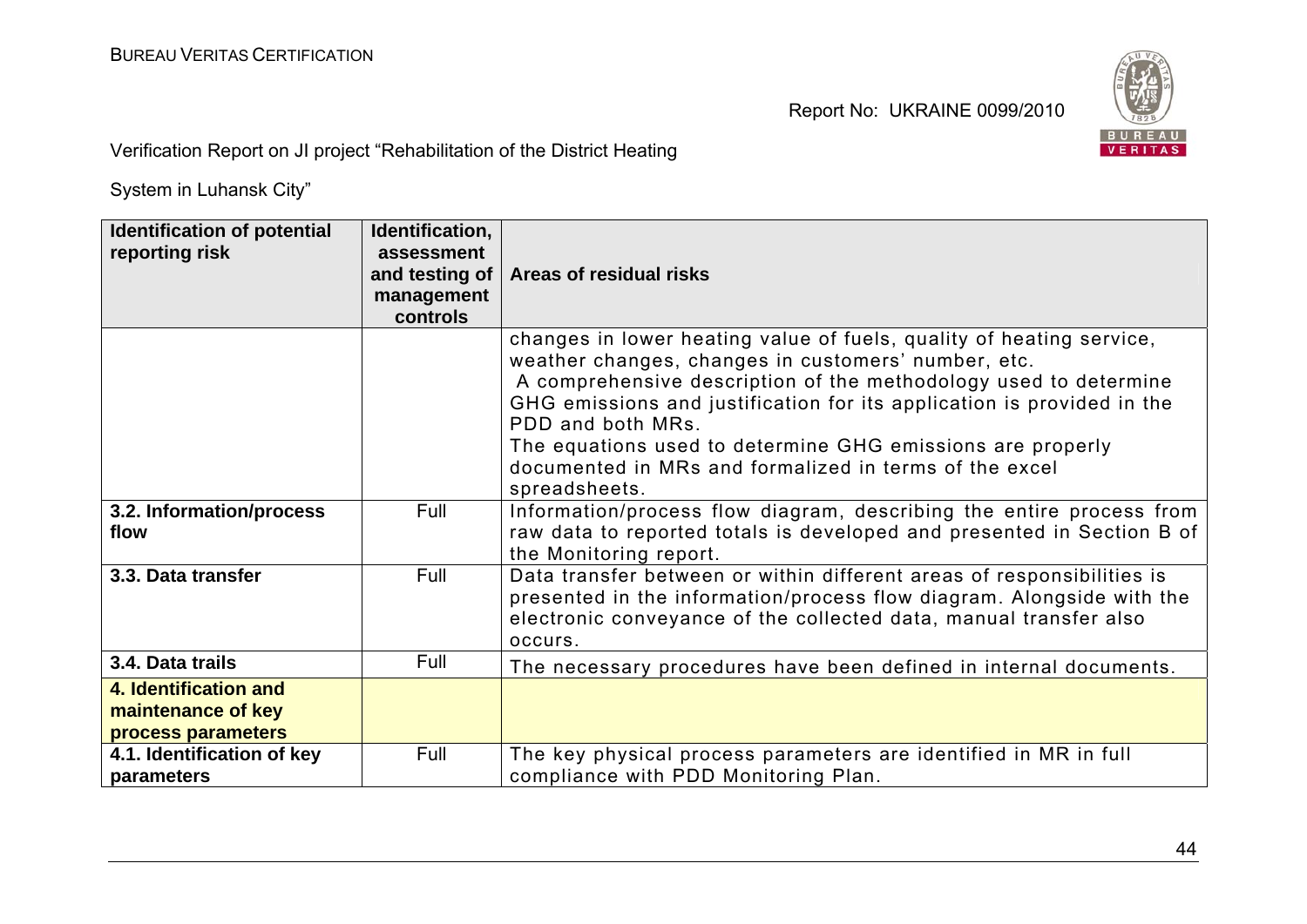

Verification Report on JI project "Rehabilitation of the District Heating

| <b>Identification of potential</b><br>reporting risk | Identification,<br>assessment<br>and testing of<br>management<br>controls | Areas of residual risks                                                                                                                                                                                                                                                                                                                                                                                                                                                                                   |
|------------------------------------------------------|---------------------------------------------------------------------------|-----------------------------------------------------------------------------------------------------------------------------------------------------------------------------------------------------------------------------------------------------------------------------------------------------------------------------------------------------------------------------------------------------------------------------------------------------------------------------------------------------------|
| 4.2.<br><b>Calibration/maintenance</b>               | Full                                                                      | Records of calibration of all measuring devises were checked and the<br>status of calibration was verified as proper.                                                                                                                                                                                                                                                                                                                                                                                     |
| <b>5. GHG Calculations</b>                           |                                                                           |                                                                                                                                                                                                                                                                                                                                                                                                                                                                                                           |
| 5.1. Use of estimates and<br>default data            | Full                                                                      | Refer to Section 5.1 and 5.3 of the Initial Verification Protocol.                                                                                                                                                                                                                                                                                                                                                                                                                                        |
| 5.2. Guidance on checks<br>and reviews               | Full                                                                      | According to overall management responsibility structure of the JI monitoring<br>and reporting the overall responsibility for the control of data quality is rested with<br>LCME "Teplocomunenergo" Chief Engineer (refer to MRs Section B).<br>According to the Order /10/ and the Minutes /11/, quality of data is ensured by the<br>managers responsible for data collection. They provide analysis of data which can<br>be treated as the internal control of data by the second independent persons. |
| 5.3. Internal validation and<br>verification         | Full                                                                      | Managers responsible for collection, analysis and reporting of primary<br>data send monthly reports for further analysis to the LCME<br>"Teplocomunenergo" Chief Engineer. Monthly reports are aggregated to the annual<br>report which is verified by the signature of LCME "Teplocomunenergo" Chief<br>Engineer.                                                                                                                                                                                        |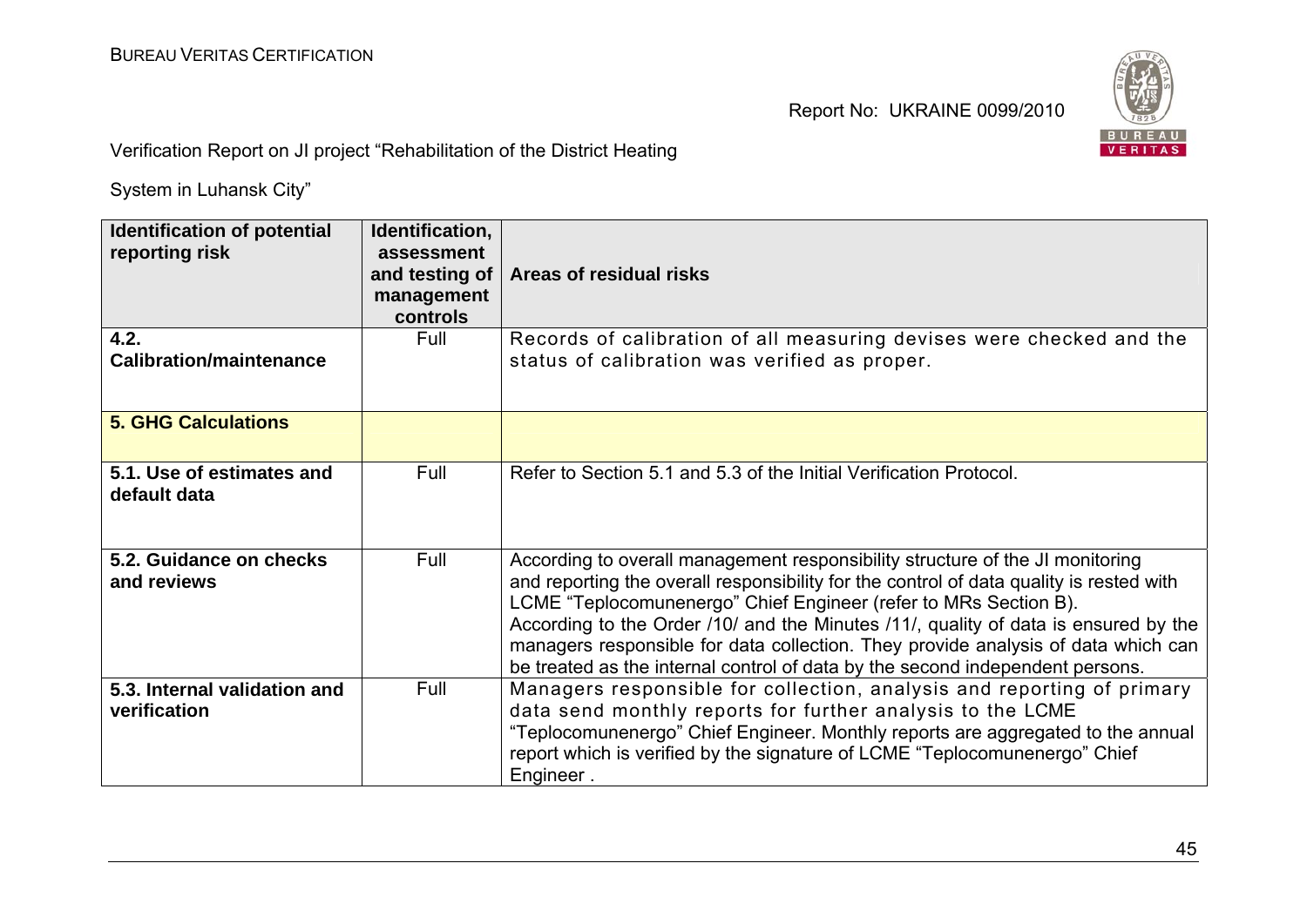

Verification Report on JI project "Rehabilitation of the District Heating

| <b>Identification of potential</b><br>reporting risk | Identification,<br>assessment<br>management<br>controls | and testing of   Areas of residual risks                                     |
|------------------------------------------------------|---------------------------------------------------------|------------------------------------------------------------------------------|
| 5.4. Data protection                                 | Full                                                    | The necessary procedures relating to information storage and security are in |
| measures                                             |                                                         | competence of the Department of management systems automatization of LCME    |
|                                                      |                                                         | "Teplocomunenergo" providing archiving and insuring security of information. |
| 5.5. IT systems                                      | Full                                                    | Refer to Section 3.6 of the Initial Verification Report.                     |
|                                                      |                                                         |                                                                              |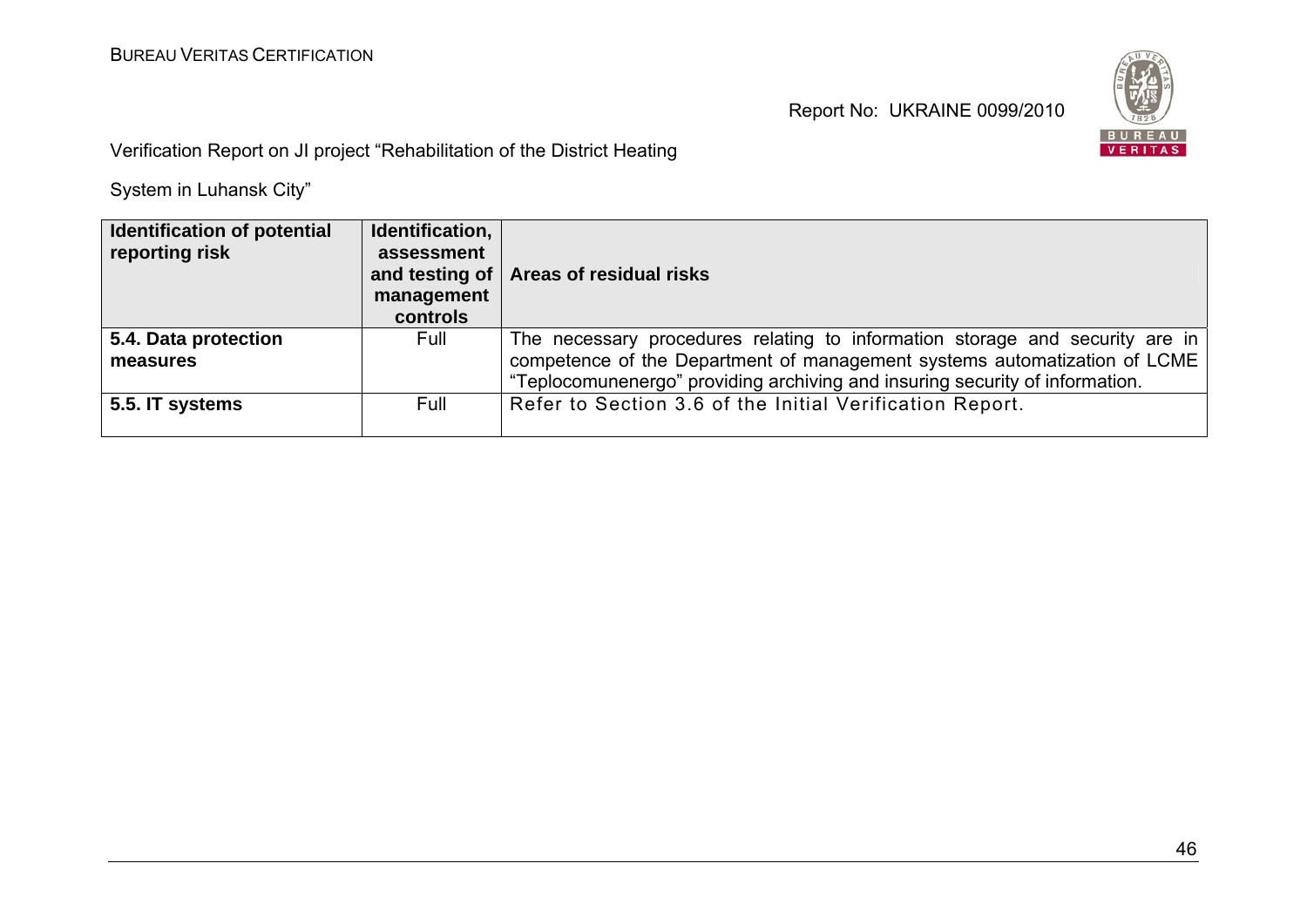

### Verification Report on JI project "Rehabilitation of the District Heating

System in Luhansk City"

# **Periodic Verification Protocol Table 3: GHG calculation procedures and management control testing**

| Identification of potential reporting<br>risk                                                                                                      | Identification, assessment and testing<br>of management controls                                                                                                                                                                                                                                                                                                                                                                                                              | Areas of residual risks                      |
|----------------------------------------------------------------------------------------------------------------------------------------------------|-------------------------------------------------------------------------------------------------------------------------------------------------------------------------------------------------------------------------------------------------------------------------------------------------------------------------------------------------------------------------------------------------------------------------------------------------------------------------------|----------------------------------------------|
| Potential reporting risks based on an<br>assessment of the emission estimation<br>procedures can be expected in the<br>following fields of action: | Regarding the potential reporting risks<br>identified in the left column the following<br>mitigation measures have been observed<br>during the document review and during<br>site visit:                                                                                                                                                                                                                                                                                      | The remaining issues are:                    |
| 1. Raw data generation:<br>monitoring<br>Installation of new<br>equipment,<br>Replacement of equipment;<br>Maloperation by personnel.              | 1. Raw data generation:<br>All installed measuring devices are<br>$\bullet$<br>in line with industry standard;<br>Only skilled and trained personnel<br>$\bullet$<br>is allowed to operate the relevant<br>equipment and take metering<br>records;<br>Regular<br>visual<br>inspection<br>0f<br>equipment;<br>Immediate<br>replacement<br><b>of</b><br>$\bullet$<br>dysfunctional equipment;<br>Scheduled process stoppage of<br>$\bullet$<br>equipment for maintenance needs; | 1. Raw data generation:<br>None<br>$\bullet$ |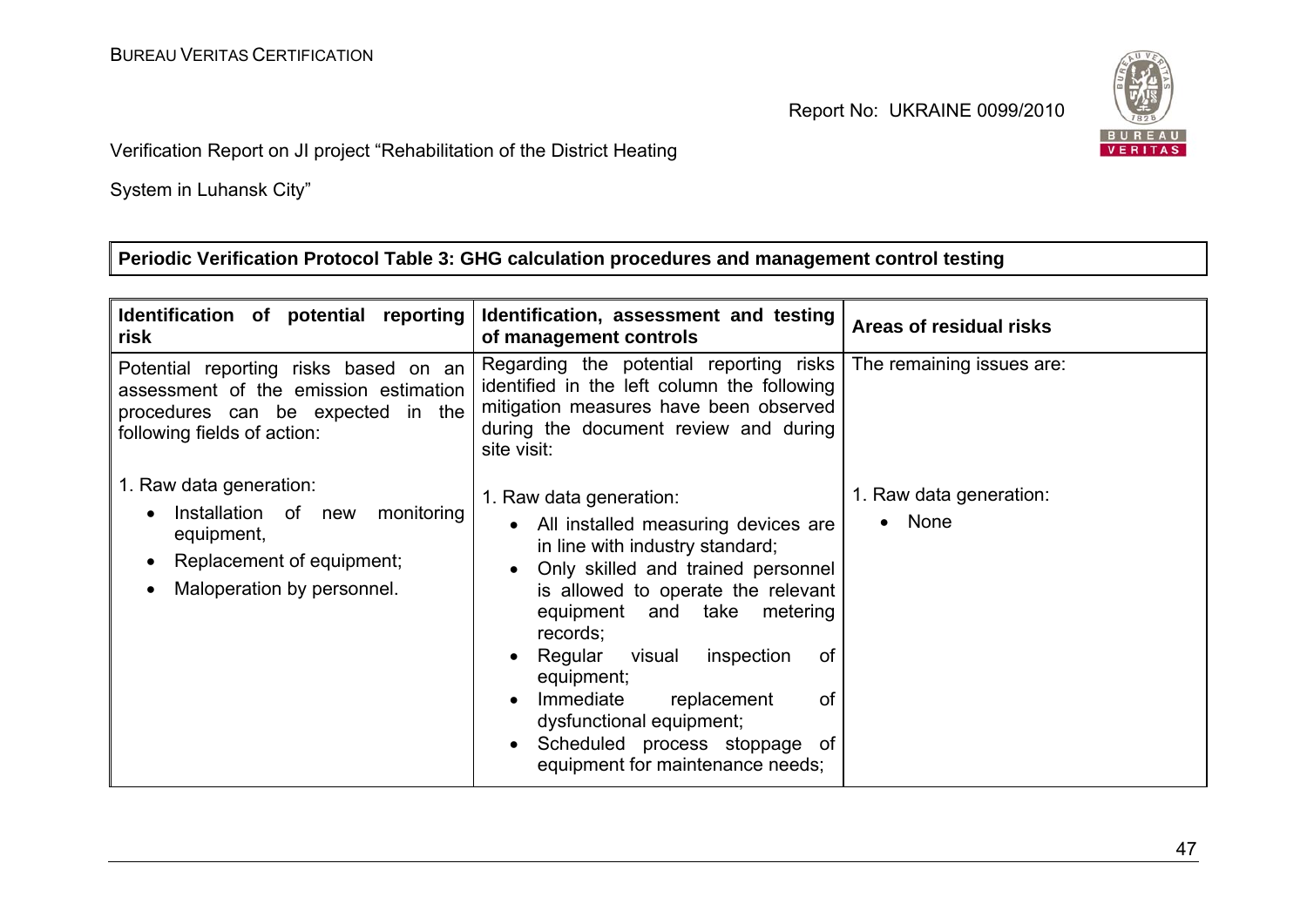

Verification Report on JI project "Rehabilitation of the District Heating

| Identification of potential reporting<br>risk                                                                                                                                             | Identification, assessment and testing<br>of management controls                                                                                                                                                                                                                                                                                                 | Areas of residual risks                                                          |
|-------------------------------------------------------------------------------------------------------------------------------------------------------------------------------------------|------------------------------------------------------------------------------------------------------------------------------------------------------------------------------------------------------------------------------------------------------------------------------------------------------------------------------------------------------------------|----------------------------------------------------------------------------------|
|                                                                                                                                                                                           | Internal checks of technological<br>$\bullet$<br>discipline.                                                                                                                                                                                                                                                                                                     |                                                                                  |
| 2. Raw data collection:<br>Metering records,<br>Operational logs;<br>Calibration and maintenance data;<br>Passports and other equipment<br>producers' data;<br>Accuracy of data supplied. | 2. Raw data collection:<br>Operation<br>calibrated<br>by<br>duly<br>$\bullet$<br>equipment;<br>Proper maintenance of data and<br>document control procedure;<br>Responsibilities for the raw data<br>collection are established in job<br>descriptions;<br>Proper verification by an appointed<br>manager;<br>Appropriate<br>archiving<br>system<br>established. | 2. Raw data collection:<br>mistakes<br>recording<br>Human<br>in<br>measurements; |
| 3. Data aggregation:<br>Monthly and annual reports;<br>IT systems;<br>Data protection;                                                                                                    | 3. Data aggregation:<br>Verification of reported data by the<br>$\bullet$<br>experienced manager;<br>Maintenance of IT;<br>$\bullet$                                                                                                                                                                                                                             | 3. Data aggregation:<br><b>None</b>                                              |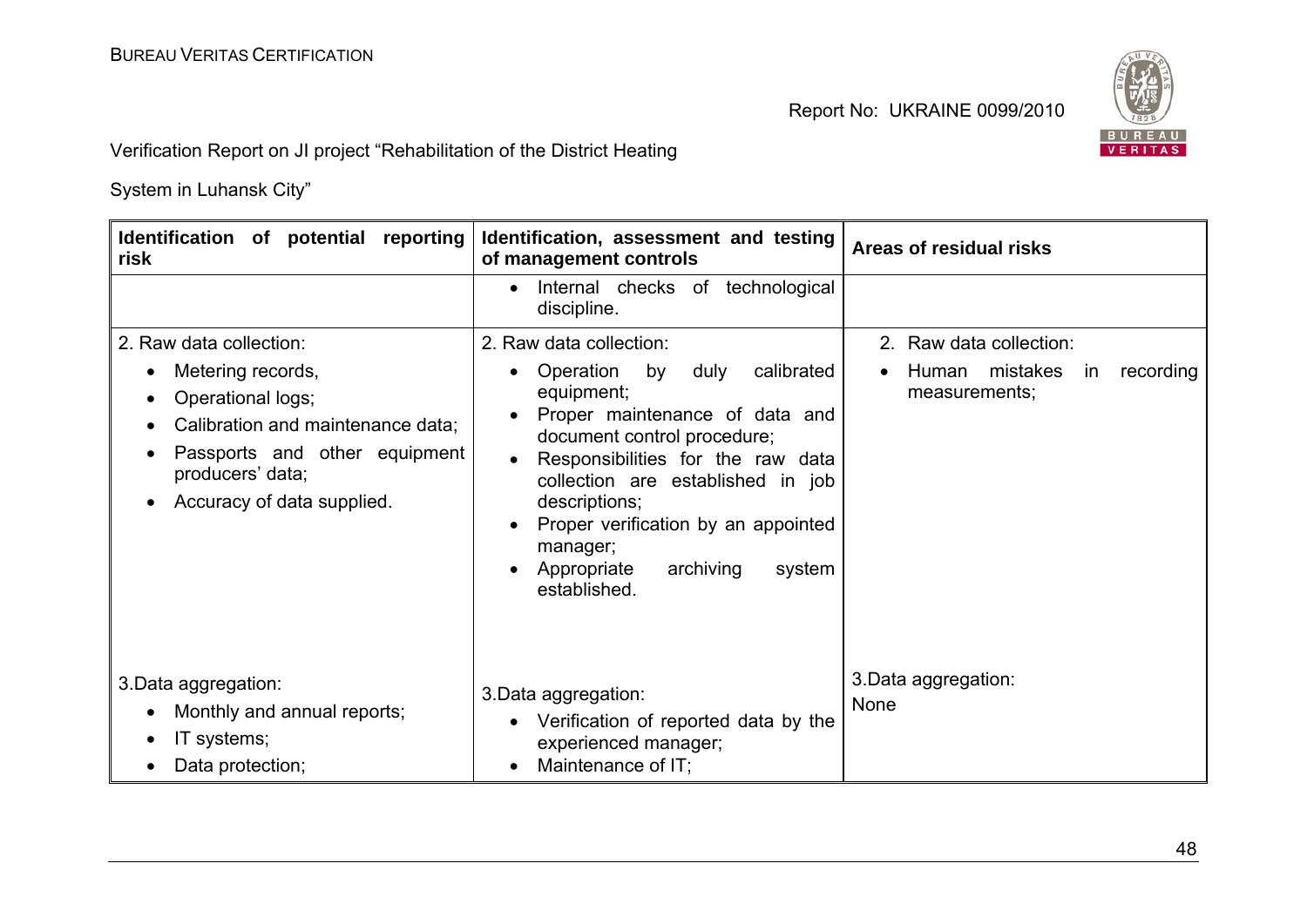

Verification Report on JI project "Rehabilitation of the District Heating

| Identification of potential reporting<br>risk                                                                                                                               | Identification, assessment and testing<br>of management controls                                                                                                                                                             | Areas of residual risks                                                                                                                                                               |
|-----------------------------------------------------------------------------------------------------------------------------------------------------------------------------|------------------------------------------------------------------------------------------------------------------------------------------------------------------------------------------------------------------------------|---------------------------------------------------------------------------------------------------------------------------------------------------------------------------------------|
| Responsibilities.<br>$\bullet$                                                                                                                                              | Clear allocation of responsibilities;<br>$\bullet$<br>Corporate procedures for protection<br>$\bullet$<br>and back-up of electronic and paper<br>data.                                                                       |                                                                                                                                                                                       |
| 4. Calculation parameters:<br>Data sources;<br>Uncertainties.                                                                                                               | 4. Calculation parameters:<br>All parameters and data to be used<br>$\bullet$<br>defined<br>validated<br>are<br>in.<br>the<br>monitoring plan                                                                                | 4. Calculation parameters:<br>None<br>$\bullet$                                                                                                                                       |
| 5. Calculation methods:<br>Inaccurate input data;<br>Data storage;<br>$\bullet$<br>Consistency<br>following<br>in<br>the<br>monitoring plan;<br>Control of electronic data. | 5. Calculation methods:<br>Quality of input data is ensured;<br>٠<br>Validated<br>methodology<br>and<br>for<br>calculation<br>electronic<br>tool<br>emission reduction;<br>Detailed<br>0f<br>review<br>excel<br>spreadsheet. | 5. Calculation methods:<br>Manual data transfer can only be<br>$\bullet$<br>minimized<br>Input data are checked for adequacy<br>The danger of miscalculation can only<br>be minimized |
| 6. Monitoring reporting:<br>Data transfer to/by the author of<br>the monitoring report;<br>Issuance of the monitoring report;<br>$\bullet$                                  | 6. Monitoring reporting:<br>experienced<br>is<br>An<br>specialist<br>$\bullet$<br>appointed for MR preparation;<br>Report is checked for adequacy;<br>$\bullet$                                                              | 6. Monitoring reporting:<br>None<br>$\bullet$                                                                                                                                         |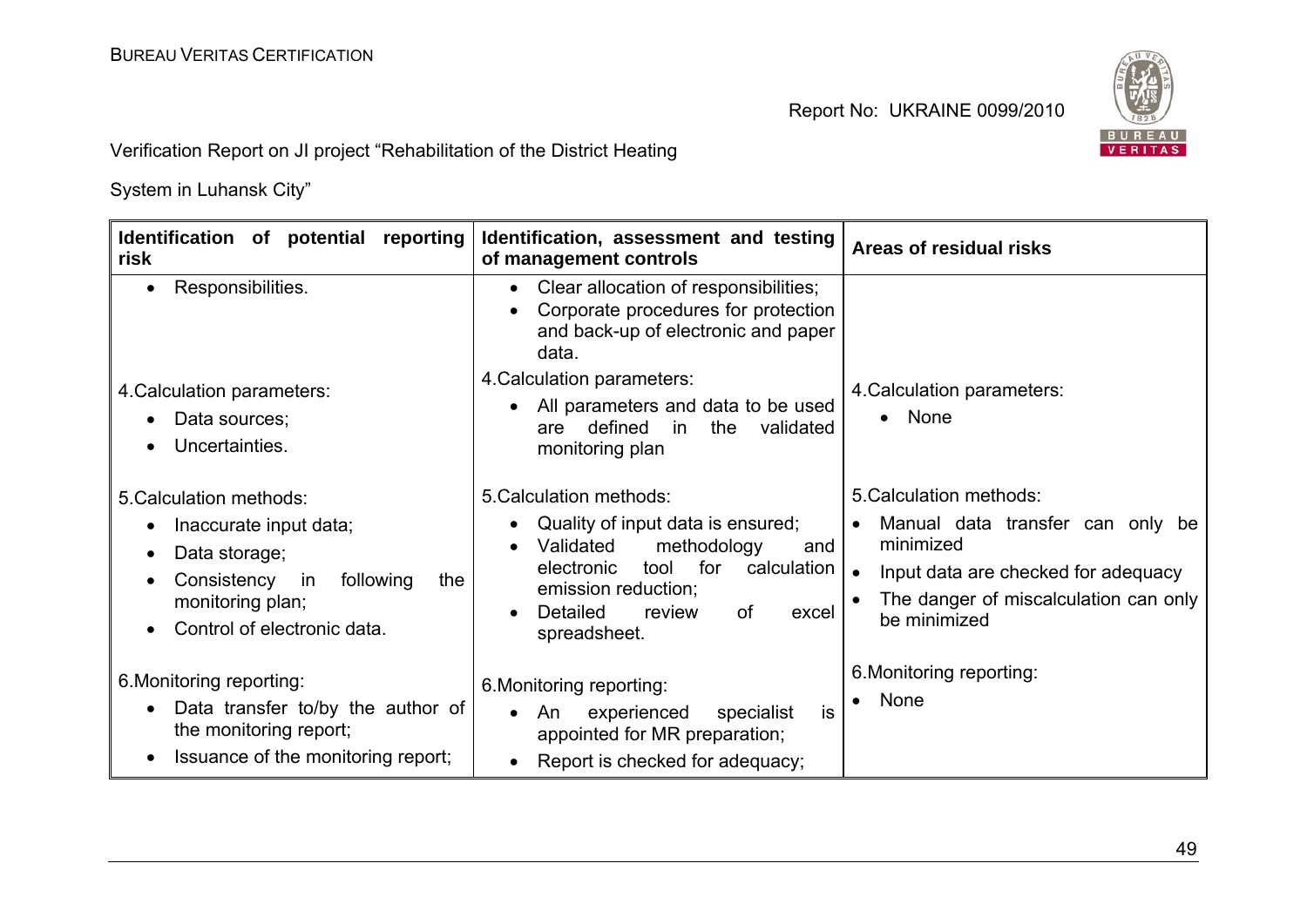

Verification Report on JI project "Rehabilitation of the District Heating

| Identification of potential reporting<br>risk                                                        | Identification, assessment and testing<br>of management controls                                                                                                                | Areas of residual risks                                                                                                                                                                                                                                                                                                                                                                                                                      |
|------------------------------------------------------------------------------------------------------|---------------------------------------------------------------------------------------------------------------------------------------------------------------------------------|----------------------------------------------------------------------------------------------------------------------------------------------------------------------------------------------------------------------------------------------------------------------------------------------------------------------------------------------------------------------------------------------------------------------------------------------|
| 7. Management system:                                                                                | 7. Management system:                                                                                                                                                           | 7. Management system:                                                                                                                                                                                                                                                                                                                                                                                                                        |
| Inadequacy<br>0f<br>management<br>system;<br>Nonconformities in maintenance of<br>management system. | contains  <br>Monitoring<br>report<br>$\bullet$<br>description of main elements of<br>management system<br>demonstrates<br>Personnel<br>$\bullet$<br>competence and commitments | Lack of structured internal audits and<br>reviews of JI project operation may<br>lead to inadequate track of certain<br>critical issues on project performance<br>and GHG emission data<br><b>FAR 01.</b> Procedure for conducting<br>the Internal Audits of monitoring<br>activities under JI project should<br>LCME<br>developed<br>be<br>at<br>"Teplocomunenergo" to undertake<br>internal audits during<br>the next<br>reporting period. |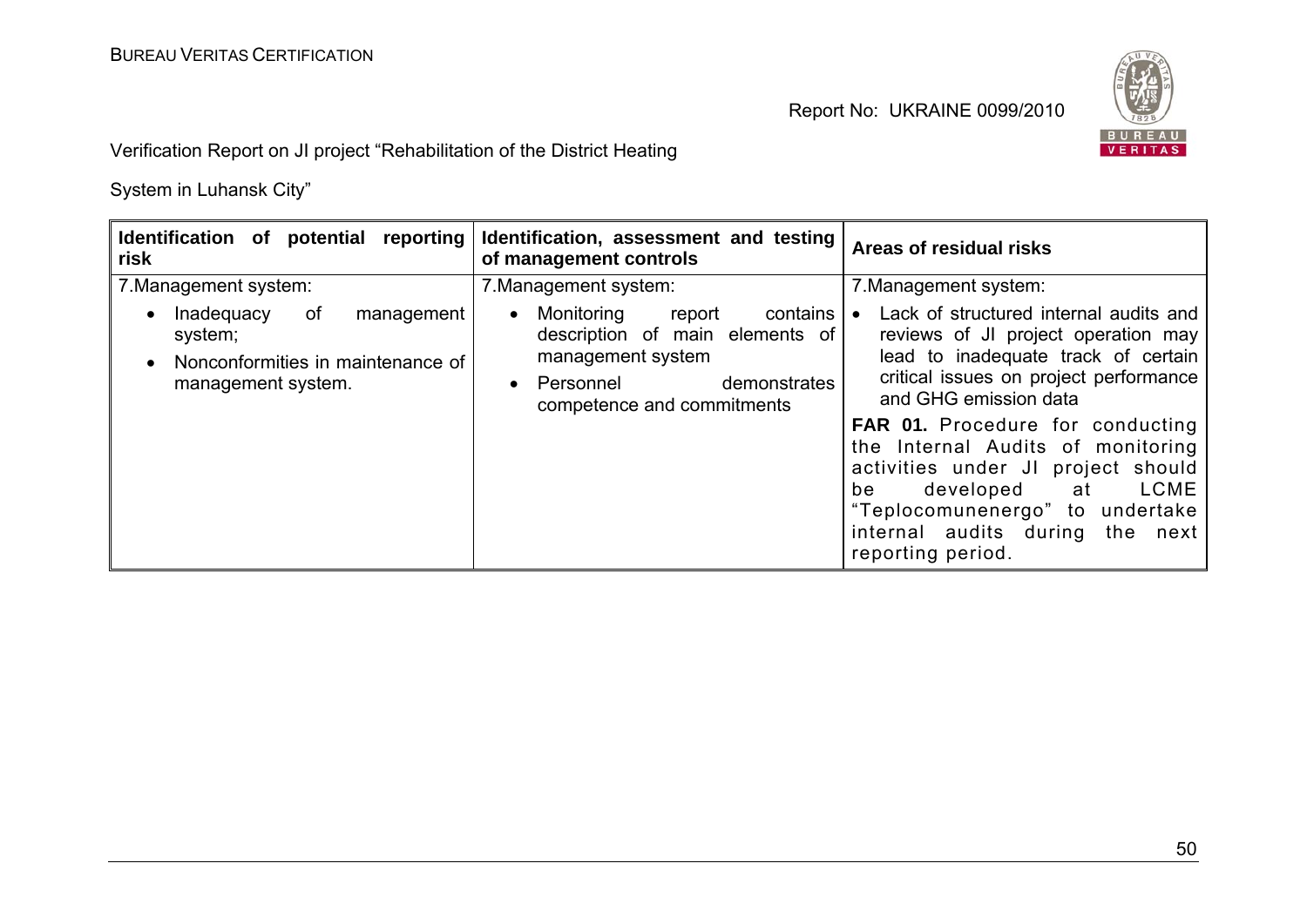

Verification Report on JI project "Rehabilitation of the District Heating

System in Luhansk City"

# **Periodic Verification Protocol Table 4: Detailed audit testing of residual risk areas and random testing**

| Areas of residual<br>risks                                                               | verification<br><b>Additional</b><br>testing performed                                                                                                                                                          | <b>Requiring</b><br><b>Conclusions</b><br><b>Areas</b><br>and<br>Improvement<br>(including Forward Action Requests)                                                                         |
|------------------------------------------------------------------------------------------|-----------------------------------------------------------------------------------------------------------------------------------------------------------------------------------------------------------------|---------------------------------------------------------------------------------------------------------------------------------------------------------------------------------------------|
| Raw<br>data<br>1.<br>generation                                                          | On-site assessment<br>$\bullet$<br>Evaluation of changes<br>throughout<br>occurred<br>the reporting year<br>Inspection<br>0f<br>calibration<br>and<br>maintenance records<br>for key equipment                  | No significant uncertainties or errors regarding the raw data generation were<br>observed in the course of verification                                                                     |
| 2.<br>Raw<br>data<br>collection:<br>Human<br>mistakes<br>in<br>recording<br>measurements | On-site evaluation of<br>the<br>monitoring<br>routines and practices<br>On-site<br>reviews<br>of<br>$\bullet$<br>records<br>and<br>documents<br><b>Discussions</b><br>with<br>$\bullet$<br>engineers<br>process | All interviewed staff showed relevant competence and experience.<br>No significant uncertainties or errors regarding the raw data collection were<br>observed in the course of verification |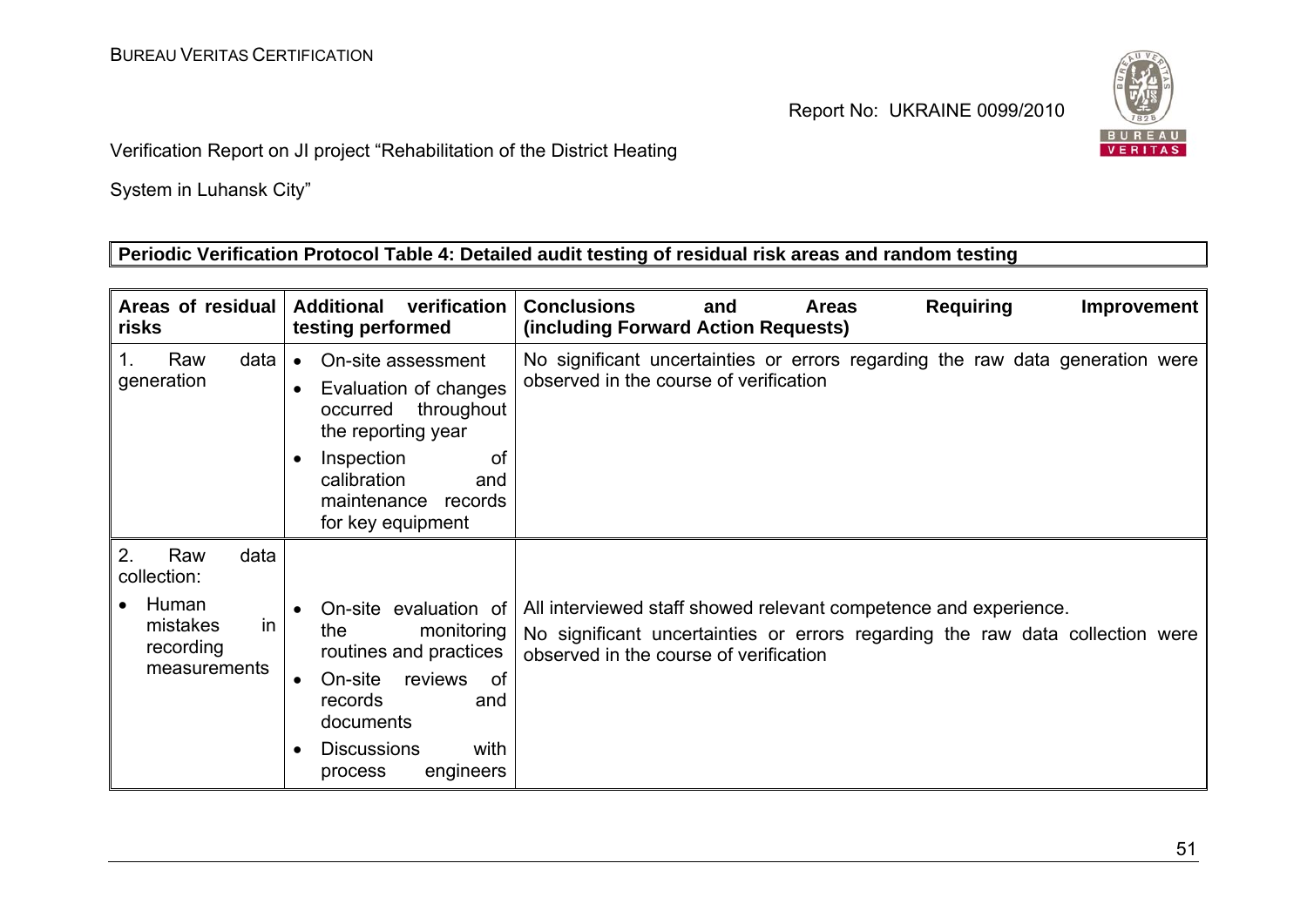

Verification Report on JI project "Rehabilitation of the District Heating

| Areas of residual<br>risks              | Additional verification<br>testing performed                                                                                                                                                                                                                                  | <b>Requiring</b><br><b>Conclusions</b><br><b>Areas</b><br><b>Improvement</b><br>and<br>(including Forward Action Requests) |
|-----------------------------------------|-------------------------------------------------------------------------------------------------------------------------------------------------------------------------------------------------------------------------------------------------------------------------------|----------------------------------------------------------------------------------------------------------------------------|
|                                         | detailed<br>have<br>who<br>knowledge of process<br>uncertainty and error<br>ranges<br>Inspection of meters<br>$\bullet$<br>calibration<br>and<br>maintenance records<br>The l<br>seals<br>and<br>$\bullet$<br>passports for the key<br>monitoring equipment<br>were inspected |                                                                                                                            |
| 3.Data<br>aggregation:<br>• None        | N/A                                                                                                                                                                                                                                                                           | No significant uncertainties or errors regarding the data aggregation were<br>observed in the course of verification.      |
| 4. Calculation<br>parameters:<br>• None | N/A                                                                                                                                                                                                                                                                           | No significant uncertainties or errors regarding the calculation parameters were<br>observed in the course of verification |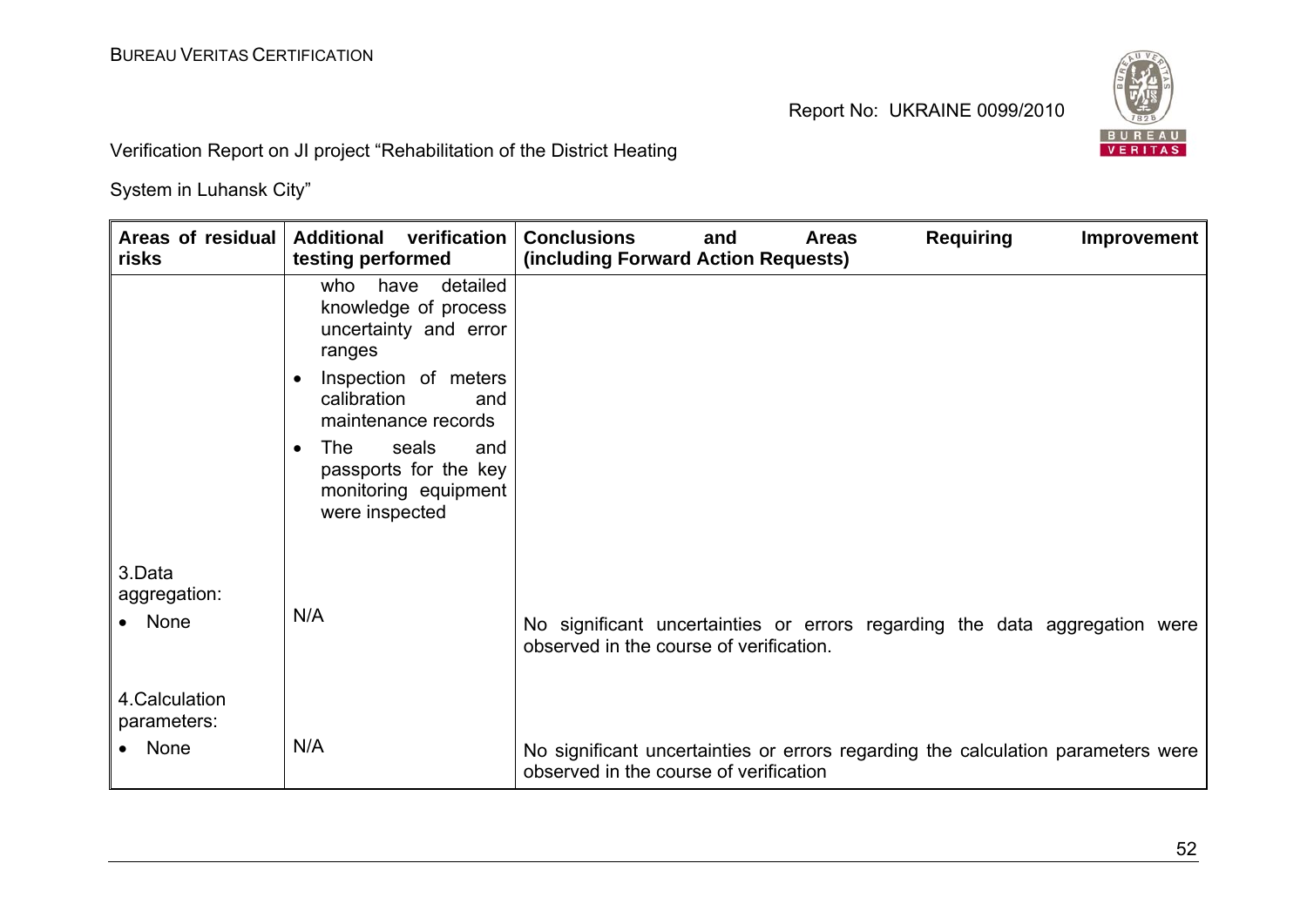

| Areas of residual   Additional<br>risks                                                                                                                       | verification<br>testing performed                                                                             | <b>Conclusions</b><br><b>Requiring</b><br><b>Improvement</b><br><b>Areas</b><br>and<br>(including Forward Action Requests) |
|---------------------------------------------------------------------------------------------------------------------------------------------------------------|---------------------------------------------------------------------------------------------------------------|----------------------------------------------------------------------------------------------------------------------------|
| 5.Calculation<br>methods:<br>Manual<br>data $ $<br>transfer<br>can<br>be<br>only<br>minimized<br>Input data<br>are<br>$\bullet$<br>checked<br>for<br>adequacy | Random-wise manual<br>recalculations<br>Off-site<br>check<br>0f<br>in<br>equations<br>used<br>calculations    | No significant uncertainties or errors regarding the calculation methods were<br>observed in the course of verification    |
| The danger of<br>miscalculation<br>can only<br>be<br>minimized                                                                                                |                                                                                                               |                                                                                                                            |
| 6. Monitoring<br>reporting:                                                                                                                                   |                                                                                                               |                                                                                                                            |
| The danger of<br>data<br>manual<br>transfer<br>can<br>be<br>only<br>minimized                                                                                 | Cross-checking of the<br>$\bullet$<br>information<br>the<br>in l<br>MRs and the original<br>data by verifiers | No significant uncertainties or errors regarding the monitoring reporting were<br>observed in the course of verification.  |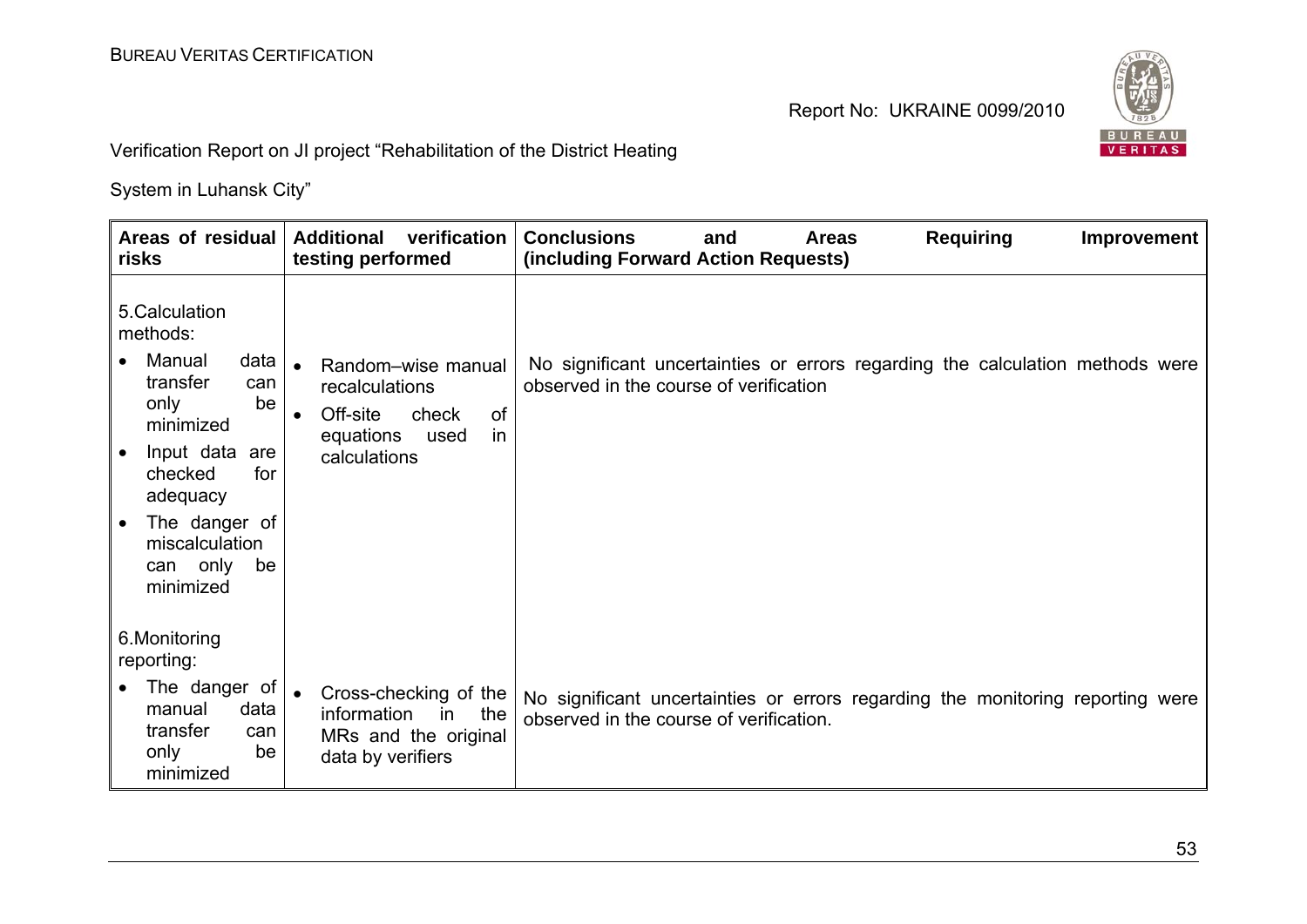

Verification Report on JI project "Rehabilitation of the District Heating

| Areas of residual<br>risks                                                                                                                                                                                                                               | <b>Additional</b><br>verification<br>testing performed                                                                                          | <b>Conclusions</b><br><b>Requiring</b><br><b>Areas</b><br><b>Improvement</b><br>and<br>(including Forward Action Requests) |
|----------------------------------------------------------------------------------------------------------------------------------------------------------------------------------------------------------------------------------------------------------|-------------------------------------------------------------------------------------------------------------------------------------------------|----------------------------------------------------------------------------------------------------------------------------|
| $\bullet$<br>insufficient<br><b>of</b><br>control<br>adequacy                                                                                                                                                                                            | The danger of $\bullet$ Check of the MRs<br>adequacy by verifiers                                                                               |                                                                                                                            |
| 7. Management<br>system:                                                                                                                                                                                                                                 |                                                                                                                                                 |                                                                                                                            |
| of<br>Lack<br>$\bullet$<br>structured<br>internal audits<br>and reviews of<br>JI<br>project<br>operation may<br>lead<br>to<br>inadequate<br>track of certain<br>critical<br>issues<br>project<br>on<br>performance<br><b>GHG</b><br>and<br>emission data | Records<br>concerning<br>internal<br>audits<br>and<br>reviews of JI project<br>operation should be in<br>placeto assure project<br>performance. | Refer to FAR 01.                                                                                                           |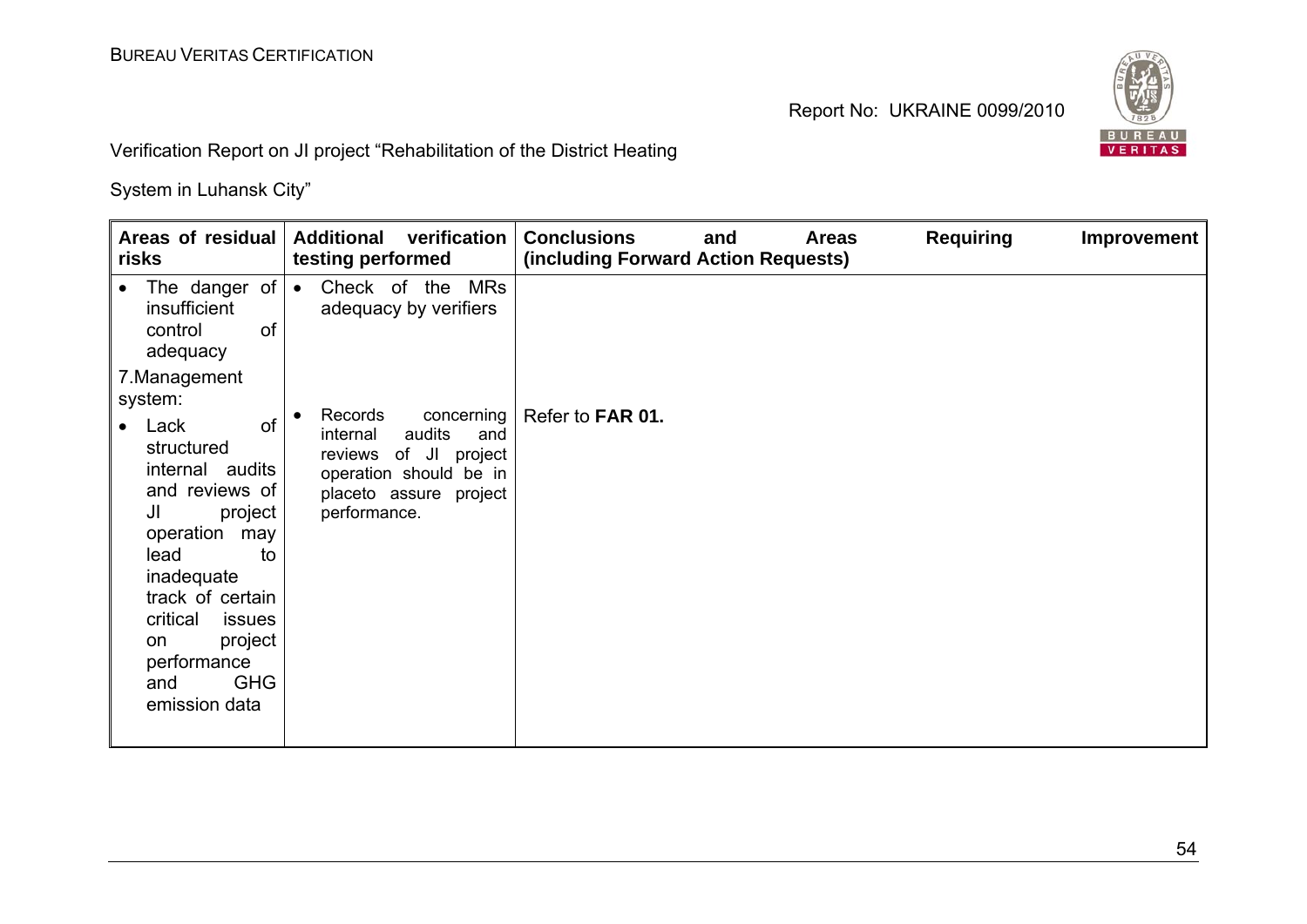

Verification Report on JI project "Rehabilitation of the District Heating

System in Luhansk City"

# **Verification Protocol Table 5: Resolution of Corrective Action and Clarification Requests**

| Report clarifications<br>and corrective action  <br>requests                                                                                                             | Ref. to<br>checklist<br>question<br>in tables<br>2/3 | Summary of project owner response                                                                                                                                                                                                                                                                        | Verification<br>conclusion                                                            |
|--------------------------------------------------------------------------------------------------------------------------------------------------------------------------|------------------------------------------------------|----------------------------------------------------------------------------------------------------------------------------------------------------------------------------------------------------------------------------------------------------------------------------------------------------------|---------------------------------------------------------------------------------------|
| CL 01. Please, correct in<br>A.5.1.<br>of<br>Sections<br>both<br>monitoring reports IAE for<br>AIE.                                                                      |                                                      | It was corrected in Monitoring Report Version 02                                                                                                                                                                                                                                                         | CL 01 is closed based on<br>the corrections made to<br>the MRs.                       |
| CAR 01.<br>There<br>is is<br>no<br>the<br>indication<br>of<br>JI<br>registration number in<br>MR.<br>for 2009.                                                           |                                                      | JI registration number was added to Monitoring Report Version 02<br>The National Enviromental Investment Agency of Ukraine has<br>confirmed this JI project under Track 1 procedure by the Order No.<br>72 dated June 02, 2010.                                                                          | CAR 01 is closed based<br>on the Order issued by<br>NEIA and submitted to the<br>AIE. |
| <b>CL 02.</b> Please explain if<br>there is documented<br>evidence of establishing<br>roles and responsibilities of<br>relevant functions in the<br>GHG data management? |                                                      | Established procedure of GHG data management was presented in<br>the monitoring plan (see it in PDD page 100, table 3). Furthermore it<br>an order # 271 from 30.09.2009 of roles distribution and<br>responsibilities in the GHG data management at the LCME<br>"Teplocomunenergo". See attached files. | CL 02 is closed based on<br>the sufficient information<br>provided.                   |
| <b>CL 03. Please provide</b>                                                                                                                                             |                                                      | Passports of measuring equipment (gas flue meters), electricity                                                                                                                                                                                                                                          | CL 03 is closed based on                                                              |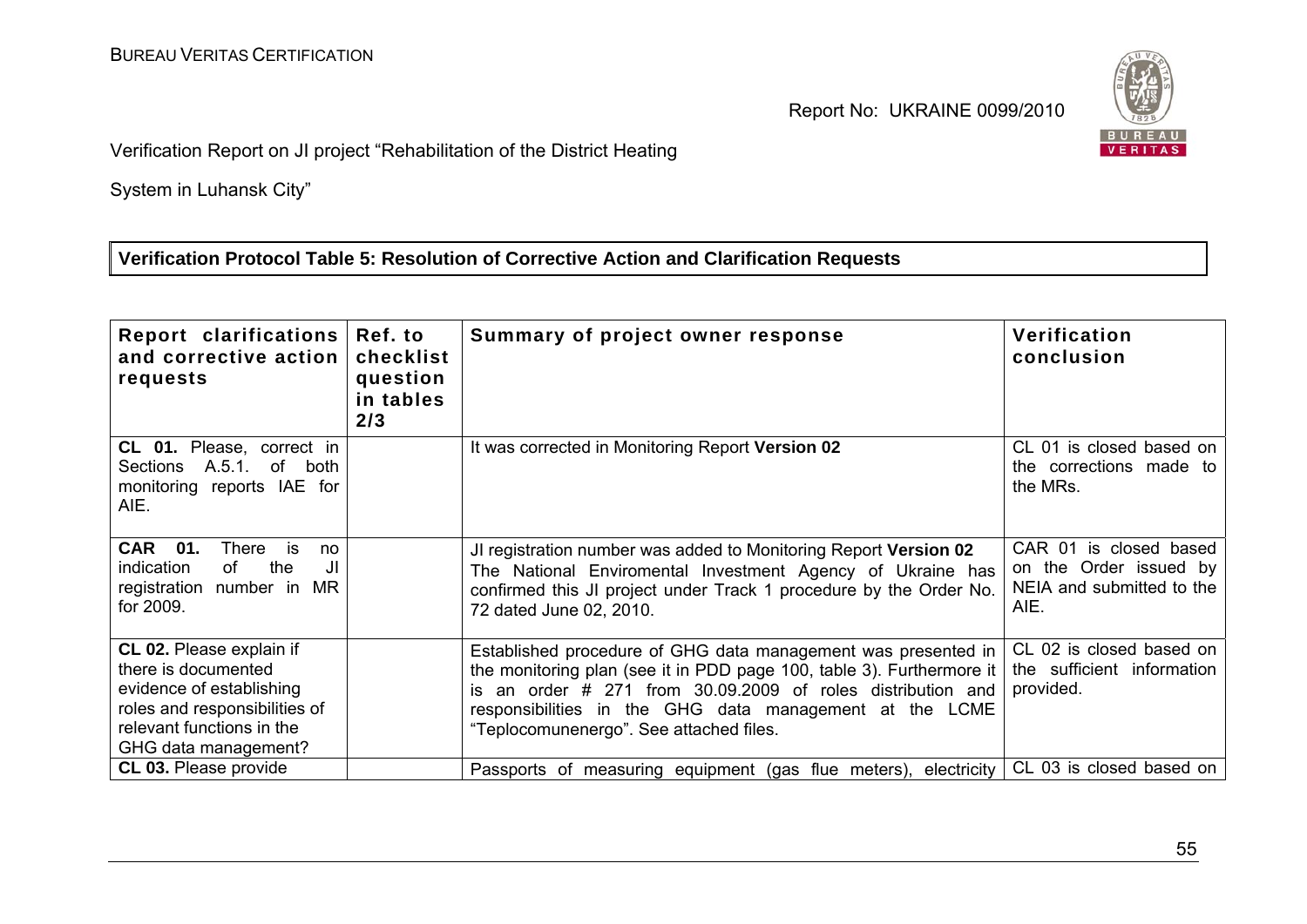

Verification Report on JI project "Rehabilitation of the District Heating

| Report clarifications  <br>and corrective action  <br>requests                                                                                     | Ref. to<br>checklist<br>question<br>in tables<br>2/3 | Summary of project owner response                                                                                                                                                                                                                                                                                                                                                                                                                                                                                                                                                                                                                                                                                                                                                                                                                                                                                                                                                                                                  | Verification<br>conclusion                                                     |
|----------------------------------------------------------------------------------------------------------------------------------------------------|------------------------------------------------------|------------------------------------------------------------------------------------------------------------------------------------------------------------------------------------------------------------------------------------------------------------------------------------------------------------------------------------------------------------------------------------------------------------------------------------------------------------------------------------------------------------------------------------------------------------------------------------------------------------------------------------------------------------------------------------------------------------------------------------------------------------------------------------------------------------------------------------------------------------------------------------------------------------------------------------------------------------------------------------------------------------------------------------|--------------------------------------------------------------------------------|
| passports and the evidence<br>of calibration/maintenance of<br>the installed project<br>equipment.                                                 |                                                      | meters) with calibration/maintenance marks were provided during<br>sight visit. Passports of installed project equipment or contracts for its<br>delivery see in attached files.                                                                                                                                                                                                                                                                                                                                                                                                                                                                                                                                                                                                                                                                                                                                                                                                                                                   | the additional information<br>provided.                                        |
| CL 04. Please provide<br>information on whether there<br>are established procedures<br>for protection and back up of<br>electronic and paper data. |                                                      | There are established procedures for protection of electronic and<br>paper data at the LCME "Teplocomunenergo" according to Decision<br>of technical counsel of LCME "Teplocomunenergo" #1 from<br>18.01.2010. The department of management systems automatization<br>(responsible person P. Levitan) is ordered to copy at the central<br>server all electronic documents received from structure subdivisions.<br>By the Ukrainian legislation electronic and paper data mast be kept<br>for 3 years. Considering JI project implementation at the enterprise<br>data are duplicated and will be kept till the end of project lifetime (till<br>2026 year, but not less then two years after last transferring of units<br>to buyer. See an Order #162 from 21.05.2010 "On information<br>archiving for monitoring providing".<br>Furthermore, parameters that are need to be monitored at regular<br>base are input into a project Database in Excel based spreadsheets<br>that is keeping by Institute of Engineering Ecology. | CL 04 is closed based on<br>the exhaustive information<br>provided by the PPs. |
| <b>CL 05.</b> Please clarify if roles<br>and responsibilities of IT                                                                                |                                                      | There is department of management systems automatization at the<br>LCME "Teplocomunenergo". According to an Order #162 from                                                                                                                                                                                                                                                                                                                                                                                                                                                                                                                                                                                                                                                                                                                                                                                                                                                                                                        | Response is perused and<br>accepted. CL 05 is closed                           |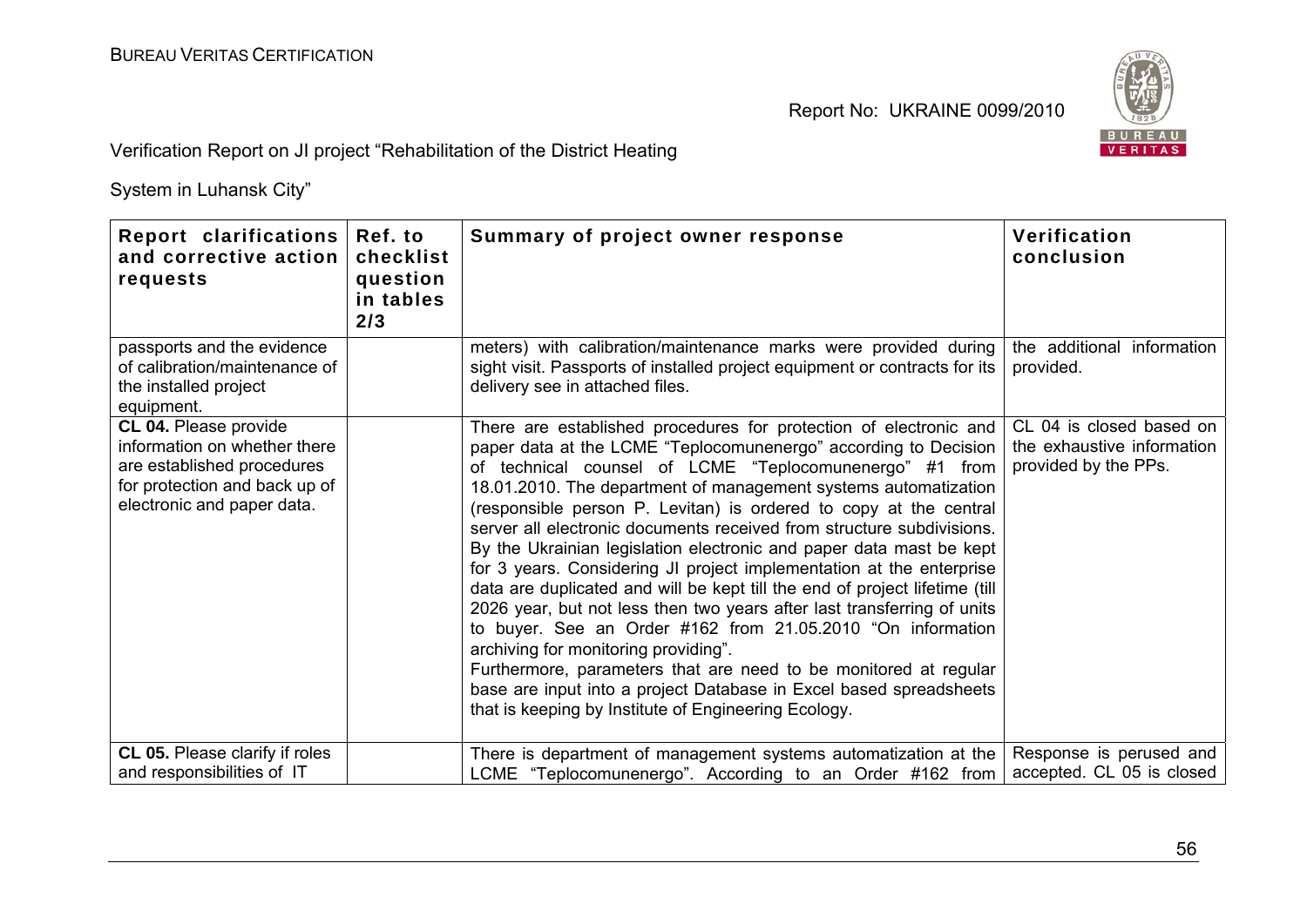

| Report clarifications<br>and corrective action<br>requests                                                                                                                                                                                                                                                                                   | Ref. to<br>checklist<br>question<br>in tables<br>2/3 | Summary of project owner response                                                                                                                                                                                                                                                                                                                                                                                                                                                                           | Verification<br>conclusion                                 |
|----------------------------------------------------------------------------------------------------------------------------------------------------------------------------------------------------------------------------------------------------------------------------------------------------------------------------------------------|------------------------------------------------------|-------------------------------------------------------------------------------------------------------------------------------------------------------------------------------------------------------------------------------------------------------------------------------------------------------------------------------------------------------------------------------------------------------------------------------------------------------------------------------------------------------------|------------------------------------------------------------|
| Function in GHG data<br>management process<br>including storing, saving,<br>archiving and protecting of<br>the primary, intermediate<br>and final GHG electronic<br>data and submitting them<br>between relevant functions<br>and eventually to the senior<br>management, when<br>necessary, are defined,<br>documented and<br>communicated? |                                                      | 21.05.2010 "On information archiving for monitoring providing" this<br>department was commissioned with copping and keeping of all<br>electronic information. Mechanism of data storing and saving is<br>taking place by scheme providing at the fig. 6 - Scheme of data<br>collection for Monitoring Report. In the Monitoring report (version 2)<br>this scheme was changed. It was added with department of<br>management systems automatization.                                                        | based on the exhaustive<br>explanation provided.           |
| <b>CAR 02.</b> Please, indicate the<br>data source, from which the<br>following quotation is taken:<br>"These requirements are<br>confirmed by tables for<br>monitoring on the pages 13-<br>$15"$ (p.4 of the MRs)                                                                                                                           |                                                      | This quotation is referring to ACM0009 Version 03 EB 25 from 28<br>July 2006 that was actual, when Baseline methodology for this<br>project was establishing. Acting now Editorial revision 03.2 EB 47,<br>from 28 May 2009 updating monitoring methodology/table. However<br>table on the page 15 "Data and parameters monitored" has still<br>contained parameter Energy efficiency ( $\epsilon_{\text{project},i,y}$ ), relevant quotation<br>has been undertaken from the Monitoring Report Version 02. | CAR 02 is closed based<br>on due amendment made<br>to MRs. |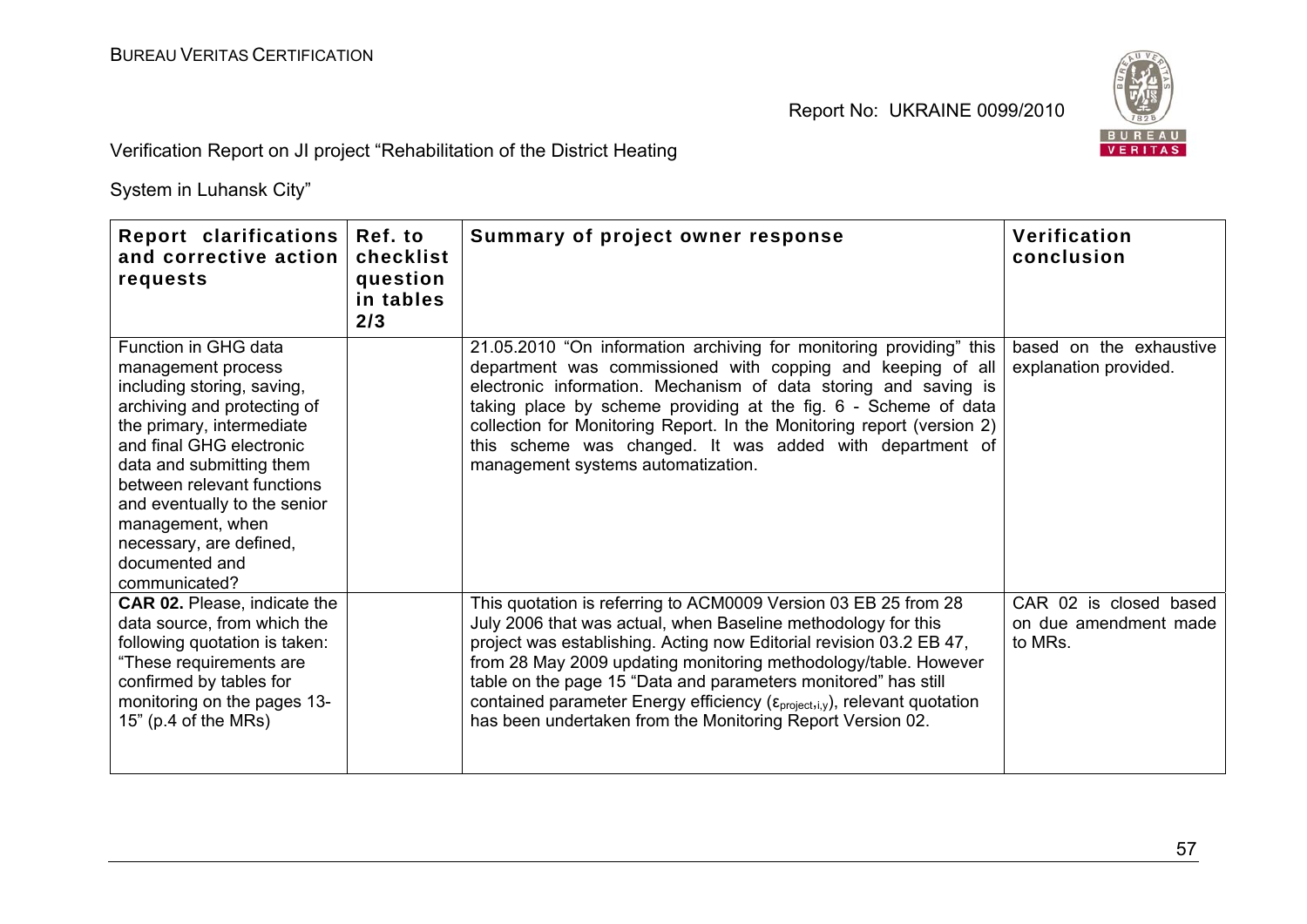

Verification Report on JI project "Rehabilitation of the District Heating

| Report clarifications<br>and corrective action<br>requests                                                                                                                                                          | Ref. to<br>checklist<br>question<br>in tables<br>2/3 | Summary of project owner response                                                                                                                                                                                                                                                                                                                                                                                                                                                                                                                                                                                                                           | Verification<br>conclusion                                                                               |
|---------------------------------------------------------------------------------------------------------------------------------------------------------------------------------------------------------------------|------------------------------------------------------|-------------------------------------------------------------------------------------------------------------------------------------------------------------------------------------------------------------------------------------------------------------------------------------------------------------------------------------------------------------------------------------------------------------------------------------------------------------------------------------------------------------------------------------------------------------------------------------------------------------------------------------------------------------|----------------------------------------------------------------------------------------------------------|
| <b>CAR 03. Please provide</b><br>reference for the applicable<br>national legislation for<br>calibration procedures.                                                                                                |                                                      | Law of Ukraine "On metrology and metrology activity" N 1765-IV from<br>15.06.2004                                                                                                                                                                                                                                                                                                                                                                                                                                                                                                                                                                           | CAR 03 is closed based<br>on explanation provided.                                                       |
| <b>CAR 04.</b> It is not indicated in<br>corresponding Annex of the<br>MR who is responsible for<br>the calibration of electricity<br>meters.                                                                       |                                                      | The Table of responsibilities for data management was added to<br>Monitoring Report Version 02 (see Table 6). It contained responsible<br>person Andriy Ulchenko - Chief of Metrology department of LCME<br>"Teplocomunenergo" who is responsible for the calibration of<br>electricity meters.                                                                                                                                                                                                                                                                                                                                                             | CAR 04 is closed based<br>on due amendment made<br>to MRs.                                               |
| <b>CAR 05. Please provide</b><br>documented evidences or<br>corresponding references for<br>the statements concerning<br>positive social and<br>environmental impacts<br>contained in Section B.2.5.<br>of the MRs. |                                                      | Documented evidences for the statements concerning positive<br>environmental impacts are Statements of transferring-acceptance of<br>natural gas for heat energy production for budget enterprisers and<br>organizations and other consumers for 2006-2009 years that was<br>during determination (see<br>Determination report #<br>qiven<br>Ukraine/0048/2009, documents 328-403).<br>The evidence for the positive social impacts from the project can be<br>articles in the newspaper "Luhansk life" #46 from 04.11.2009 "Heat<br>has come to the Luhansk inhabitants houses" and #18 from<br>05.05.2010 "Teplokommunenergo": ecology study to consume". | Provided<br>documents are<br>perused.<br>CAR 05 is closed based<br>the<br>information<br>on<br>provided. |
| <b>CAR 06. Please provide</b><br>explanation for the PTD<br>abbreviation contained in                                                                                                                               |                                                      | PTD is an abbreviation of Production-Technical Department of LCME<br>"Teplocomunenergo". An indication of the company the mentioned<br>departments belong to was added to scheme at the Fig 6 of the                                                                                                                                                                                                                                                                                                                                                                                                                                                        | CAR 06 is closed based<br>on due changes made to<br>MRs.                                                 |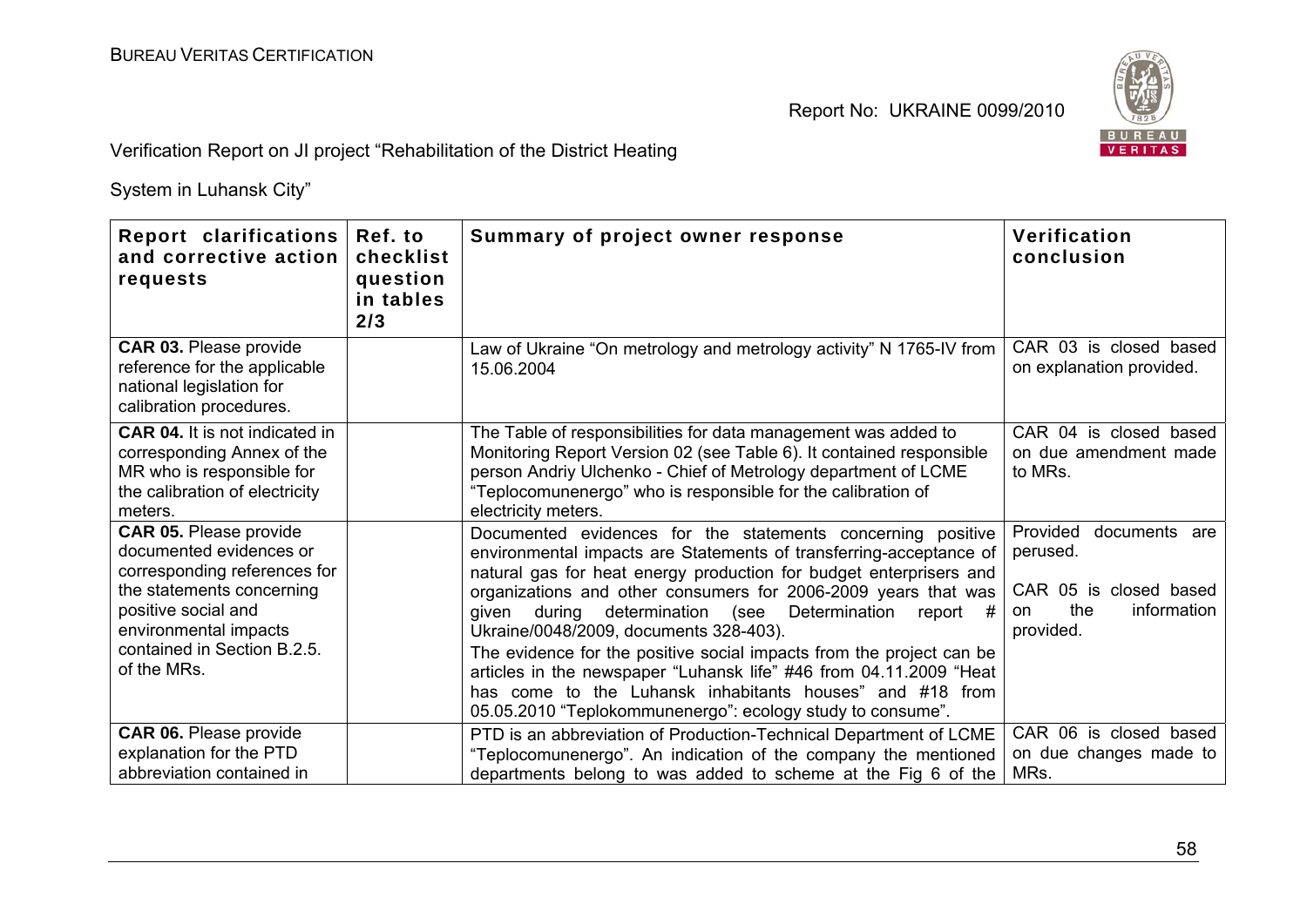

| Report clarifications<br>and corrective action<br>requests                                                                                                                                             | Ref. to<br>checklist<br>question<br>in tables<br>2/3 | Summary of project owner response                                                                                                                                                                                                                                                                                                                                                      | Verification<br>conclusion                                               |
|--------------------------------------------------------------------------------------------------------------------------------------------------------------------------------------------------------|------------------------------------------------------|----------------------------------------------------------------------------------------------------------------------------------------------------------------------------------------------------------------------------------------------------------------------------------------------------------------------------------------------------------------------------------------|--------------------------------------------------------------------------|
| data collection scheme (Fig.<br>6 of the MRs), as well as<br>indication of the<br>organization/company the<br>mentioned departments<br>belong to.                                                      |                                                      | Monitoring Report Version 02.                                                                                                                                                                                                                                                                                                                                                          |                                                                          |
| <b>CAR 07.</b> The roles and<br>responsibilities for the<br>maintenance of the project<br>facilities and monitoring<br>equipment and IT functions<br>are not provided in Section<br>C.1.1. of the MRs. |                                                      | The Table of responsibilities for data management was added to<br>Monitoring Report Version 02 (see Table 6).                                                                                                                                                                                                                                                                          | CAR 07 is closed based<br>on due changes made to<br>MRs.                 |
| CAR 08. Section C.2. does<br>not comprise information on<br>the contracting organizations                                                                                                              |                                                      | Measurement equipment calibration was carried out by GB<br>"Luhanskstandartmetrologiya" for gas flow meters and for electricity<br>meters according to Agreement #48030-2009 from 12.01.2009.                                                                                                                                                                                          | Response is perused and<br>accepted.                                     |
| which carry out calibration of<br>measurement equipment,<br>energy audit, provide data<br>for monitoring project<br>parameters (e.g., daily<br>outside air temperature,                                |                                                      | Calibration of gas flow meters produced by plant "Arsenal" was<br>carried out by Subdivision "Warranty supervision and testing center -<br>Arsenal" of GB plant "Arsenal" according to Agreements #V/75-29-<br>08/081-Y/31-2008 from 18.02.2008, #W/75-239-08 from 21.07.2008<br>and #W/75-119-09 from 03.09.2009.<br>Calibration of gas flow meters types: JIF, PF, PF-K and membrane | CAR 08 is closed based<br>the<br>supporting<br>on<br>documents provided. |
| laboratory reports, etc.)                                                                                                                                                                              |                                                      | type was carried out by JSC "Luganskgas" according to Agreements                                                                                                                                                                                                                                                                                                                       |                                                                          |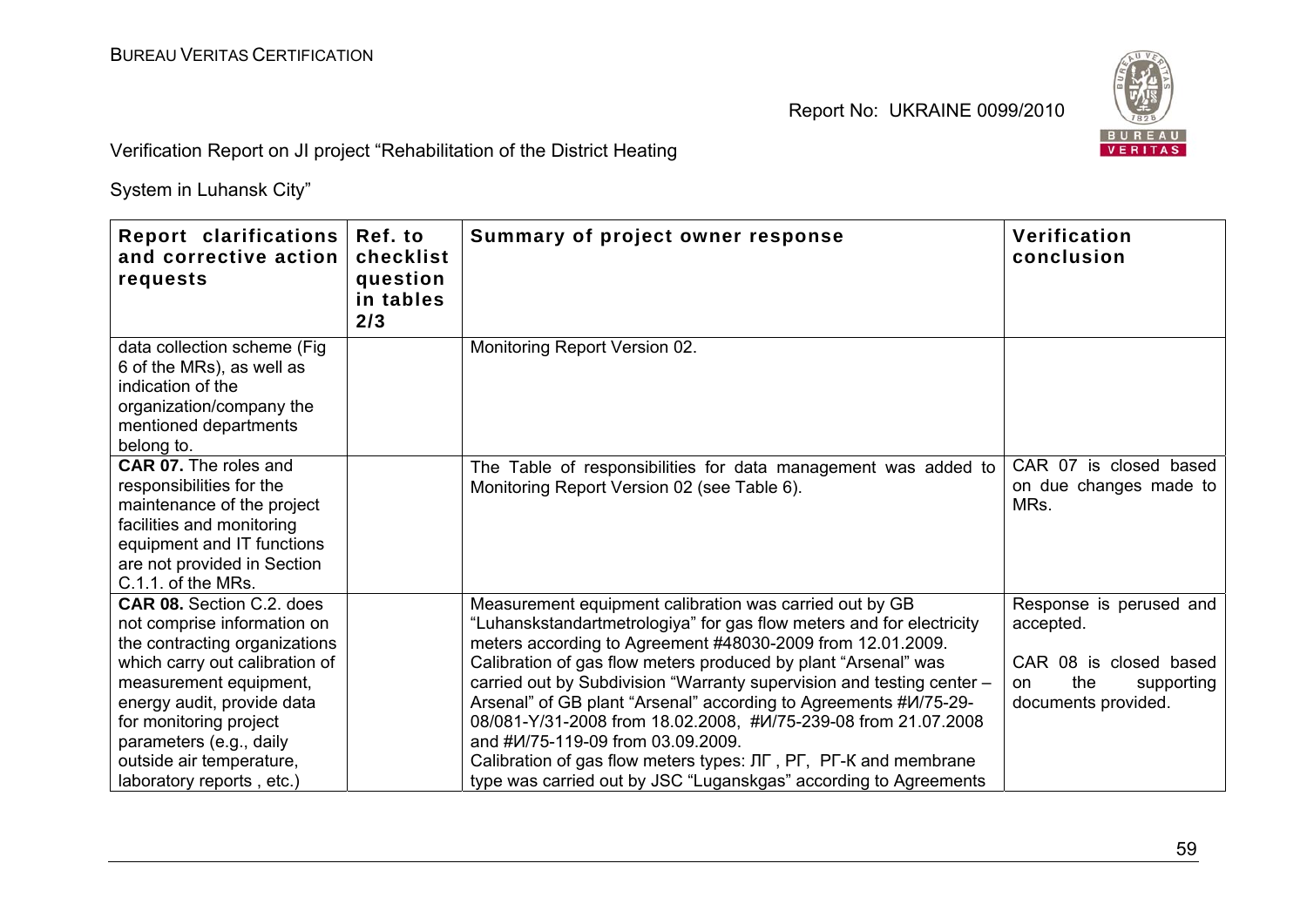

Verification Report on JI project "Rehabilitation of the District Heating

| Report clarifications<br>and corrective action<br>requests                                                                                                  | Ref. to<br>checklist<br>question<br>in tables<br>2/3 | Summary of project owner response                                                                                                                                                                                                                                                                                                                                                                                                                                                                                                                                                                                                                                                                                                                                                                                                                           | Verification<br>conclusion                                                                 |
|-------------------------------------------------------------------------------------------------------------------------------------------------------------|------------------------------------------------------|-------------------------------------------------------------------------------------------------------------------------------------------------------------------------------------------------------------------------------------------------------------------------------------------------------------------------------------------------------------------------------------------------------------------------------------------------------------------------------------------------------------------------------------------------------------------------------------------------------------------------------------------------------------------------------------------------------------------------------------------------------------------------------------------------------------------------------------------------------------|--------------------------------------------------------------------------------------------|
|                                                                                                                                                             |                                                      | #179 from 10.09.2009 and #267 from 20.08.2009<br>Calibration of gas flow meters types: GSM G-25 #028722 was carried<br>out by GB "Donetskstandartmetrologiya" according to Agreements<br>#114-P/31-2008 from 07.03.2008.<br>Daily outside temperature values taken by dispatcher of LCME<br>"Teplocomunenergo" from Luhansk Regional Gidrometerology<br>Center from 10 to 11 a.m. every day of heating season. Luhansk<br>Regional Gidrometerology Center sends the Report every month for<br>every day of heating season according to Agreements #3M from<br>09.10.2008.<br>For reconstructed objects that require Environmental Impact<br>Assessment according to Ukrainian legislation PE "Firma Priroda"<br>has developed EIA as a separate section of the project.<br>This information is added to Section C.2 of the Monitoring Report<br>Version 02. |                                                                                            |
| CAR 09. The<br>troubleshooting procedure is<br>described insufficiently.<br>Please, provide more<br>detailed description of the<br>existing troubleshooting |                                                      | All boiler-houses have a Plan of localization and liquidation of<br>accidents. For any types of accidents and places of there<br>appearance measures of there liquidation has been developed.<br>There are following types of accidents: stopping of gas supply,<br>stopping of power supply, stopping of water supply, damage of pipe<br>line inside boiler-house, leakage on the heating surface of boiler,                                                                                                                                                                                                                                                                                                                                                                                                                                               | Response is accepted.<br>CAR 09 is closed on the<br>sufficient<br>information<br>provided. |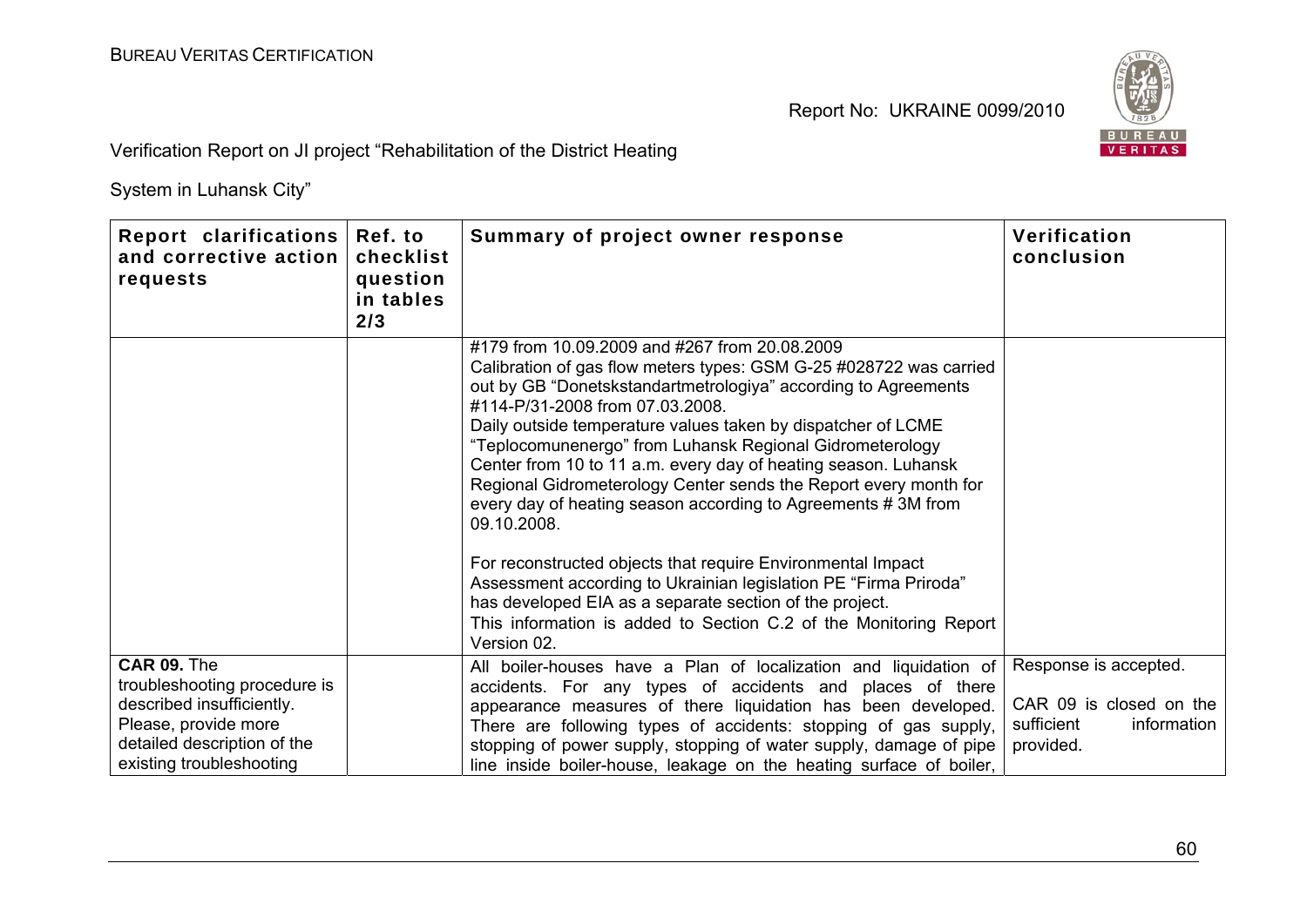

| Report clarifications   Ref. to<br>and corrective action  <br>requests | checklist<br>question<br>in tables<br>2/3 | Summary of project owner response                                                                                                                                                                                                                                                                                                                                                                                                                                                                                                                                                                                                                                                                                                                                                                                                                                                                                                                                                                                                                                                                                                                                                                                                                                                                    | Verification<br>conclusion |
|------------------------------------------------------------------------|-------------------------------------------|------------------------------------------------------------------------------------------------------------------------------------------------------------------------------------------------------------------------------------------------------------------------------------------------------------------------------------------------------------------------------------------------------------------------------------------------------------------------------------------------------------------------------------------------------------------------------------------------------------------------------------------------------------------------------------------------------------------------------------------------------------------------------------------------------------------------------------------------------------------------------------------------------------------------------------------------------------------------------------------------------------------------------------------------------------------------------------------------------------------------------------------------------------------------------------------------------------------------------------------------------------------------------------------------------|----------------------------|
| procedure.                                                             |                                           | break gas pipe line inside boiler-house, abrupt dropping of water<br>pressure in heat network, gas explosion in furnace and gas flue,<br>absolute interruption of flame torch from burner, fire in boiler-house,<br>flood of gas flue, flood of equipment room, flood of entrance room,<br>damage of power equipment, breakage of all pumps, breakage<br>smoke exhaust or ventilator, breakage of chemical cleaning water<br>filter, dropping of outside temperature lower than -20 °C.<br>In any case troubleshooting procedure includes immediately<br>reporting to master of boiler-house, dispatcher, manager of filial and<br>direction. As far as Chief engineer of LCME "Teplocomunenergo" is a<br>JI project manager, he takes the appropriate measures. Any of listed<br>above problems can have influence for the JI project. Due to "SVT<br>e.V." (Germany) and Institute of Engineering Ecology (Ukraine)<br>invented the special methodology, that consider such monitoring<br>parameters as: Average inside temperature during the heating<br>season, Heating period duration, Duration of the hot water supply<br>period – calculation of GHG emission reduction takes into account<br>all accidents concerning heat production and distribution that can<br>occur at the enterprise. |                            |
| CL 06. Please explain in<br>what way responsibilities of               |                                           | Responsibilities of relevant functions in the GHG data management<br>were communicated to the persons in charge by distribution of                                                                                                                                                                                                                                                                                                                                                                                                                                                                                                                                                                                                                                                                                                                                                                                                                                                                                                                                                                                                                                                                                                                                                                   | Explanation is accepted.   |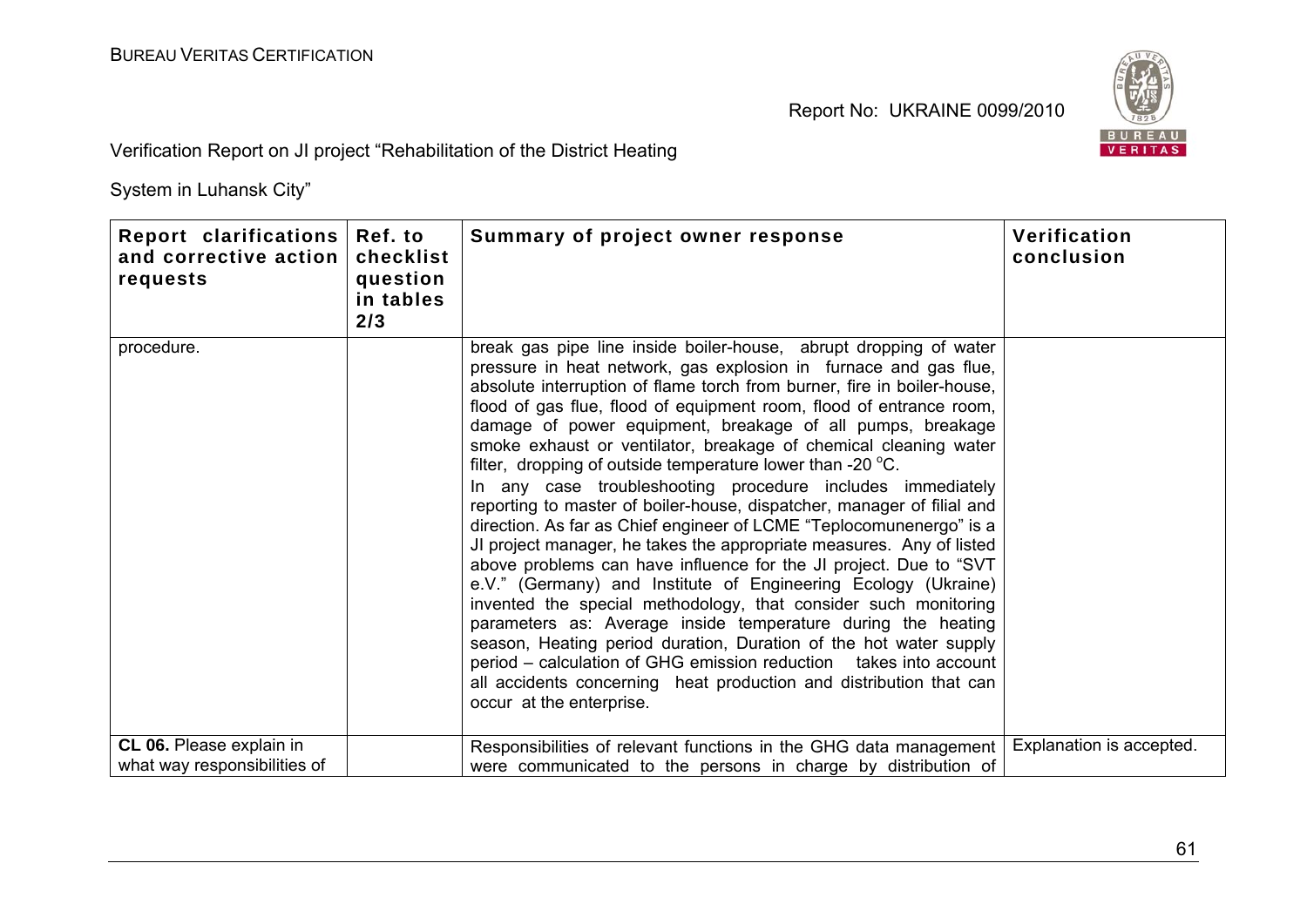

Verification Report on JI project "Rehabilitation of the District Heating

| Report clarifications<br>and corrective action<br>requests                                                                                | Ref. to<br>checklist<br>question<br>in tables<br>2/3 | Summary of project owner response                                                                                                                                                                                                                                                                                                                                                                                                                                                                                                                                                                                                                                                          | Verification<br>conclusion                                                           |
|-------------------------------------------------------------------------------------------------------------------------------------------|------------------------------------------------------|--------------------------------------------------------------------------------------------------------------------------------------------------------------------------------------------------------------------------------------------------------------------------------------------------------------------------------------------------------------------------------------------------------------------------------------------------------------------------------------------------------------------------------------------------------------------------------------------------------------------------------------------------------------------------------------------|--------------------------------------------------------------------------------------|
| relevant functions in the<br>GHG data management<br>were communicated to the<br>persons in charge?                                        |                                                      | printed versions of direction's orders and decisions of technical<br>counsel. Usually persons in charge are present at relevant meetings<br>of technical counsel.                                                                                                                                                                                                                                                                                                                                                                                                                                                                                                                          | CL 06 is closed.                                                                     |
| <b>CAR 10. MRs lack data on</b><br>monitoring of environmental<br>impacts of the project.<br>Please provide information<br>on this issue. |                                                      | Project implementation allow to decrease the water consumption and<br>as a result – to decrease the amount of waste water. The evidences<br>for this statements can be acts of water consumption with RME<br>"Luhanskvoda" for 2006-2009 years.                                                                                                                                                                                                                                                                                                                                                                                                                                            | documentation<br>Relevant<br>provided by the PPs is<br>perused.<br>CAR 10 is closed. |
|                                                                                                                                           |                                                      | Impact on the land medium is not present.                                                                                                                                                                                                                                                                                                                                                                                                                                                                                                                                                                                                                                                  |                                                                                      |
|                                                                                                                                           |                                                      | Impact on biodiversity is not present.                                                                                                                                                                                                                                                                                                                                                                                                                                                                                                                                                                                                                                                     |                                                                                      |
|                                                                                                                                           |                                                      | Waste generation increased over the project implementation after<br>disassembling of physically and morally obsolete equipment, burners,<br>pipes, etc. Also there occurred some construction waste due to<br>destruction of boiler settling, boiler house foundations, etc.<br>According to the "Law on waste products", (article 17) "Obligations<br>of economical activity subjects in sphere of waste treatment" LCME<br>"Teplocomunenergo" delivers old equipment to metal recycling.<br>Therefore LCME "Teplocomunenergo" has Agreements with ME<br>"Luhansk center of waste utilization" #CP 052-Y/15-2008 from<br>11.02.2008 and #CP 17-Y/15-2009 from 04.01.2009 for waste burial |                                                                                      |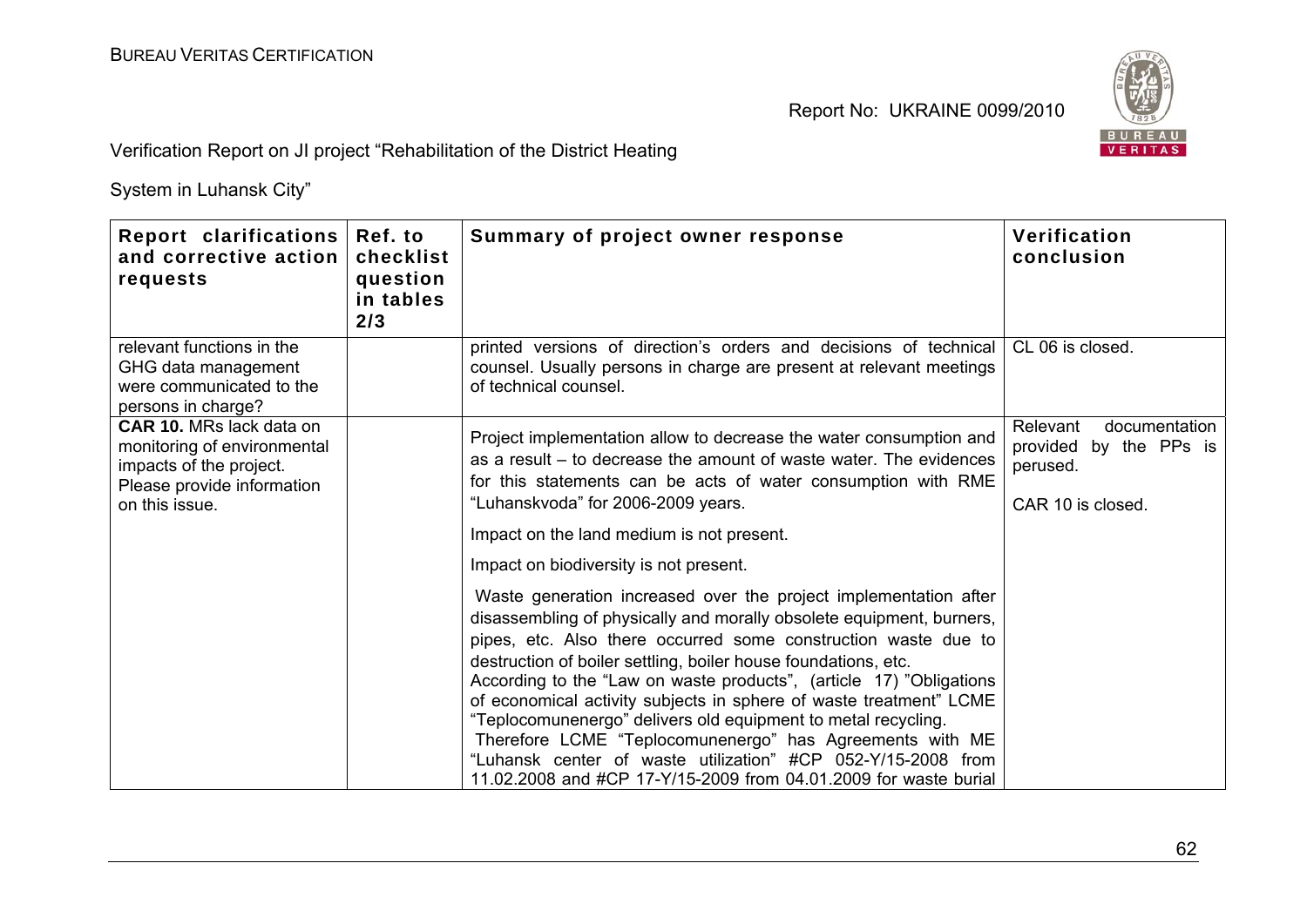

| Report clarifications<br>Ref. to<br>and corrective action<br>question<br>requests<br>in tables<br>2/3                                                                                                                   | checklist | Summary of project owner response                                                                                                                                                                                                                                                                                                                                                                                                                                                                                                                                                                                                                                                                                                                                                                                              | Verification<br>conclusion                                                  |
|-------------------------------------------------------------------------------------------------------------------------------------------------------------------------------------------------------------------------|-----------|--------------------------------------------------------------------------------------------------------------------------------------------------------------------------------------------------------------------------------------------------------------------------------------------------------------------------------------------------------------------------------------------------------------------------------------------------------------------------------------------------------------------------------------------------------------------------------------------------------------------------------------------------------------------------------------------------------------------------------------------------------------------------------------------------------------------------------|-----------------------------------------------------------------------------|
|                                                                                                                                                                                                                         |           | at city landfill in t. Alecsandrovska.<br>LCME "Teplocomunenergo" has the appropriately approved<br>Environmental Impact Assessments (EIA) for all capital constructions<br>(see Appendix 10 to PDD).                                                                                                                                                                                                                                                                                                                                                                                                                                                                                                                                                                                                                          |                                                                             |
| CL 07.<br>explain<br>Please<br>JI<br>whether<br>specific<br>the<br>training is provided to the<br>personnel involved in the<br>project as well as to the staff<br>related to the execution of<br>the JI Monitoring Plan |           | The special training was held before preparing of Monitoring report<br>for 2008 year, in October, 2009 in Luhansk. It was determined roles<br>and responsibilities during this training. Ms. Tetiana Grechko, senior<br>engineer of Institute of Engineering Ecology, who is responsible for<br>baseline and monitoring methodology development, presented JI<br>Monitoring Plan. It was generated scheme of data collection for<br>Monitoring Report. Decision of technical counsel of LCME<br>"Teplocomunenergo" #1 from 18.01.2010 determined responsibilities<br>for documentation collection and saving for emissions GHG<br>monitoring report designing according to developed JI project<br>"Rehabilitation of the district heating system in Luhansk city" by<br>structure subdivisions accordingly with their duties. | CL 07 is closed based on<br>the provided explanation.                       |
| <b>CAR 11. Please provide</b><br>information on whether the<br>Internal Audits of monitoring<br>activities have been                                                                                                    |           | Internal Audits of monitoring activities haven't been undertaken<br>because of the absence of energy manager position at the LCME<br>"Teplocomunenergo". "The analyze of energy indicators of LCME<br>"Teplocomunenergo" operation " was developed by PE "Metalod" for                                                                                                                                                                                                                                                                                                                                                                                                                                                                                                                                                         | Response is accepted.<br>CAR 11 is closed based<br>on explanation provided. |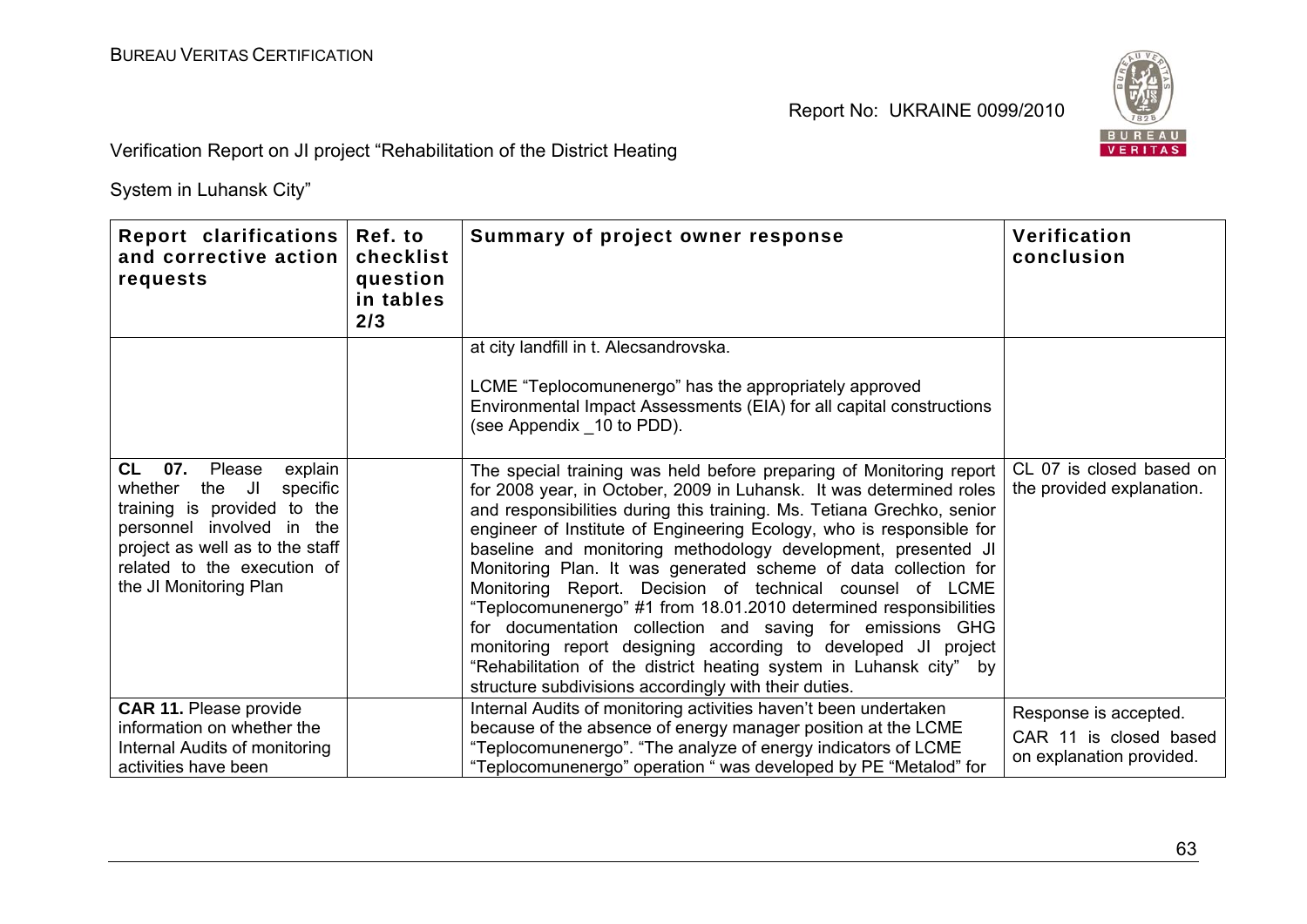

| Report clarifications<br>and corrective action<br>requests                                                                                                                                                                                                                                                          | Ref. to<br>checklist<br>question<br>in tables<br>2/3 | Summary of project owner response                                                                                                                                                                                                                                                                          | Verification<br>conclusion                                   |
|---------------------------------------------------------------------------------------------------------------------------------------------------------------------------------------------------------------------------------------------------------------------------------------------------------------------|------------------------------------------------------|------------------------------------------------------------------------------------------------------------------------------------------------------------------------------------------------------------------------------------------------------------------------------------------------------------|--------------------------------------------------------------|
| undertaken during the<br>monitoring period in<br>consideration.                                                                                                                                                                                                                                                     |                                                      | tariffs establishing on Ministry Resolution #955 from 10.07.2006.                                                                                                                                                                                                                                          |                                                              |
| <b>CAR 12.</b> Volume of the<br>performed works in 2008<br>(see Table 2 of the MR<br>"Complete overhaul") differs<br>from the one provided in<br>Annex 2 (Spreadsheets).<br>Bring them into accord or<br>explain the reason for this<br>difference.<br>The same concerns the total<br>length of the replaced pipes. |                                                      | It is a misprint in Table 2 of the MR. Volume of performed works for<br>2008 was corrected. It was added 10 Overhaul of setting and length<br>the replaced pipes were brought into accordance with<br>0f<br>Spreadsheets in Annex 2.                                                                       | CAR 12 is closed based<br>on due corrections made<br>to MRs. |
| <b>CL 08.</b> According to the<br>project implementation<br>schedule contained in PDD<br>and MR, installation of the<br>frequency controllers is<br>planned for 2010.<br>Nonetheless, some of them<br>have been already installed.<br>Please demonstrate in what                                                    |                                                      | Frequency controllers where installed on experimental base at 4<br>boiler houses in 2009. GHG emission reduction from implementation<br>of this measure takes place due to power saving and calculated in<br>Annex 3. CO2 emissions reduction due to power saving at the LCME<br>"Teplocomunenergo" to MR. | Response is accepted.<br>CL 08 is closed.                    |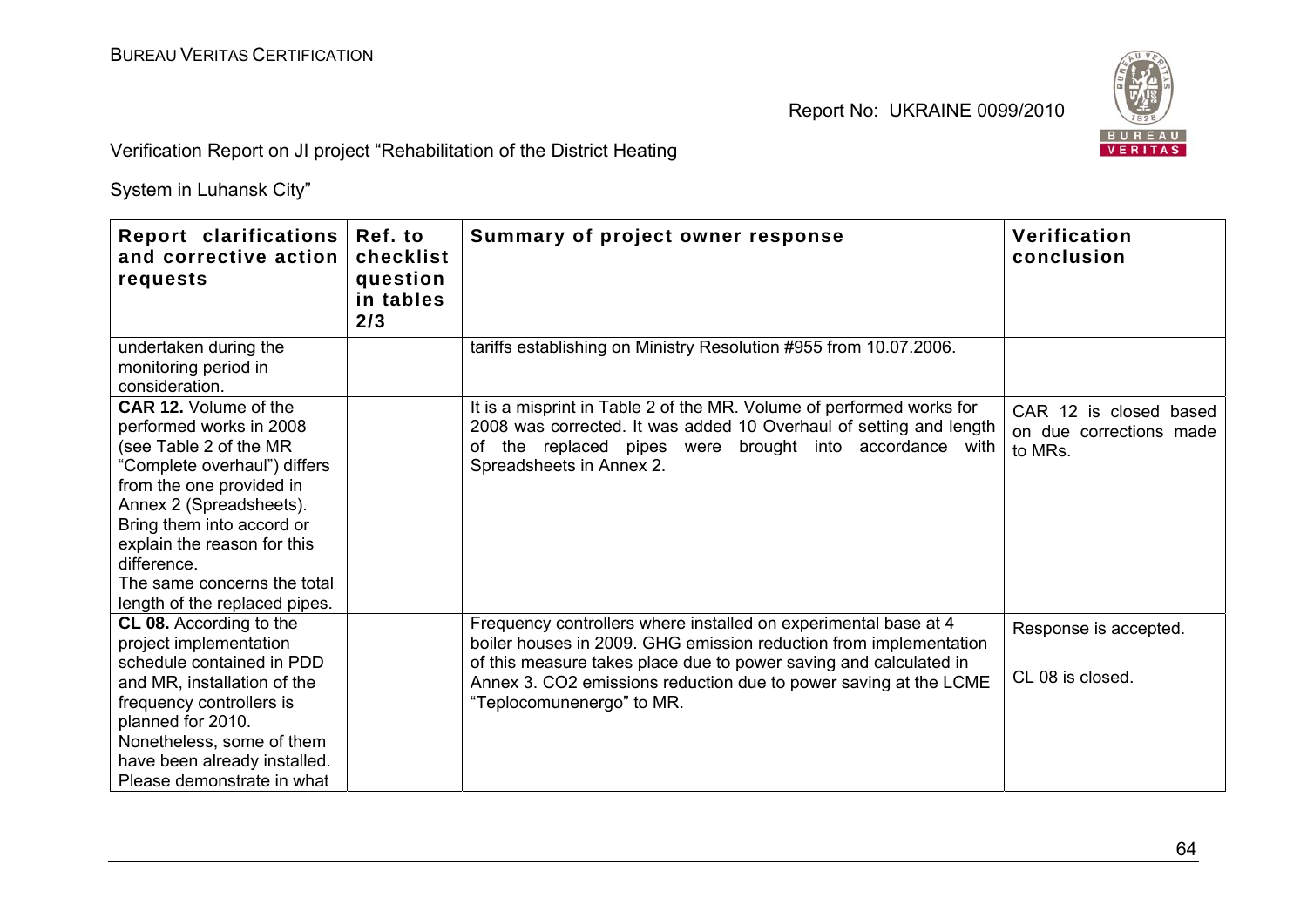

| Report clarifications<br>and corrective action<br>requests                                                | Ref. to<br>checklist<br>question<br>in tables<br>2/3 |                                    | Summary of project owner response                  |                                                                                                                                                                                                                                                                                                                                                                                                                                                                                                                                                   | Verification<br>conclusion                      |
|-----------------------------------------------------------------------------------------------------------|------------------------------------------------------|------------------------------------|----------------------------------------------------|---------------------------------------------------------------------------------------------------------------------------------------------------------------------------------------------------------------------------------------------------------------------------------------------------------------------------------------------------------------------------------------------------------------------------------------------------------------------------------------------------------------------------------------------------|-------------------------------------------------|
| way implementation of this<br>measure was taken into<br>account in GHG emission<br>reduction calculation. |                                                      |                                    |                                                    |                                                                                                                                                                                                                                                                                                                                                                                                                                                                                                                                                   |                                                 |
| <b>CL 09.</b> Please, provide<br>reasoning for the difference<br>in actually achieved GHG                 |                                                      |                                    | emissions reductions and the ones estimated in PDD | There ate some reasons for the difference in actually achieved GHG                                                                                                                                                                                                                                                                                                                                                                                                                                                                                | CL 09 is closed based on<br>provided reasoning. |
| emissions reductions and                                                                                  |                                                      |                                    | By monitoring                                      | By PDD                                                                                                                                                                                                                                                                                                                                                                                                                                                                                                                                            |                                                 |
| the ones estimated in the                                                                                 |                                                      | 2007                               | Was not carried                                    |                                                                                                                                                                                                                                                                                                                                                                                                                                                                                                                                                   |                                                 |
| PDD.                                                                                                      |                                                      |                                    | out                                                | 12208                                                                                                                                                                                                                                                                                                                                                                                                                                                                                                                                             |                                                 |
|                                                                                                           |                                                      | 2008                               | 38681                                              | 25669                                                                                                                                                                                                                                                                                                                                                                                                                                                                                                                                             |                                                 |
|                                                                                                           |                                                      | 2009                               | 40630                                              | 38321                                                                                                                                                                                                                                                                                                                                                                                                                                                                                                                                             |                                                 |
|                                                                                                           |                                                      | measures were taken in to account. |                                                    | Formulae presented in D.1.4. are used to estimate emission<br>reductions in PDD. These calculations were based on equipment<br>efficiency increasing. In the PDD calculations, by the conservatism<br>principle, the minimal guaranteed effects from all energy saving<br>Also, emission reductions from implemented measures were<br>calculated only for the next years after energy saving measures<br>implementation. In fact result in the form of emissions reduction is<br>achieved immediately after energy saving measures implementation |                                                 |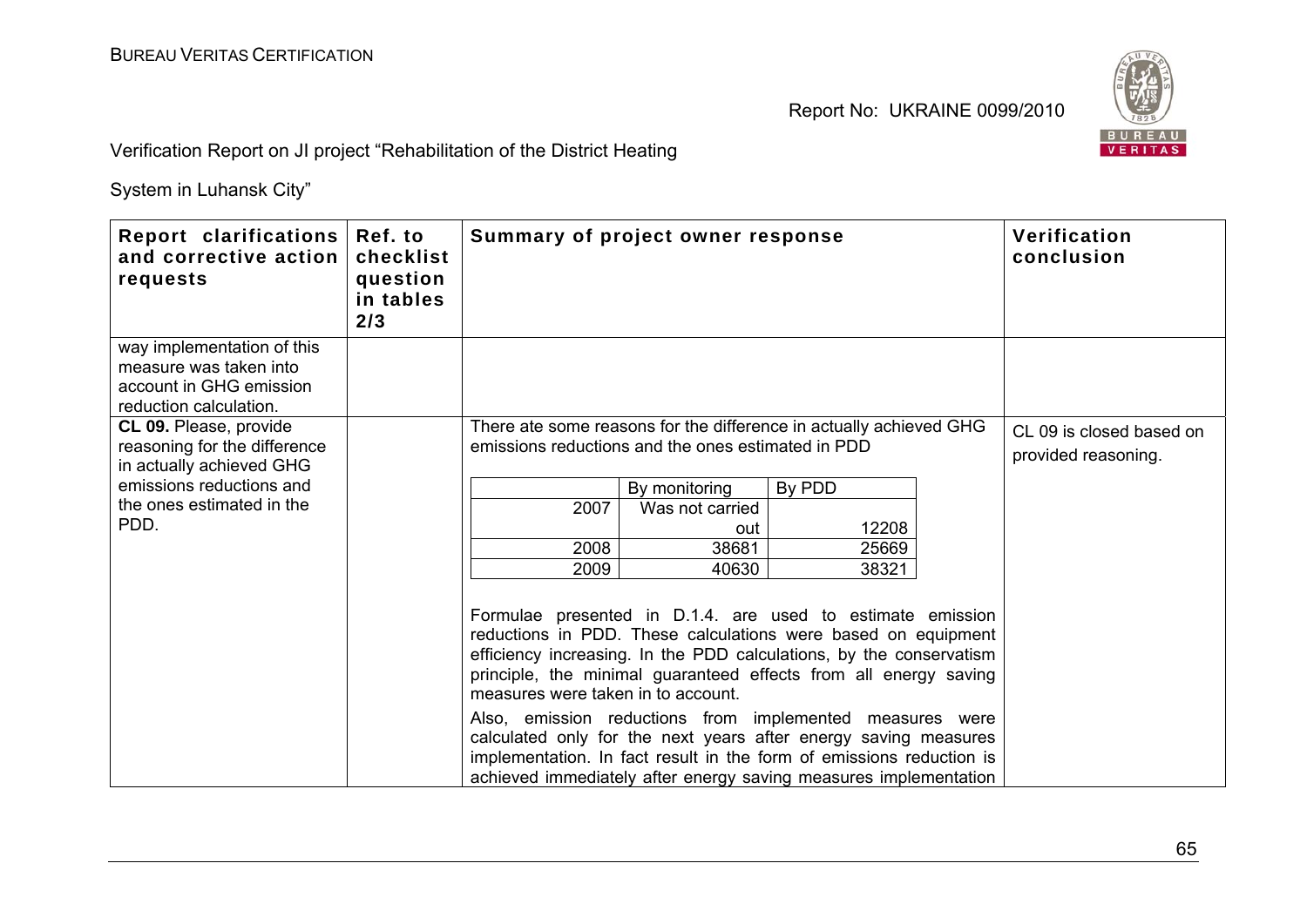

Verification Report on JI project "Rehabilitation of the District Heating

| Report clarifications<br>and corrective action<br>requests | Ref. to<br>checklist<br>question<br>in tables<br>2/3 | Summary of project owner response                                                                                                                                                                                                                                                                                                                                                                                                                                                                                                                                                                                                                                                                                                                                                                                                                                                                                                                                                                                                                                                                                                                                                                          | Verification<br>conclusion |
|------------------------------------------------------------|------------------------------------------------------|------------------------------------------------------------------------------------------------------------------------------------------------------------------------------------------------------------------------------------------------------------------------------------------------------------------------------------------------------------------------------------------------------------------------------------------------------------------------------------------------------------------------------------------------------------------------------------------------------------------------------------------------------------------------------------------------------------------------------------------------------------------------------------------------------------------------------------------------------------------------------------------------------------------------------------------------------------------------------------------------------------------------------------------------------------------------------------------------------------------------------------------------------------------------------------------------------------|----------------------------|
|                                                            |                                                      | in the year of reconstruction, especially if it was done at the<br>beginning of the year.<br>Expressly to calculate all emissions reduction from the project, "SVT<br>e.V." (Germany) and Institute of Engineering Ecology invented<br>monitoring methodology for "District Heating" projects in Ukrainian<br>conditions that take into account all measures involved in the project<br>and it's peculiarities This methodology is presented in section D<br>(monitoring plan).<br>It is based on the permanent measuring of the fuel consumption and<br>corrections for possible changes of parameters in reporting year<br>comparing to the baseline. The changeable parameters may be the<br>lower heating value of fuels, quality of heating service (providing of<br>normative temperature value inside apartments), weather features,<br>number of customers, etc. As it was mentioned before, this approach<br>eliminates any possibility of reduction of fuel consumption and<br>correspondingly GHG emission due to incomplete delivery of heat to<br>consumers<br>Calculations of emissions reduction in Monitoring Reports for 2008-<br>2009 were prepared in accordance with this methodology. |                            |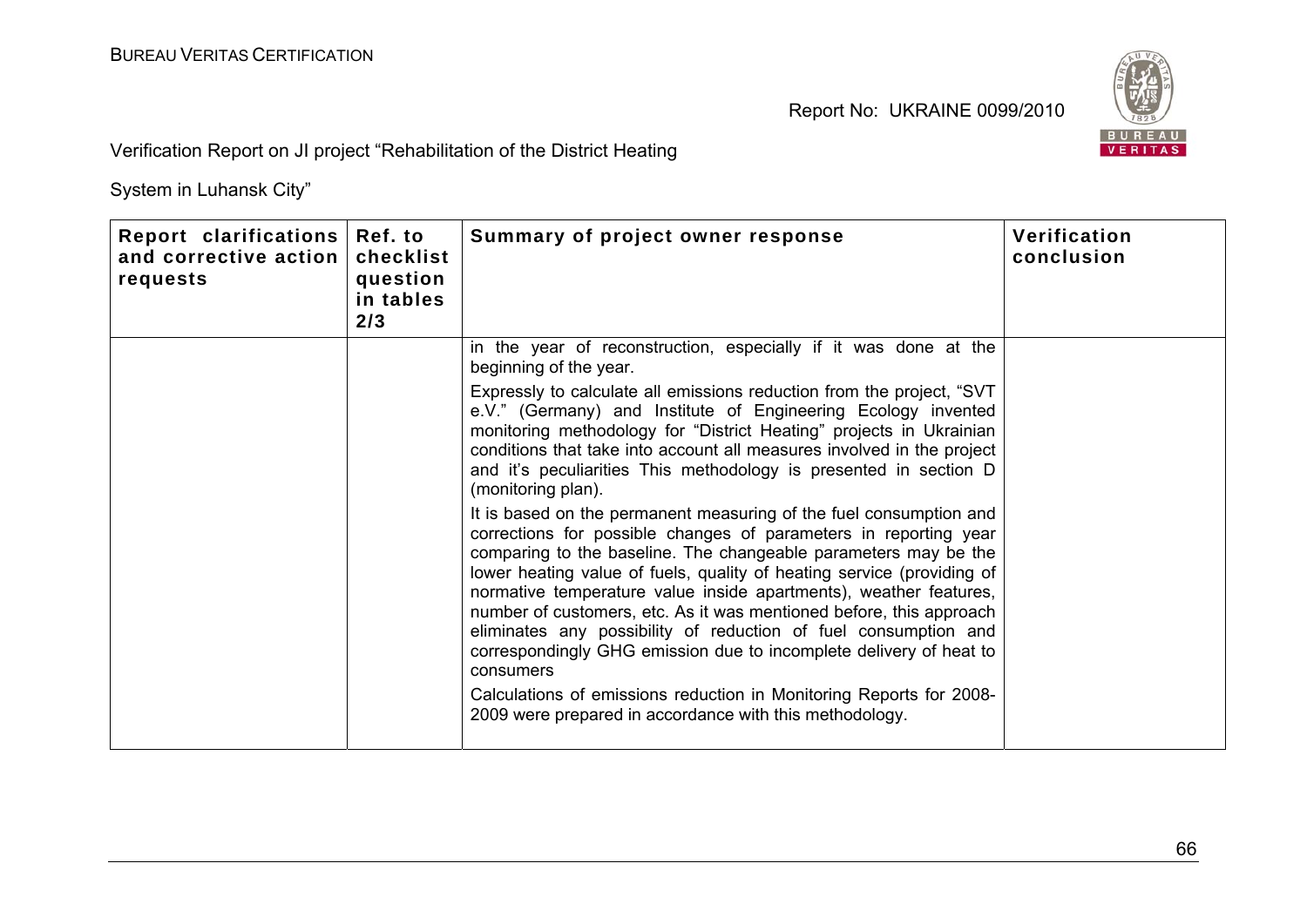

Verification Report on JI project "Rehabilitation of the District Heating

| Report clarifications<br>and corrective action<br>requests                                                                                                                                                                                  | Ref. to<br>checklist<br>question<br>in tables<br>2/3 | Summary of project owner response | Verification<br>conclusion                                   |
|---------------------------------------------------------------------------------------------------------------------------------------------------------------------------------------------------------------------------------------------|------------------------------------------------------|-----------------------------------|--------------------------------------------------------------|
| <b>CAR 13. Please change</b><br>Annex 1 for Annex 2 in<br>supporting spreadsheets.                                                                                                                                                          |                                                      | This misprint was corrected.      | CAR 13 is closed based<br>on due corrections made<br>to MRs. |
| <b>FAR 01. Procedure for</b><br>conducting the Internal<br>Audits of monitoring<br>activities under JI project<br>should be developed at<br>LCME "Teplocomunenergo"<br>to undertake internal audits<br>during the next reporting<br>period. |                                                      |                                   | To be checked during the<br>next periodic verification       |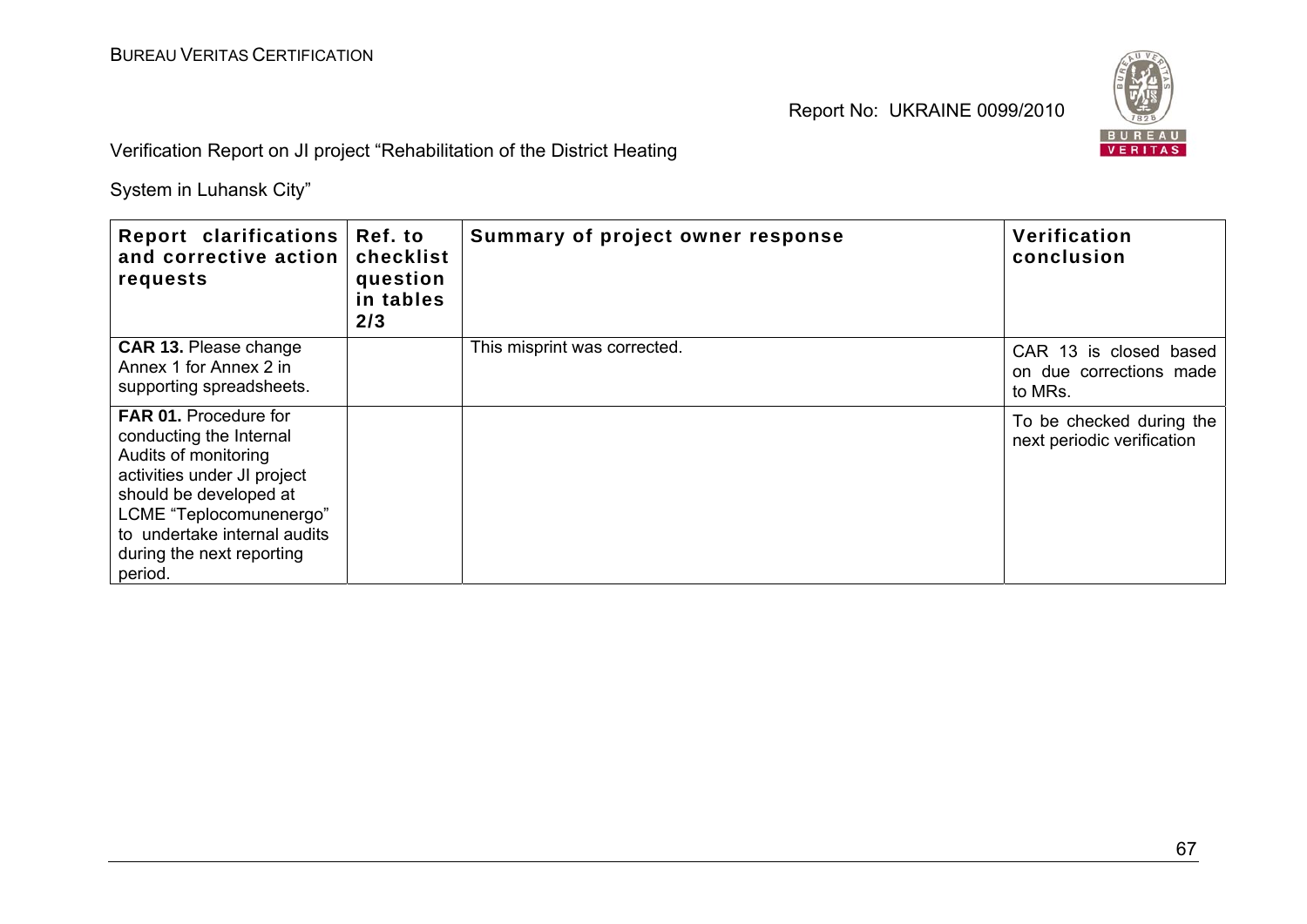

Verification Report on JI project "Rehabilitation of the District Heating VERITAS

System in Luhansk City"

# APPENDIX B: VERIFICATION TEAM

The verification team consists of the following personnel:

### **Oleg Skoblyk, Specialist (energy management)**

Team member, Climate Change Verifier

Bureau Veritas Ukraine Health, Safety and Environmental Project Manager

He has graduated from National Technical University of Ukraine 'Kyiv Polytechnic University" with specialty Power Management. He is a Lead auditor of Bureau Veritas Certification for Environment Management System (IRCA registered). He performed over 5 audits since 2008. He has undergone intensive training on Clean Development Mechanism /Joint Implementation and he is involved in the determination/verification of 11 JI projects.

### **Svitlana Gariyenchyk, Ecology Specialist**

Team member, Climate Change Verifier Bureau Veritas Ukraine Health, Safety and Environment Department Project Manager.

She has 8 year working experience as a Project Manager, Head of Investment, Environmental Programs and Training Department in the company operating in the sphere of ecological audit, management and certification. She is experienced in European Union programs as an environmental protection expert.

She followed study and training course within TACIS program on training of managers in the sphere of environmental protection. She has completed intensive training course "Lead verifier of JI projects". She is involved in the determination/verification of 7 JI projects.

### **The verification report was reviewed by:**

## **Ivan G. Sokolov, Dr. Sci. (biology, microbiology)**

Internal Technical Reviewer, Climate Change Lead Verifier Bureau Veritas Certification Local Climate Change Product Manager for Ukraine

He has over 25 years of experience in Research Institute in the field of biochemistry, biotechnology, and microbiology. He is a Lead auditor of Bureau Veritas Certification for Environment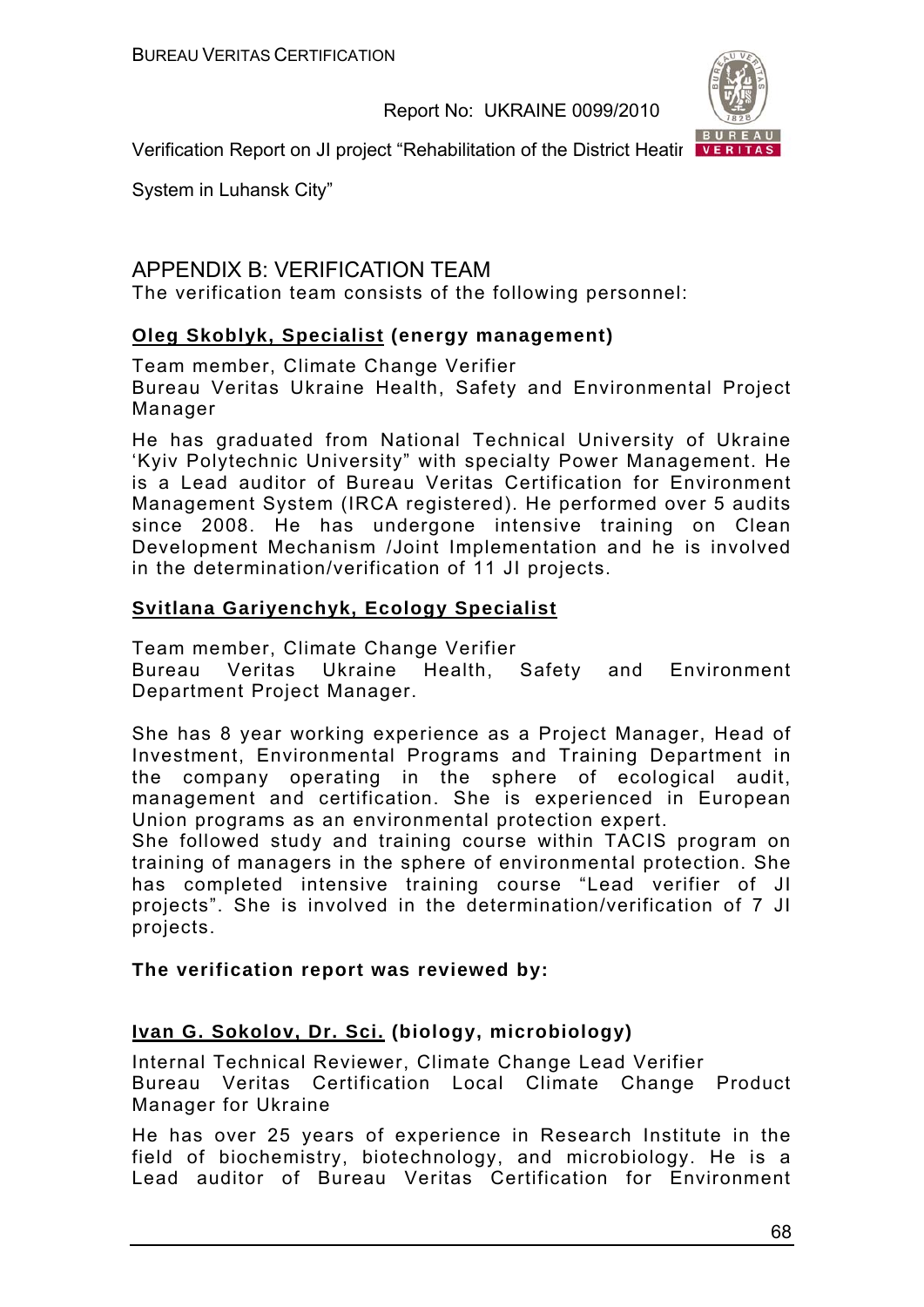

Verification Report on JI project "Rehabilitation of the District Heating VERITAS

System in Luhansk City"

Management System (IRCA registered), Quality Management System (IRCA registered), Occupational Health and Safety Management System, and Food Safety Management System. He performed over 140 audits since 1999. Also he is Lead Tutor of the IRCA registered ISO 14000 EMS Lead Auditor Training Course, and Lead Tutor of the IRCA registered ISO 9000 QMS Lead Auditor Training Course. He has undergone intensive training on Clean Development Mechanism /Joint Implementation and he is involved in the determination/verification of 50 JI projects

# APPENDIX C: DOCUMENTS CHECKED DURING VERIFICATION

- 1. Contract of the purchase and sale of emission reduction units (ERUs) #256-Y/1-2008 dated 09.06.2008.
- <sub>2</sub> Letter of endorsement of JI project "Rehabilitation of the District Heating System in Luhansk City" #11569/11/10-07 dated 24.10.2007.
- 3. Contract #543 dated 07.02.2006.
- 4. Passport of multifunction electrical meters of electricity SL 7000 Smart.
- 5. Passport of multifunction electrical meters of electricity ACE 6000, ser. #500.
- 6. Passport ГМЮИ.411129.009ПС of electrical meter of active energy CA4-195, #087908.
- 7. Passport ОПТ.468.007 ПС of three-phase induction electrical meters dated ИП, #040962208.
- 8. Passport ОПТ.468.015 ПС of three-phase induction electrical meters dated ИП, #040962208.
- 9. Table of natural gas consumption at LCME "Teplokomunenergo" for 2006-2009.
- 10. Table of consumption of water supply for 2006-2009.
- 11. Statement #166/1 SE "Luhanskstandartmetrologia" від 29.10.2008 р. Valid till 29.10.2010.
- 12. Certificate #166/1 dated 29.10.2008 of state metrological attestation.
- 13. Passport of measure and measurement devices, ser. #0968. Pesults of periodic verification dated 27.08.2009.
- 14. Statement #394 SE "Luganskstandartmetrologia" dated 23.03.2010. It is valid to 23.03.2012.
- 15. Certificate #394 dated 23.03.2010 of state metrological attestation.
- 16. Statement #355 SE "Luganskstandartmetrologia" dated 10.02.2010. It is valid to 10.02.2012.
- 17. Certificate #355 dated 10.02.2010 of state metrological attestation.
- 18. Statement #248 SE "Luganskstandartmetrologia" dated 26.11.2009. It is valid to 26.11.2011.
- 19. Certificate #248 dated 26.11.2009 of state metrological attestation.
- 20. Passport of measure and measurement devices, ser. #0044. Results of periodic verification dated 27.08.2009.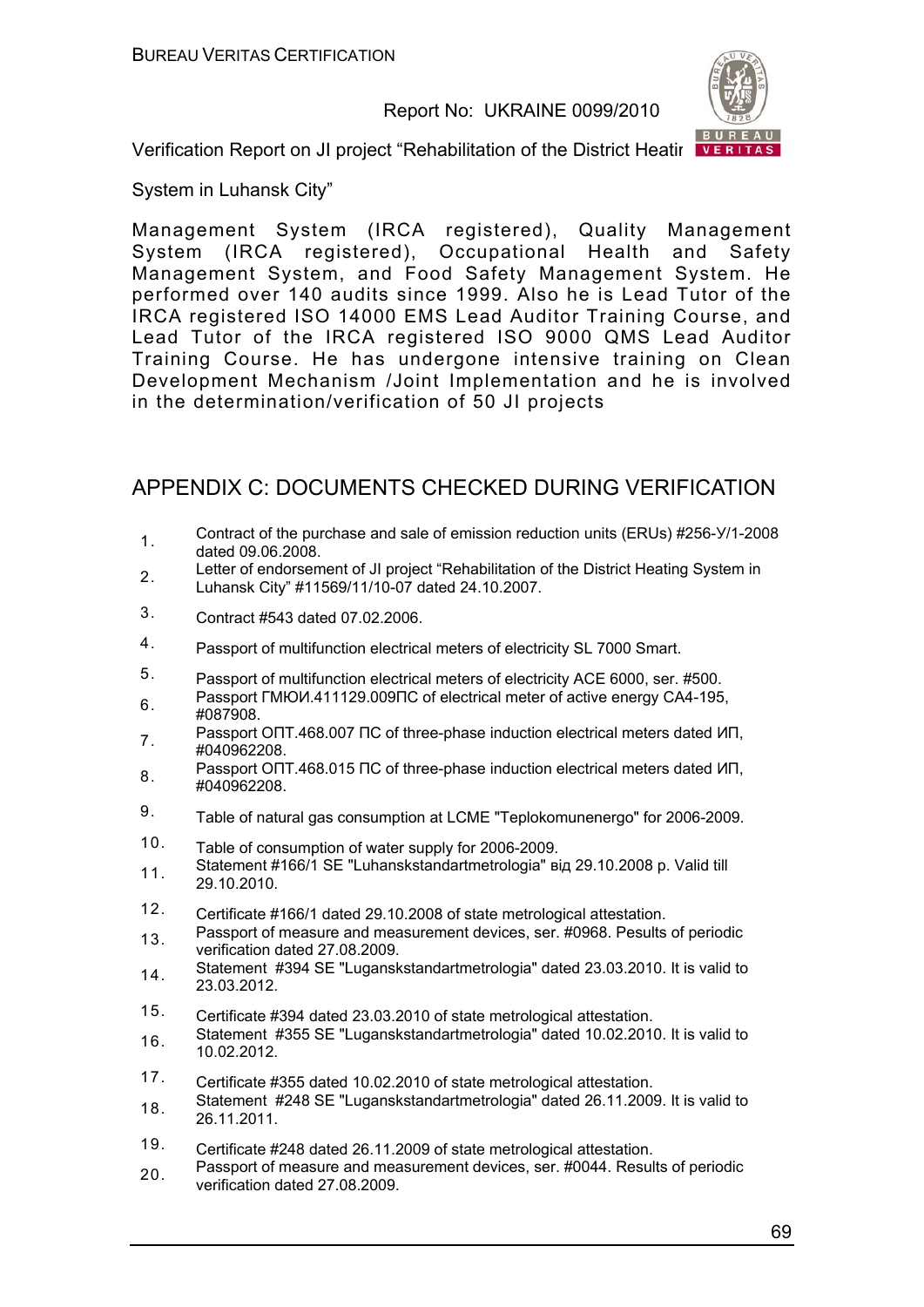

### Verification Report on JI project "Rehabilitation of the District Heating VERITAS"

- 21. Statement #166 of expertise of assembling of the flow measuring device dated 08.12.2008.
- 22. Statement #167 of expertise of assembling of the flow measuring device dated 08.12.2008.
- 23. Certificate of state metrological attestation #39.1063.08 dated 06.08.2008 of computerized accounting unit of natural gas consumption.
- 24. Certificate of state metrological attestation #39.1062.08 dated 06.08.2008 of measurement complex based on calculator "ОЕ-22ДМ IZ".
- 25. Statement #221 of expertise of assembling of the flow measuring device dated 26.11.2008.
- 26. Certificate of state metrological attestation #39.1084.08 dated 13.08.2008 of computerized accounting unit of natural gas consumption.
- 27. Protocol #101 of state metrological attestation of computerized accounting unit of natural gas volume based on differential pressure flowmeter with a standard diaphragm and measurement complex based on calculator "ОЕ-22ДМ IZ", ser. #0345.
- 28. Protocol of verification of household gas meter dated 29.06.2006.
- 29. Passport of household gas meter, ser. #9218696. Results of the state verification dated 29.06.2006.
- 30. Certificate #137 of verification of the measurement complex dated 27.09.2006. It is valid to 27.09.2008.
- 31. Statement #57 SE "Luganskstandartmetrologia" dated 19.03.2009. It is valid to 19.03.2011.
- 32. Certificate #57 dated 19.03.2009 of state metrological attestation.
- 33. Contract СП-17-У/15-2009 457н on the waste disposal at the landfill dated 04.01.2009. 34 Contract CI 052-У/15-2008/СП-457 on the waste disposal at the landfill dated
- 11.02.2008. 35. Supplementary agreement #1 to the contract С-51-У/15-2009-1384 dated 05.02.2009 on inert materials disposal dated 09.12.2009.
- 36. Contract С-51-У/15-2009-1384 on inert material location dated 05.02.2009.
- 37. Contract СП-457 on the waste disposal at the landfill dated 29.12.2009.
- 38. Statement #85 dated 30.04.2009.
- 39. Statement #138 dated 28.05.2009.
- 40. Statement #190 dated 27.07.2009.
- 41. Statement #243 dated 25.08.2009.
- 42. Statement #246/300 dated 29.09.2009.
- 43. Statement #258 dated 31.08.2009.
- 44. Statement #262 dated 31.08.2009.
- 45. Statement #263 dated 31.08.2009.
- 46. Statement #291 dated 29.09.2009.
- 47. Statement #325 dated October 2009.
- 48. Statement #326 dated October 2009.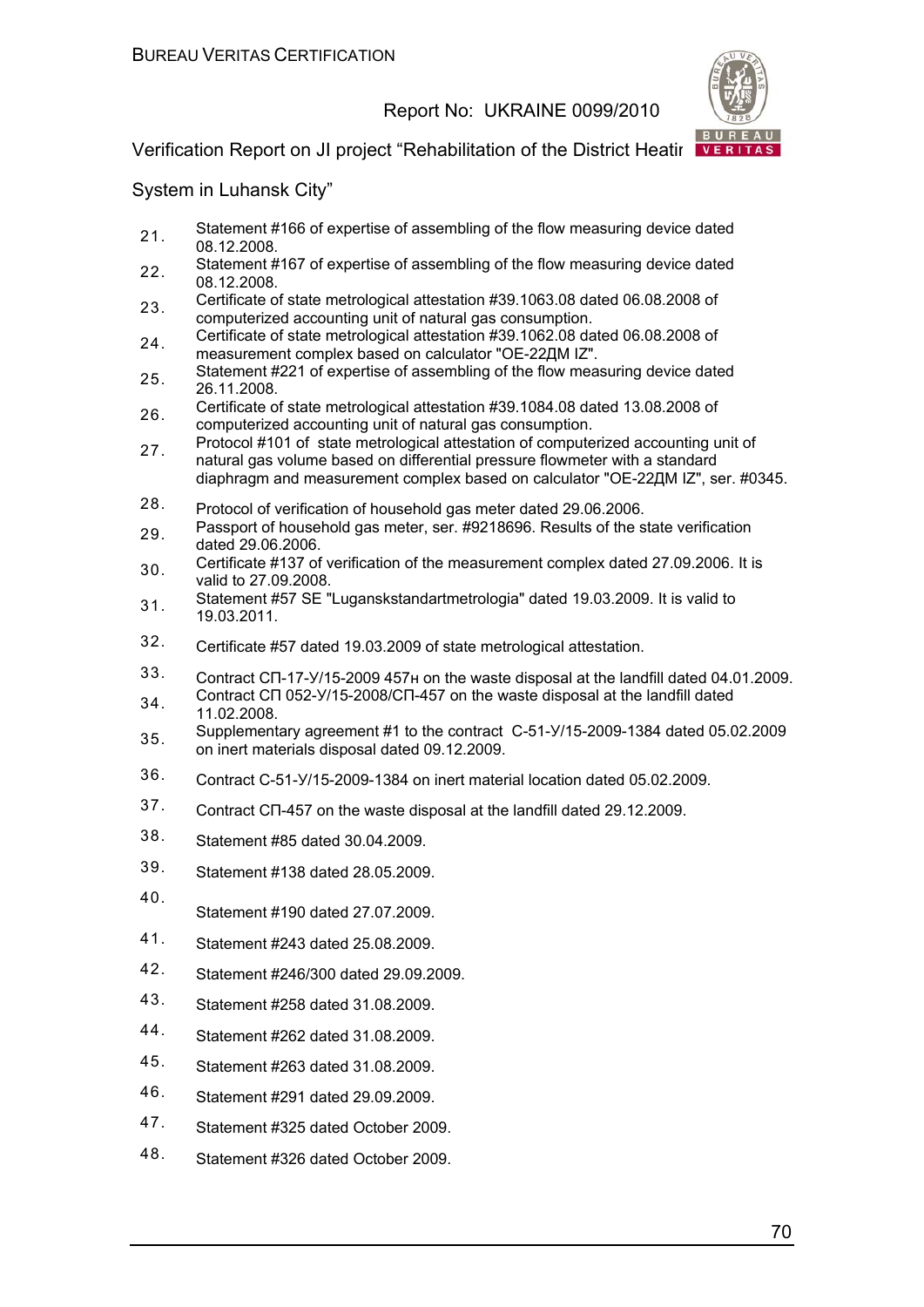

Verification Report on JI project "Rehabilitation of the District Heating VERITAS"

- 49. Statement #343 dated October 2009.
- 50. Statement #344 dated 29.10.2009.
- 51. Statement #459 dated 23.12.2009.
- 52. Statement #477 dated 30.12.2009.
- 53. Statement #37 dated 31.01.2008.
- 54. Statement #141 dated 29.04.2008.
- 55. Statement #156 dated April 2008.
- 56. Statement #299 dated 29.08.2008.
- 57. Statement #346 dated 30.09.2008.
- 58. Statement #347 dated 30.09.2008.
- 59. Statement #453 dated 30.10.2008.
- 60. Statement dated November 2008.
- 61. Statement dated 14.04.2009.
- 62. Certificate #391 of the washed product quality dated 31.05.2007. Result of the analysis #391 dated 01.06.2007.
- 63. Certificate #89 of the coal quality dated 08.08.2007. Result of analysis #89 dated 08.08.2007.
- $64.$  Certificate #225 of the coal quality dated 28.10.2007. Result of analysis #225 dated 28.10.2007.
- 65. Certificate #259 of the coal quality dated 11.12.2007. Result of analysis #259 dated 11.12.2007.
- 66. Certificate #265 of the coal quality dated 27.12.2007. Result of analysis #265 dated 27.12.2007.
- 67. Certificate #245 of the coal quality dated 15.11.2007. Result of analysis #245 dated 15.11.2007.
- 68. Certificate #163 of the coal quality dated 14.08.2007 г. Result of analysis #163 dated 14.08.2007.
- 69. Certificate #10 of the power station coal quality dated 21.01.2008. Result of analysis #10 dated 21.01.2008.
- 70. Certificate #19of the coal quality dated 16.02.2008. Result of analysis #19 dated 16.02.2008.
- 71. Certificate #25 of the raw coal quality (washed products) dated 17.02.2008. Result of analysis dated 18.02.2008.
- 72. Certificate #25 of the power station coal quality dated 15.03.2008. Result of analysis #25 dated 15.03.2008.
- 73. Certificate #31 of the power station coal quality dated 25.03.2008. Result of analysis #31 dated 25.03.2008.
- $74$  Certificate #33 of the power station coal quality dated 22.04.2008. Result of analysis #33 dated 22.04.2008.
- 75. Certificate #34 of the raw coal quality (washed products) dated 04.04.2008. Result of analysis dated 05.04.2008.
- 76. Certificate #40 of the coal quality dated 29.05.2008. Result of analysis #40 dated 29.05.2008.
- 77. Certificate #3 of the washed product quality dated 14.01.2009. Result of analysis dated 14.01.2009.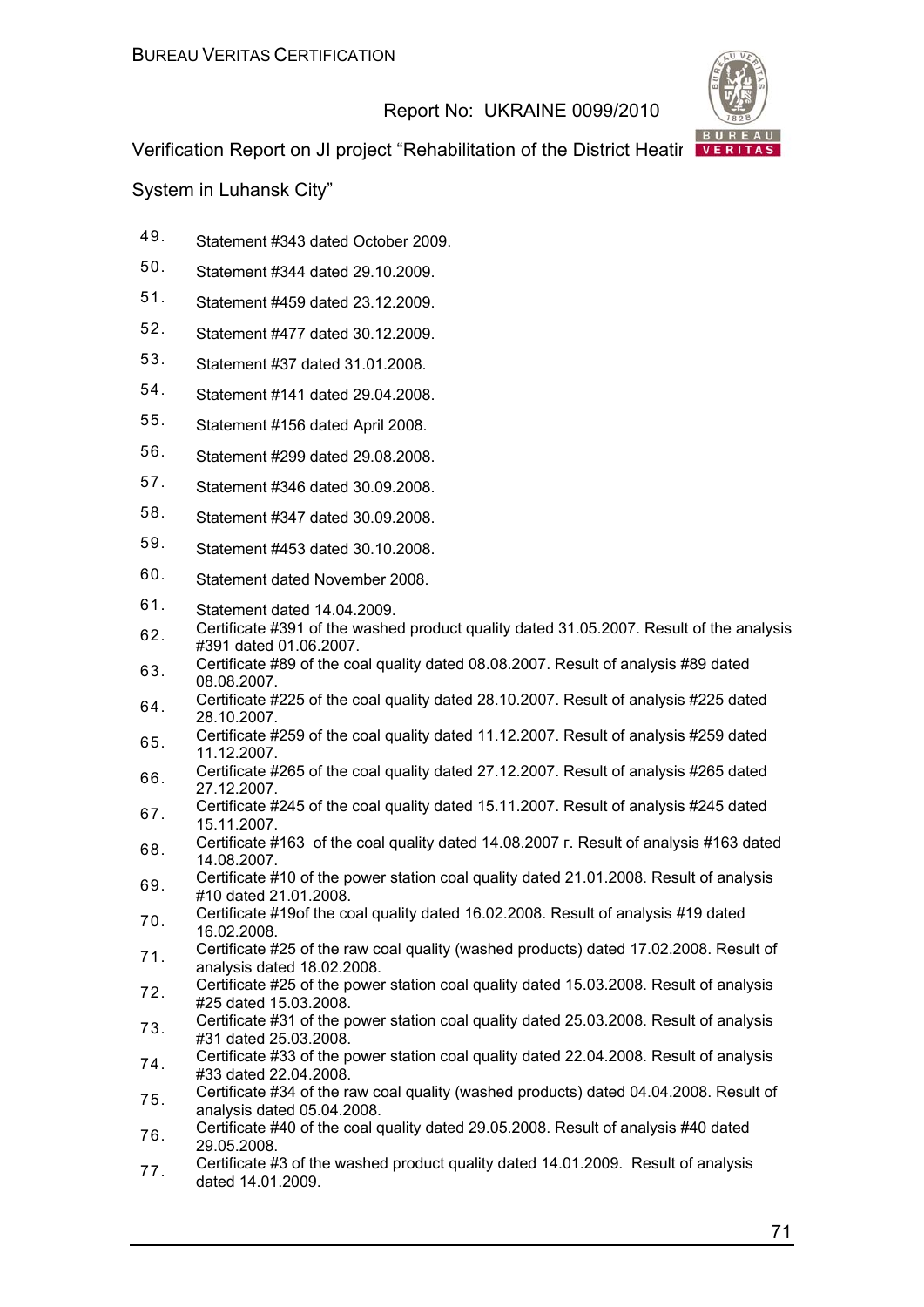

### Verification Report on JI project "Rehabilitation of the District Heating VERITAS"

- 78. Certificate #59 of the power station coal quality dated 05.02.2009. Result of analysis #59 dated 05.02.2009.
- 79. Certificate #109 of the power station coal quality dated 23.03.2009. Result of analysis #109 dated 23.03.2009.
- 80. Certificate #214 of the anthracite coal quality dated 31.03.2009. Result of analysis #1039 dated April 2009.
- 81. Certificate #143 of the power station coal quality dated 29.04.2009. Result of analysis #143 dated 29.04.2009.
- 82. Certificate #278 of the power station coal quality dated 28.08.2009. Result of analysis #278 dated 28.08.2009.
- 83. Certificate #1059 of the washed product quality dated 10.12.2009. Result of analysis #568 dated 10.12.2009.
- 84. Letter #06/23 to the director A.A. Rusakov of LCME "Teplokomunenergo" dated 05.01.2010.
- 85. Passport of physical and chemical parameters of natural gas that was transfered to OJSC "Luganskgas" for September 2009.
- 86. Passport of physical and chemical parameters of natural gas that was transfered to OJSC "Luganskgas" for August 2009.
- 87. Passport of physical and chemical parameters of natural gas that was transfered to OJSC "Luganskgas" for July 2009.
- 88. Passport of physical and chemical parameters of natural gas that was transfered to OJSC "Luganskgas" for June 2009, ex. #589 dated 15.07.2009.
- 89. Passport of physical and chemical parameters of natural gas that was transfered to OJSC "Luganskgas" for May 2009.
- 90. Passport of physical and chemical parameters of natural gas that was transfered to OJSC "Luganskgas" for April 2009.
- 91. Passport of physical and chemical parameters of natural gas that was transfered to OJSC "Luganskgas" for February 2009.
- 92. Passport of physical and chemical parameters of natural gas that was transfered to OJSC "Luganskgas" for Jenuary 2009.
- 93. Passport of physical and chemical parameters of natural gas that was transfered to OJSC "Luganskgas" for December 2008.
- 94. Letter #232 02-26 (about the average daily air temperature and pressure for January 2008) dated 04.01.2008.
- 95. Letter #415/02-26 (about the average daily air temperature and pressure for February 2008) dated 01.03.2008.
- 96. Letter #574/02-26 (about the average daily air temperature and pressure for March 2008) dated 01.04.2008.
- 97. Letter #734/02-26 (about the average daily air temperature and pressure for April 2008) dated 17.04.2008.
- 98. Letter #754/02-26 of the average data of air temperature and pressure for October 2008 dated 04.11.2008.
- 99. Letter #1855/01-21 of the average temperature for November 2008 dated 05.12.2008.
- <sub>100</sub> Letter #11/01-21 of the average temperature and pressure for December 2008 dated 01.2009.
- 101. Letter #160/02-26 of the average temperature and pressure for January 2009 dated 05.02.2009.
- 102. Letter #241/02-26 of the average temperature and pressure for February 2009 dated 03.2009.
- 103. Letter #377/02-46 of the average temperature and pressure for March 2009 dated 01.04.2009.
- 104. Table of the average daily temperature for April 2009.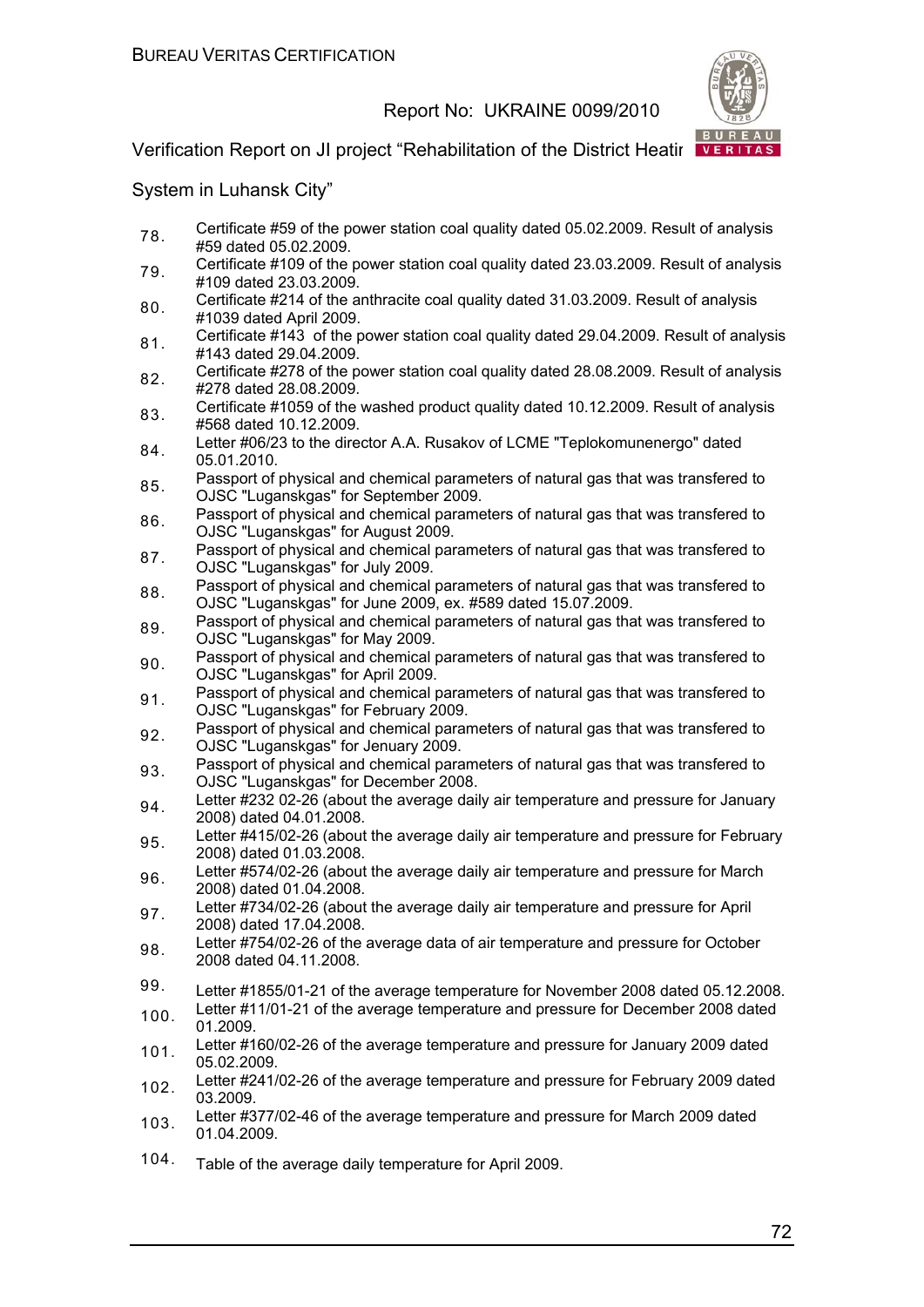

## Verification Report on JI project "Rehabilitation of the District Heating VERITAS"

- 105. Letter #1094/04/1-46 of the average temperature and pressure for October 2009 dated 03.11.2009.
- 106. Letter #1212/04/1-36 of the average temperature and pressure for November 2009 dated 03.12.2009.
- 107. Letter #40/04/1-36 of the average temperature and pressure for December 2009 dated 03.01.2010.
- 108. Letter #202/04/1-36 of the average temperature and pressure for January 2010 dated 01.02.2010.
- 109. Information letter #798 dated 20.01.2010 of the size of standardized monetary value of land area for calculation of land tax for 2010.
- 110. Decision #270/1 dated 17.05.1996 on the provision for the temporary long-term use under the conditions of land rent to LCME "Teplokomunenergo" for construction of boiler shops and auxiliary buildings.
- 111. Decision #18/5 dated 15.10.1997 on the provision for the permanent use of land area to LCME "Teplokomunenergo" for construction of boiler shop and auxiliary buildings at 77 Sovietska Str.
- 112. Decision #31/21 dated 29.02.2008 on granting the permission to LCME "Teplocomunenergo" for development of the project of allotment of land area at Pushkina Str. (near the building #8) for allocation of device of the automatic heating supply system.
- 113. Information of amounts of performed reculculations connected with LCME "Teplokomunenergo" for 2007-2008.
- 114 Information of amounts of performed reculculations connected with LCME "Teplokomunenergo" for 2009.
- 115. Contract #1969 on the right of the temporary use of land (including the rent) dated 02.04.1997.
- 116. Contract #1/10 of the boiler shop rent dated 01.10.2006.
- 117. Contract of sale and purchase #02/01 dated 01.02.2009
- 118. Letter of the purchase of greenhouse gas enissions reduction after 2012 dated 03.02.2010.
- 119. Passport ГМЮИ.411129.009ПС of electrical meter of active energy СА4-195, #086633.
- 120. Passport ГМЮИ.411129.009ПС of electrical meter of active energy CA4-195, #088250.
- 121. Passport ОПТ.468.15 ПС of three-phase induction ИП meters of electrical energy, ser. #866014.
- 122. Passport СИ of the environmental parameters and characteristics, ser. #027984. Results of state verification dated 05.10.2009.
- 123. Passport Ф62.784.001 ПС of rotary gas meter РГК-Ех, ser. #0044.
- 124. Protocol #100 of gas meter verification, type G40 PFK-1/30, ser. #0044 dated 25.08.2009.
- 125. Passport of gas volume corrector "Тандем"-ТР, ser. #1813.
- 126. Passport of the preassure meter, ser. #9170879. Results of the state verification dated 14.05.2009.
- 127. Passport of the thermometer, ser. #91473. Results of the state verification dated 05.05.2008.
- 128. Statement of survey of the natural gas accounting unit dated 15.07.2009, ser. #10209, ser. #1679.
- 129. Statement of survey of the natural gas accounting unit dated 19.02.2010, ser. #0044, ser. #1813.
- 130. Statement #M-78 of the commissioning of the natural gas accounting unit dated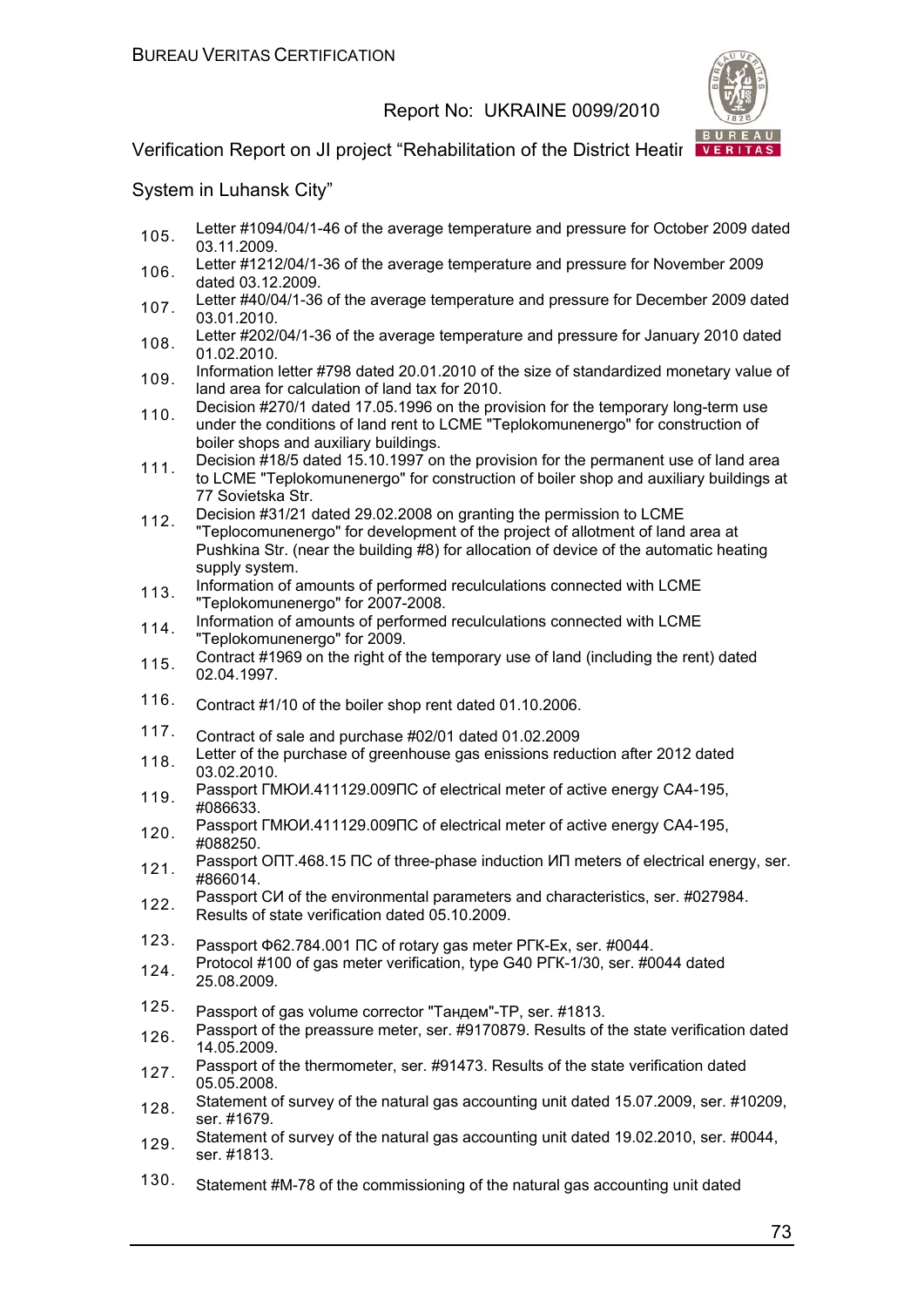

Verification Report on JI project "Rehabilitation of the District Heating VERITAS

System in Luhansk City"

05.03.2009.

- 131 Passport ПБВИ.407 223.002 ПС of the butterfly water meter KB-1,5, ser. #027189. Certificate of the state verification dated 09.04.2009.
- 132. Passport of the water meter, ser. #00066. Results of the state verification dated 09.07.2009.
- 133. Passport of the water meter, ser. #25439. Results of the state verification dated 09.07.2009.
- 134. Passport of boiler, ser. #456.
- 135. Passport of boiler, reg. #2474 dated 16.03.2000, ser. #1994/2.
- 136. Statement #25-05-08, #32-05-08, #36-05-08 of acceptance of the contract work performed for May 2008.
- 137. Statement #1-1-8 РСЦ, #7-01-08-РСЦ, #4-1-8-РСЦ, #20-01-08 ср, #28-01-08 ср, #22-01-08 ср of acceptance of the contract work performed for January 2008.
- 138. Statement #6-2-8, #3-2-8 of acceptance of the contract work performed for February 2008.
- 139. Statement #21-03-08, #24-03-08, #23-03-08 of acceptance of the contract work performed for March 2008.
- 140. Statement #38-04-08 ср, #40-04-08-ср, #25-04-08-ср, #15-04-08 РСЦ of acceptance of the contract work performed for April 2008.
- 141. Statement #66-07-07CP, #61-07-08-CP of acceptance of the contract work performed for July 2008.
- 142. Statement #38-08-08СР, #25-08-08-СР, #1-08-08 РСЦ, #19-08-08 of acceptance of the contract work performed for August 2008.
- 143. Statement #21-10-08-CP of acceptance of the contract work performed for October 2008.
- 144. Statement #7-09-08, #30-09-08-CP, #31-09-08-CP of acceptance of the contract work performed for September 2008.
- 145. Statement #20-11-08, #21-11-08, #22-11-08, #28-11-08-CP, #15-11-08 of acceptance of the contract work performed for November 2008.
- 146. Statement #9-03-09, #10-03-09 of acceptance of the contract work performed for March 2009.
- 147. Statement #61-05-09-CP, #62-05-09-CP, #3-05-09-CP of acceptance of the contract work performed for May 2009.
- 148. Statement #2-07-09 of acceptance of the contract work performed for July 2009.
- 149. Statement #20-08-09 of acceptance of the contract work performed for August 2009.
- 150. Statement #68-09-09, #69-09-09CP of acceptance of the contract work performed for September 2009.
- 151. Statement #31-10-09-CP, #7-10-09 of acceptance of the contract work performed for October 2009.
- 152. Statement #79-11-09CP, #80-11-09CP, #81-11-09cp of acceptance of the contract work performed for November 2009.
- 153. Statement #27-12-09cp, #28-12-09-CP, #44-12-09 of acceptance of the contract work performed for December 2009.
- 154. Agreement on supply #148-П43-2009/б dated 15.04.2009.
- 155. Supplementary agreement #2 to the contract dated 13.02.2009 #58-У/34-2009 dated 31.12.2009.
- 156. Technical requirements on work performing of the inventory of pollutants emissions from stationary sources into the air at the enterprise LCME "Teplokomunenergo".
- 157. Technical report of the inventory of pollutants emissions at the enterprise: LCME "Teplokomunenergo" dated 2007.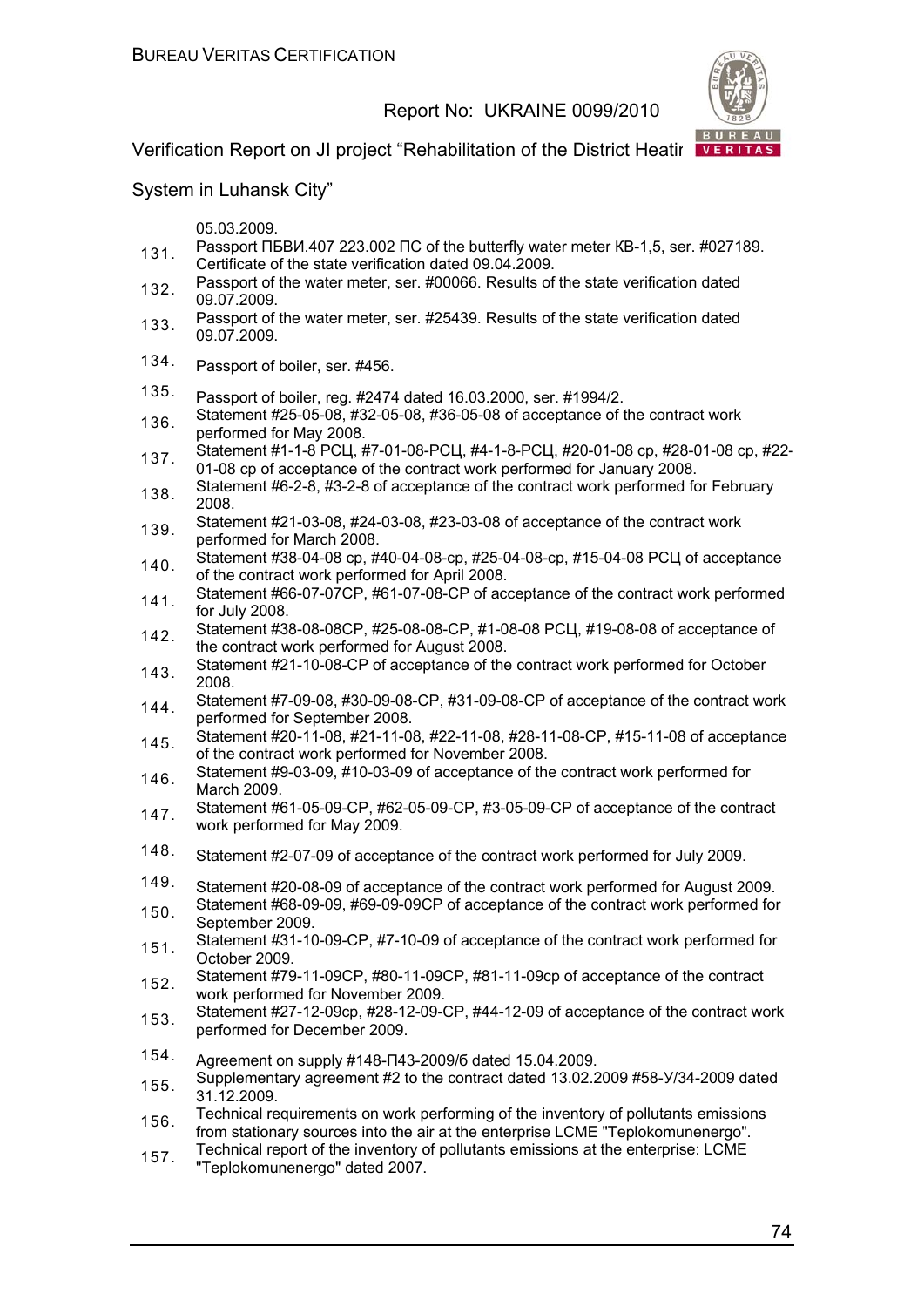

## Verification Report on JI project "Rehabilitation of the District Heating VERITAS"

- 158. Annex to the technical report of the inventory of pollutants emissions at the enterprise: LCME "Teplokomunenergo" dated 2009.
- 159 Technical report: sanitary and technical survey (the additional inventory) of the pollutant emission sources into the air by LCME "Teplokomunenergo" dated 2009.
- 160. Conclusion of the state sanitary and epidemiological expertise #05/417 dated 17.04.2009.
- 161. Protocol of the state sanitary and epidemiological expertise #05/419 dated 17.04.2009.
- 162. Documents that considered the amount of emissions for getting the permit on the pollutant emissions into the air by stationary sources for LCME "Teplokomunenergo" dated 2009.
- 163. Conclusion of the state sanitary and epidemiological expertise #05/1179 dated 05.12.2008.
- 164. Protocol of the state sanitary and epidemiological expertise #05/1180 dated 05.12.2008.
- 165. Documents that considered the amount of emissions for getting the permit on the pollutant emissions into the air by stationary sources for LCME "Teplokomunenergo" dated 2008.
- 166. Permit #1.1.100 dated 21.03.2008 on the waste disposal in 2009. It is valid from 01.01.2009 to 01.01.2010.
- 167. Limits #1.1.100. on waste generation and waste disposal for 2008 of LCME "Teplokomunenergo".
- 168. Limits #1.1.100. on waste generation and waste disposal for 2009 of LCME "Teplokomunenergo".
- 169 Permit #1.1.100 dated 17.08.2007 on the waste disposal in 2008. It is valid from 01.01.2008 to 01.01.2009.
- 170. Permits #4410136600-155 dated 15.10.2009, #4410136600-114 dated 16.06.2009, #4410136600-158 dated 19.10.2009, #4410136600-127 dated 15.07.2009, #4410136600-86 dated 24.02.2009, #4410136600-121 dated 01.07.2009, #4410136600-126 dated 15.07.2009, #4410136600-115 dated 16.06.2009, #4410136600-70 dated 31.12.2008, #4410136600-100 dated 17.04.2009, №4410136600-101 dated 17.04.2009 on the pollutants emissions into the air by stationary sources.
- 171. Photo Type MB-DLE 412 B01 S20 (226563)
- 172. Photo Ultrasonic gas meter "Курс-01" G40 A1, ser. #4015.
- 173. Photo Type MB-DLE 410 B01 S20 (226562)
- 174. Photo Ultrasonic gas meter "Курс-01" G25 A1, ser. #4219.
- 175. Photo Type MB-ZRDLE 415 B01 S22 (229088)
- 176. Photo Type MB-VEF 420 B01 S10 (228037)
- 177. Log book of the registration of the gas consumption by the boiler "2nd city hospital".
- 178. Log book of the parameters of the boiler "2nd city hospital".
- 179. Photo Gas meter #074752
- 180. Photo Heating device АОГВ-50 Э, ser. #196
- 181. Photo Device Type UPS 50-185 F 280, ser. #96405842
- 182. Photo Monophase electrical meter of electrical energy "МЕРИДІАН" СОЭ-1.02/2<sup>Т</sup> #8661532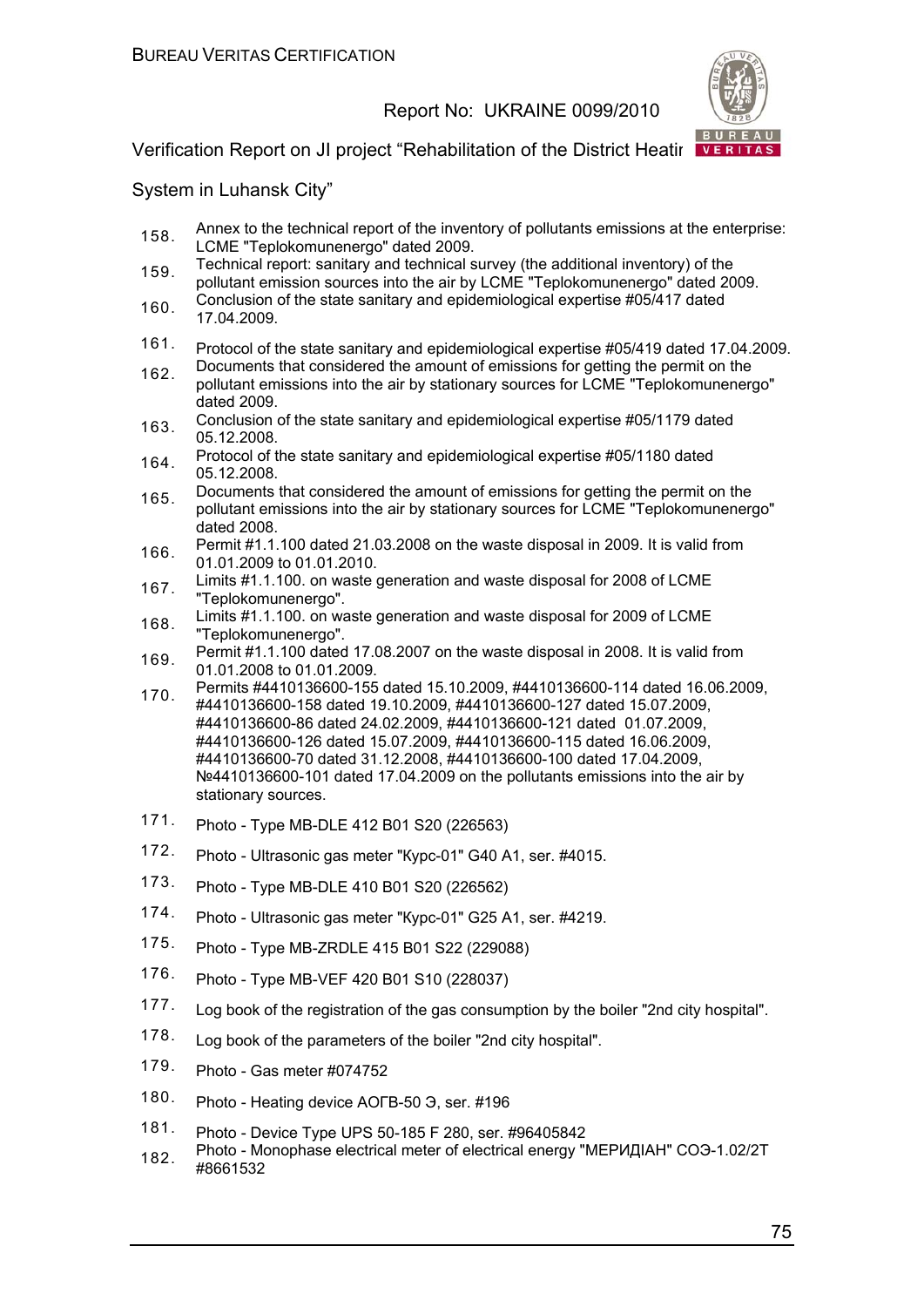

## Verification Report on JI project "Rehabilitation of the District Heating VERITAS"

- 183. Photo -Smoke exhauster #7, inv. #28608
- 184. Photo Boiler КСВА-3Г #1, reg. #2276, inv. #34312
- 185. Daily report of boiler operators: boiler shop Novopromushlennaia. Started 14.10.2008.
- 186. Photo Ultrasonic gas meter "Курс-01" G160 A1, ser. #4425.
- 187. Newspaper "Zhyzn Luganska" dated 04.11.2009 #46 (1010), article "Heat and comfort came at the houses of Luhansk citizens".
- 188. Technical report "Analysis of the energy parameters of the work of LCME "Teplokomunenergo" and assessment of conformity of the enterprise source data for calculation of fuel energy resources consumption and water consumption for production, heat energy transportation and distribution" dated 2008.
- 189. Certificate #70 dated 06.08.2008. Certificate is valid to 06.08.2009.
- 190. Certificate of the state registration of the legal entity A01 #486407 dated 29.09.2009.
- 191. Contract #И/75-29-08/081-У/31-2008 for services dsted 18.02.2008.
- 192. Contract #179 on the state verification of the household meters 10.09.2008.
- 193. Contract #267 on the state verification of the industrial gas meters dated 20.08.2009.
- 194. Contract #И/75-239-08 for services dated 21.07.2008.
- 195. Contract #И/75-119-09 for the works performing dated 03.09.2009.
- 196. Contract #48030-2009 dated 12.01.2009.
- 197 Contract #114-P/31-2008 for works of the verificarion of the industrial gas meter in the machine shop laboratory and presented to SE "Donetskstandartmetrologia" for the state verification dated 07.03.2008.
- 198. Contract #ЗМ dated 09.10.2008.
- 199. Statement #109, #108 dated 22.05.2009, #85 dated 30.04.2009, #64 dated 26.03.2009.
- 200. Plan of the localization and liquidation of emergency situations at the boil shop Osypenko-Raskovoi.
- 201. Plan of the localization and liquidation of emergency situations at the boil shop 16 Karla Libknehta.
- 202. Plan of the localization and liquidation of emergency situations at the boil shops of the areas ДП-1.
- 203. Plan of the localization and liquidation of emergency situations at the boil shop СШ #22.
- 204. Plan of the localization and liquidation of emergency situations at the boil shops at 34 Oboronna srt.
- 205. Passports of the boiler shops, reg. #7984, reg. #7982, reg. #7983, reg. #7981, reg. #4117, reg. #4118, reg. #4111, reg. #4110, reg. #4064.
- 206. Statements #21-12-08, #7-12-08 РСЦ of the acceptance of performed contract works for December 2008.
- 207. Statement #7-09-08 of the acceptance of performed contract works for September 2008.
- 208. Statement #4-04-09 of the acceptance of performed contract works for April 2009.
- 209. Statements #22-11-08, #20-11-08 of the acceptance of performed contract works for November 2008.